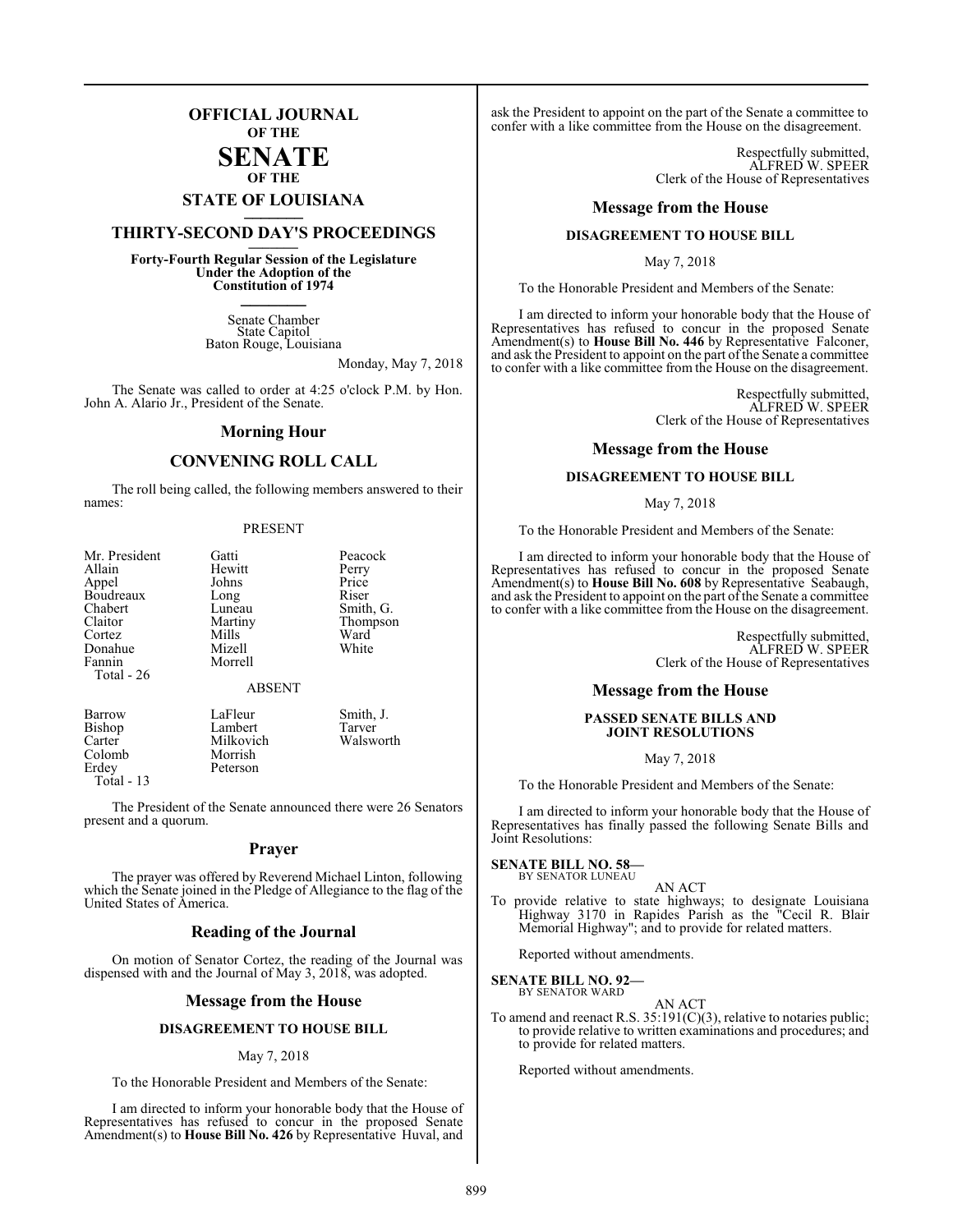#### **SENATE BILL NO. 461—** BY SENATOR LONG

AN ACT

To provide relative to state highways; to designate a portion of Louisiana Highway 117 in Natchitoches Parish as the "Caroline Dormon Memorial Highway"; and to provide for related matters.

Reported without amendments.

#### **SENATE BILL NO. 438—** BY SENATOR CHABERT

AN ACT

To amend and reenact R.S. 41:1004, relative to the sale of timber on state lands; to make technical changes; to provide for the sale of timber by the state land office; to prohibit accepting bids less than the minimum price established by the Department of Agriculture and Forestry; to provide terms, conditions, and requirements; and to provide for related matters.

Reported without amendments.

#### **SENATE BILL NO. 439—** BY SENATOR CHABERT

AN ACT

To enact R.S. 49:214.5.2(K), relative to the Coastal Protection and Restoration Authority Board; to provide for the functions and responsibilities of the board; to require the board to meet at a location with internet audio and video streaming capability when votes are scheduled to occur; and to provide for related matters.

Reported without amendments.

#### **SENATE BILL NO. 153—** BY SENATOR MORRISH

AN ACT

To amend and reenact R.S. 22:1931.13 and R.S. 40:1429, relative to insurance fraud; to extend the insurance fraud investigation unit within the Department of Public Safety and Corrections; to extend the Sledge Jeansonne Louisiana Insurance Fraud Prevention Act; to provide for an effective date; and to provide for related matters.

Reported without amendments.

#### **SENATE BILL NO. 459—** BY SENATOR BARROW

AN ACT

To amend and reenact the introductory paragraph of R.S. 46:56(F) and  $(7)(a)$  and to enact R.S. 46:56(F)( $7)(c)$ , relative to child welfare information; to provide for authorized release of information; to provide for consent; to provide for persons authorized to receive information; to provide for information not to be disclosed; to provide for an effective date; and to provide for related matters.

Reported without amendments.

#### **SENATE BILL NO. 284** BY SENATOR LUNEAU

AN ACT

To amend and reenact R.S. 40:1133.14(E) and (F), relative to emergency medical services protocols; to repeal provisions regarding the Disaster and Emergency Medical Services Committee of the Louisiana State Medical Society; and to provide for related matters.

Reported without amendments.

#### **SENATE BILL NO. 110—** BY SENATOR JOHNS

AN ACT

To amend and reenact R.S. 40:1003(10), relative to definitions used for implementation of the prescription monitoring program; to

## **Page 2 SENATE 32nd DAY'S PROCEEDINGS**

provide for an update to certain terms; and to provide for related matters.

Reported without amendments.

#### **SENATE BILL NO. 195—** BY SENATOR WALSWORTH

AN ACT

To amend and reenact R.S. 30:2195.3(A)(1)(a)(i) and 2195.8(A), and to repeal R.S. 30:2195.3(A)(10), relative to the Motor Fuels Underground Storage Tank Trust Fund; to provide for the powers and duties of the secretary of the Department of Environmental Quality; to provide for the Motor Fuels Underground Storage Tank Trust Fund Advisory Board; to provide for the fee collected by the operator of a bulk facility; to provide for the fee calculation; to provide terms, conditions, and requirements; and to provide for related matters.

Reported without amendments.

**SENATE BILL NO. 235—** BY SENATOR COLOMB

AN ACT

To amend and reenact R.S. 22:1038(A) and to enact R.S. 22:1038(G), relative to insurance coverage for hearing aids; to require hearing aid coverage for individuals covered under certain insurance policies; to provide with respect to policies already in effect; and to provide for related matters.

Reported without amendments.

#### **SENATE BILL NO. 451—** BY SENATOR MORRISH

AN ACT To amend and reenact R.S. 56:435.1, relative to oyster harvest in Sabine Lake; to remove provisions related to oyster harvesting in Sabine Lake; to prohibit oyster harvesting in Sabine Lake; and to provide for related matters.

Reported without amendments.

#### **SENATE BILL NO. 315—**

BY SENATOR THOMPSON AN ACT

To enact R.S. 17:270 and 3996(B)(45), and to repeal R.S. 17:282.3, relative to required courses of instruction; to provide relative to required instruction in personal financial management; to require that certain public high school students receive specified instruction in personal financial management as a prerequisite to graduation; and to provide for related matters.

Reported without amendments.

#### **SENATE BILL NO. 490— (Substitute of Senate Bill No. 430 by Senator White)** BY SENATOR WHITE

AN ACT

To enact R.S. 56:1855(P), relative to the Louisiana Scenic Rivers Act; to provide relative to natural and scenic rivers; to provide relative to prohibited uses; to provide relative to channelization, clearing and snagging, channel realignment, reservoir construction, or dredging operations in the Comite River; to provide certain terms, conditions, and requirements; and to provide for related matters.

Reported without amendments.

**SENATE BILL NO. 32—**

BY SENATOR HEWITT

AN ACT To amend and reenact Section 2.1(B),  $(C)(3)$ ,  $(G)(1)$ ,  $(2)$ , and  $(3)$ , and  $(J)(1)$  and to enact Section 2.1(C)(4), all as enacted by Act No. 562 of the 2003 Regular Session of the Legislature, as amended by Act No. 1214 of the 2003 Regular Session of the Legislature, Act No. 682 of the 2004 Regular Session of the Legislature, Act No. 178 of the 2007 Regular Session of the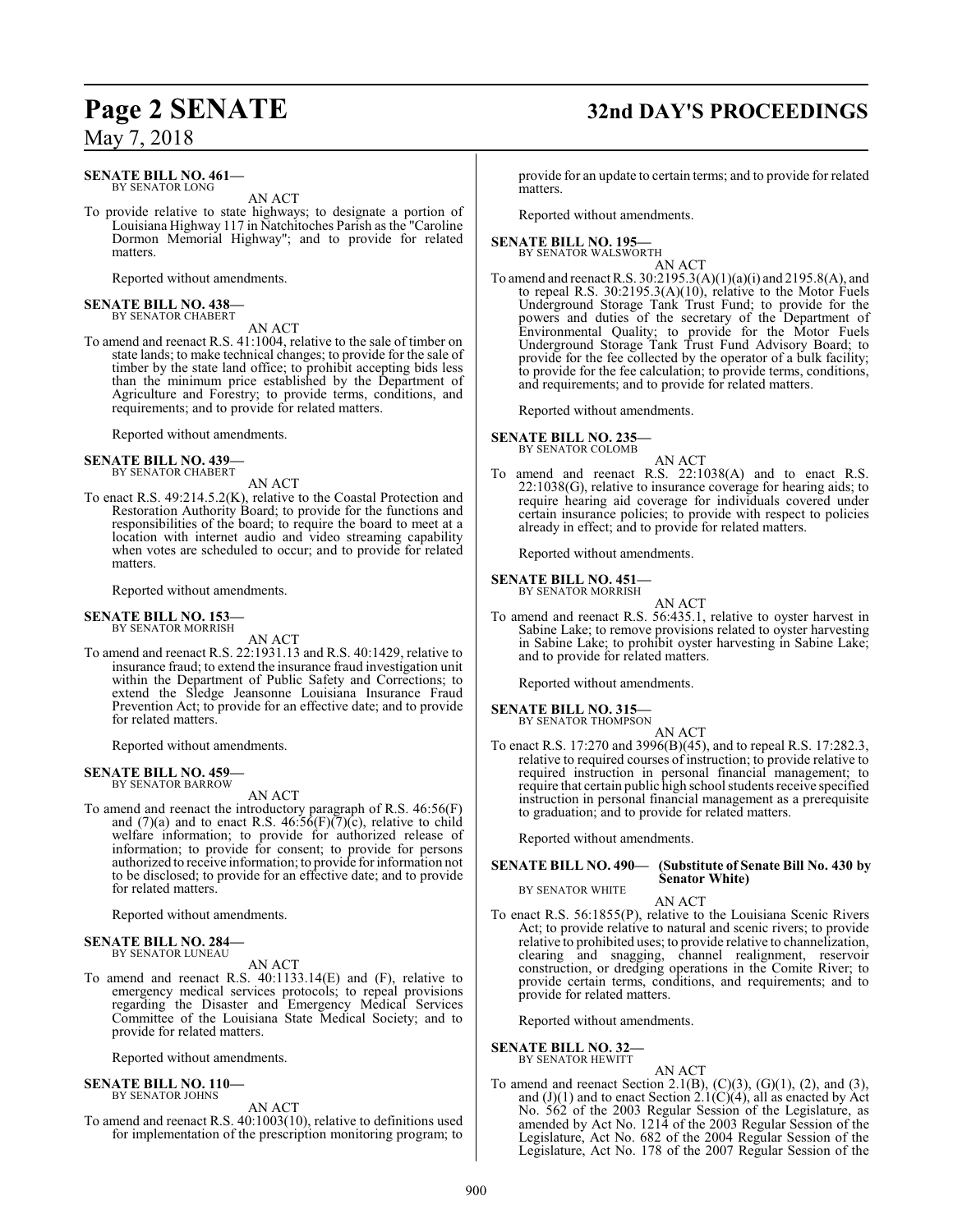# **32nd DAY'S PROCEEDINGS Page 3 SENATE**

Legislature, and Act No. 141 of the 2011 Regular Session of the Legislature, relative to St. Tammany Hospital Service District No. 2; to provide for state senator responsibilities for ensuring the proper appointment of all members of the nominating committee and appointing authority; to provide for nominating committee and appointing authority member residency requirements; to provide for terms of appointing authority members; to provide criteria for medical staff appointee eligibility to serve on the board of commissioners; to provide for permissible contract and subcontract practices by licensed physicians nominated or appointed to serve on the board of commissioners; to provide for a per diem and maximum number of meetings per month increase for the board of commission members; and to provide for related matters.

Reported without amendments.

#### **SENATE BILL NO. 20—**

BY SENATOR CORTEZ AN ACT

To enact R.S. 49:191(9)(g) and to repeal R.S. 49:191(7), relative to the Department of Transportation and Development, to provide for the re-creation of the Department of Transportation and Development and the statutory entities made a part of the department by law; to provide for the effective termination date for all statutory authority for the existence of such statutory entities; and to provide for related matters.

Reported without amendments.

#### **SENATE BILL NO. 21—**

BY SENATORS GATTI AND PEACOCK AND REPRESENTATIVES<br>BAGNERIS, TERRY BROWN, CARMODY, ROBBY CARTER, COX,<br>GLOVER, HORTON, JACKSON, TERRY LANDRY, JIM MORRIS,<br>NORTON,PIERRE,REYNOLDS AND STOKES<br>AN ACT

To provide relative to state highways; to designate a portion of Interstate 20 in Bossier Parish as the "Louisiana State Trooper Huey P. Grace Memorial Highway"; and to provide for related matters.

Reported without amendments.

**SENATE BILL NO. 23—**<br>BY SENATORS BOUDREAUX, LAFLEUR, MILLS AND PERRY AND BY SENATORS BOUDREAUX, LAFLEUR, MILLS AND PERRY AND<br>REPRESENTATIVES DEVILLIER, EMERSON, LEBAS, DUSTIN MILLER<br>AND PIERRE AND SENATORS ALARIO, ALLAIN, APPEL, BARROW,<br>DONAHUE, ERDEY, FANNIN, GATTI, HEWITT, JOHNS, CORTEZ,<br>DONA

#### AN ACT

To provide relative to state highways; to designate the interchange of Interstate 49 Exit 11 and Louisiana Highway 93 near the towns of Sunset and Grand Coteau, Louisiana, in St. Landry Parish, as the "Armand J. Brinkhaus Memorial Interchange"; and to provide for related matters.

Reported without amendments.

#### **SENATE BILL NO. 30—** BY SENATOR PERRY

AN ACT To enact R.S. 24:202(A)(26), relative to the Louisiana State Law Institute; to provide for the membership of the council; and to provide for related matters.

Reported without amendments.

#### **SENATE BILL NO. 478— (Substitute of Senate Bill No. 350 by Senator Thompson)**

BY SENATOR THOMPSON AN ACT

To repeal R.S. 37:977(A)(5) and (6)(c), relative to licensed practical nurses; to repeal fee provisions for the verification of Louisiana

# May 7, 2018

licenses; to repeal fee provisions for certification of good standing licensure; and to provide for related matters.

Reported without amendments.

#### **SENATE BILL NO. 9—** BY SENATOR PEACOCK

AN ACT

To amend and reenact R.S.  $11:1332(A)(1)(c)$ , relative to the experience account of the State Police Retirement System; to provide for credits to the experience account; to provide for accumulation of credits to fund supplemental permanent benefit increases; to provide for an effective date; and to provide for related matters.

Reported without amendments.

#### **SENATE BILL NO. 10—**

BY SENATOR PEACOCK AN ACT

To enact R.S. 11:612(2)(m), relative to membership in the hazardous duty plan at the Louisiana State Employees' Retirement System; to provide for an effective date; and to provide for related matters.

Reported without amendments.

#### **SENATE BILL NO. 28—** BY SENATOR MILLS

- 
- To enact R.S. 37:1251(D) and R.S. 40:978(F)(3) and 978.3(E), relative to veterinarians; to exempt veterinarians and certain manufacturers from disclosure of prescription drug price information provisions; to exempt veterinarians from accessing the prescription monitoring program prior to prescribing an opioid; to exempt veterinarians from continuing education requirements for prescribers of controlled dangerous substances; and to provide for related matters.

AN ACT

Reported without amendments.

Respectfully submitted, ALFRED W. SPEER Clerk of the House of Representatives

#### **Message from the House**

#### **PASSED SENATE BILLS AND JOINT RESOLUTIONS**

May 7, 2018

To the Honorable President and Members of the Senate:

I am directed to inform your honorable body that the House of Representatives has finally passed the following Senate Bills and Joint Resolutions:

## **SENATE BILL NO. 3—**<br>BY SENATOR PEACOCK

AN ACT

To amend and reenact R.S. 11:478(E), 585, the introductory paragraph of 586(A) and 586(B), 587, 618(B), and  $3685(A)(2)(e)$  and to enact R.S. 11:478(F), 586(A)(5), and 604(F), relative to hazardous duty retirement plans and subplans; to provide for members killed in the line of duty by an intentional act of violence; to provide for benefits for survivors of these members; to provide for qualifications to receive these benefits; to provide for benefit calculation; to provide for notification; to provide for an effective date; and to provide for related matters.

Reported with amendments.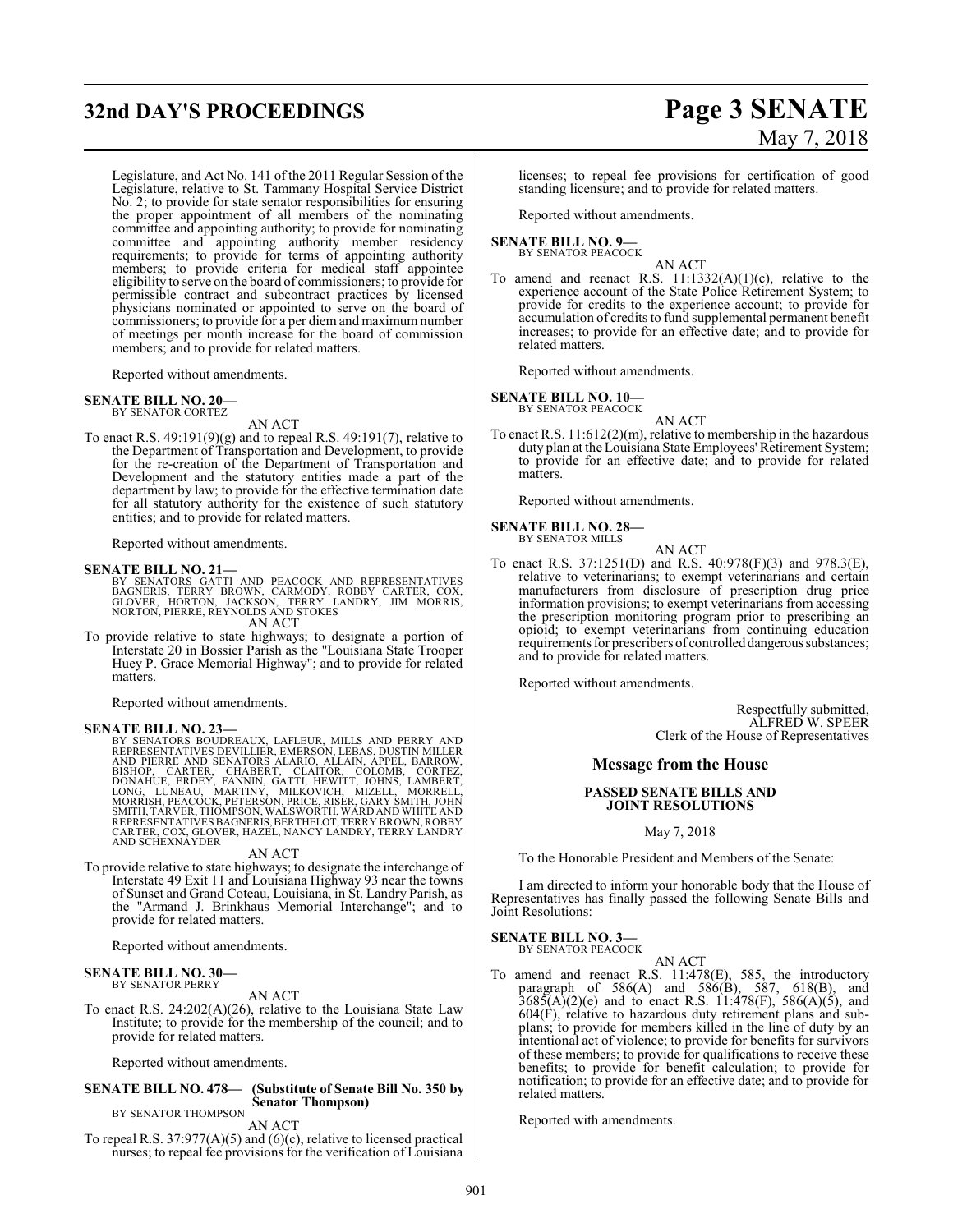## **Page 4 SENATE 32nd DAY'S PROCEEDINGS**

May 7, 2018

### **SENATE BILL NO. 17—**

BY SENATOR PEACOCK AN ACT

To amend and reenact R.S. 11:142(F)(3), (G), and (K), 152(C), and 153(F) and 29:411(B), 412, 414, and 415(A)(1) and (D) and to enact R.S. 11:152.1 and 153(L), relative to creditable service in public retirement and pension systems, plans, and funds for service in the uniformed services; to provide relative to contributions, procedures, time limitations, and costs; to provide for rules promulgation; to provide for an effective date; and to provide for related matters.

Reported with amendments.

**SENATE BILL NO. 88—**<br>BY SENATORS MILLS AND BOUDREAUX AND REPRESENTATIVES<br>BARRAS, HUVAL AND TERRY LANDRY AN ACT

To provide relative to state highways; to designate Louisiana Highway 352 (Henderson Highway) in St. Martin Parish as the "Pat Huval Memorial Highway"; and to provide for related matters.

Reported with amendments.

#### **SENATE BILL NO. 472—** BY SENATOR JOHNS

#### AN ACT

To enact R.S. 47:463.196, relative to motor vehicles; to provide for the "Autism" special prestige license plate; to provide for the creation, issuance, and design of such plate; to authorize adoption of rules and regulations; and to provide for related matters.

Reported with amendments.

#### **SENATE BILL NO. 385** BY SENATOR CHABERT

AN ACT

To amend and reenact R.S. 41:14, the introductory paragraph of R.S. 41:51, 51(1), 1001 through 1006, 1008, 1009, 1042, 1044, 1082, 1084, 1132, 1133, 1213, 1701, 1703, 1706(B), 1713(A) andR.S. 50:171(A), relative to the state land office; to correct statutory references that remain from the transfer of the state land office to the division of administration; and to provide for related matters.

Reported with amendments.

#### **SENATE BILL NO. 432—**

BY SENATOR CHABERT

- AN ACT
- To amend and reenact R.S. 49:214.5.3(A)(1), relative to the coastal protection master plan; to require the Coastal Protection and Restoration Authority Board to develop a master plan, at a minimum, every six years; and to provide for related matters.

Reported with amendments.

## **SENATE BILL NO. 279—** BY SENATOR MORRISH

#### AN ACT

To enact Part IV of Chapter 3 of Title 34 of the Louisiana Revised Statutes of 1950, to be comprised of R.S. 34:481 through 490, relative to navigation districts; to create the Calcasieu-Cameron Navigation District; to provide for district boundaries, purpose, governance, and funding; to provide for a board of commissioners and powers of the board; to provide relative to the Calcasieu River and Pass Project; to provide for an ad valorem tax; and to provide for related matters.

Reported with amendments.

#### **SENATE BILL NO. 241—**

BY SENATORS MORRELL, BARROW, LUNEAU AND PRICE AN ACT

To amend and reenact R.S. 22:1657 and to enact R.S. 37:1219, relative to pharmacist communication with patients; to provide for cost options regarding prescription drugs; to provide for immunity; to provide for prohibited contract clauses; and to provide for related matters.

Reported with amendments.

#### **SENATE BILL NO. 529—** BY SENATOR APPEL

AN ACT To amend and reenact R.S. 47:303.1(B)(2), (C), (D), and (F), relative to direct payment numbers; to authorize certain nonprofit subsidiaries to obtain direct payment numbers for state and local sales and use tax; to provide for an effective date; and to provide for related matters.

Reported with amendments.

# **SENATE BILL NO. 109—** BY SENATOR JOHNS

AN ACT

To enact R.S. 40:1007(E)(8), relative to access to prescription monitoring information; to provide for access by certain Louisiana Department ofHealth epidemiologists; and to provide for related matters.

Reported with amendments.

#### **SENATE BILL NO. 199—**

BY SENATOR BISHOP AN ACT

To enact R.S. 17:3138.7 and R.S. 36:651(T)(7), relative to postsecondary education; to establish the Advisory Council on Historically Black Colleges and Universities under the jurisdiction of the Board of Regents; to provide relative to the membership, powers, duties, and functions of the council; and to provide for related matters.

Reported with amendments.

**SENATE BILL NO. 267—** BY SENATOR APPEL AND REPRESENTATIVE THOMAS AN ACT

To amend and reenact R.S. 17:493, relative to school bus operators; to provide relative to the removal of school bus operators; to provide relative to charges, notices, time lines, and hearings; and to provide for related matters.

Reported with amendments.

#### **SENATE BILL NO. 306—**

BY SENATOR BARROW AN ACT

To amend and reenact R.S. 28:66(A)(6) and (B), 67(1) and (2), 68, 69(A)(1) and (2), (C) and (D), 70(A), (C), (D), and (E), 71(B),  $(C)$ ,  $(D)$ ,  $(E)$ , and  $(F)$ , 72, 73, and 75, to enact R.S. 28:69 $(A)(3)$ , 70(F), and 76, relative to assistive outpatient mental health treatment; to provide for the pertinence of advance directives; to provide for who may initiate a petition for involuntary outpatient treatment; to provide for matters relating to a hearing on such a petition; to provide for assessments of the patient and who is to perform assessments; to provide relative to physician affidavits; to provide relative to a treatment plan; to provide for notice to particular persons of any hearing to determine if involuntary outpatient treatment is necessary; to provide relative to additional periods of treatment; to provide for who is to receive notice of any petition to vacate an order for involuntary commitment; and to provide for related matters.

Reported with amendments.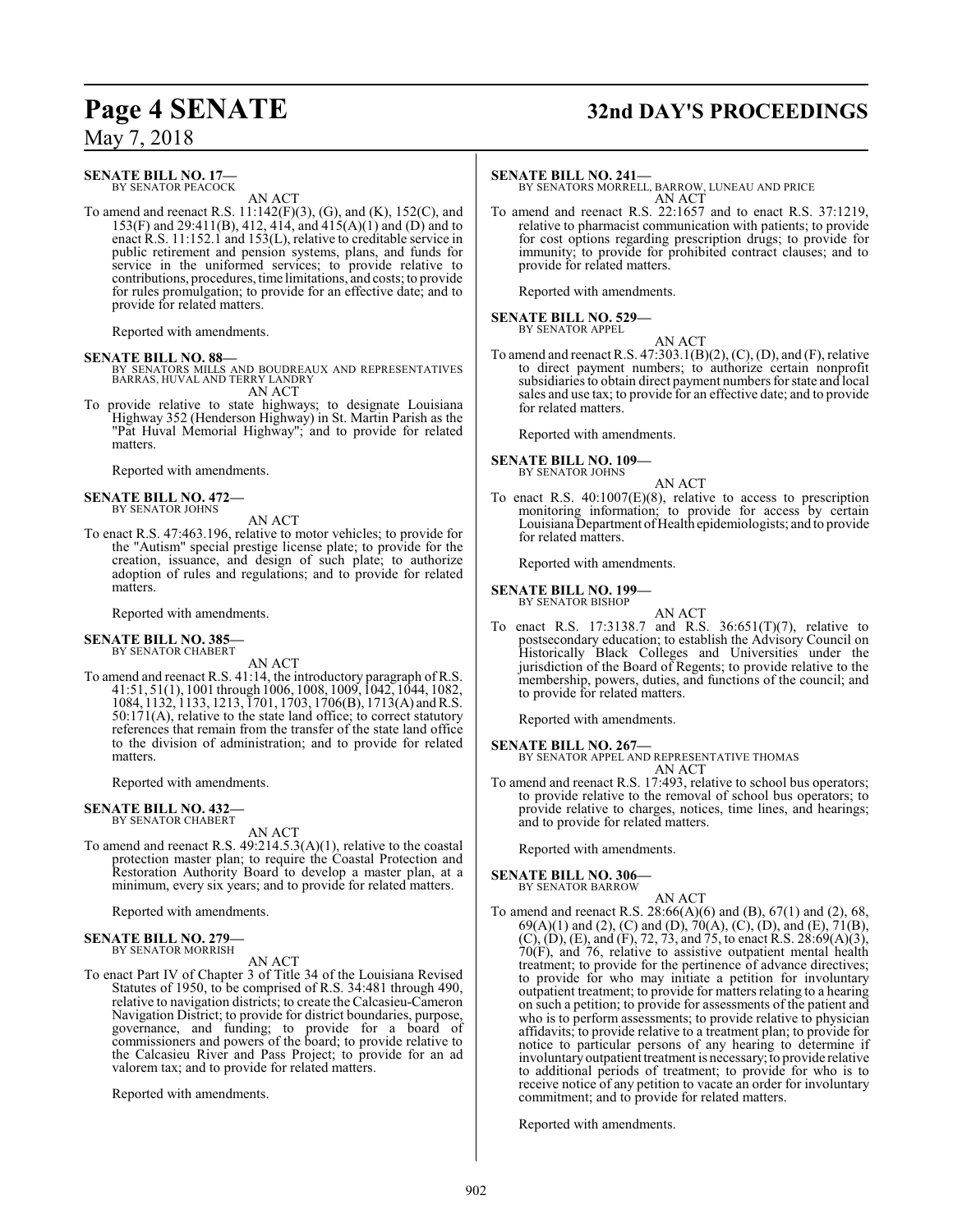## **32nd DAY'S PROCEEDINGS Page 5 SENATE**

#### **SENATE BILL NO. 416—** BY SENATOR WHITE

AN ACT

To enact R.S. 51:703(D)(5), relative to investment adviser representatives; to provide for criminal background checks; to provide for exceptions; to provide for terms, conditions, and procedures; and to provide for related matters.

Reported with amendments.

#### **SENATE BILL NO. 482—** BY SENATOR RISER

AN ACT

To amend and reenact R.S. 37:1361(F)(1)(b)(i), 1377 (I),(J), and the introductory paragraph of  $(K)$  and to enact R.S. 37:1361(F)(3),  $1367(J)(3)$  and  $1377(K)(3)$ , relative to mechanical contractors; to provide relative to scope of practice; to provide for exceptions; to provide for certain terms and conditions; to provide for an effective date; and to provide for related matters.

Reported with amendments.

#### **SENATE BILL NO. 24—** BY SENATOR MILLS

AN ACT To amend and reenact the introductory paragraph of R.S. 37:2703 and (15)(b) and to enact R.S. 37:2703(B), relative to social work practice; to provide for an exception from licensure; to provide for technical corrections; and to provide for related matters.

Reported with amendments.

#### **SENATE BILL NO. 144—** BY SENATOR MILLS

AN ACT

To repeal R.S. 40:1241, relative to the hospital prospective reimbursement methodology; to provide for the repeal of certain eligibility criteria for a major teaching hospital to be eligible for prospective reimbursement; and to provide for related matters.

Reported with amendments.

#### **SENATE BILL NO. 211—**

BY SENATORS GATTI AND BISHOP AN ACT

To amend and reenact Children's Code Art. 1036(C), relative to children; to provide relative to return from foster care; to provide relative to parental compliance with a case plan; to provide relative to testing for synthetic or other controlled dangerous substances; and to provide for related matters.

Reported with amendments.

#### **SENATE BILL NO. 378—** BY SENATOR APPEL

AN ACT

To amend and reenact R.S.  $17:3914(K)(2)$  and  $(3)(c)(i)$ , relative to student information; to require each public school governing authority to share certain student information with the Board of Regents to be used for limited purposes; to require the Board of Regents to provide certain reports to each public school governing authority; and to provide for related matters.

Reported with amendments.

#### **SENATE BILL NO. 477— (Substitute of Senate Bill No. 189 by Senator LaFleur)** BY SENATOR LAFLEUR

AN ACT

To enact R.S. 37:1164(59) and 1226.4; relative to electronic prescribing of noncontrolled legend drugs; to provide for a definition of chart order; to provide for bidirectional transmission; to provide for authority to the Louisiana State Law Institute to alphabetize the definition list; and to provide for related matters.

# May 7, 2018

Reported with amendments.

Respectfully submitted, ALFRED W. SPEER Clerk of the House of Representatives

#### **Message from the House**

#### **CONCURRING IN SENATE CONCURRENT RESOLUTIONS**

May 7, 2018

To the Honorable President and Members of the Senate:

I am directed to inform your honorable body that the House of Representatives has finally concurred in the following Senate Concurrent Resolutions:

#### **SENATE CONCURRENT RESOLUTION NO. 102—** BY SENATOR MIZELL

A CONCURRENT RESOLUTION To designate May 15, 2018, as "Y Day in Louisiana".

Reported without amendments.

Respectfully submitted, ALFRED W. SPEER Clerk of the House of Representatives

#### **Privileged Report of the Legislative Bureau**

May 7, 2018

To the President and Members of the Senate:

I am directed by your Legislative Bureau to submit the following report:

The following instruments are approved as to construction and duplication. We advise and suggest the following amendments:

#### **HOUSE BILL NO. 7—**

BY REPRESENTATIVE GREGORY MILLER AN ACT

To amend and reenact R.S. 42:1111(E)(2), relative to certain required statements filed by elected officials regarding certain transactions with their governmental entity or its officials or agencies; to remove the requirement for a sworn statement; to provide for a certification by the elected official; and to provide for related matters.

Reported without amendments.

#### **HOUSE BILL NO. 45—**

BY REPRESENTATIVE CONNICK AN ACT

To amend and reenact R.S. 40:972(B)(7) through (14) and 973(A)(1) and to enact R.S.  $40:961(41)$  and  $972(B)(15)$ , relative to entities required to obtain a controlled dangerous substance license issued by the Louisiana Board of Pharmacy; to establish within the Uniform Controlled Dangerous Substances Law a definition of "third-party logistics provider"; to require such providers to obtain controlled dangerous substance licenses; to provide relative to fees collected by the Louisiana Board of Pharmacy for registration and licensing; to establish the fee for a controlled dangerous substance license for third-party logistics providers; and to provide for related matters.

Reported without amendments.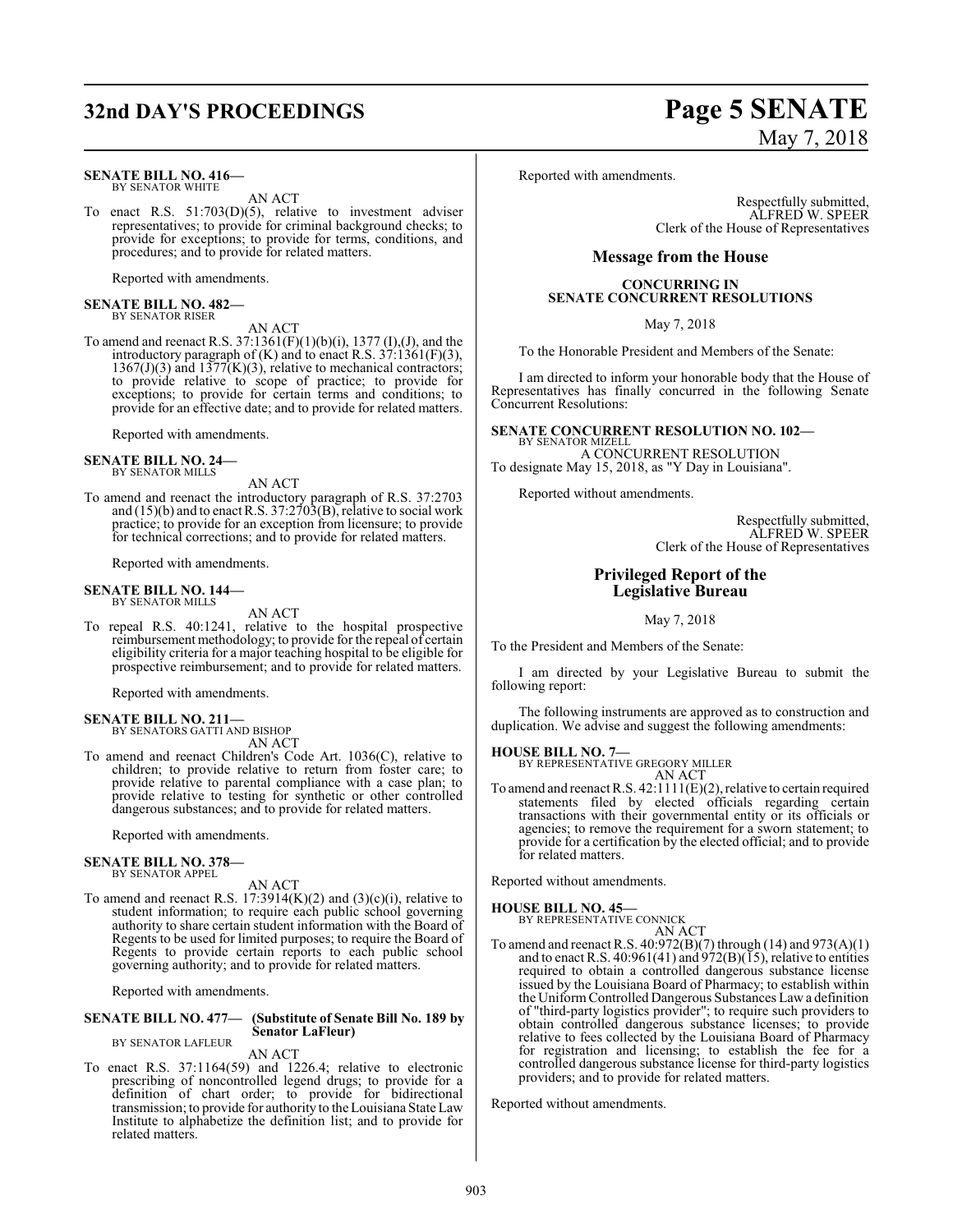## **Page 6 SENATE 32nd DAY'S PROCEEDINGS**

May 7, 2018

#### **HOUSE BILL NO. 54—**

BY REPRESENTATIVE HOLLIS AN ACT

To amend and reenact R.S. 18:1300.2(B) and to enact R.S. 18:1300.6, relative to recall elections; to provide for the number ofsignatures required to call a recall election; to provide for the content of a recall petition; and to provide for related matters.

Reported without amendments.

#### **HOUSE BILL NO. 110—**

BY REPRESENTATIVES HORTON AND STEFANSKI AN ACT

To amend and reenact Children's Code Article 672(A), relative to the placement of children in custody of the Department of Children and Family Services; to provide relative to placement authority; to provide for the duties of the Department of Children and Family Services; to provide for the duties of judges in child custody cases; and to provide for related matters.

Reported without amendments.

#### **HOUSE BILL NO. 154—**

BY REPRESENTATIVE MAGEE

AN ACT

To amend and reenact R.S. 46:236.15(C)(introductory paragraph) and (9), relative to child support enforcement; to provide relative to paternity and child support actions; to authorize access to certain information of electronic communications and Internet service providers; and to provide for related matters.

Reported without amendments.

#### **HOUSE BILL NO. 160—**

- BY REPRESENTATIVE FOIL AND SENATOR CLAITOR AN ACT
- To amend and reenact R.S.  $13:5713(C)(1)(c)$ ,  $(E)(1)$ ,  $(I)$ , and  $(J)$  and R.S. 44:19(A)(3), to enact R.S. 44:19(E), and to repeal R.S.  $13:5713(K)$ ,  $(L)$ , and  $(M)$  and  $5714(C)$ , relative to coroners; to provide for requirements of certain death investigation documents; to provide relative to autopsy reports; to provide relative to notification requirements; to provide relative to public records; to provide relative to duties of coroners; and to provide for related matters.

Reported without amendments.

#### **HOUSE BILL NO. 188—**

- BY REPRESENTATIVE GREGORY MILLER AND SENATOR MORRELL AN ACT
- To enact R.S. 42:1115.2 and to repeal R.S. 42:1123(41), relative to the acceptance of things of economic value by public servants; to provide for the circumstances under which a public servant may accept complimentary admission, transportation, and lodging from a third party; and to provide for related matters.

Reported without amendments.

#### **HOUSE BILL NO. 189—**

BY REPRESENTATIVE WRIGHT

AN ACT

To amend and reenact R.S. 49:953(C) and 968(K) and (L), relative to administrative procedure; to provide for processes to review agency rules; to require agencies to conduct periodic hearings to have public comment on rules; and to require reports to the appropriate committees of the legislature regarding such comment; and to provide for related matters.

Reported without amendments.

#### **HOUSE BILL NO. 263—**

BY REPRESENTATIVE GREGORY MILLER AN ACT

To amend and reenact R.S. 18:1374, relative to elections; to provide relative to voting equipment; to provide relative to procedures for voting; to provide relative to the duties of election officials; and to provide for related matters.

Reported without amendments.

#### **HOUSE BILL NO. 270—** BY REPRESENTATIVE FOIL

AN ACT

To enact R.S. 44:4(55), relative to public records; to exempt specified personally identifiable information related to violations of student codes of conduct and other policies of postsecondary education institutions and management boards fromthe Public Records Law; and to provide for related matters.

Reported without amendments.

#### **HOUSE BILL NO. 408—**

BY REPRESENTATIVE JENKINS AN ACT

To amend and reenact R.S. 33:4791.1(B)(2), relative to local governing authorities; to provide relative to regulation of ambulance services, emergency medical services, and aspects attendant to ambulance operation; to provide relative to rates charged for such services; and to provide for related matters.

Reported without amendments.

#### **HOUSE BILL NO. 409—**

BY REPRESENTATIVE GREGORY MILLER AN ACT

To amend and reenact R.S. 18:532(A) and (B)(5) and 532.1(B)(2), (C)(3), and (D)(1) and (2)(a), and to repeal R.S. 18:1903, relative to precincts; to provide relative to changes to precinct boundaries; to provide certain limitations on changes to precinct boundaries during certain time periods; to remove certain provisions relative to changes to precinct boundaries; to provide for the duties of the secretary of state relative to mergers of precincts; and to provide for related matters.

Reported without amendments.

#### **HOUSE BILL NO. 445—**

BY REPRESENTATIVE STOKES AN ACT

To amend and reenact R.S. 37:3444(A) through (C) and 3445(D), relative to the Louisiana Licensed Professional Vocational Rehabilitation Counselors Board of Examiners; to revise the name of a professional association referred to in laws relative to the board; to provide for the adoption of a code of professional ethics; and to provide for related matters.

Reported without amendments.

#### **HOUSE BILL NO. 552—**

BY REPRESENTATIVE EDMONDS

- AN ACT
- To amend and reenact R.S. 18:154(B), relative to records of the registrar of voters; to provide relative to copying of the records of the registrar; to provide relative to requests to copy the records of the registrar; to provide for the duties of the registrar relative to requests to copy records; and to provide for related matters.

Reported without amendments.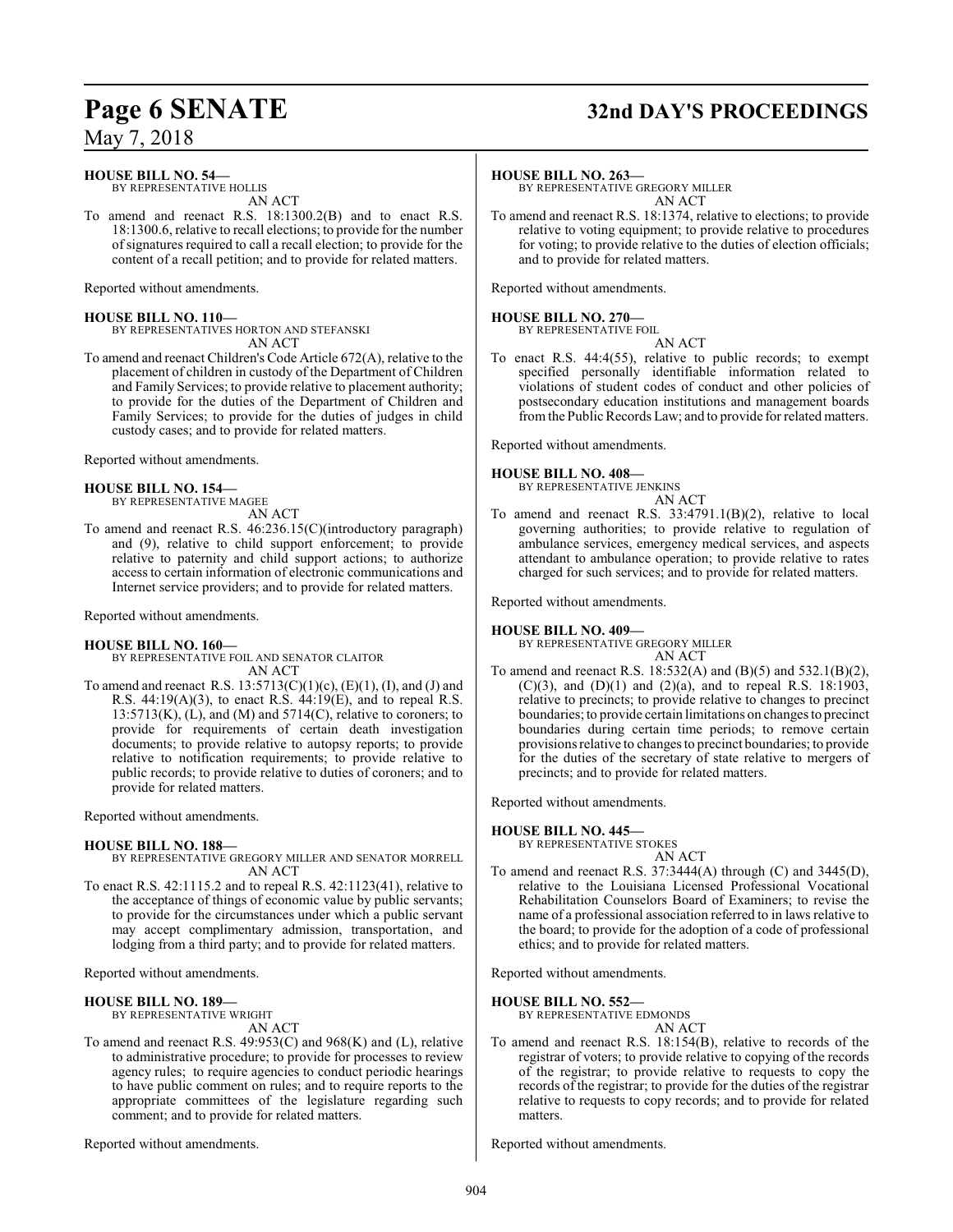## **32nd DAY'S PROCEEDINGS Page 7 SENATE**

#### **HOUSE BILL NO. 579—**

BY REPRESENTATIVES JAMES AND COX AN ACT

To amend and reenact R.S.  $40:1046(A)$ , (G), and (J) and R.S. 40:1046(A), (G), and (J) as amended and reenacted by Section 2 of Act No. 96 of the 2016 Regular Session of the Legislature of Louisiana and to enact R.S. 40:1046(K) and R.S. 40:1046(K) of Section 2 of Act No. 96 of the 2016 Regular Session of the Legislature of Louisiana, relative to the authorization ofmarijuana for therapeutic use; to provide for the duties and authorization of the Louisiana State Board of Medical Examiners and the Louisiana Board of Pharmacy with respect to the therapeutic use of marijuana; to provide for definitions; and to provide for related matters.

Reported without amendments.

#### **HOUSE BILL NO. 601—**

BY REPRESENTATIVE SHADOIN AN ACT

To enact R.S. 18:154(G)(4) and (5), relative to election officials; to prohibit the disclosure of specified information by specified election officials relating to the security and integrity of the state voter registration computer system and election management systemand voting equipment; and to provide forrelated matters.

Reported without amendments.

#### **HOUSE BILL NO. 615—**

BY REPRESENTATIVE JORDAN

- AN ACT
- To amend and reenact R.S. 22:2191(B), relative to hearings before the division of administrative law regarding acts of the commissioner of insurance and matters arising under the Louisiana Insurance Code; to require a demand for hearing be filed with the commissioner of insurance; to provide for the notification of a demand for hearing from the commissioner of insurance to the division of administrative law; to make technical changes; to provide for an effective date; and to provide for related matters.

Reported without amendments.

#### **HOUSE BILL NO. 627—**

BY REPRESENTATIVES LYONS, ARMES, BAGNERIS, BILLIOT, BOUIE,<br>BRASS, CHAD BROWN, CARPENTER, GARY CARTER, COX,<br>FALCONER, GAINES, GLOVER, HALL, JIMMY HARRIS, HUNTER,<br>JACKSON, JAMES, JEFFERSON, JENKINS, JORDAN,

AN ACT

To amend and reenact R.S.  $40:1046(A)(2)$  and R.S.  $40:1046(A)(2)$  as amended and reenacted by Section 2 of Act No. 96 of the 2016 Regular Session of the Legislature of Louisiana, relative to health conditions for which a recommendation or prescription of medical marijuana is authorized; to authorize the recommendation of or prescription for medical marijuana in treating certain conditions associated with autism spectrum disorder; and to provide for related matters.

Reported without amendments.

#### **HOUSE BILL NO. 661—**

BY REPRESENTATIVE JAMES

- AN ACT
- To amend and reenact R.S. 40:1021(A)(5) and 1024(C) and to enact R.S. 40:1024(D), relative to drug paraphernalia; to provide for definitions; to provide for the creation of a needle exchange program; to provide for the purpose and duties of the program; to provide for exceptions; and to provide for related matters.

Reported without amendments.

#### **HOUSE BILL NO. 665—**

BY REPRESENTATIVE GREGORY MILLER AN ACT

To enact R.S. 44:22.1, relative to public records; to provide an exception for certain documents related to port economic development negotiations; to require certain procedures and notices; to provide a limitation on the amount of time certain information regarding the negotiations mayremain confidential; and to provide for related matters.

Reported without amendments.

#### **HOUSE BILL NO. 682—**

BY REPRESENTATIVE SHADOIN

AN ACT To amend and reenact R.S. 26:587(C), 588(B), 589, 590, 591, and 594 and to repeal R.S. 26:592 and 593, relative to elections held to determine whether the sale of alcoholic beverages will be conducted and licensed in an area; to provide relative to procedures and requirements for conducting such elections; to provide for the date of such elections; to provide relative to procedures for ordering an election; to provide relative to a proposition ordering an election; to provide for notice of the election; to provide for the ballot in such elections; to provide for actions objecting to calling an election or contesting an election; to provide deadlines; to provide relative to recounts; to provide relative to the duties and authority of the parish board of election supervisors concerning such elections; to provide relative to the duties and authority of the governing authority concerning such elections; to require such elections to be conducted in accordance with the Louisiana Election Code; and to provide for related matters.

Reported without amendments.

## **HOUSE BILL NO. 690—** BY REPRESENTATIVE STOKES

AN ACT

To enact R.S. 22:1077.1 and R.S. 46:975.1, relative to mandatory coverage for subsequent cancer screening services for individuals who received a bilateral mastectomy; to require health insurance coverage for cancer screening services for certain individuals; to require notice of coverage; to prohibit certain acts by health insurance issuers; to designate certain cancer screening services as Medicaid covered services; to provide for applicability; to provide for an effect date; and to provide for related matters.

Reported without amendments.

**HOUSE BILL NO. 692—** BY REPRESENTATIVES SHADOIN, DANAHAY, AND GREGORY MILLER AN ACT

To amend and reenact R.S. 18:3(A)(3), 23(A)(8), 423(C)(2), 433(A)(5), 463(A)(2)(a)(iii), 464(B)(3), 467(3), 495(A) and (E), 533(D) and (E), 553, 562(B), 563(C) and (D)(1), 566(A) and (C),  $571(A)(3)$  through (10),  $572(A)$ ,  $573(A)(2)$  and (3), (B), (C), and (E)(1) and (3), 574(A)(3) and (B), (D)(1), (E), and (F), 1333(F)(2) and (G)(6)(b), 1354(B)(5), 1355, and 1361(A), to enact R.S.  $18:23(E)(3)$ ,  $571(A)(11)$ ,  $573(E)(4)$ , and  $1303(K)$  and (L), and to repeal R.S. 18:514, relative to the Louisiana Election Code; to revise the system of laws comprising the Louisiana Election Code; to provide relative to elections procedures and requirements, including petitions submitted to registrars of voters for certification, membership of the State Board of Election Supervisors and parish boards of election supervisors, the duties of the clerk of court, qualifying fees, establishment and location of polling places, persons entitled to vote absentee by mail, duties of registrars of voters, the nursing home early voting program, voting machines and equipment, provisional

# May 7, 2018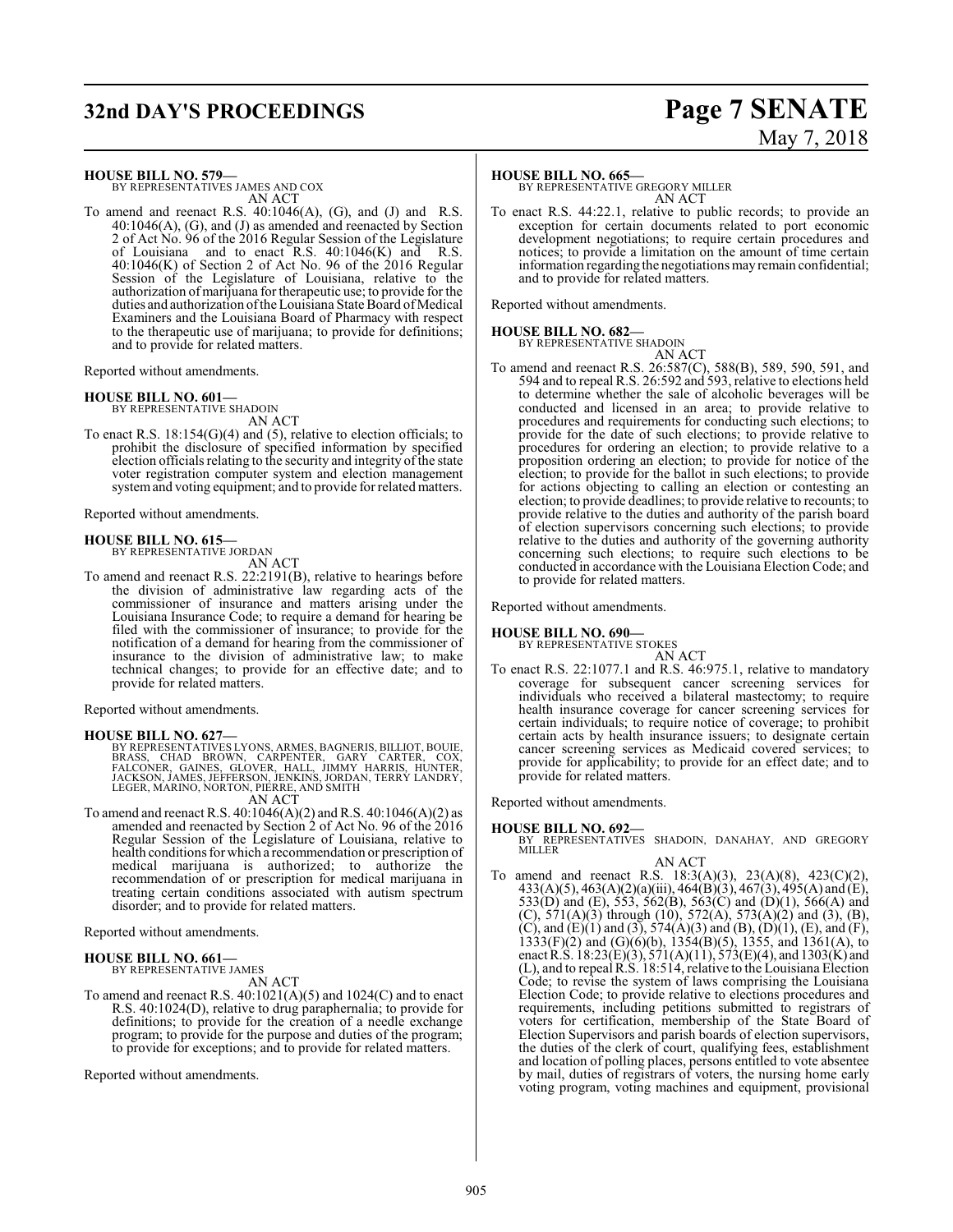# **Page 8 SENATE 32nd DAY'S PROCEEDINGS**

## May 7, 2018

voting for federal office, duties of commissioners on election day, compilation and promulgation of election returns, the qualifying period for candidates, and procedures for voting; to provide for effectiveness; and to provide for related matters.

Reported without amendments.

## **HOUSE BILL NO. 723— (Substitute for House Bill No. 123 by Representative Garofalo)** BY REPRESENTATIVE GAROFALO

AN ACT

To amend and reenact R.S. 44:35(D), relative to public records; to provide relative to suits brought pursuant to the provisions ofthe Public Records Law; to provide for the award of attorneys fees in such a suit to a person who has made a public records request under certain circumstances; and to provide for related matters.

Reported without amendments.

#### **HOUSE BILL NO. 739—**

BY REPRESENTATIVE GREGORY MILLER AN ACT

To amend and reenact R.S. 42:1123(16)(a), relative to disclosures filed by legislators for the acceptance of certain things of value in relation to making a speech; to change the requirement from an affidavit to a statement including a certification for the disclosure; and to provide for related matters.

Reported without amendments.

#### **HOUSE BILL NO. 740—**

BY REPRESENTATIVE GREGORY MILLER AN ACT

To amend and reenact R.S. 24:516(A), relative to legislative auditor reports; to provide for internet access to audit reports; to remove certain filing requirements and filing timelines; and to provide for related matters.

Reported without amendments.

#### **HOUSE BILL NO. 750—**

BY REPRESENTATIVE STAGNI AN ACT

To amend and reenact R.S. 37:2805(A) and  $(B)(1)(d)$ , relative to requirements for licensure by the Louisiana Board of Chiropractic Examiners; to provide relative to educational qualifications of applicants to the board; to provide for technical corrections; and to provide for related matters.

Reported without amendments.

### **HOUSE BILL NO. 752—**

BY REPRESENTATIVE HUVAL AN ACT

To amend and reenact R.S. 22:855(B)(2)(d) and to enact R.S.  $22:855(B)(2)(e)$ , relative to requests for automobile insurance premiumquotes; to provide formotor vehicle reports; to provide for payment of costs; and to provide for related matters.

Reported without amendments.

#### **HOUSE BILL NO. 753— (Substitute for House Bill No. 584 by Representative Stokes)** BY REPRESENTATIVE STOKES

AN ACT

To enact Part VIII of Chapter 15 of Title 37 of the Louisiana Revised Statutes of 1950, to be comprised of R.S. 37:1360.101 through 1360.111, relative to health professions; to provide relative to the profession of genetic counseling; to require state licensure of genetic counselors; to provide for licensure of genetic counselors by the Louisiana State Board of Medical Examiners; to authorize the Louisiana State Board of Medical Examiners to assess certain fees; to establish qualifications for licensure as a genetic counselor; to provide for unprofessional conduct and unlawful practice; to create and provide for duties of the Louisiana Genetic Counselor Advisory Committee; to provide

for limitations of liability; to provide for administrative rulemaking; and to provide for related matters.

Reported with amendments.

#### **LEGISLATIVE BUREAU AMENDMENTS**

Amendments proposed by Legislative Bureau to Reengrossed House Bill No. 753 by Representative Stokes

#### AMENDMENT NO. 1

On page 3, line 20, following "Genetics" and before "or" insert "and Genomics'

#### **HOUSE BILL NO. 756—**

BY REPRESENTATIVE DWIGHT

AN ACT To amend and reenact R.S.  $22:2062(A)(1)$  and (2), relative to claims paid by the Louisiana Insurance Guaranty Association; to require the exhaustion of coverage under an uninsured or underinsured motorist policy; to provide for a reduction in the amount payable on a claim; to provide for applicability; to provide for an effective date; and to provide for related matters.

Reported without amendments.

#### **HOUSE BILL NO. 757—**

BY REPRESENTATIVE ABRAHAM

AN ACT To enact R.S.13:5554(II), relative to the payment of group insurance premiums for retirees from the Jefferson Davis Parish Sheriff's Office; to provide for qualifications and payment of certain insurance premiums; and to provide for related matters.

Reported without amendments.

## **HOUSE BILL NO. 775—** BY REPRESENTATIVE DAVIS

## AN ACT

To amend and reenact R.S. 22:1874(A)(5)and R.S. 46:460.62, relative to the reimbursement of contracted healthcare providers; to provide for payment to a new provider in a contracted network of providers; to provide forrecovery of certain amounts upon denial of an application for credentialing; and to provide for related matters.

Reported without amendments.

## **HOUSE BILL NO. 780—** BY REPRESENTATIVE MAGEE

AN ACT To amend and reenact R.S. 46:460.82(introductory paragraph), 460.84(A), and 460.85(A)(introductory paragraph), to enact R.S. 46:460.51(14), 460.84(C), 460.85.1, and 460.90, and to repeal R.S. 46:460.89, relative to the Medicaid managed care program; to provide for duties of the Louisiana Department of Health in administering the program; to establish a process for review of dental provider claims submitted to dental coordinated care networks; to provide for reviews of claim payment determinations which are adverse to dental providers; to establish a panel for selection of independent dental claims reviewers; to provide for membership of the panel; to provide for independent dental claims review procedures; to provide relative to fees for dental claims review services; and to provide for related matters.

Reported without amendments.

#### **HOUSE BILL NO. 818—**

BY REPRESENTATIVE HILFERTY AN ACT

To amend and reenact R.S. 44:4.1(B)(26) and to enact R.S.  $36:259(I)(1)$  and R.S.  $40:2018.5$ , relative to maternal and child health; to establish the Healthy Moms, Healthy Babies Advisory Council; to provide for placement of the council within the executive branch of government; to provide for the composition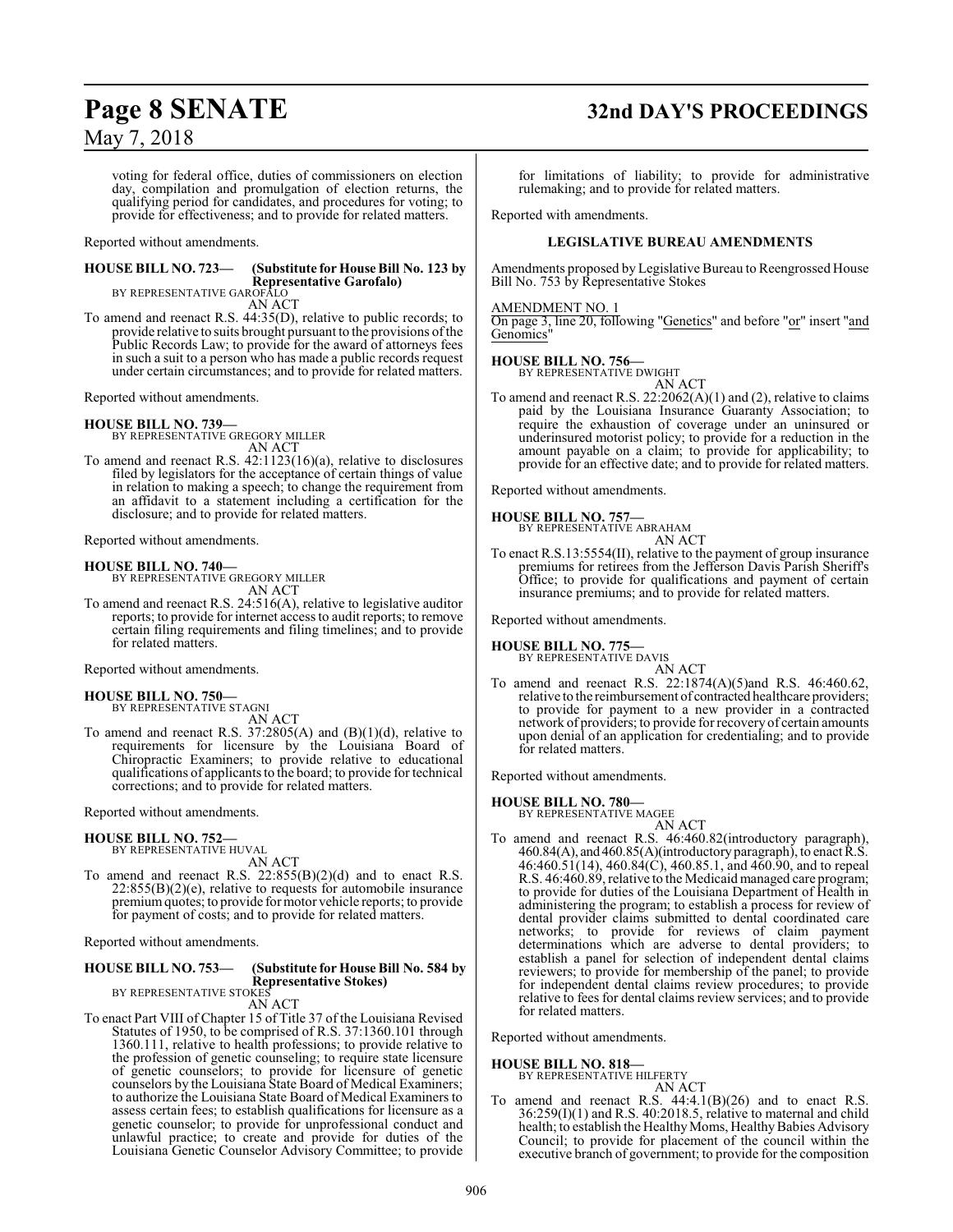# **32nd DAY'S PROCEEDINGS Page 9 SENATE**

# May 7, 2018

and duties of the council; to provide for duties of the Louisiana Department of Health with respect to the council; to provide for a public records exception; to provide for a termination date; and to provide for related matters.

Reported without amendments.

**HOUSE BILL NO. 821—** BY REPRESENTATIVES REYNOLDS, BAGLEY, COX, HENSGENS, HOFFMANN, HORTON, LEBAS, AND POPE AN ACT

To amend and reenact R.S. 40:1157.3(B) and (C) and to repeal R.S.  $40:1157.3(F)$ , relative to procedures for human immunodeficiency virus testing; to provide for an exception to obtaining informed consent in testing for human immunodeficiency virus and other infectious agents; to provide for the duties of the hospital infection control committee; to provide for the duties of the infectious disease control officer; to provide for Good Samaritans; to provide for definitions; and to provide for related matters.

Reported without amendments.

## **HOUSE BILL NO. 823—** BY REPRESENTATIVE PIERRE

AN ACT

To repeal R.S. 40:1046(J) and R.S. 40:1046(J) as amended and reenacted by Section 2 of Act No. 96 of the 2016 Regular Session of the Legislature of Louisiana, relative to medical marijuana; to repeal the termination date for recommending or prescribing marijuana for therapeutic use; and to provide for related matters.

Reported without amendments.

## **HOUSE BILL NO. 824—** BY REPRESENTATIVE TALBOT

AN ACT

To amend and reenact R.S. 22:1880(C)(introductory paragraph) and (1)(introductory paragraph), to enact R.S. 22:1880.1, and to repeal R.S. 22:1880 $(\bar{C})(4)$ , relative to balance billing facility disclosure requirements; to require a healthcare facility to provide a notice to insureds of possible balance billing for services provided at a healthcare facility; to require the posting of potential facility charges; to provide for an effective date; and to provide for related matters.

Reported without amendments.

## **HOUSE BILL NO. 846—** BY REPRESENTATIVE SIMON

- AN ACT
- To amend and reenact R.S.  $40:4(A)(1)(c)$ , relative to the state sanitary code; to provide relative to retail food establishments regulated by the state health officer; to provide limitations on water system testing requirements for certain retail food establishments; and to provide for related matters.

Reported without amendments.

#### **HOUSE BILL NO. 875—**

BY REPRESENTATIVE TALBOT

AN ACT

To amend and reenact R.S. 22:1873(B)(4) and 1879(B)(3), to enact Subpart A-2 of Part III of Chapter 4 of the Louisiana Revised Statutes of 1950, to be comprised of R.S. 22:1020.1 through 1020.6, and to repeal R.S.  $22:1019.2(B)(4)$ , relative to health insurance network provider directories; to provide for the content of a directory; to require the directory to be electronically searchable and publicly accessible; to require continuous review and updating; to set a time period for updates after certain events; to provide for the reporting of inaccurate information; to provide for investigations for compliance; to authorize an assessment on investigated insurers to pay for the costs ofinvestigations; to provide for penalties; to limit liability;

to provide for applicability; to provide for an effective date; and to provide for related matters.

Reported without amendments.

## **HOUSE BILL NO. 894— (Substitute for House Bill No. 517 by Representative Schexnayder)**<br>BY REPRESENTATIVE SCHEXNAYDER

AN ACT

To enact R.S. 40:1281.12, relative to community water systems; to require community water systems to establish and maintain records of complaints; to require training in compliance and management in certain instances; to provide for duties of the state health officer with respect to regulation of community water systems; and to provide for related matters.

Reported without amendments.

Respectfully submitted, DANIEL R. MARTINY Chairman

#### **Adoption of Legislative Bureau Report**

On motion of Senator Martiny, the Legislative Bureau amendments were adopted and the Bills and Joint Resolutions were read by title and passed to a third reading.

#### **Introduction of Senate Resolutions**

Senator Long asked for and obtained a suspension of the rules to read Senate Resolutions a first and second time.

#### **SENATE RESOLUTION NO. 183—**

BY SENATORS PERRY, BISHOP, FANNIN AND TARVER A RESOLUTION

To commend the Louisiana Department of Economic Development, the Louisiana Military Advisory Council, Barksdale Forward, Fort Polk Progress, and the Southeast Louisiana Military Alliance for their support of the military installations and military personnel in this state.

The resolution was read by title and placed on the Calendar for a second reading.

**SENATE RESOLUTION NO. 184—** BY SENATORS PERRY, BISHOP, FANNIN AND TARVER A RESOLUTION

To urge and request that all state professional and occupational licensing boards review and implement existing Louisiana law as it relates to the issuance of occupational or professional licenses to military families in the state.

The resolution was read by title and placed on the Calendar for a second reading.

#### **SENATE RESOLUTION NO. 185—** BY SENATOR LONG

A RESOLUTION

To commend the Winn Parish 4-H Club for its many accomplishments.

On motion of Senator Long the resolution was read by title and adopted.

#### **SENATE RESOLUTION NO. 186—**

BY SENATORS BOUDREAUX AND MILLS A RESOLUTION

To commend TM Landry College Preparatory School, its founders, and students.

On motion of Senator Boudreaux the resolution was read by title and adopted.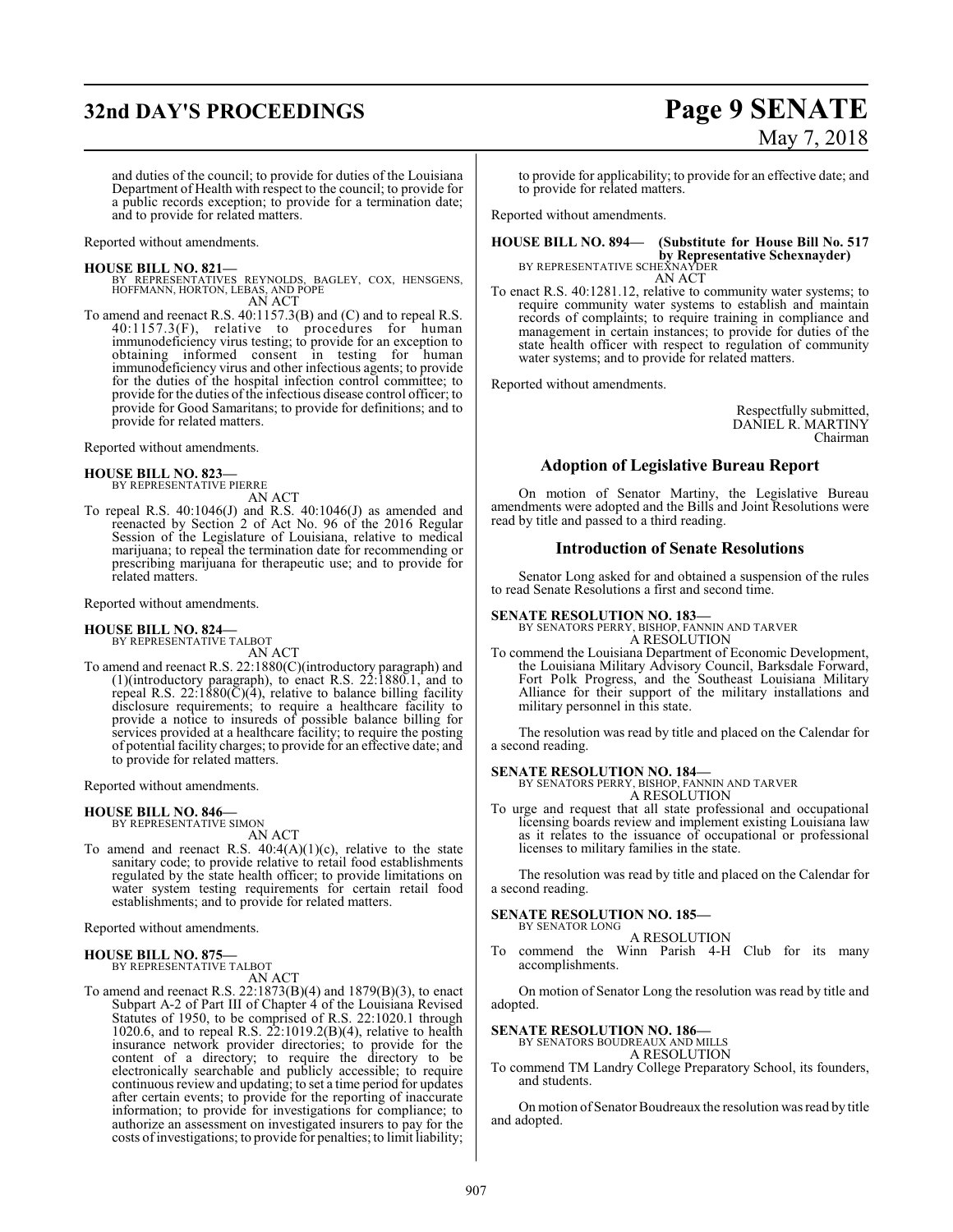#### **SENATE RESOLUTION NO. 187—**

BY SENATOR GATTI A RESOLUTION

To express the sincere condolences of the Senate of the Legislature of Louisiana upon the death of Mayor Jesse Eugene Smith Jr. of Arcadia, Louisiana.

The resolution was read by title and placed on the Calendar for a second reading.

### **SENATE RESOLUTION NO. 188—**

BY SENATORS GARY SMITH AND PRICE A RESOLUTION

To commend Randy Noel on his many accomplishments and to congratulate him on his election as chairman of the Executive Board of the National Association Home Builders (NAHB).

On motion of Senator Gary Smith the resolution was read by title and adopted.

#### **SENATE RESOLUTION NO. 189—** BY SENATOR MORRISH

A RESOLUTION

To designate Tuesday, May 8, 2018, as "Teacher Appreciation Day" at the state capitol.

On motion of Senator Johns the resolution was read by title and adopted.

## **Introduction of Senate Concurrent Resolutions**

#### **SENATE CONCURRENT RESOLUTION NO. 105—** BY SENATOR PEACOCK AND REPRESENTATIVE HORTON A CONCURRENT RESOLUTION

To recognize the past and present contributions of women veterans from all branches of the United States Armed Forces and to commend the advocacy and support afforded female veterans through the Women Veterans of the Ark-La-Tex organization.

The resolution was read by title and placed on the Calendar for a second reading.

## **SENATE CONCURRENT RESOLUTION NO. 106—**

BY SENATOR MIZELL AND REPRESENTATIVE WHITE A CONCURRENT RESOLUTION

To commend the International Paper facility "Bogalusa Containerboard" Mill on its One Hundredth Anniversary and on one hundred years of successful operations.

The resolution was read by title and placed on the Calendar for a second reading.

#### **SENATE CONCURRENT RESOLUTION NO. 107—** BY SENATOR BOUDREAUX

A CONCURRENT RESOLUTION

To express the sincere condolences of the Legislature of Louisiana upon the death of Mary A. Washington, a teacher and educator and longtime leader of and advocate for the Louisiana Association of Educators.

The resolution was read by title and placed on the Calendar for a second reading.

## **Page 10 SENATE 32nd DAY'S PROCEEDINGS**

### **Senate Resolutions on Second Reading**

**SENATE RESOLUTION NO. 182—** BY SENATORS PRICE AND LAMBERT

A RESOLUTION

To commend Joanie Basso for her dedicated service to education in Louisiana and to record and recognize her numerous contributions to Louisiana's young people during the forty years she has devoted to improving the knowledge and skills of students as a teacher and librarian in the schools of Ascension Parish.

On motion of Senator Price the resolution was read by title and adopted.

### **Senate Concurrent Resolutions on Second Reading**

**SENATE CONCURRENT RESOLUTION NO. 103—** BY SENATORS CARTER, BARROW, BISHOP, BOUDREAUX, COLOMB, MORRELL, PRICE AND TARVER A CONCURRENT RESOLUTION

To commend Erika McConduit for her accomplishments and dedicated service as president and CEO of the Urban League of Louisiana.

The concurrent resolution was read by title. Senator Price moved to adopt the Senate Concurrent Resolution.

### **ROLL CALL**

The roll was called with the following result:

#### YEAS

| Mr. President<br>Appel<br>Barrow | Hewitt<br>Johns<br>LaFleur | Perry<br>Price<br>Riser |
|----------------------------------|----------------------------|-------------------------|
| Boudreaux                        |                            | Smith, G.               |
| Chabert                          | Long<br>Luneau             | Thompson                |
| Claitor                          | Martiny                    | Walsworth               |
| Cortez                           | Milkovich                  | Ward                    |
| Donahue                          | Mills                      | White                   |
| Fannin                           | Mizell                     |                         |
| Gatti                            | Peacock                    |                         |
| Total - 28                       |                            |                         |
|                                  | <b>NAYS</b>                |                         |
| Total $-0$                       |                            |                         |
|                                  | <b>ABSENT</b>              |                         |
| Allain                           | Erdey                      | Peterson                |
| Bishop                           | Lambert                    | Smith, J.               |
| Carter                           | Morrell                    | Tarver                  |
| Colomb                           | Morrish                    |                         |
| Total - 11                       |                            |                         |

The Chair declared the Senate adopted the Senate Concurrent Resolution and ordered it sent to the House.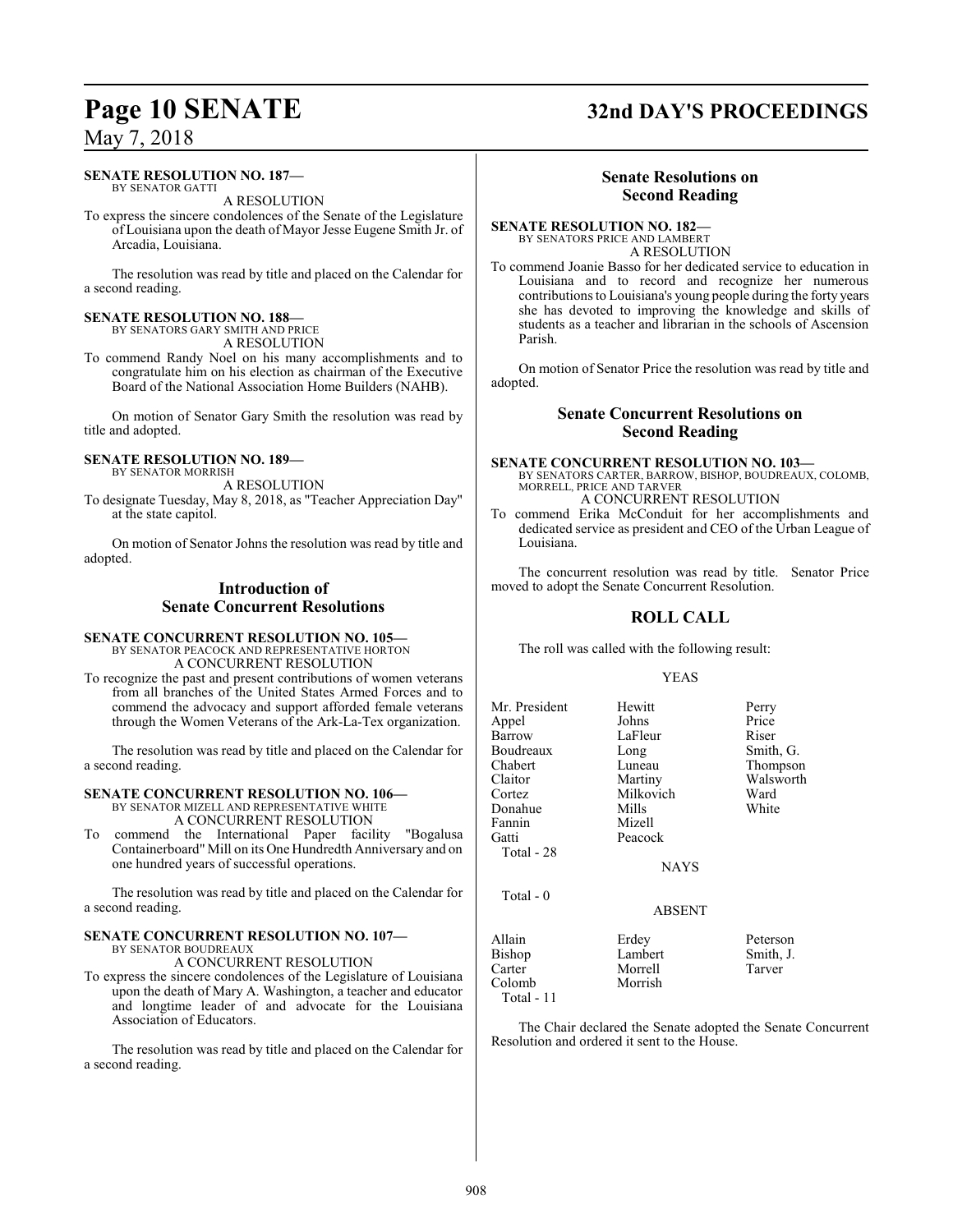## **32nd DAY'S PROCEEDINGS Page 11 SENATE** May 7, 2018

**SENATE CONCURRENT RESOLUTION NO. 104—** BY SENATORS MORRELL, BARROW, BISHOP,BOUDREAUX, CARTER, COLOMB, PRICE AND TARVER AND REPRESENTATIVES BOUIE,<br>BRASS, CARPENTER, GARY CARTER, COX, DUPLESSIS, GLOVER,<br>HALL, JIMMY HARRIS, HUNTER, JACKSON, JEFFERSON, JENKINS,<br>JORDAN, MARCELLE, DUSTIN MILLER, PIERRE AND SMITH

A CONCURRENT RESOLUTION

To commend Erika McConduit for her service as president and chief executive officer of the Urban League of Louisiana.

The concurrent resolution was read by title. Senator Morrell moved to adopt the Senate Concurrent Resolution.

### **ROLL CALL**

The roll was called with the following result:

#### YEAS

| Mr. President | Hewitt        | Peacock   |
|---------------|---------------|-----------|
| Appel         | Johns         | Perry     |
| Barrow        | LaFleur       | Price     |
| Boudreaux     | Long          | Riser     |
| Chabert       | Luneau        | Smith, G. |
| Claitor       | Martiny       | Thompson  |
| Cortez        | Milkovich     | Walsworth |
| Donahue       | Mills         | Ward      |
| Fannin        | Mizell        | White     |
| Gatti         | Morrell       |           |
| Total - 29    |               |           |
|               | <b>NAYS</b>   |           |
| Total $-0$    |               |           |
|               | <b>ABSENT</b> |           |

| Allain        | Erdey    | Smith, J. |
|---------------|----------|-----------|
| <b>Bishop</b> | Lambert  | Tarver    |
| Carter        | Morrish  |           |
| Colomb        | Peterson |           |
| Total $-10$   |          |           |

The Chair declared the Senate adopted the Senate Concurrent Resolution and ordered it sent to the House.

#### **Message from the House**

#### **ASKING CONCURRENCE IN HOUSE BILLS AND JOINT RESOLUTIONS**

#### May 7, 2018

To the Honorable President and Members of the Senate:

I am directed to inform your honorable body that the House of Representatives has finally passed and asks your concurrence in the following House Bills and Joint Resolutions:

| HB No. $36$ | HB No. 480 | HB No. 138 |
|-------------|------------|------------|
| HB No. 286  | HB No. 619 | HB No. 656 |
| HB No. 703  | HB No. 845 |            |

Respectfully submitted, ALFRED W. SPEER Clerk of the House of Representatives

### **House Bills and Joint Resolutions on First Reading**

### **HOUSE BILL NO. 36—**

BY REPRESENTATIVE PEARSON AN ACT

To amend and reenact R.S. 42:1301(4) and 1302(B), relative to the Louisiana Deferred Compensation Commission; to provide for membership on the commission; to provide for quorum; and to provide for related matters.

The bill was read by title and placed on the Calendar for a second reading.

#### **HOUSE BILL NO. 138—**

BY REPRESENTATIVE HAVARD

AN ACT

To amend and reenact R.S. 15:825.2(A), relative to the appointment of special agents; to provide relative to the authority of the secretary of the Department of Public Safety and Corrections to appoint special agents; and to provide for related matters.

The bill was read by title and placed on the Calendar for a second reading.

#### **HOUSE BILL NO. 286—**

BY REPRESENTATIVE MACK AN ACT

To amend and reenact R.S. 32:398(F), relative to accident reports; to provide for an increase in accident report fees; to provide for a modification of the report type; and to provide for related matters.

The bill was read by title and placed on the Calendar for a second reading.

#### **HOUSE BILL NO. 480—**

BY REPRESENTATIVE BACALA

AN ACT To enact R.S. 24:513(P) and R.S. 47:1508(B)(42), relative to Medicaid program integrity; to authorize the Louisiana Department of Revenue to share state income tax return data with the legislative auditor for certain limited purposes; to authorize the legislative auditor to utilize such data for purposes of Medicaid fraud detection and prevention; to provide for interagency agreements relative to sharing of data; and to provide for related matters.

The bill was read by title and placed on the Calendar for a second reading.

#### **HOUSE BILL NO. 619—**

BY REPRESENTATIVES HUVAL, STEVE CARTER, AND TALBOT AN ACT

To amend and reenact R.S. 15:571.11(A)(4) and R.S. 32:300.5 and to repeal R.S. 32:300.6, 300.7, and 300.8, relative to the use of certain wireless telecommunications devices while operating a motor vehicle; to provide for definitions; to provide relative to penalties for moving violations; to provide for exceptions; to provide with respect to traffic stops; to provide for an effective date; and to provide for related matters.

The bill was read by title and placed on the Calendar for a second reading.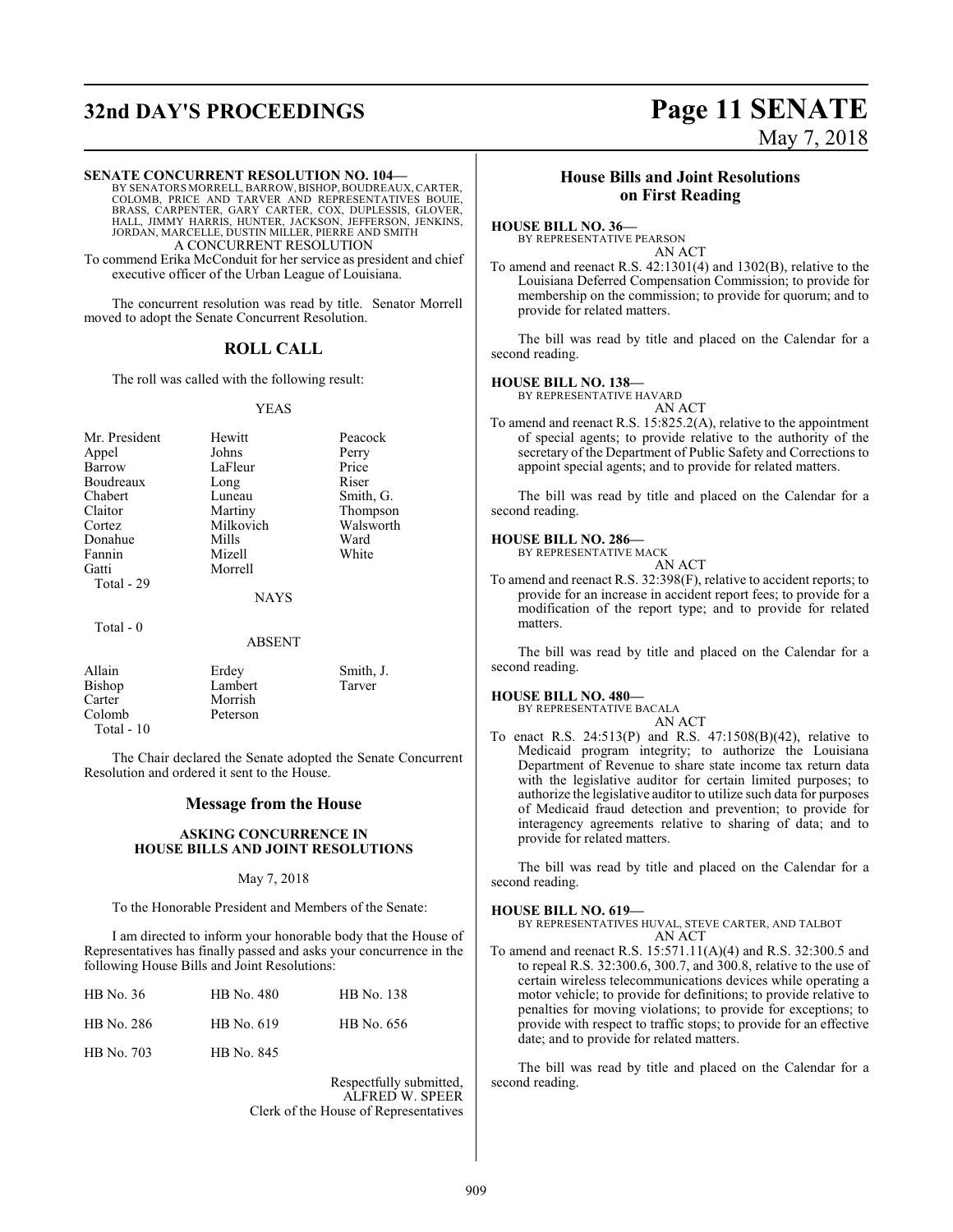## **Page 12 SENATE 32nd DAY'S PROCEEDINGS**

May 7, 2018

#### **HOUSE BILL NO. 656—**

BY REPRESENTATIVE EMERSON AN ACT

To amend and reenact R.S. 17:182(B) and to enact R.S. 17:3996(B)(45), relative to elementary school students; to provide relative to provisions that require each governing authority of a public elementary or charter school to implement a reading program at an elementary school in accordance with certain guidelines; to provide relative to certain reports; to authorize the state Department of Education to extend deadlines for administration and reports; and to provide for related matters.

The bill was read by title and placed on the Calendar for a second reading.

**HOUSE BILL NO. 703—** BY REPRESENTATIVE GISCLAIR AN ACT

To amend and reenact R.S. 9:165.1(A)(1) and (2), (3)(d), and (P), and to enact R.S. 9:165(D), relative to special treasury funds; to establish the LA 1 Improvement Project Fund; to require that certain monies realized by the state from certain unclaimed property be deposited into the fund; to provide for use of monies in the fund; to authorize and provide with respect to the issuance of bonds for certain projects; and to provide for related matters.

The bill was read by title and placed on the Calendar for a second reading.

#### **HOUSE BILL NO. 845—**

BY REPRESENTATIVES LANCE HARRIS, BERTHELOT, CONNICK, JACKSON, AND MACK AN ACT

To amend and reenact R.S. 51:422.1(E) and to enact R.S. 51:422.1(F), relative to enforcement for unfair sales of motor fuels; to provide for agents of enforcement; to provide for injunctive relief and attorney fees; to provide for trade organizations; and to provide for related matters.

The bill was read by title and placed on the Calendar for a second reading.

#### **Message from the House**

#### **ASKING CONCURRENCE IN HOUSE CONCURRENT RESOLUTIONS**

May 7, 2018

To the Honorable President and Members of the Senate:

I am directed to inform your honorable body that the House of Representatives has finally passed and asks your concurrence in the following House Concurrent Resolutions:

| <b>HCR No. 87</b> | <b>HCR No. 55</b> | $HCR$ No. 40      |  |
|-------------------|-------------------|-------------------|--|
| <b>HCR No. 85</b> | <b>HCR No. 22</b> | <b>HCR No. 47</b> |  |

Respectfully submitted, ALFRED W. SPEER Clerk of the House of Representatives

#### **House Concurrent Resolutions on First Reading**

# **HOUSE CONCURRENT RESOLUTION NO. 22—** BY REPRESENTATIVE LEGER

A CONCURRENT RESOLUTION

To create the Children's Savings Accounts Task Force to study and make recommendations relative to establishing a children's savings account program in Louisiana and to submit a written report of findings and recommendations, including a strategic plan for developing and implementing such a program, to the House Committee on Education and the Senate Committee on Education by not later than sixty days prior to the 2019 Regular Session of the Legislature.

The resolution was read by title and placed on the Calendar for a second reading.

## **HOUSE CONCURRENT RESOLUTION NO. 40—** BY REPRESENTATIVE LEGER

A CONCURRENT RESOLUTION

To memorialize the United States Congress to take such actions as are necessary to pass the Disability Integration Act of 2017.

The resolution was read by title and placed on the Calendar for a second reading.

#### **HOUSE CONCURRENT RESOLUTION NO. 47—**

BY REPRESENTATIVES TALBOT, ANDERS, GLOVER, AND THIBAUT A CONCURRENT RESOLUTION

To urge and request the Department of Insurance to assemble a task force to address the high automobile insurance rates in the state.

The resolution was read by title and placed on the Calendar for a second reading.

**HOUSE CONCURRENT RESOLUTION NO. 55—** BY REPRESENTATIVES HOFFMANN, BAGLEY, COX, HENSGENS, HORTON, POPE, RICHARD, AND STOKES A CONCURRENT RESOLUTION

To urge and request the Louisiana State Board of Medical Examiners and the Louisiana State Board of Nursing to disseminate information concerning bone marrow donations to healthcare providers for the purpose of enhancing public awareness of bone marrow donations.

The resolution was read by title and placed on the Calendar for a second reading.

**HOUSE CONCURRENT RESOLUTION NO. 85—** BY REPRESENTATIVES MAGEE AND JIMMY HARRIS A CONCURRENT RESOLUTION

To create and provide for the Louisiana Alcohol Delivery Task Force to study the potential issues that could arise by allowing third party companies to deliver alcoholic beverages from retailers and to recommend any regulations or legislation that the task force deems necessary or appropriate.

The resolution was read by title and placed on the Calendar for a second reading.

# **HOUSE CONCURRENT RESOLUTION NO. 87—** BY REPRESENTATIVE JAY MORRIS

A CONCURRENT RESOLUTION

To express support of the right of American citizens to keep and bear arms.

The resolution was read by title and placed on the Calendar for a second reading.

#### **House Bills and Joint Resolutions on Second Reading**

#### **HOUSE BILL NO. 309—**

BY REPRESENTATIVE GARY CARTER A JOINT RESOLUTION

Proposing to amend Article VII, Section 10.3(C)(3) and (4) of the Constitution of Louisiana and to add Article VII, Section  $10.3(A)(5)$  and  $(C)(5)$  of the Constitution of Louisiana, to provide for deposits into and the uses ofthe Budget Stabilization Fund; to provide for certain limitations and requirements; to provide for submission of the proposed amendment to the electors; and to provide for related matters.

The bill was read by title and referred by the President to the Committee on Finance.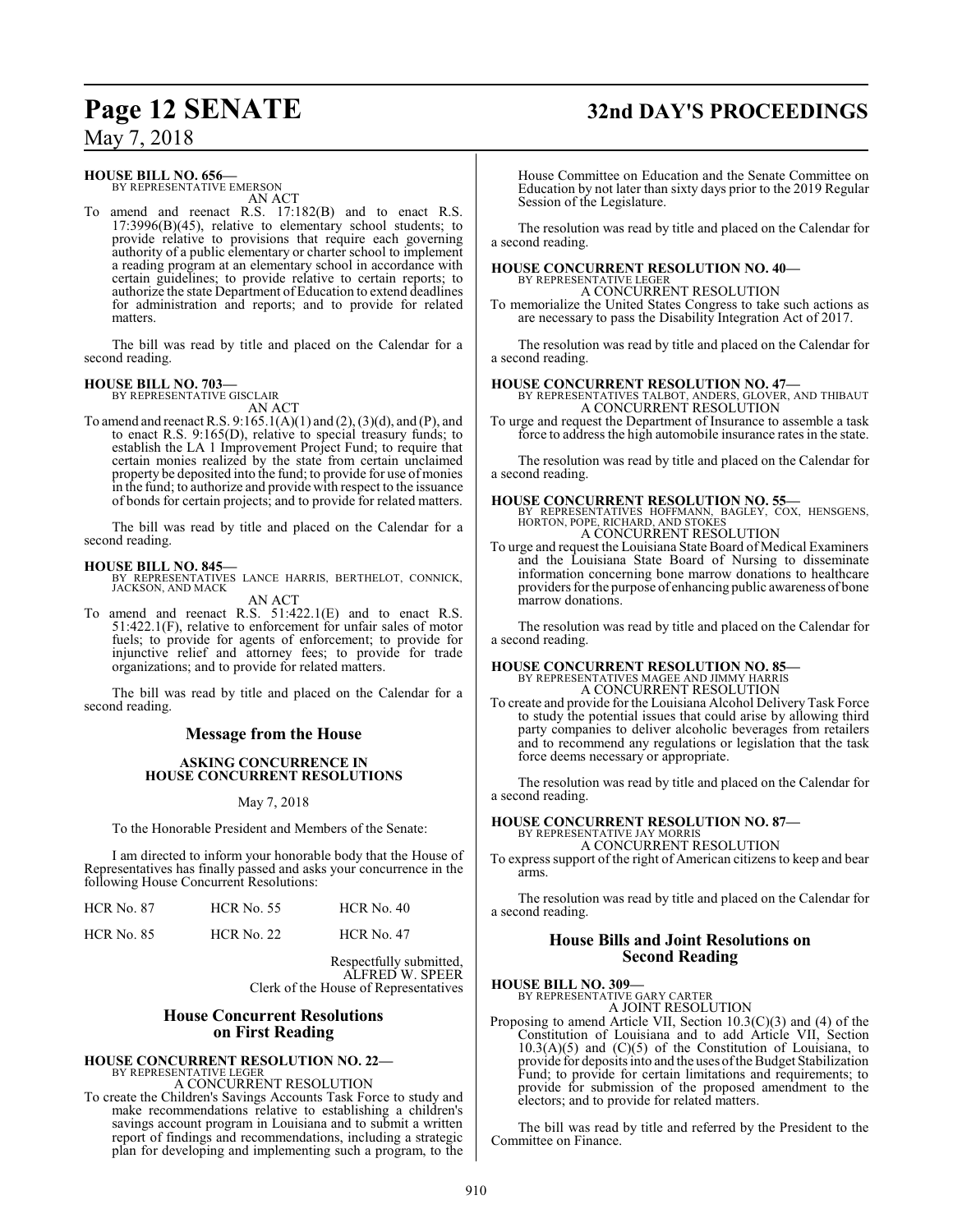# **32nd DAY'S PROCEEDINGS Page 13 SENATE**

# May 7, 2018

#### **HOUSE BILL NO. 316—**

BY REPRESENTATIVE GARY CARTER AN ACT

To amend and reenact R.S. 39:94(C)(3) and (4) and to enact R.S. 39:73(D) and 94(A)(5) and  $\hat{C}(5)$ , relative to the Budget Stabilization Fund; to provide for uses of the fund; to provide for limits on the use of the fund; to provide for the incorporation of the fund into the official forecast; to provide for expenditure of the monies incorporated into the official forecast; to provide for certain limitations and requirements; to provide for an effective date; and to provide for related matters.

The bill was read by title and referred by the President to the Committee on Finance.

#### **HOUSE BILL NO. 525—**

BY REPRESENTATIVE BAGNERIS

- AN ACT
- To amend and reenact R.S. 14:98.1(A)(1)(introductory paragraph), relative to operating a vehicle while intoxicated; to increase the fines imposed for a first offense of operating a vehicle while intoxicated; and to provide for related matters.

The bill was read by title and referred by the President to the Committee on Judiciary C.

#### **HOUSE BILL NO. 602—**

BY REPRESENTATIVE MIGUEZ AND SENATOR RISER AN ACT

To enact R.S.  $14:95.2(C)(9)$  and R.S.  $40:1379.3(X)$  and to repeal R.S. 40:1379.3(N)(11), relative to concealed handgun permits; to provide relative to the carrying of a concealed handgun into any school, school campus, or school bus; to provide relative to the authority of a concealed handgun permitee who is a teacher, administrator, student, or employee of a school; to provide relative to the authority of a school to regulate the carrying of firearms in certain venues and facilities of the institution; to provide an exception to the crime which prohibits the carrying of a firearm on school property by certain concealed handgun permit holders; and to provide for related matters.

The bill was read by title and referred by the President to the Committee on Judiciary B.

#### **HOUSE BILL NO. 631—**

BY REPRESENTATIVE HUNTER AN ACT

To enact R.S. 15:572.4(E), relative to pardons; to provide relative to recommendations for clemency issued by the board; to provide relative to the expiration of a recommendation upon the expiration of a governor's term in office; to require the Board of Pardons to adopt rules relative to applications on which no action is taken by the governor; and to provide for related matters.

The bill was read by title and referred by the President to the Committee on Judiciary B.

#### **HOUSE BILL NO. 670—**

BY REPRESENTATIVE NANCY LANDRY AN ACT

To amend and reenact R.S. 17:4035.1(A)(introductory paragraph) and (E)(1), relative to public school choice; to require public school governing authorities to post on their websites and report to the state Department of Education relative to their policies on certain student transfers; and to provide for related matters.

The bill was read by title and referred by the President to the Committee on Education.

#### **HOUSE BILL NO. 766—**

BY REPRESENTATIVES PIERRE, BAGNERIS, BOUIE, TERRY BROWN, CARMODY, GARY CARTER, COX, HORTON, JAMES, JEFFERSON, TERRY LANDRY, JIM MORRIS, PYLANT, SMITH, AND THOMAS AN ACT

To enact R.S. 17:173 and 3996(B)(45), relative to behavioral health services for students; to provide relative to behavioral health services provided to students when requested by the student's parent or legal guardian; to provide for definitions; to provide for policies adopted by public school governing authorities; and to provide for related matters.

The bill was read by title and referred by the President to the Committee on Health and Welfare.

#### **House Concurrent Resolutions on Second Reading**

#### **HOUSE CONCURRENT RESOLUTION NO. 6—** BY REPRESENTATIVE BARRAS A CONCURRENT RESOLUTION

To provide for a hospital stabilization formula pursuant to Article VII, Section 10.13 of the Constitution of Louisiana; to establish the level and basis of hospital assessments; to establish certain reimbursement enhancements for inpatient and outpatient hospital services; to establish certain criteria for the implementation of the formula; and to provide for related matters.

The resolution was read by title and referred by the President to the Committee on Finance.

#### **HOUSE CONCURRENT RESOLUTION NO. 84—**

BY REPRESENTATIVES DANAHAY, ABRAHAM, ABRAMSON, AMEDEE, ANDERS, ARMES, BACALA, BAGLEY, BAGNERIS, BARRAS, BERTHELOT, BILLIOT, BISHOP, BOUIE, BRASS, CHAD BROWN,<br>TERRY BROWN, CARMODY, CARPENTER, GARY CARTER, ROBBY<br>CARTER, STEVE CARTER, CHAPEN, CONNICK, COUSSAN, COX,<br>CREWS, CROMER, DAVIS, DEVILLIER, DUPLESSIS, DWIGHT,<br>EDMONDS, EM HILL, HODGES, HOFFMANN, HOLLIS, HORTON, HOWARD, HUNTER,<br>HUVAL, IVEY, JACKSON, JAMES, JEFFERSON, JENKINS, JOHNSON,<br>JONES, JORDAN, NANCY LANDRY, TERRY LANDRY, LEBAS, LEGER<br>LEOPOLD, LYONS, MACK, MAGEE, MARCELLE, MARINO,<br>MCFAR PEARSON, PIERRE, POPE, PUGH, PYLANT, REYNOLDS, RICHARD,<br>SCHEXNAYDER, SEABAUGH, SHADOIN, SIMON, SMITH, STAGNI,<br>STEFANSKI,STOKES,TALBOT,THIBAUT,THOMAS,WHITE,WRIGHT, AND ZERINGUE AND SENATORS JOHNS, MORRISH, AND JOHN SMITH

#### A CONCURRENT RESOLUTION

To commend James C. "Jim" Beam for fifty years of journalistic coverage of the Legislature of Louisiana.

The resolution was read by title. Senator Johns moved to concur in the House Concurrent Resolution.

#### **ROLL CALL**

The roll was called with the following result:

#### YEAS

Mr. President Hewitt Perry<br>
Appel Johns Price Appel Barrow LaFleur Riser<br>Boudreaux Long Smith Boudreaux Long Smith, G.<br>
Chabert Luneau Thompsor Chabert Luneau Thompson Claitor Martiny Walsworth Milkovich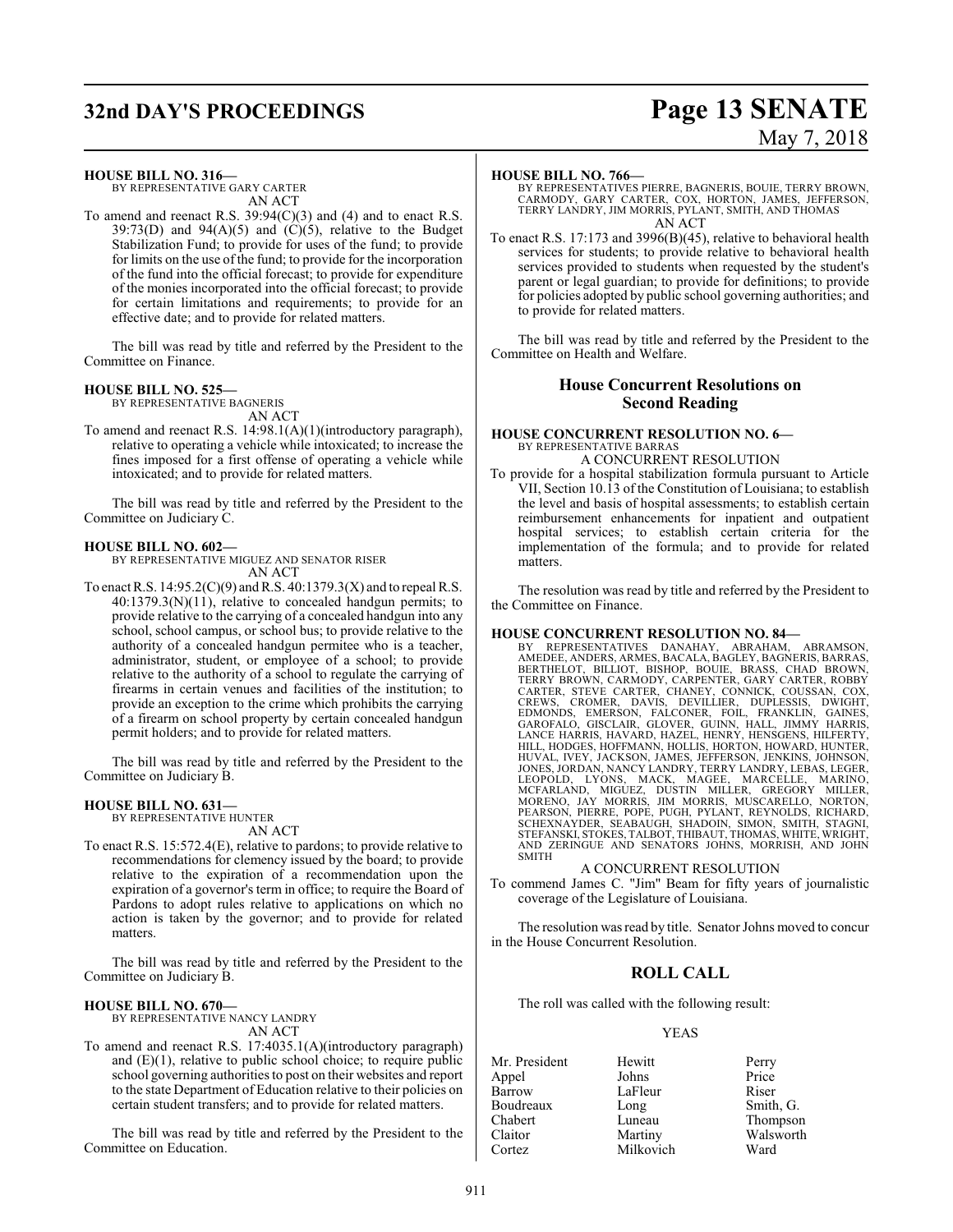| Donahue<br>Fannin<br>Gatti | Mills<br>Mizell<br>Peacock | White    |
|----------------------------|----------------------------|----------|
| Total - 28                 | <b>NAYS</b>                |          |
| Total $-0$                 | <b>ABSENT</b>              |          |
| Allain                     | Erdey                      | Peterson |

Morrish

Bishop Lambert Smith, J.<br>Carter Morrell Tarver Carter Morrell<br>Colomb Morrish Total - 11

The Chair declared the Senate concurred in the House Concurrent Resolution and ordered it returned to the House.

#### **Reports of Committees**

The following reports of committees were received and read:

#### **REPORT OF COMMITTEE ON**

#### **EDUCATION**

Senator Dan W. "Blade" Morrish, Chairman on behalf of the Committee on Education, submitted the following report:

#### May 3, 2018

To the President and Members of the Senate:

I am directed by your Committee on Education to submit the following report:

#### **SENATE RESOLUTION NO. 113—** BY SENATOR MORRISH

A RESOLUTION

To urge and request the LouisianaCommunity and Technical College System, in coordination with the Board of Regents and the Louisiana Office of Student Financial Assistance, to develop a pilot program to provide public postsecondary scholarships to Louisiana's working-age citizens who have earned an alternative high school diploma and who have scored at least a seventeen on the ACT test for use in programs aligned with high-demand, high-pay occupations.

Reported favorably.

#### **SENATE RESOLUTION NO. 141—** BY SENATOR WALSWORTH

A RESOLUTION

To urge and request the State Board of Elementary and Secondary Education, the state Department of Education, and each city, parish, and other public school board to maximize the funding and availability of dual enrollment courses.

Reported favorably.

#### **SENATE RESOLUTION NO. 164—** BY SENATOR MORRISH

#### A RESOLUTION

To urge and request the governor and the State Board of Elementary and Secondary Education, to work with the legislature to explore ways to provide funding to increase teacher salaries to the level where Louisiana's average teacher salary will equal or exceed the average teacher salary for the southern region.

## **Page 14 SENATE 32nd DAY'S PROCEEDINGS**

Reported with amendments.

#### **SENATE CONCURRENT RESOLUTION NO. 92—**

#### BY SENATOR CARTER A CONCURRENT RESOLUTION

To urge and request the state Department of Education to submit a report to the legislature regarding policies made, rules and regulations promulgated, and actions taken by the state Department of Education and public school governing authorities to implement the guiding principles and recommendations contained in the Alternative Education Study Group Report issued by the department in October 2017.

Reported with amendments.

#### **HOUSE BILL NO. 272—**

BY REPRESENTATIVE HALL AN ACT

To amend and reenact R.S. 38:2212.1(N), relative to group purchasing of school materials, equipment, and supplies; to authorize public school districts and public schools to use a group purchasing organization for the purchase of materials and supplies in certain circumstances; to provide relative to agreements between public school districts and public schools and group purchasing organizations; to provide relative to the process by which such agreements become public record; and to provide for related matters.

Reported favorably.

#### **HOUSE BILL NO. 387—**

BY REPRESENTATIVE EDMONDS

AN ACT To amend and reenact R.S. 17:406.9(B)(introductory paragraph) and (2)(introductory paragraph) and (a) and to enact R.S.  $17:406.9(B)(2)(e)$  through (h) and (10) through (13) and 3996(B)(45), relative to the rights of parents of public school children; to provide for the disclosure of certain student records to parents; to provide for parental notification; and to provide for related matters.

Reported with amendments.

#### **HOUSE BILL NO. 509—**

BY REPRESENTATIVE GARY CARTER AN ACT

To amend and reenact R.S.  $17:10.1(F)(3)$  and to enact R.S. 17:10.1(H), relative to school and district accountability; to provide relative to graduation rate criteria for recognition of certain high-performing schools; to require school system to present plans relative to schools in need of academic improvement; to provide relative to plan components and annual updates; to require the state Department of Education to publish a list of schools with such plans; and to provide for related matters.

Reported with amendments.

#### **HOUSE BILL NO. 616—**

BY REPRESENTATIVE HILFERTY AN ACT

To amend and reenact R.S. 17:197.1, relative to foods and beverages, other than meals offered in public elementary and secondary schools; to provide for applicability of federal guidelines; to delete authorizations, limitations, and nutritional guidelines relative to such foods and beverages; and to provide for related matters.

Reported favorably.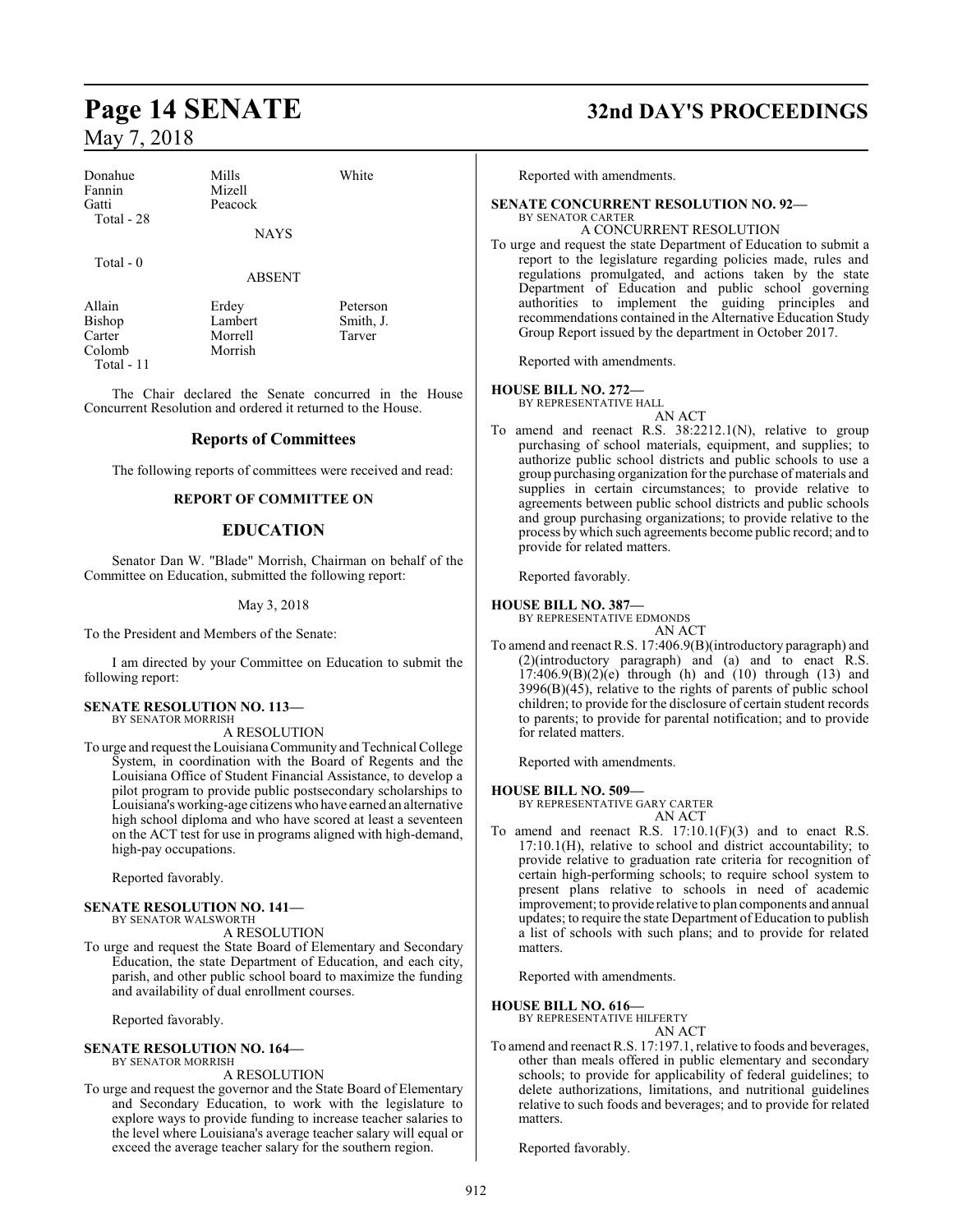## **32nd DAY'S PROCEEDINGS Page 15 SENATE**

# May 7, 2018

**HOUSE BILL NO. 625—**

BY REPRESENTATIVES EDMONDS AND FALCONER AN ACT

amend and reenact R.S.  $17:46(A)(2)$ , 48, 231, 1171(B)(introductory paragraph) and (2),  $1202(A)(1)(b)$ , 1211, 1212, 1970.26(C)(1)(f), and 1987(D)(1), relative to maternity and adoptive leave for teachers; to provide relative to sabbatical leave for teachers in public schools and special schools; to provide relative to benefits for visiting teachers and supervisors of child welfare and attendance; to provide relative to extended sick leave for teachers; to provide relative to maternity leave for nonclassified employees of the New Orleans Center for Creative Arts and employees of the school districts for certain correctional centers for youth; and to provide for relatedmatters.

Reported with amendments.

#### **HOUSE BILL NO. 746—**

BY REPRESENTATIVE GARY CARTER AN ACT

To repeal R.S. 17:3.1(F), relative to the State Board of Elementary and Secondary Education; to repeal the requirement that the state board meet quarterly in New Orleans relative to the Recovery School District; and to provide for related matters.

Reported favorably.

## **HOUSE BILL NO. 755—** BY REPRESENTATIVE DUSTIN MILLER

AN ACT

To enact R.S. 17:436.1(M), relative to the administration of medication at elementary and secondary schools; to authorize the governing authority of each public and nonpublic school to adopt a policy relative to the supply and administration of opioid antagonists; to provide that such a policy require training relative to such administration; and to provide for related matters.

Reported favorably.

Respectfully submitted, DAN W. "BLADE" MORRISH Chairman

#### **REPORT OF COMMITTEE ON**

#### **LABOR AND INDUSTRIAL RELATIONS**

Senator Neil Riser, Chairman on behalf of the Committee on Labor and Industrial Relations, submitted the following report:

May 3, 2018

To the President and Members of the Senate:

I am directed by your Committee on Labor and Industrial Relations to submit the following report:

## **HOUSE BILL NO. 406—** BY REPRESENTATIVE JEFFERSON

AN ACT

To amend and reenact R.S. 23:1595(A) and 1741, relative to unemployment compensation; to make technical changes; and to provide for related matters.

Reported favorably.

#### **HOUSE BILL NO. 599—**

BY REPRESENTATIVE JEFFERSON

- AN ACT
- To amend and reenact R.S. 23:1742(A), relative to unemployment compensation; to provide with respect to overpayment assessment and reassessment notices; to provide for the method of transmittal; and to provide for related matters.

Reported favorably.

Respectfully submitted, NEIL RISER Chairman

#### **REPORT OF COMMITTEE ON**

#### **LOCAL AND MUNICIPAL AFFAIRS**

Senator Jack Donahue, Vice - Chairman on behalf of the Committee on Local and Municipal Affairs, submitted the following report:

#### May 3, 2018

To the President and Members of the Senate:

I am directed by your Committee on Local and Municipal Affairs to submit the following report:

#### **HOUSE BILL NO. 70—**

BY REPRESENTATIVE JENKINS AN ACT

To amend and reenact R.S. 33:2495.3(A), relative to the classified fire service; to provide relative to persons selected for appointment to entry-level positions in the city of Shreveport; to provide relative to the formal training of such persons; and to provide for related matters.

Reported favorably.

**HOUSE BILL NO. 96—** BY REPRESENTATIVE RICHARD

- AN ACT
- To enact R.S. 47:338.54.1, relative to sales and use taxes levied in Lafourche Parish; to provide relative to the authority of Sales Tax District No. 4 of Lafourche Parish to levy a tax subject to approval by the voters; to provide relative to applicability of combined rate limitations; and to provide for related matters.

Reported favorably.

- **HOUSE BILL NO. 133—** BY REPRESENTATIVE BRASS AN ACT
- To enact R.S. 47:338.217, relative to the city of Gonzales; to authorize the governing authority of the city, subject to voter approval, to levy and collect a hotel occupancy tax; to provide for the use of the tax proceeds; and to provide for related matters.

Reported favorably.

#### **HOUSE BILL NO. 205—**

BY REPRESENTATIVE STAGNI AN ACT

To enact R.S. 33:4712.19, relative to the naming of public buildings by the city of Kenner; to authorize the governing authority of the city of Kenner to name the police complex in honor of a living person; and to provide for related matters.

Reported favorably.

#### **HOUSE BILL NO. 311—**

BY REPRESENTATIVE LEGER AND SENATOR PETERSON AN ACT

To enact R.S. 33:9091.25, relative to Orleans Parish; to create the Delachaise Security and Improvement District; to provide relative to the boundaries, purpose, governance, and powers and duties of the district; to provide relative to district funding, including the authority to impose a parcel fee within the district; and to provide for related matters.

Reported favorably.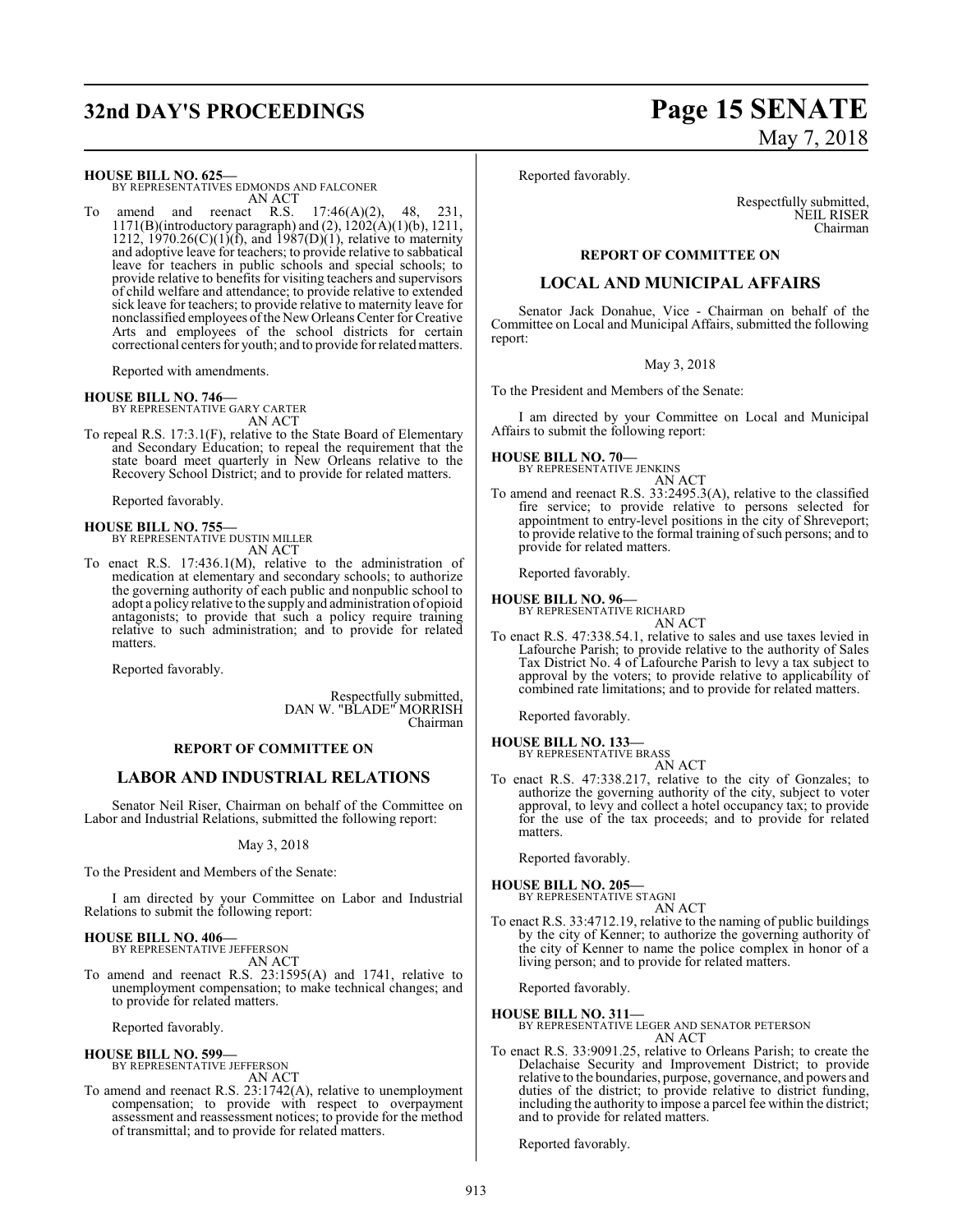# **Page 16 SENATE 32nd DAY'S PROCEEDINGS**

**HOUSE BILL NO. 516—**

BY REPRESENTATIVE GUINN AN ACT

To amend and reenact R.S. 33:3819(H), relative to waterworks districts in Jefferson Davis Parish; to provide with respect to the per diem paid to members of the board of commissioners; to provide with respect to requirements for changing such per diem; and to provide for related matters.

Reported favorably.

#### **HOUSE BILL NO. 629—** BY REPRESENTATIVE JONES

AN ACT

To enact Chapter 49 of Title 33 of the Louisiana Revised Statutes of 1950, to be comprised of R.S. 33:9711, relative to municipalities; to create a municipal consortium comprised of certain municipalities and Indian tribes that choose to participate; to provide relative to the purpose, governance, and powers and duties of the consortium; and to provide for related matters.

Reported favorably.

## **HOUSE BILL NO. 673—**

BY REPRESENTATIVE BARRAS AN ACT

To amend and reenact R.S. 33:130.765(A)(11), relative to the Iberia Economic Development Authority; to provide relative to the powers and duties of the authority; to remove certain limitations on the authority's power to sell immovable property; and to provide for related matters.

Reported favorably.

## **HOUSE BILL NO. 802—** BY REPRESENTATIVE HILL

AN ACT

To amend and reenact R.S. 38:1794(A)(2)(a), relative to gravity drainage districts in Calcasieu Parish; to provide for an increase in compensation for members of the board of commissioners; and to provide for related matters.

Reported favorably.

Respectfully submitted, JACK DONAHUE Vice Chairman

#### **REPORT OF COMMITTEE ON**

#### **NATURAL RESOURCES**

Senator Norbèrt N. "Norby" Chabert, Chairman on behalf ofthe Committee on Natural Resources, submitted the following report:

May 3, 2018

To the President and Members of the Senate:

I am directed by your Committee on Natural Resources to submit the following report:

#### **SENATE CONCURRENT RESOLUTION NO. 95—** BY SENATOR ALLAIN

A CONCURRENT RESOLUTION

To urge and request theCoastal Protection and Restoration Authority and the Department of Wildlife and Fisheries to develop and submit a proposal seeking Open Ocean Trustee Implementation Group (TIG) and Region-wide (RW) TIG funds to monitor red snapper and other reef fish impacted by the Deepwater Horizon oil spill.

Reported favorably.

## **SENATE CONCURRENT RESOLUTION NO. 99—**

BY SENATOR ALLAIN A CONCURRENT RESOLUTION

To create and provide for a Public Recreation Access Task Force to study the conditions, needs, and issues relative to potential public recreation access on the navigable waters of the state.

Reported with amendments.

#### **HOUSE BILL NO. 130—** BY REPRESENTATIVE SCHEXNAYDER

AN ACT

To amend and reenact R.S. 56:109.1, relative to use of vehicles on wildlife management areas; to provide for the operation of airboats; to provide for the establishment of airboat trails; to provide for requirements; to provide for rules and regulations; to provide for penalties; and to provide for related matters.

Reported with amendments.

**HOUSE BILL NO. 433—** BY REPRESENTATIVE SHADOIN

AN ACT

To enact R.S. 38:3087.138 and 3097.8(D), relative to reporting of groundwater resources; to provide for the reporting requirements of the Sparta Groundwater Conservation District; and to provide for related matters.

Reported favorably.

**HOUSE BILL NO. 435—**

BY REPRESENTATIVE JAY MORRIS AN ACT

To amend and reenact R.S. 34:851.27(A) and to enact R.S. 38:2758, relative to water conservation boards; to provide for powers and duties of the board; to provide for the authority to regulate or prohibit operation of vessels in certain circumstances; to provide for exceptions; to require public hearings; and to provide for related matters.

Reported favorably.

**HOUSE BILL NO. 799—**

BY REPRESENTATIVE GAROFALO AN ACT

To amend and reenact R.S. 56:332(N)(3), relative to abandoned crab traps; to require the Department of Wildlife and Fisheries to specify certain information in their rules and regulations governing the abandoned crab trap removal program; and to provide for related matters.

Reported favorably.

**HOUSE BILL NO. 812—**

- BY REPRESENTATIVE LEOPOLD AN ACT
- To amend and reenact R.S. 56:578.2(A)(1) and (C), relative to the Louisiana Seafood Promotion and Marketing Board; to add new members to that board; to provide for what constitutes a quorum; and to provide for related matters.

Reported favorably.

Respectfully submitted, NORBÈRT N. "NORBY" CHABERT Chairman

#### **REPORT OF COMMITTEE ON**

### **RETIREMENT**

Senator Barrow Peacock, Chairman on behalf of the Committee on Retirement, submitted the following report:

May 7, 2018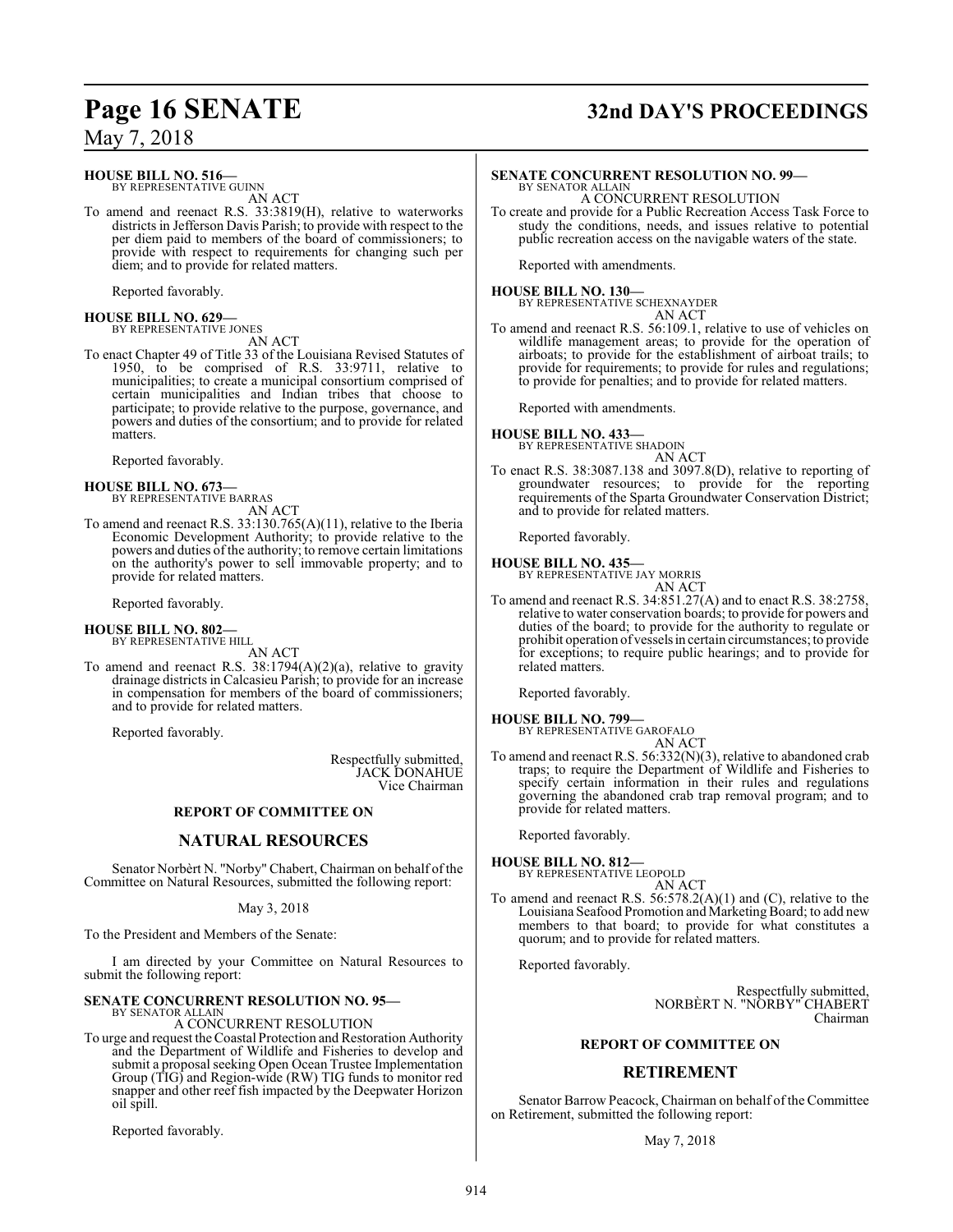## **32nd DAY'S PROCEEDINGS Page 17 SENATE**

To the President and Members of the Senate:

I am directed by your Committee on Retirement to submit the following report:

#### **HOUSE BILL NO. 13—**

BY REPRESENTATIVE GREGORY MILLER AN ACT

To amend and reenact R.S.  $11:710(A)(9)$  and to enact R.S.  $11:710(A)(5)(e)$ , relative to reemployment in the Teachers' Retirement System of Louisiana; to provide for reemployment in a position for presenter of professional development; and to provide for related matters.

Reported with amendments.

#### **HOUSE BILL NO. 14—**

BY REPRESENTATIVE SMITH AN ACT

To amend and reenact R.S. 11:710(A)(3), (4), and (6)(a) and (F)(3) and to enact R.S.  $11:710(A)(5)(e)$ , relative to the reemployment of retirees of the Teachers' Retirement System of Louisiana in positions covered by the system; to authorize the reemployment of pre-kindergarten teachers, interpreters, educational transliterators, and certified educators of the deaf or hard of hearing in critical shortage positions; to authorize the reemployment of persons in clerical office positions, subject to an earnings limitation; to authorize all members to return to work without an earnings limitation five years after retirement; and to provide for related matters.

Reported with amendments.

# **HOUSE BILL NO. 17—** BY REPRESENTATIVE CARPENTER

AN ACT

To amend and reenact R.S. 11:2075, relative to the repayment of contributions by a member of the Registrars of Voters Employees' Retirement System; to allow a former member to repay withdrawn contributions upon return to the system; and to provide for related matters.

Reported favorably.

**HOUSE BILL NO. 19—** BY REPRESENTATIVE CARPENTER AN ACT

To amend and reenact R.S. 11:2165.5(A), relative to the annual amount of retirement allowance for members of the Registrars of Voters Employees' Retirement System; to provide relative to the accrual rate applicable to creditable service; and to provide for related matters.

Reported with amendments.

#### **HOUSE BILL NO. 37—**

- BY REPRESENTATIVE TERRY BROWN AND SENATOR WALSWORTH AN ACT
- To amend and reenact R.S. 11:212(B)(1), 461(B)(2), 603(A) and (B)(introductory paragraph), and 617(A) and to enact R.S.  $11:583(B)(3)$  and  $(4)$  and  $3686(B)(1)(d)$  and  $(e)$ , relative to members of the Louisiana State Employees' Retirement System permanently injured in the line of duty; to provide for retirement benefits; to provide for permanent benefit increases; to provide for state contributions toward insurance benefits; and to provide for related matters.

Reported with amendments.

#### **HOUSE BILL NO. 771—** BY REPRESENTATIVE BACALA

AN ACT To amend and reenact R.S. 11:2225.4, relative to the payment of unfunded accrued liability by participating employers in the Municipal Police Employees'Retirement System; to provide for payment of unfunded accrued liability upon dissolution of a

# May 7, 2018

department or the reduction of the number of participating employees; to provide for the reinstatement of the number of participating employees; to provide for the amortization of payments; to provide for the collection of payments due; to provide definitions; and to provide for related matters.

Reported with amendments.

Respectfully submitted, BARROW PEACOCK Chairman

#### **REPORT OF COMMITTEE ON**

#### **REVENUE AND FISCAL AFFAIRS**

Senator Jean-Paul "JP" Morrell, Chairman on behalf of the Committee on Revenue and Fiscal Affairs, submitted the following report:

#### May 7, 2018

To the President and Members of the Senate:

I am directed by your Committee on Revenue and Fiscal Affairs to submit the following report:

#### **SENATE CONCURRENT RESOLUTION NO. 96—** BY SENATOR ALLAIN

A CONCURRENT RESOLUTION

To urge and request the Louisiana State UniversityCenter for Energy Studies (LSU CES), the Louisiana State University Public Administration Institute (LSU PAI), and the Louisiana State Law Institute to analyze mineral revenues, taxes, and exemptions in Louisiana and to submit a written report of its findings to the legislature.

Reported with amendments.

Respectfully submitted, JEAN-PAUL "JP" MORRELL Chairman

#### **House Bills and Joint Resolutions on Second Reading Reported by Committees**

#### **HOUSE BILL NO. 522—**

BY REPRESENTATIVE DAVIS AN ACT

To amend and reenact R.S. 22:361(5), (9), and (10) and 362(B) and Chapter 57 of Title 51 of the Louisiana Revised Statutes of 1950, to be comprised of R.S. 51:3141 through 3146, and to repeal R.S. 22:361(3), relative to motor vehicle service contracts; to move the registration of motor vehicle service contract providers from the Department of Insurance to the secretary of state; to provide for definitions; to provide for exemptions; to establish financial and registration requirements for service contract providers; to require certain disclosures to consumers; to provide for an effective date; and to provide for related matters.

Reported with amendments by the Committee on Commerce, Consumer Protection, and International Affairs.

### **SENATE COMMITTEE AMENDMENTS**

Amendments proposed by Senate Committee on Commerce, Consumer Protection and International Affairs to Reengrossed House Bill No. 522 by Representative Davis

AMENDMENT NO. 1 On page 1, line 2, change "57" to "58"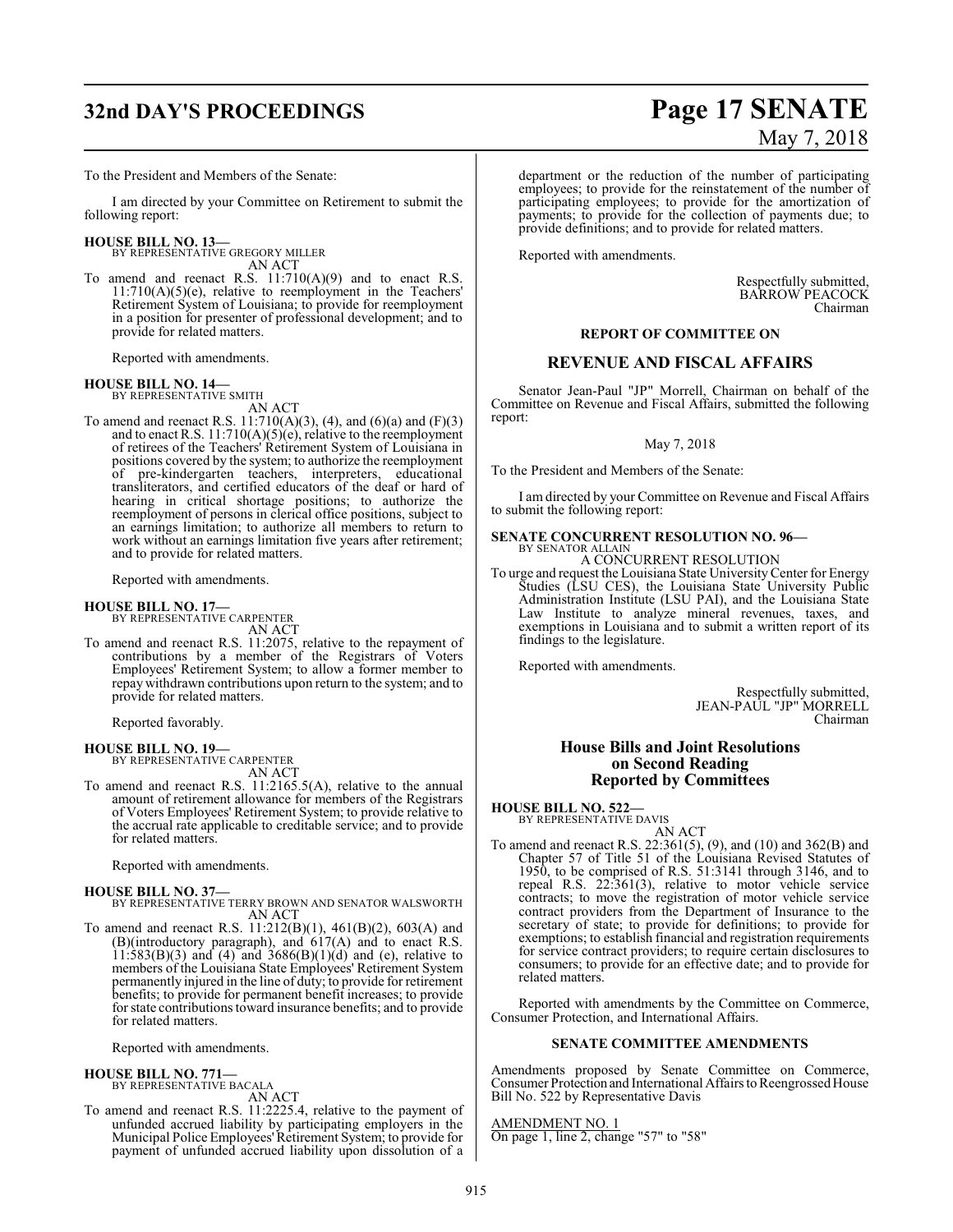## **Page 18 SENATE 32nd DAY'S PROCEEDINGS**

May 7, 2018

AMENDMENT NO. 2

On page 1, line 3, after "R.S. 51:" delete the remainder of line and on line 4 delete "3146," and insert "3151 through 3156,"

AMENDMENT NO. 3

On page 2, delete lines 27 through 29 and delete pages 3 through 12 and insert:

'Section 2. Chapter 58 of Title 51 of the Louisiana Revised Statutes of 1950, comprised of R.S. 51:3151 through 3156, is hereby enacted to read as follows:

CHAPTER 58. MOTOR VEHICLE CONTRACT PROVIDERS §3151. Scope and purpose; exemptions

The purposes of this Part are the following:

(1) To create a registration and assurance mechanism for motor vehicle service contract providers in this state.

(2) To encourage innovation in the marketing and development of more economical and effective means of providing services under motor vehicle service contracts while placing the risk of innovation on the providers rather than on consumers.

(3) To permit and encourage fair and effective competition among different systems of providing and paying for these services.

B. The following shall be exempt from this Chapter:

 $(1)$  Warranties as defined in this Chapter.

(2) Maintenance-only agreements as defined in this Chapter.

(3) Service contracts sold or offered for sale to persons other than consumers.

(4) Service contracts sold or offered for sale on a single item of property sold at the time ofsale of the property or within a year of the date of sale.

(5) A vehicle mechanical breakdown insurance policy or vehicle component coverage contract offered by a vehicle mechanical breakdown insurer in compliance with the applicable provisions of Title 22 of the Louisiana Revised Statutes of 1950.

(6) Tire and wheel coverage sold by a retailer as a part of a service package in concert with the sale of one or more tires or one or more wheels in compliance with the applicable provisions of Title 22 of the Louisiana Revised Statutes of 1950.

The types of agreements referred to in Paragraphs  $(B)(1)$ through (4) of this Section are not insurance in this state and shall be exempt from any provision of the Louisiana Insurance Code.

§3152. Definitions

As used in this Chapter, unless the context otherwise requires, the following words and phrases shall be defined as follows:

(1) "Administrator" means the person who is responsible for the administration of the motor vehicle service contract or the motor vehicle service contract plan or who is responsible for any submission required by this Chapter.

(2) "Consumer" means a natural person who buys, other than for purposes of resale, any corporeal movable property, including a motor vehicle, that is distributed in commerce and that is normally used for personal, family, or household purposes and not for business or research purposes.

(3)(a) "Maintenance-only agreement" means a contract of limited duration that provides only for scheduled maintenance.

(4) "Motor vehicle manufacturer" means a person who is any of the following:

(a) A manufacturer or producer of motor vehicles who sells motor vehicles under the manufacturer's or producer's own name or label.

(b) The wholly owned subsidiary of a person who manufactures or produces motor vehicles.

(c) A corporation which owns one-hundred percent of a person who manufactures or produces motor vehicles.

(d) Not a manufacturer or producer of motor vehicles, but sells motor vehicles under the trade name or label of another person who manufactures or produces motor vehicles.

(e) A manufacturer or producer of motor vehicles who sells the motor vehicles under the trade name or label of another person who manufactures or produces motor vehicles.

(f) Not a manufacturer or producer of motor vehicles but, pursuant to a written contract, licenses the use of its trade name or label to another person who manufactures or produces motor vehicles that sells motor vehicles under the licensor's trade name or label.

(5) "Motor vehicle service contract" a motor vehicle contract or agreement for a separately stated consideration for any duration that provides for any of the following:

(I) The repair or replacement of tires or wheels on a motor vehicle damaged as a result of coming into contact with road hazards including but not limited to potholes, rocks, wood debris, metal parts, glass, plastic, curbs, or composite scraps.

(ii) The removal of dents, dings, or creases on a motor vehicle that can be repaired using the process of paintless dent removal without affecting the existing paint finish and without replacing vehicle body panels, sanding, bonding, or painting.

(iii) The repair of chips or cracks in or the replacement of motor vehicle windshields as a result of damage caused by road hazards.

(iv) The replacement of a motor vehicle key or key-fob in the event that the key or key-fob becomes inoperable or is lost or stolen.

(b) A motor vehicle service contract is not insurance in this state or otherwise regulated under any provision of the Louisiana Insurance Code.

(6) "Person" means an individual, partnership, corporation, incorporated or unincorporated association, joint stock company, reciprocal, syndicate, or any similar entity or combination of entities acting in concert.

The *Statements* Theories of the series of the *Theories Theories* Theories of the *Theories* Theories Theories Theories Theories Theories Theories Theories Theories Theories Theories Theories Theories Theories Theories Th provide the services or indemnification under a motor vehicle service contract.

 $(8)$  "Provider fee" means the consideration paid for a motor vehicle service contract.<br>(9) "Reimbursement"

"Reimbursement insurance policy" means a policy of insurance issued to a provider to do either of the following:

(a) Provide reimbursement to the provider pursuant to the terms of the insured motor vehicle service contracts issued or sold by the provider

(b) In the event ofthe provider's nonperformance, pay on behalf of the provider all covered contractual obligations incurred by the provider under the terms of the insured motor vehicle service contracts issued or sold by the provider.

 $(10)(a)$  "Road hazard" means a hazard that is encountered while driving a motor vehicle including but not be limited to potholes, rocks, wood debris, metal parts, glass, plastic, curbs, or composite

 $\frac{\text{scraps.}}{(\text{b})}$ "Road hazard" shall not include any damage caused by collision with another vehicle, vandalism, or other causes usually covered under the comprehensive or collision coverages provided by an automobile physical damage policy.

(11) "Solvent" means assets exceed liabilities as calculated in accordance with generally accepted accounting principles.

(12) "Service contract holder" or "contract holder" means a person who is the purchaser or holder of a motor vehicle service

 $\frac{\text{contract.}}{(13)}$ "Warranty" means a warranty made solely by the motor vehicle manufacturer, importer, or seller of a vehicle that is not negotiated or separated from the sale of the vehicle and is incidental to the sale of the vehicle, that guarantees indemnity for defective parts, mechanical or electrical breakdown, labor, or other remedial measures, such as repair or replacement of the vehicle, or repetition of services.

§3153. Requirements for doing business

A. Motor vehicle service contracts shall not be issued, sold, or offered for sale in this state unless the provider has done each of the following:

(1) Registered with the secretary of state and remains in good standing.

(2) Provided a receipt for, or other written evidence of, the purchase of the motor vehicle service contract to the contract holder.

(3) Provided a copy of the motor vehicle service contract to the service contract holder within a reasonable period of time from the date of purchase.

B. Each provider of a motor vehicle service contract sold in this state shall file an application for an initial registration with the secretary of state consisting of the provider's name, address, telephone number, and contact person, designating a person in this state for service of process, and providing a listing of all officers, all directors, and all owners of ten percent or more of the business. Additionally, the provider shall file a copy of its basic organizational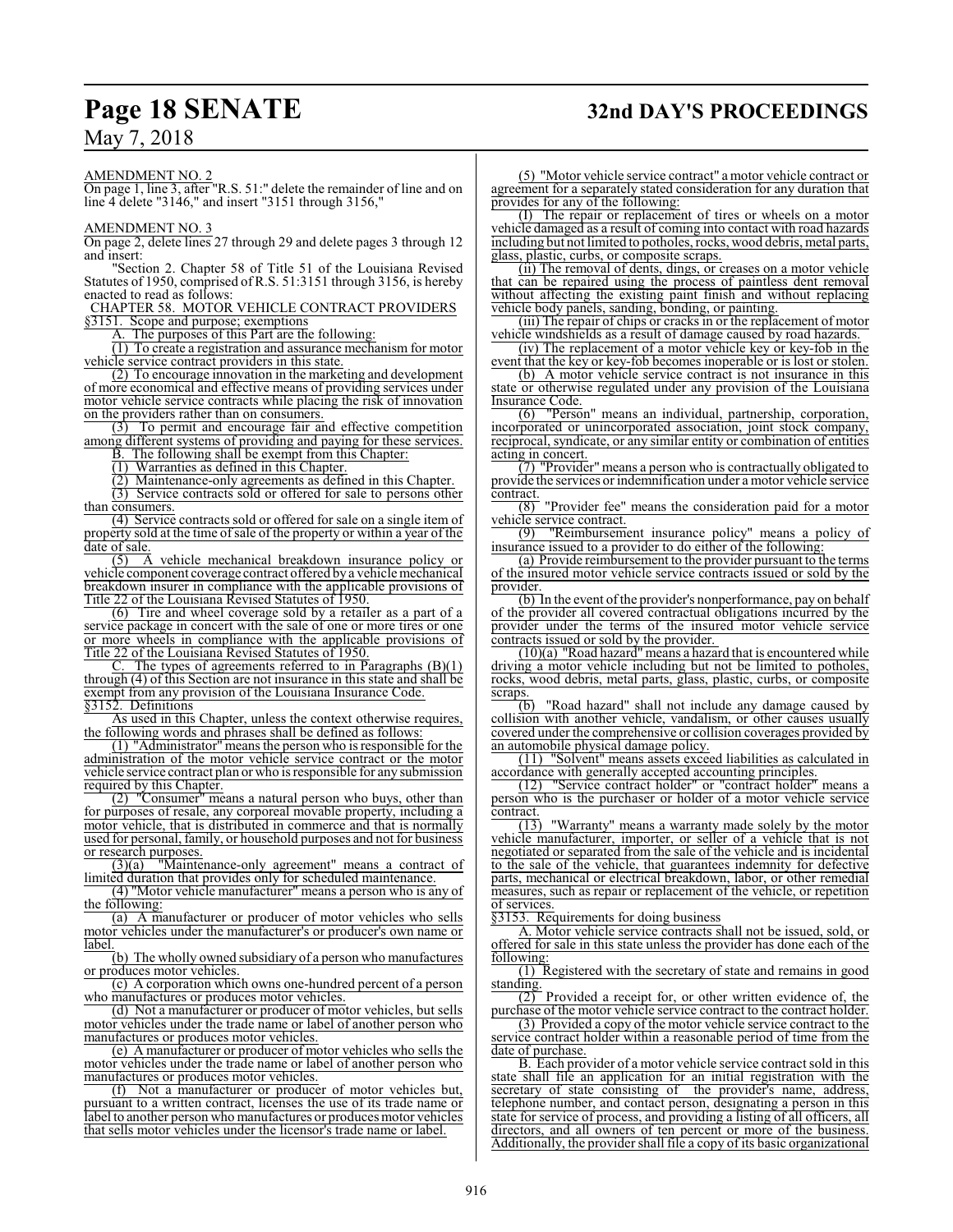## **32nd DAY'S PROCEEDINGS Page 19 SENATE**

# May 7, 2018

documents, including articles of incorporation, articles of organization, articles of association, or a partnership agreement. Each application for registration shall be accompanied by a fee of six hundred dollars. All fees shall be paid to the secretary of state.

A registration shall be effective for two years, unless the registration is denied or revoked. Ninety days prior to the expiration of a registration, a provider shall submit a renewal application on a form prescribed by the secretary of state and a renewal fee of two hundred fifty dollars. All fees shall be paid to the secretary of state.

D. Each registrant shall notify the secretary of state of any material change in the registration information within sixty days of the effective date of such change. The notice shall be accompanied by supporting documentation.

E. In order to assure the faithful performance of a provider's obligations to its contract holders and to insure its outstanding obligations, each provider shall comply with the following:

(1) Each motor vehicle service contract shall be insured under a reimbursement insurance policy issued by an insurer licensed, registered, or otherwise authorized to transact the business of insurance in this state, and which complies with the provisions of Subsection F of this Section.

(2) A provider that issues motor vehicle service contracts shall obtain and file with the secretary of state a copy of the reimbursement insurance policy issued to the provider.

(3) The issuer of the reimbursement insurance policy required by this Paragraph shall do either of the following:

(a) Maintain surplus as to policyholders and paid-in capital of at least fifteen million dollars.

(b) Maintain surplus as to policyholders and paid-in capital of less than fifteen million dollars but at least equal to ten million dollars and maintain a ratio of net written premiums, wherever written, to surplus as to policyholders and paid-in capital of not greater than three to one.

F. An insurer issuing a reimbursement insurance policy to a provider for any motor vehicle service contract issued, offered for sale, or sold in this state shall comply with all of the following:

(1) Be deemed to have received the premium for the insurance upon the payment of the provider fee by a consumer for a service contract issued by an insured provider.

(2) Provide reimbursement to, or payment on behalf of, the provider under the terms of the insured service contracts issued or sold by the provider or, in the event of the provider's nonperformance, provide or pay for, on behalf of the provider, all covered contractual obligations incurred by the provider under the terms of the insured service contracts issued or sold by the provider.

(3) Accept a claim arising under the contract directly from a contract holder, if the provider does not comply with any contractual obligation pursuant to the contract within sixty days of presentation of a valid claim by the contract holder.

 $(4)(a)$  Terminate or not renew the policy covering service contracts issued in this state only after a notice of termination or nonrenewal is presented to the secretary of state and commissioner of insurance, at least ten days prior to the termination or nonrenewal of the policy

(b) The termination or nonrenewal shall not reduce the insurer's responsibility for any insured contract issued or sold prior to the date of termination or nonrenewal.

G. Except for the registration requirements of this Section, providers, administrators, and persons marketing, selling, or offering to sell motor vehicle service contracts are exempt from any licensing requirements ofthis state and shall not be subject to other registration information or security requirements.

The marketing, sale, offering for sale, issuance, making, proposing to make, and administration of motor vehicle service contracts by providers and related service contract sellers, administrators, and other persons is not insurance and shall be exempt from all provisions of the Louisiana Insurance Code.

I. Motor vehicle manufacturers are exempt fromthe registration and financial responsibility requirements of this Section.

J. Nothing in this Section shall be construed to limit the right of the insurer to seek indemnification or subrogation against the provider if the insurer provides or pays, or is obligated to provide or pay, for any covered contractual obligation incurred by the provider. §3154. Required disclosures; service contracts

A. Each motor vehicle service contract marketed, sold, offered for sale, issued, made, proposed to be made, or administered in this state shall be written, printed, or typed in clear, understandable language that is easy to read and shall disclose the requirements set forth in this Section, as applicable.

B. Every motor vehicle service contract shall contain all the following information:

(1) The name and address of the provider and shall identify any administrator if different from the provider.<br>(2)(a) Motor vehicle service cont

Motor vehicle service contracts insured under a reimbursement insurance policy shall contain a statement in substantially the following form: "Obligations of the provider under this service contract are insured under a service contract reimbursement insurance policy." The motor vehicle service contract shall also state the name and address of the insurer.<br>(b) This paragraph shall not apply to a

This paragraph shall not apply to a motor vehicle manufacturer's service contracts on the motor vehicle manufacturer's products.

(3) The name of the motor vehicle service contract seller and name of the service contract holder to the extent that the name of the service contract holder has been furnished to the service contract provider. The identities of parties are not required to be preprinted on the service contract and may be added to the service contract at the time of sale.

(4) The total purchase price and the terms under which the service contract is sold. The purchase price is not required to be preprinted on the service contract and may be negotiated at the time of sale with the service contract holder.

(5) The existence of any deductible amount, if applicable.

(6) The goods and services to be provided and any limitations, exceptions, or exclusions.

(7) Any restrictions governing the transferability of the service contract, if applicable.

(8) The terms, restrictions, or conditions governing cancellation of the service contract prior to the termination or expiration date of the service contract by either the provider or the service contract holder. The provider of the service contract shall mail a written notice to the contract holder at the last known address of the service contract holder contained in the records of the provider at least fifteen days prior to cancellation by the provider. Prior notice is not required if the reason for cancellation is nonpayment of the provider fee, a material misrepresentation by the service contract holder to the provider, or a substantial breach of duties by the service contract holder relating to the covered product or its use. The notice shall state the effective date of the cancellation and the reason for the cancellation.

(9) The obligations and duties of the service contract holder, including but not limited to the duty to protect against any further damage and any requirement to follow an owner's manual.<br>(10) Whether or not the service contract provide

Whether or not the service contract provides for or excludes consequential damages or preexisting conditions, if applicable. Service contracts may, but are not required to, cover damage resulting from rust, corrosion, or damage caused by a noncovered part or system.

(11) If prior approval of repair work is required, the procedure for obtaining prior approval and for making a claim, including a tollfree telephone number for claim service and a procedure for obtaining emergency repairs performed outside of normal business  $\frac{\text{hours.}}{\text{(12)}}$ 

A statement that contains all of the following provisions:

(a) The motor vehicle service contract is not insurance. (b) The motor vehicle service contact is not regulated by the

Department of Insurance. (c) Any concerns or complaints regarding the motor vehicle

service contract may be directed to the attorney general.

§3155. Consumer's right to cancel

A motor vehicle service contract shall require every provider to permit the service contract holder to return the motor vehicle service contract within twenty days of the date the motor vehicle service contract was mailed to the service contract holder or within ten days of delivery if the motor vehicle service contract is delivered to the service contract holder at the time of sale or within a longer time period permitted under the motor vehicle service contract. Upon return of the motor vehicle service contract to the provider within the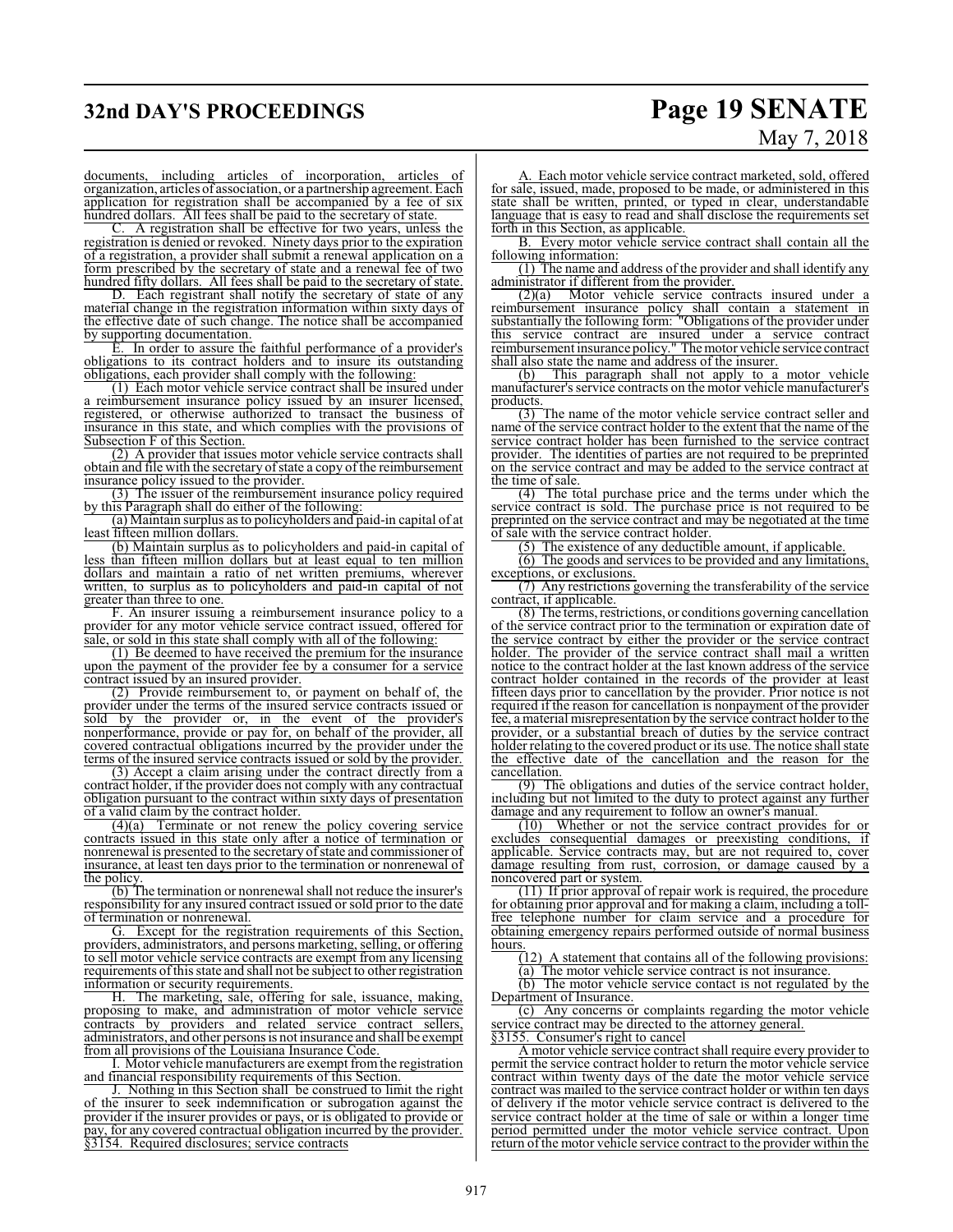## **Page 20 SENATE 32nd DAY'S PROCEEDINGS**

applicable time period, if no claim has been made under the motor vehicle service contract prior to its return to the provider, the motor vehicle service contract is void and the provider shall refund to the service contract holder, or credit the account of the service contract holder, with the full purchase price of the motor vehicle service contract. The right to void the motor vehicle service contract provided is not transferable and shall apply only to the original service contract holder and only if no claim has been made prior to its return to the provider. A ten percent penalty per month shall be added to a refund that is not paid or credited within forty-five days after return of the motor vehicle service contract to the provider. §3156. Prohibited acts

A. A provider shall not use in its name the words "insurance", "casualty", "surety", "mutual", or any other words descriptive of the insurance, casualty, or surety business or a name deceptively similar to the name or description of any insurance or surety corporation, or to the name of any other provider. The word "guaranty" or similar word may be used by a provider. A provider shall include in its motor vehicle service contracts a statement in substantially the following form: "This agreement is not an insurance contract.

B. A provider or its representative shall not in its motor vehicle service contracts or literature make, permit, or cause to be made any false or misleading statement, or deliberately omit any material statement that would be considered misleading if omitted.

Section 3. R.S. 22:361(3) is hereby repealed in its entirety."

On motion of Senator Martiny, the committee amendment was adopted. The amended bill was read by title and referred to the Legislative Bureau.

## **HOUSE BILL NO. 621—** BY REPRESENTATIVE FOIL

AN ACT

To amend and reenact R.S. 9:3403 and 3433, R.S. 12:1-  $202(A)$ (introductory paragraph) and (B)(1), 1-401(A)(1) through (3)(introductory paragraph), (B)(introductory paragraph), (C)(introductory paragraph) and (1), (D)(introductory paragraph), (F), and (G), 1-1444(E)(2)(b), 203(C), 204(A),  $(B)$ (introductory paragraph) and (1), and  $(F)$ , 303(A)(3) and  $(B)$ , 304(A)(2), 312.1, 1306(A)(3)(introductory paragraph) and (a) and (4) and (E), and (F), 1308.3(C)(introductory paragraph), 1344,  $1345(A)(2)$ , and  $1811(A)$  and  $(B)$ , R.S. 22:62(introductory paragraph), (1) through (4), (6) through (8), and (10),  $232.2(A)$ (introductory paragraph) and (2) through (4), and (D), 243(B)(introductory paragraph), (4), and (8) and (D) through (F), R.S. 49:222(B)(introductory paragraph), (a), (b), (e), and (f), (2), (4)(c) and (f), (5)(b), (6), and R.S. 51:212 (introductory paragraph) and (5) and  $3143(\text{C})$ , to enact R.S.  $12:1-401(\text{A})(3)(\text{e})$ and  $1306(A)(5)$  and R.S.  $49:222(B)(14)$  and to repeal R.S. 3:85(C) and 148, R.S. 22:232.2(A)(5), and R.S. 49:222(5)(f) through (h), relative to corporate filings made to the secretary of state; to provide for the secretary of state's responsibilities with respect to certain filings; to provide relative to business entities' use of certain names; to provide relative to the listing of certain addresses; to provide for the distinguishment of names upon the records of the secretary of state; to provide an increase for certain filing fees; to provide an application and fees for home service contract providers; to provide changes in statutory reference; to provide technical corrections; and to provide for related matters.

Reported favorably by the Committee on Commerce, Consumer Protection, and International Affairs. The bill was read by title and referred to the Legislative Bureau.

#### **HOUSE BILL NO. 754—**

BY REPRESENTATIVES FOIL, ARMES, STEVE CARTER, COX, CREWS,<br>GAINES, GISCLAIR, HAZEL, HOWARD, TERRY LANDRY, AND PIERRE<br>AND SENATORS FANNIN AND TARVER AN ACT

To amend and reenact R.S. 39:2006(A)(4), 2175(5) and (6), and 2176(A)(4), relative to entrepreneurships of the Hudson Initiative and the Veteran Initiative; to provide relative to maximum gross receipts thresholds for such entrepreneurships; to provide relative to the percent of evaluation points awarded

to certain veterans in requests for proposals; to provide for adjustments relative to the Consumer Price Index; to provide for effectiveness; and to provide for related matters.

Reported with amendments by the Committee on Commerce, Consumer Protection, and International Affairs.

#### **SENATE COMMITTEE AMENDMENTS**

Amendments proposed by Senate Committee on Commerce, Consumer Protection and International Affairs to Reengrossed House Bill No. 754 by Representative Foil

#### AMENDMENT NO. 1

On page 1, delete line 2 and insert: "To amend and reenact R.S. 39:2002(3) and (7), 2005(2), (5), and (6), 2007(D)(1), 2171(B), 2172(3) and (7), 2173, 2175(2), (5), and (6), 2176(A)(4), and 2177(D), relative to"

#### AMENDMENT NO. 2

On page 1, line 6, after "Index;" insert "to provide relative to competitive source selection; to provide for definitions;"

#### AMENDMENT NO. 3

On page 1, delete line 9 and insert: "Section 1. R.S. 39:2002(3) and  $(7)$ ,  $2005(2)$ ,  $(5)$ , and  $(6)$ ,  $2007(D)(1)$ ,  $2171(B)$ ,  $2172(3)$  and  $(7)$ ,  $2173, 2175(2), (5),$  and  $(6), 2176(A)(4),$  and  $2177(D)$  are hereby"

#### AMENDMENT NO. 4

On page 1 delete lines 11 through 20 and on page 2 delete lines 1 though 6 and insert:

"§2002. Definitions

As used in this Chapter, the following words and phrases shall have the meanings ascribed to themin this Section, unless the context clearly indicates otherwise:

\* \* \* (3) "Contract" or "public contract" means all types of state agreements, regardless of what they may be called, for personal services, professional services, consulting services, or social services, or the purchase of materials, supplies, services, or major repairs, or forthe making of any public works. It includes awards and notices of award; contracts of a fixed-price, cost, cost-plus-a-fixed-fee, or incentive type; contracts providing for the issuance of job or task orders; leases; letter contracts; and purchase orders. It also includes supplemental agreements with respect to any of the foregoing.

\* \* \* (7) "Procurement" means the buying, purchasing, renting, leasing, or otherwise obtaining any materials, supplies, services, or major repairs, personal services, professional services, consulting services, or social services. It also includes all functions that pertain to the obtaining of any public procurement, including description of requirements, selection and solicitation of sources, preparation and award of contract, and all phases of contract administration. \* \* \*

§2005. Competitive source selection

Methods ofsource selection which may be utilized by an agency to satisfy a state goal for contracting with small entrepreneurships shall include but not be limited to: \* \* \*

(2) The purchase of goods, operating services, major repairs, personnel personal services, professional services, consulting services, social services, and public works directly from a certified small entrepreneurship under an agency's discretionary purchasing authority.

\* \* \* (5) An allowance for at least No more than ten percent of the total evaluation points in a request for proposal shall be awarded to an offeror demonstrating a good faith effort to use small entrepreneurships as subcontractors.

 $(6)$  An allowance for ten Ten percent of the total evaluation points in a request for proposal shall be awarded to an offeror who is a certified small business entrepreneurship. \* \* \*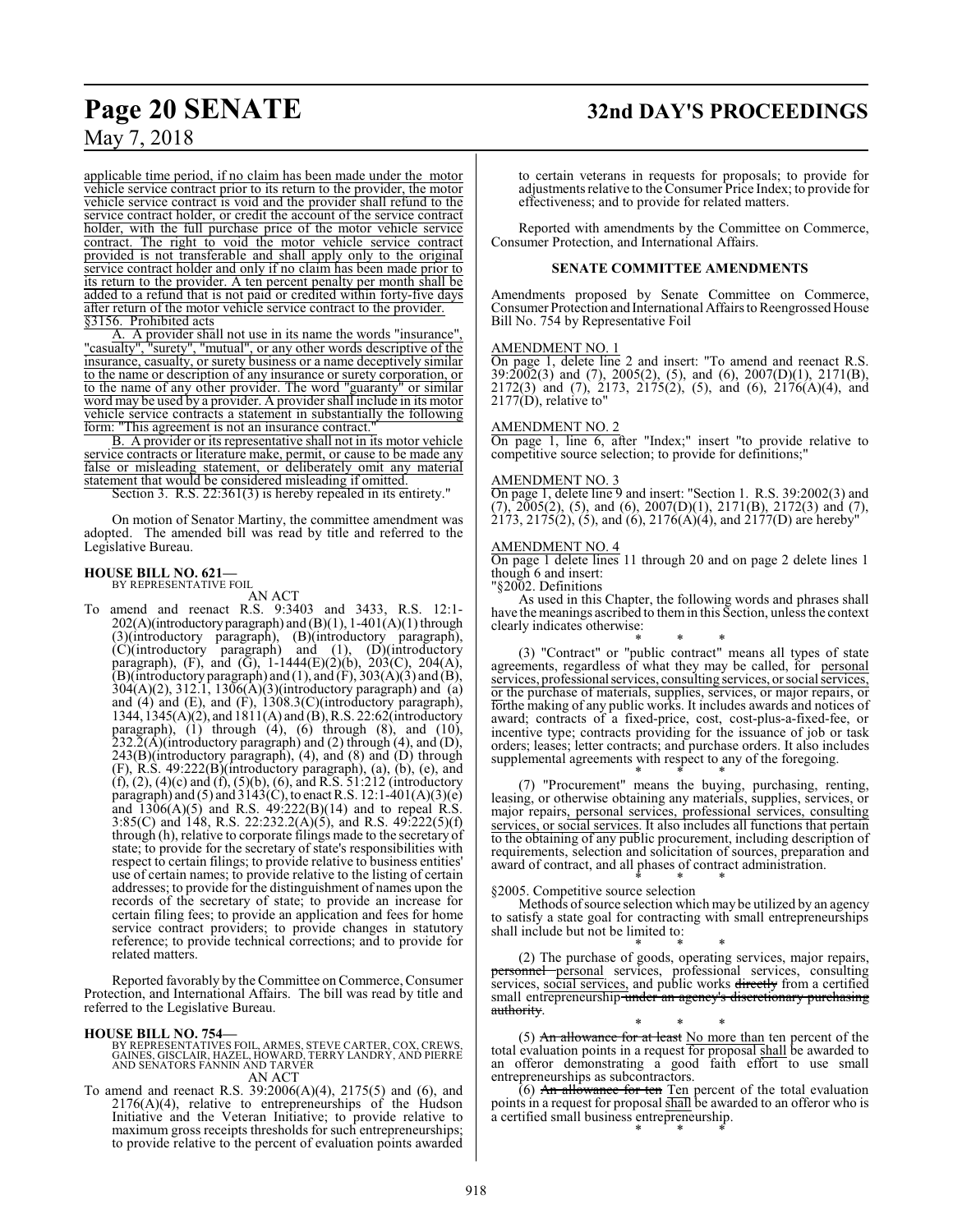## **32nd DAY'S PROCEEDINGS Page 21 SENATE**

# May 7, 2018

#### §2007. Responsibilities of the commissioner of administration; training; reporting

\* \* \* D.(1) The commissioner shall conduct a training program at least semiannually to acquaint small entrepreneurships with state procurement and public contract proposal and bidding practices. This shall include all state procurements which are governed by Chapter 10 of Title 38, Chapters 16 and Chapter 17 of this Title, and Parts XIII and XIII-A of Chapter 1 of Title 48 of the Louisiana Revised Statutes of 1950. The commissioner shall also secure the assistance of staff from either the Department of Transportation and Development, Department of Natural Resources, or Department of Environmental Quality who are knowledgeable about state procurements undertaken pursuant to Chapter 10 ofTitle 38 and Parts XIII and XIII-A of Chapter 1 of Title 48 of the Louisiana Revised Statutes of 1950, for the purpose of providing practical advice to small entrepreneurships relative to procurements and public contracts governed by such law.

\* \* \* §2171. Louisiana Initiative for Veteran and Service-Connected Disabled Veteran-Owned Small Entrepreneurships; intent \* \* \*

B. The provisions of this Chapter are intended to encourage business opportunities for veteran and service-connected disabled veteran-owned small entrepreneurships. The criteria for certification as a veteran and service-connected disabled veteran-owned small entrepreneurship for the purposes of the initiative shall be as established in R.S.  $39:2006$   $39:2176$ , and as may be additionally refined by administrative rule.

#### §2172. Definitions

As used in this Chapter, the following words and phrases shall have the meanings ascribed to themin this Section, unless the context clearly indicates otherwise:

\* \* \*

\* \* \* (3) "Contract" or "public contract" means all types of state agreements, regardless of what they may be called, for personal services, professional services, consulting services, or social services, or the purchase of materials, supplies, services, or major repairs, or for the making of any public works. It includes awards and notices of award; contracts of a fixed-price, cost, cost-plus a fixed-fee, or incentive type; contracts providing for the issuance of job or task orders; leases; letter contracts; and purchase orders. It also includes supplemental agreements with respect to any of the foregoing.

\* \* \* (7) "Procurement" means the buying, purchasing, renting, leasing, or otherwise obtaining any materials, supplies, services, or major repairs, or personal services, professional services, consulting services, or social services. It also includes all functions that pertain to the obtaining of any public procurement, including description of requirements, selection and solicitation of sources, preparation and award of contract, and all phases of contract administration.

#### \* \* \* §2173. Application of Chapter

Notwithstanding any other provision of law to the contrary, the provisions ofthis Chapter apply to procurements and public contracts which are governed by Chapter 10 of Title 38, Chapters 16 and Chapter 17 of this Title, and Parts XIII and XIII-A of Chapter 1 of Title 48 ofthe Louisiana Revised Statutes of 1950. This Chapter shall not apply to agency expenditures for amortization of debt, debt service, depreciation, employee benefits, per diem, relocation expenses, salaries, postage, and transfers of charges. This Chapter shall not apply to contracts for sole-source items, contracts with other governmental entities, and those contracts that are prohibited by federal law from inclusion in this Chapter.

\* \* \*"

#### AMENDMENT NO. 5

On page 2, between lines 11 and 12 insert:

 $\sqrt{2}$ ) The purchase of goods, operating services, major repairs, personnel personal services, professional services, consulting services, social services, and public works directly from a certified veteran and service-connected disabled veteran-owned small entrepreneurship under an agency's discretionary purchasing authority.

\* \* \*"

AMENDMENT NO. 6

On page 2, delete lines 12 and 13 and insert:

 $\Gamma(5)$  An allowance for at least ten No more than twelve percent of the total evaluation points in a request for proposal shall be awarded to an offeror demonstrating a good faith effort"

#### AMENDMENT NO. 7

On page 2, line 17 change "and" to "and or"

#### AMENDMENT NO. 8

On page 3, line 14, change "five" to "five six"

## AMENDMENT NO. 9

On page 3, delete lines 16 through 18

#### AMENDMENT NO. 10

On page 3, between lines 19 and 20 insert:

"§2177. Responsibilities of the commissioner of administration; training; reporting

\* \* \*

D. The commissioner shall conduct a training program at least semiannually to acquaint veteran and service-connected disabled veteran-owned small entrepreneurships with state procurement and public contract proposal and bidding practices. This shall include all state procurements which are governed by Chapter 10 of Title 38, Chapters 16 and Chapter 17 of this Title, and Parts XIII and XIII-A of Chapter 1 of Title 48 of the Louisiana Revised Statutes of 1950. The commissioner shall also secure the assistance of staff from the Louisiana Department of Veterans Affairs for veteran-specific information and data, and either the Department of Transportation and Development, Department of Natural Resources, or Department of Environmental Quality who are knowledgeable about state procurements undertaken pursuant toChapter 10 ofTitle 38 and Parts XIII and XIII-A of Chapter 1 of Title 48 of the Louisiana Revised Statutes of 1950, for the purpose of providing practical advice to veteran and service-connected disabled veteran-owned small entrepreneurships relative to procurements and public contracts governed by such law.

On motion of Senator Martiny, the committee amendment was adopted. The amended bill was read by title and referred to the Legislative Bureau.

\* \* \*"

#### **HOUSE BILL NO. 759—**

BY REPRESENTATIVE FOIL AN ACT

To amend and reenact R.S. 51:1409(E), relative to the Unfair Trade Practices and Consumer Protection Law; to provide relative to the prescription period of private actions; and to provide for related matters.

Reported favorably by the Committee on Commerce, Consumer Protection, and International Affairs. The bill was read by title and referred to the Legislative Bureau.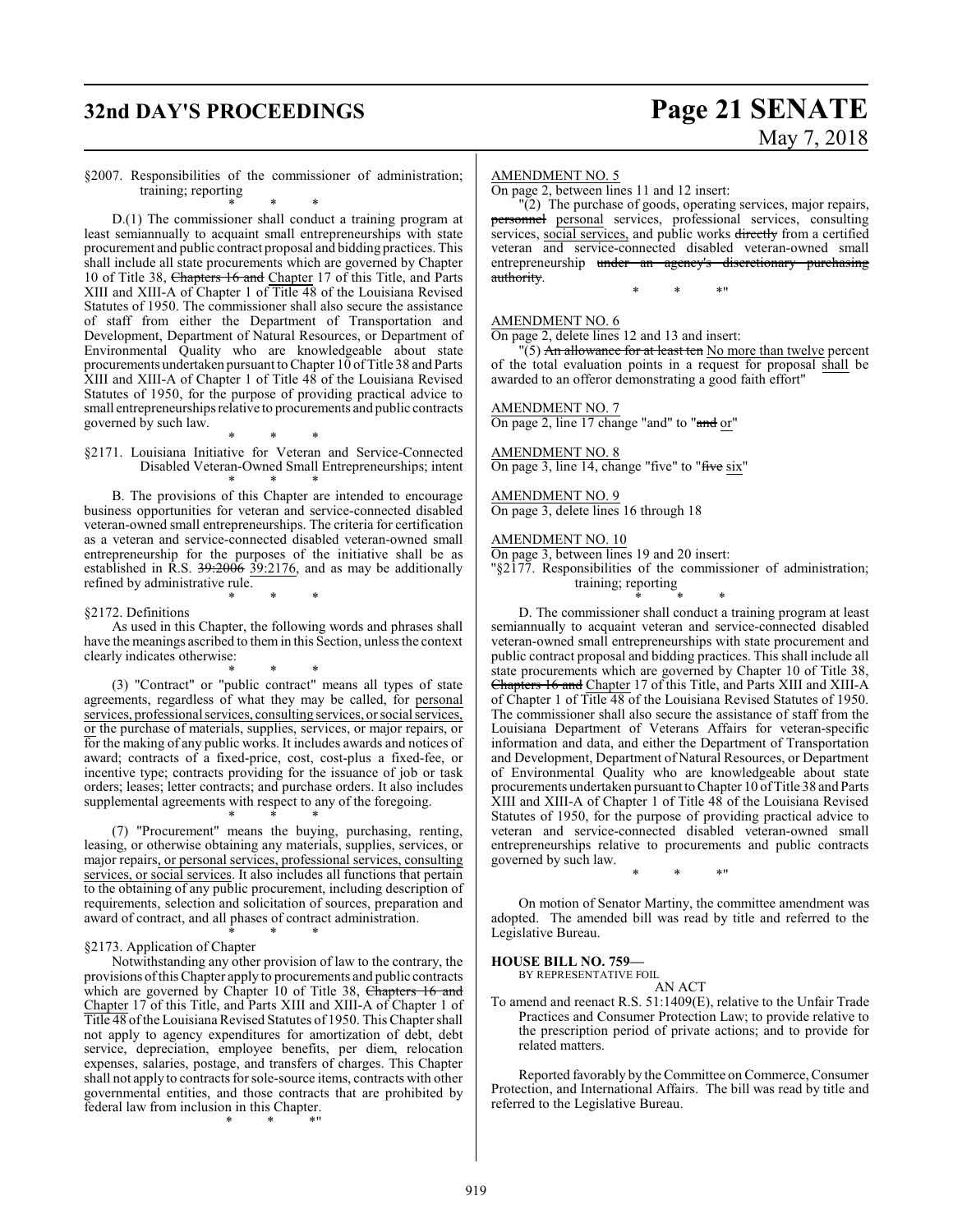## **Page 22 SENATE 32nd DAY'S PROCEEDINGS**

May 7, 2018

#### **Senate Bills and Joint Resolutions Returned from the House of Representatives with Amendments**

### **SENATE BILL NO. 138—**

BY SENATOR LUNEAU

AN ACT

To amend and reenact R.S. 32:861(E)(1) and 872(D), relative to automobile insurance; to provide relative to required security and proof of financial responsibility; to provide for out-of-state automobile insurance coverage; to provide for personal injury protection cards; and to provide for related matters.

The bill was read by title. Returned from the House of Representatives with amendments:

#### **HOUSE FLOOR AMENDMENTS**

Amendments proposed by Representative Abramson to Engrossed Senate Bill No. 138 by Senator Luneau

AMENDMENT NO. 1 On page 1, line 2, delete "R.S.  $32:861(E)(1)$  and  $872(D)$ " and insert "R.S. 32:872(D)"

AMENDMENT NO. 2 On page 1, line 7, delete "R.S. 32:861(E)(1) and 872(D) are" and insert "R.S. 32:872(D) is"

AMENDMENT NO. 3 On page 1, delete lines 9 through 16 in their entirety

AMENDMENT NO. 4 On page 2, line 20, after "accident." delete the remainder of the line and delete line 21 in its entirety

Senator Luneau moved to reject the amendments proposed by the House.

### **ROLL CALL**

The roll was called with the following result:

#### YEAS

| Mr. President | Johns     | Price     |
|---------------|-----------|-----------|
| Appel         | Lambert   | Riser     |
| Barrow        | Long      | Smith, G. |
| Boudreaux     | Luneau    | Tarver    |
| Chabert       | Martiny   | Thompson  |
| Claitor       | Milkovich | Walsworth |
| Cortez        | Mills     | Ward      |
| Fannin        | Mizell    | White     |
| Gatti         | Peacock   |           |
| Hewitt        | Perry     |           |
| Total - 28    |           |           |
|               | NAYS      |           |

Total - 0

ABSENT

| Allain       | Donahue | Morrish   |
|--------------|---------|-----------|
| Bishop       | Erdey   | Peterson  |
| Carter       | LaFleur | Smith, J. |
| Colomb       | Morrell |           |
| Total - $11$ |         |           |

The Chair declared the Senate rejected the amendments proposed by the House.

### **SENATE BILL NO. 184—**

BY SENATOR MARTINY

AN ACT To amend and reenact R.S. 27:402(17), 405(A)(6) and (C)(2), and 416(C) and (D), relative to the Video Draw Poker Devices Control Law; to provide for the method of operation of video draw poker devices; to provide for qualified truck stops; to provide for fuel sales of qualified truck stops; to provide for definitions; and to provide for related matters.

The bill was read by title. Returned from the House of Representatives with amendments:

#### **HOUSE COMMITTEE AMENDMENTS**

Amendments proposed by House Committee on Administration of Criminal Justice to Reengrossed Senate Bill No. 184 by Senator Martiny

AMENDMENT NO. 1 On page 1, line 8, after "(D)" and before "are" delete the comma ","

AMENDMENT NO. 2 On page 3, line 21, change "provided" to "if"

AMENDMENT NO. 3 On page 3, line 22, after "fuel" and before "requirement" insert "sales"

AMENDMENT NO. 4 On page 3, line 23, after "per month" and before the period "." delete "as set forth in Paragraph (2) of this Subsection"

#### **HOUSE FLOOR AMENDMENTS**

Amendments proposed by Representative Bishop to Reengrossed Senate Bill No. 184 by Senator Martiny

AMENDMENT NO. 1 Delete Amendment Nos. 2 and 3 by the House Committee on Administration of Criminal Justice (#2821)

AMENDMENT NO. 2 On page 3, line 21, after "**operation**" and before "**the facility**" delete "**provided**" insert a comma "," and insert "**not to exceed forty devices, if**

#### AMENDMENT NO. 3

On page 3, line 22, after "**fuel**" and before "**requirement**" insert "**sales**" and change "**twenty-five**" to "**thirty**"

Senator Martiny moved to concur in the amendments proposed by the House.

#### **ROLL CALL**

The roll was called with the following result:

#### YEAS

| Allain    | Luneau  | Price     |
|-----------|---------|-----------|
| Appel     | Martiny | Riser     |
| Boudreaux | Mills   | Smith, G. |
| Chabert   | Mizell  | Tarver    |
| Gatti     | Morrell | Ward      |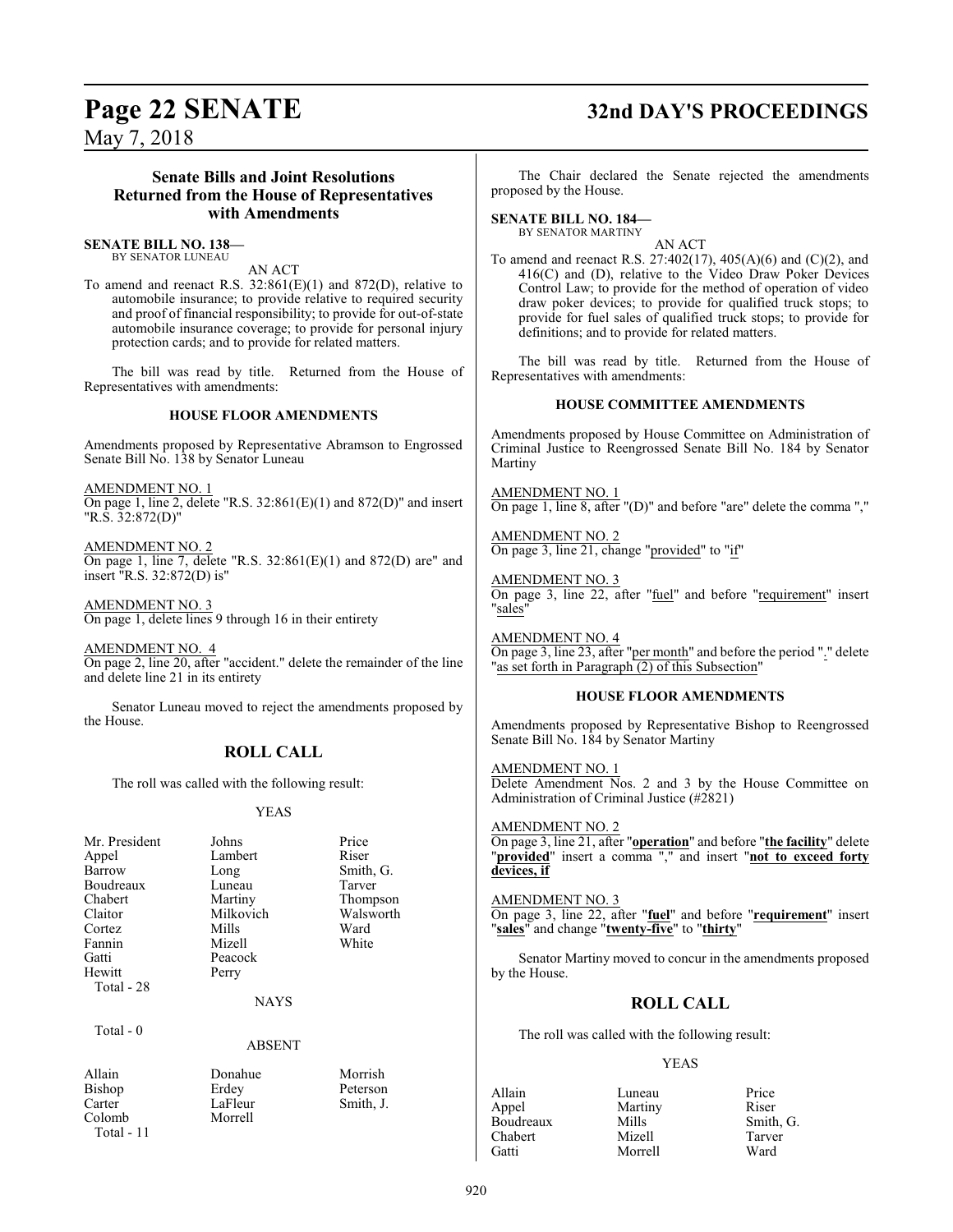## **32nd DAY'S PROCEEDINGS Page 23 SENATE**

| Johns                                                       | Peacock                              | White                                       |
|-------------------------------------------------------------|--------------------------------------|---------------------------------------------|
| Total - 18                                                  | <b>NAYS</b>                          |                                             |
| Mr. President<br>Claitor<br>Donahue<br>Fannin<br>Total - 12 | Hewitt<br>LaFleur<br>Lambert<br>Long | Milkovich<br>Perry<br>Thompson<br>Walsworth |
|                                                             | <b>ABSENT</b>                        |                                             |
| <b>Barrow</b><br>Bishop<br>Carter<br>$Total - 9$            | Colomb<br>Cortez<br>Erdey            | Morrish<br>Peterson<br>Smith, J.            |

The Chair declared the Senate failed to concur in the amendments proposed by the House.

#### **SENATE BILL NO. 264—**

BY SENATOR CARTER AN ACT

To amend and reenact R.S. 40:1131(21) and 1131.1(D) and to enact R.S. 40:1131(22) and (23), 1133.13(F) and (G), and 1133.16, relative to emergency personnel; to provide for definitions; to provide relative to telephone cardiopulmonary resuscitation; to provide for minimum training requirements in telephone cardiopulmonary resuscitation; to provide for certain terms, procedures, and conditions; and to provide for related matters.

On motion of Senator Long, the bill was read by title and returned to the Calendar, subject to call.

#### **SENATE BILL NO. 305—** BY SENATOR THOMPSON

AN ACT

To enact R.S. 46:1053(FF), relative to the appointment of a member to a hospital service district board of commissioner; to authorize the governing authority of certain parishes to appoint physician members to a hospital service district; to provide for qualifications; and to provide for related matters.

The bill was read by title. Returned from the House of Representatives with amendments:

#### **HOUSE COMMITTEE AMENDMENTS**

Amendments proposed by House Committee on House and Governmental Affairs to Engrossed Senate Bill No. 305 by Senator Thompson

#### AMENDMENT NO. 1

On page 1, line 16, change "**Board of Commissioners**" to "**board of commissioners**"

#### AMENDMENT NO. 2

On page 1, line 17, after "**district.**" delete the remainder of the line and on page 2, delete lines 1 and 2 and insert "**Notwithstanding any other provision of law to contrary, the physician so appointed shall be designated as the physician member of the board of commissioners."**

#### **LEGISLATIVE BUREAU AMENDMENTS**

Amendments proposed by Legislative Bureau to Engrossed Senate Bill No. 305 by Senator Thompson

# May 7, 2018

#### AMENDMENT NO. 1

In House Committee Amendment No. 2 proposed by the House Committee on House and Governmental Affairs to Engrossed Senate Bill No. 305 by Senator Thompson, on page 1, line 5, following "**to**" and before "**contrary**" insert "**the**"

Senator Thompson moved to concur in the amendments proposed by the House.

### **ROLL CALL**

The roll was called with the following result:

#### YEAS

Mr. President Johns Peacock<br>
Appel LaFleur Perry Appel LaFleur Perry<br>
Barrow Lambert Price Lambert Boudreaux Long Riser Chabert Luneau Smith, G. Claitor Martiny Tarver Milkovich Fannin Mills Walsworth<br>
Gatti Mizell White<br>
White Mizell<br>Morrell Hewitt Total - 29 NAYS Total - 0 ABSENT Allain Cortez Smith, J. Bishop<br>Carter Carter Morrish<br>Colomb Peterson Peterson

Total - 10

The Chair declared the Senate concurred in the amendments proposed by the House.

#### **Senate Bills and Joint Resolutions on Third Reading and Final Passage**

#### **SENATE BILL NO. 270—** BY SENATOR CARTER

AN ACT

To enact R.S. 18:501(C), relative to the Louisiana Election Code; to provide with respect to the withdrawal and election of candidates; and to provide for related matters.

On motion of Senator Long, the bill was read by title and returned to the Calendar, subject to call.

#### **Rules Suspended**

Senator Boudreaux asked for and obtained a suspension of the rules to take up at this time:

#### **House Bills and Joint Resolutions on Third Reading and Final Passage**

#### **Rules Suspended**

Senator Boudreaux asked for and obtained a suspension of the rules to allow Dr. Daniel Burch, Sign Language Interpreter, on the Floor of the Senate.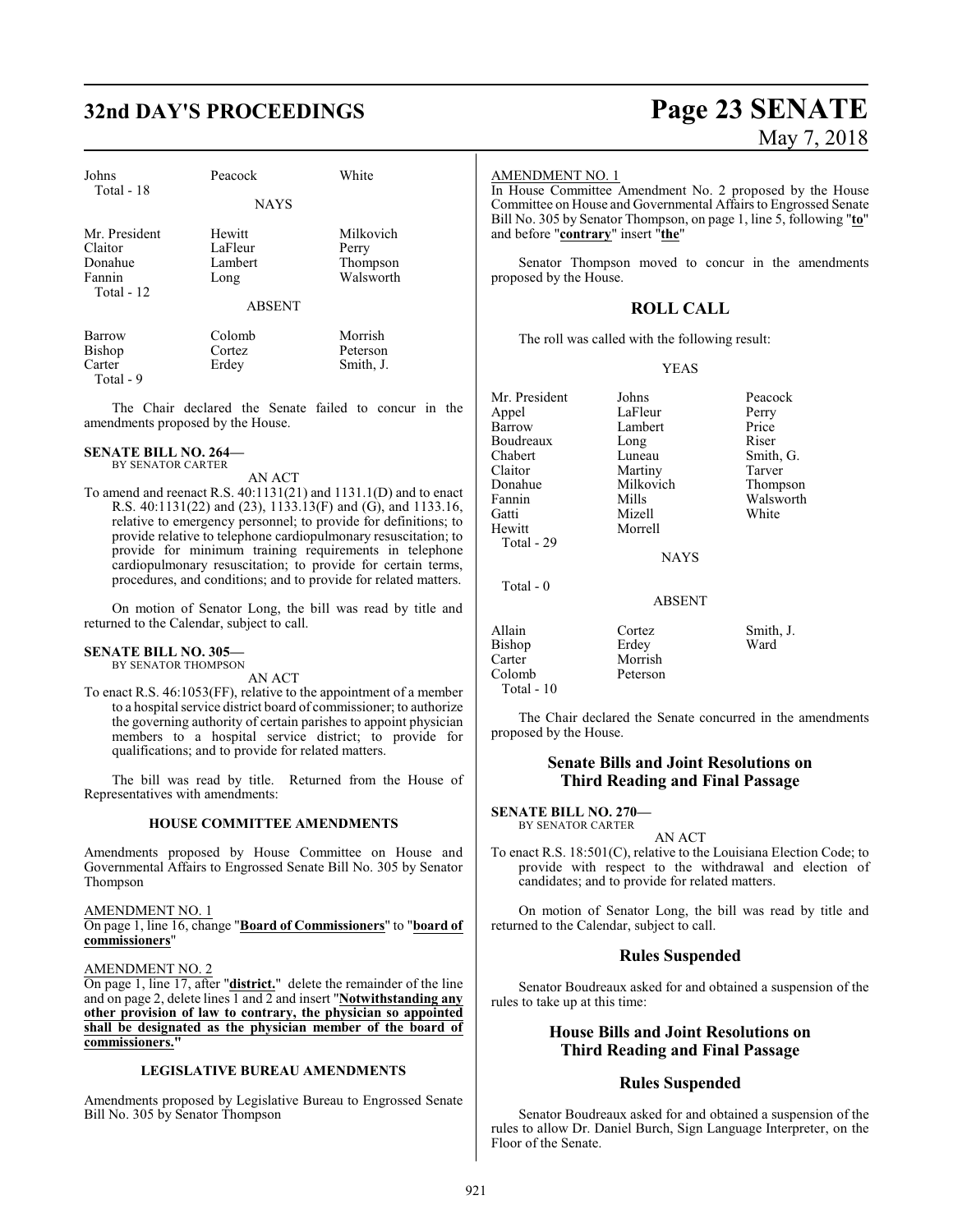#### **HOUSE BILL NO. 199—**

- BY REPRESENTATIVES SMITH, AMEDEE, ANDERS, BACALA,<br>BAGNERIS, BARRAS, BERTHELOT, BILLIOT, BOUIE, BRASS, CHAD<br>BROWN, TERRY BROWN, CARMODY, CARPENTER, GARY CARTER,<br>STEVE CARTER, COX, DAVIS, DEVILLIER, EDMONDS, EMERSON,<br>FALCONE MARCELLE, GREGORY MILLER, NORTON, PIERRE, POPE,REYNOLDS, SCHEXNAYDER, SIMON, STAGNI, WHITE, WRIGHT, AND ZERINGUE AN ACT
- To enact R.S. 17:1960.1 and R.S. 36:651(G)(6) and to repeal R.S.  $17:1960.1$  and R.S.  $36:651(G)(6)$ , relative to the development of children who are deaf or hard of hearing; to establish the Language Equality and Acquisition for Deaf Kids (LEAD-K) Task Force; to provide relative to the purpose, membership, and meetings of the task force; to require the task force to study and make recommendations relative to specific matters; to require the task force to submit a report to the legislature; to require the state Department of Education and the Louisiana Department of Health to provide a response to such report to the legislature; to provide for termination of the task force; and to provide for related matters.

The bill was read by title. Senator Boudreaux moved the final passage of the bill.

### **ROLL CALL**

The roll was called with the following result:

#### YEAS

| Mr. President | Hewitt      | Peacock   |
|---------------|-------------|-----------|
| Allain        | Johns       | Perry     |
| Appel         | LaFleur     | Price     |
| Barrow        | Lambert     | Riser     |
| Boudreaux     | Long        | Smith, G. |
| Chabert       | Luneau      | Tarver    |
| Claitor       | Martiny     | Thompson  |
| Cortez        | Milkovich   | Walsworth |
| Donahue       | Mills       | White     |
| Fannin        | Mizell      |           |
| Gatti         | Morrell     |           |
| Total $-31$   |             |           |
|               | <b>NAYS</b> |           |
| Total $-0$    |             |           |
|               | ABSENT      |           |
| Bishop        | Erdey       | Smith, J. |
| Carter        | Morrish     | Ward      |
| Colomb        | Peterson    |           |

Total - 8

The Chair declared the bill was passed and ordered it returned to the House. Senator Boudreaux moved to reconsider the vote by which the bill was passed and laid the motion on the table.

#### **Bagneris Rule**

Senator LaFleur moved to invoke the rule to temporarily pass over controversial House Bills on Third Reading and Final Passage with the intention of taking them up later, in their regular order and to specifically start with House Bill No. 51.

Without objection, so ordered.

## **Page 24 SENATE 32nd DAY'S PROCEEDINGS**

#### **HOUSE BILL NO. 51—**

BY REPRESENTATIVE LEBAS AN ACT

To enact R.S. 42:66(E), relative to dual officeholding and employment; to provide an exception to allow a certified public accountant to hold an office on a school board and employment with a sheriff; and to provide for related matters.

The bill was read by title. Senator LaFleur moved the final passage of the bill.

#### **ROLL CALL**

The roll was called with the following result:

#### YEAS

| Mr. President | Hewitt      | Morrell   |
|---------------|-------------|-----------|
|               |             |           |
| Allain        | Johns       | Peacock   |
| Appel         | LaFleur     | Perry     |
| Barrow        | Lambert     | Price     |
| Boudreaux     | Long        | Riser     |
| Chabert       | Luneau      | Smith, G. |
| Cortez        | Martiny     | Tarver    |
| Donahue       | Milkovich   | Thompson  |
| Fannin        | Mills       | Walsworth |
| Gatti         | Mizell      | White     |
| Total $-30$   |             |           |
|               | <b>NAYS</b> |           |
| Claitor       |             |           |
| Total - 1     |             |           |
|               | ABSENT      |           |
| Bishop        | Erdey       | Smith, J. |
| Carter        | Morrish     | Ward      |
| Colomb        | Peterson    |           |
|               |             |           |

The Chair declared the bill was passed and ordered it returned to the House. Senator LaFleur moved to reconsider the vote by which the bill was passed and laid the motion on the table.

#### **HOUSE BILL NO. 86—**

Total - 8

BY REPRESENTATIVE JAMES

AN ACT

To enact R.S. 42:1123(44), relative to ethics; to provide an exception from ethics laws to allow governing authority members and public employees of a political subdivision that operates parks and recreation facilities and their immediate family members to rent park facilities subject to certain conditions; and to provide for related matters.

#### **Floor Amendments**

Senator Riser proposed the following amendments.

#### **SENATE FLOOR AMENDMENTS**

Amendments proposed bySenator Riser to Engrossed House Bill No. 86 by Representative James

#### AMENDMENT NO. 1

Delete Senate Committee Amendments Nos. 2 and 4 in the set of Senate Committee Amendments proposed by the Senate Committee on Senate and Governmental Affairs and adopted by the Senate on April 26, 2018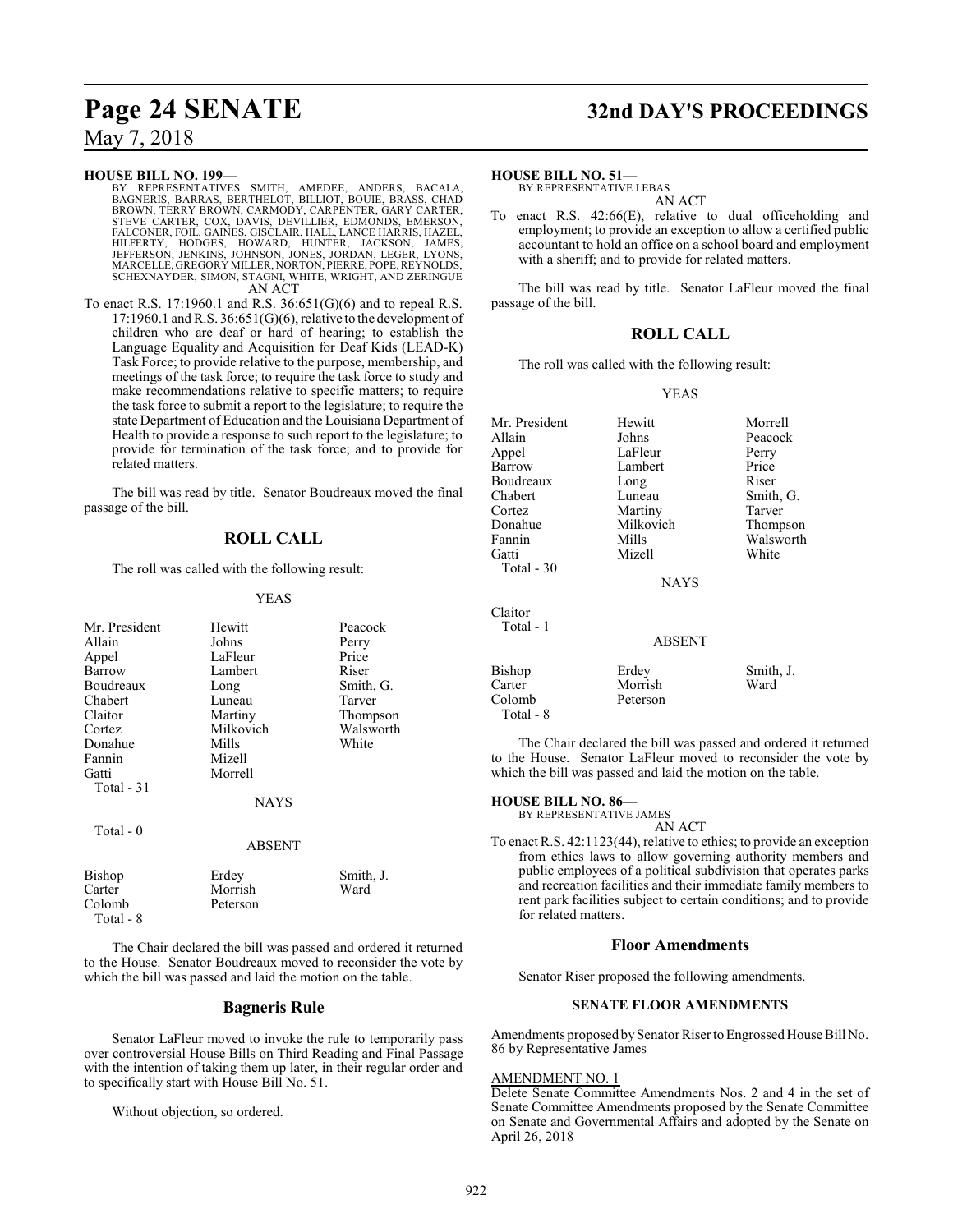## **32nd DAY'S PROCEEDINGS Page 25 SENATE**

#### AMENDMENT NO. 2

Delete the set of Senate Floor Amendments (SLBHB86 ELLISB 3331) adopted by the Senate on April 30, 2018

#### AMENDMENT NO. 3

On page 1, line 5, after "conditions;" insert "to provide an exception to allow the continuation of certain contractual arrangements under certain circumstances;"

#### AMENDMENT NO. 4

On page 1, after line 16, insert the following:

 $\sqrt{45}$  A public servant, member of the immediate family of a public servant, or a legal entity in which the public servant or immediate family member owns an interest from fulfilling or renewing the terms of a contract under the supervision or jurisdiction of the agency of the public servant if the original contract was entered into at least one year prior to the public servant's public service in the agency and was not prohibited at that time.

On motion of Senator Riser, the amendments were adopted.

The bill was read by title. Senator Riser moved the final passage of the amended bill.

#### **ROLL CALL**

The roll was called with the following result:

#### YEAS

| Mr. President<br>Allain<br>Appel<br>Barrow<br>Boudreaux<br>Chabert<br>Claitor<br>Cortez<br>Fannin<br>Gatti<br>Total - 29 | Hewitt<br>Johns<br>LaFleur<br>Lambert<br>Long<br>Luneau<br>Martiny<br>Milkovich<br>Mills<br>Mizell<br><b>NAYS</b> | Peacock<br>Perry<br>Price<br>Riser<br>Smith, G.<br>Tarver<br>Thompson<br>Walsworth<br>White |
|--------------------------------------------------------------------------------------------------------------------------|-------------------------------------------------------------------------------------------------------------------|---------------------------------------------------------------------------------------------|
| Total - 0                                                                                                                | ABSENT                                                                                                            |                                                                                             |
| Bishop<br>Carter<br>Colomb<br>Donahue<br>Total - 10                                                                      | Erdey<br>Morrell<br>Morrish<br>Peterson                                                                           | Smith, J.<br>Ward                                                                           |

The Chair declared the amended bill was passed and ordered it returned to the House. Senator Riser moved to reconsider the vote by which the bill was passed and laid the motion on the table.

#### **HOUSE BILL NO. 145—** BY REPRESENTATIVE COX

AN ACT

To enact R.S. 37:1745.2 and Children'sCode Article 606(C), relative to the diagnosing of certain mental health conditions; to provide limitations on the diagnosing of factitious disorder imposed on another; to provide relative to child in need of care proceedings; to provide limitations on the initiation of such proceedings; and to provide for related matters.

The bill was read by title. Senator Mills moved the final passage of the bill.

# May 7, 2018

#### **ROLL CALL**

The roll was called with the following result:

#### YEAS

| Mr. President | Gatti           | Mizell    |
|---------------|-----------------|-----------|
| Allain        | Hewitt          | Peacock   |
| Appel         | Johns           | Perry     |
| Barrow        | LaFleur         | Price     |
| Boudreaux     | Lambert         | Riser     |
| Chabert       | Long            | Smith, G. |
| Claitor       | Luneau          | Tarver    |
| Cortez        | Martiny         | Thompson  |
| Donahue       | Milkovich       | Walsworth |
| Fannin        | Mills           | White     |
| Total - 30    |                 |           |
|               | <b>NAYS</b>     |           |
| Total $-0$    |                 |           |
|               | <b>A D CENT</b> |           |

| Bishop    | Erdey   | Peterson  |
|-----------|---------|-----------|
| Carter    | Morrell | Smith, J. |
| Colomb    | Morrish | Ward      |
| Total - 9 |         |           |

The Chair declared the bill was passed and ordered it returned to the House. Senator Mills moved to reconsider the vote by which the bill was passed and laid the motion on the table.

#### **HOUSE BILL NO. 273—**

BY REPRESENTATIVES HOFFMANN, BAGLEY, CHANEY, COX, HENSGENS, HORTON, JACKSON, JOHNSON, LEBAS, POPE, STAGNI, AND STOKES

#### AN ACT

To amend and reenact R.S. 40:1061.25(A), relative to regulation of abortion; to provide relative to the requirement for post-abortion interment or cremation of human remains; to provide for an exception to such requirement; and to provide for related matters.

The bill was read by title. Senator Mizell moved the final passage of the bill.

#### **ROLL CALL**

The roll was called with the following result:

#### YEAS

Morrell Smith, J.<br>Morrish

| Mr. President<br>Allain<br>Appel<br>Barrow<br>Boudreaux<br>Chabert<br>Claitor<br>Cortez<br>Donahue<br>Fannin<br>Gatti<br>Total $-31$ | Hewitt<br>Johns<br>LaFleur<br>Lambert<br>Long<br>Luneau<br>Martiny<br>Milkovich<br>Mills<br>Mizell<br>Peacock<br><b>NAYS</b> | Perry<br>Price<br>Riser<br>Smith, G.<br>Tarver<br>Thompson<br>Walsworth<br>Ward<br>White |
|--------------------------------------------------------------------------------------------------------------------------------------|------------------------------------------------------------------------------------------------------------------------------|------------------------------------------------------------------------------------------|
| Total $-0$                                                                                                                           | <b>ABSENT</b>                                                                                                                |                                                                                          |
| <b>Bishop</b><br>Carter                                                                                                              | Erdey<br>Morrell                                                                                                             | Peterson<br>Smith, J.                                                                    |

Colomb Total - 8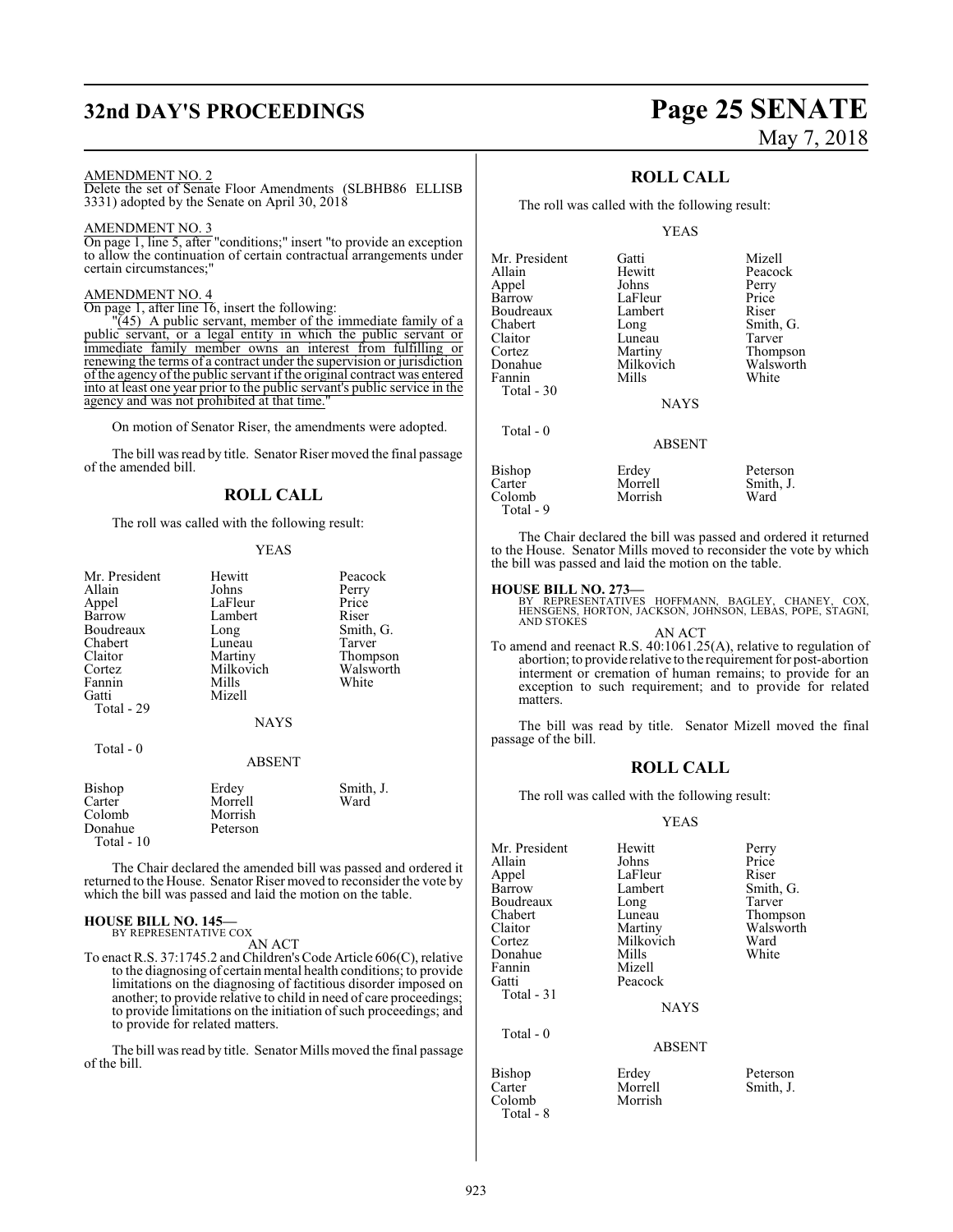The Chair declared the bill was passed and ordered it returned to the House. Senator Mizell moved to reconsider the vote by which the bill was passed and laid the motion on the table.

# **HOUSE BILL NO. 296—** BY REPRESENTATIVE ABRAMSON

AN ACT

To amend and reenact R.S. 40:16.3(C)(1), relative to the John J. Hainkel, Jr., Home and Rehabilitation Center; to provide relative to services of the facility; to provide relative to the terms and conditions ofthe lease document by which the facility is leased; and to provide for related matters.

The bill was read by title. Senator Mills moved the final passage of the bill.

### **ROLL CALL**

The roll was called with the following result:

#### YEAS

| Mr. President | Hewitt                     | Perry                 |
|---------------|----------------------------|-----------------------|
| Allain        | Johns                      | Price                 |
| Appel         | LaFleur                    | Riser                 |
| Barrow        | Lambert                    | Smith, G.             |
| Boudreaux     | Long                       | Tarver                |
| Chabert       | Luneau                     | Thompson              |
| Claitor       | Martiny                    | Walsworth             |
| Cortez        | Milkovich                  | Ward                  |
| Donahue       | Mills                      | White                 |
| Fannin        | Mizell                     |                       |
| Gatti         | Peacock                    |                       |
| Total - 31    |                            |                       |
|               | <b>NAYS</b>                |                       |
| Total - 0     |                            |                       |
|               | <b>ABSENT</b>              |                       |
| <b>Bishop</b> | Erdey                      | Peterson              |
| Cartar        | $M_{\alpha r r \alpha}$ ll | $C_{\text{min}}$ th I |

| Carter    | Morrell | Smith, J.                                                  |
|-----------|---------|------------------------------------------------------------|
| Colomb    | Morrish |                                                            |
| Total - 8 |         |                                                            |
|           |         | The Chair declared the bill was passed and ordered it retu |
|           |         |                                                            |

declared the bill was passed and ordered it returned to the House. Senator Mills moved to reconsider the vote by which the bill was passed and laid the motion on the table.

#### **HOUSE BILL NO. 429—**

BY REPRESENTATIVE CROMER

AN ACT To amend and reenact R.S. 22:1155, relative to claims for dental services; to provide for prior authorization requests; to provide a time limit for prior authorization approvals; to prohibit a claim denial or recoupment in certain circumstances; to provide for an effective date; and to provide for related matters.

The bill was read by title. Senator Long moved the final passage of the bill.

#### **ROLL CALL**

The roll was called with the following result:

#### YEAS

| Mr. President | Gatti     | Peacock   |
|---------------|-----------|-----------|
| Allain        | Hewitt    | Perry     |
| Appel         | LaFleur   | Price     |
| Barrow        | Lambert   | Riser     |
| Boudreaux     | Long      | Smith, G. |
| Chabert       | Luneau    | Tarver    |
| Claitor       | Martiny   | Thompson  |
| Cortez        | Milkovich | Walsworth |

## **Page 26 SENATE 32nd DAY'S PROCEEDINGS**

| Donahue<br>Fannin<br>Total - 30                  | Mills<br>Mizell<br><b>NAYS</b> | Ward<br>White                    |
|--------------------------------------------------|--------------------------------|----------------------------------|
| Total $-0$                                       | <b>ABSENT</b>                  |                                  |
| <b>Bishop</b><br>Carter<br>Colomb<br>$Total - 9$ | Erdey<br>Johns<br>Morrell      | Morrish<br>Peterson<br>Smith, J. |

The Chair declared the bill was passed and ordered it returned to the House. Senator Long moved to reconsider the vote by which the bill was passed and laid the motion on the table.

## **HOUSE BILL NO. 443—** BY REPRESENTATIVE SMITH

AN ACT To amend and reenact R.S.  $40:1216.1(A)(4)(a)$ , relative to the procedures for medical treatment of a victim of a sexuallyoriented criminal offense; to provide for the protection of a victim who is aged seventeen or younger; to provide for the requirements of mandatory reporting to law enforcement; and to provide for related matters.

The bill was read by title. Senator Mills moved the final passage of the bill.

#### **ROLL CALL**

The roll was called with the following result:

#### YEAS

| Mr. President<br>Allain<br>Appel<br>Barrow<br>Boudreaux<br>Chabert<br>Claitor<br>Cortez<br>Donahue<br>Fannin<br>Gatti<br>Total - 32 | Hewitt<br>Johns<br>LaFleur<br>Lambert<br>Long<br>Luneau<br>Martiny<br>Milkovich<br>Mills<br>Mizell<br>Morrell<br><b>NAYS</b> | Peacock<br>Perry<br>Price<br>Riser<br>Smith, G.<br>Tarver<br>Thompson<br>Walsworth<br>Ward<br>White |
|-------------------------------------------------------------------------------------------------------------------------------------|------------------------------------------------------------------------------------------------------------------------------|-----------------------------------------------------------------------------------------------------|
| Total - 0                                                                                                                           | <b>ABSENT</b>                                                                                                                |                                                                                                     |
| <b>Bishop</b><br>Carter<br>Colomb<br>Total - 7                                                                                      | Erdey<br>Morrish<br>Peterson                                                                                                 | Smith, J.                                                                                           |

The Chair declared the bill was passed and ordered it returned to the House. Senator Mills moved to reconsider the vote by which the bill was passed and laid the motion on the table.

#### **HOUSE BILL NO. 503—**

BY REPRESENTATIVES CARMODY, AMEDEE, BARRAS, BERTHELOT,<br>CHAD BROWN, TERRY BROWN, CHANEY, COUSSAN, COX, CREWS,<br>EDMONDS, FALCONER, HAVARD, HENSGENS, HILFERTY, HOLLIS,<br>HORTON, HOWARD, JACKSON, JEFFERSON, JORDAN, NANCY<br>LANDRY,

AN ACT To enact Chapter 20 of Title 6 of the Louisiana Revised Statutes of 1950, to be comprised of R.S. 6:1371 through 1376, relative to protecting eligible adults fromfinancial exploitation; to provide for legislative intent; to provide for definitions; to provide for notices relative to covered financial institutions; to provide for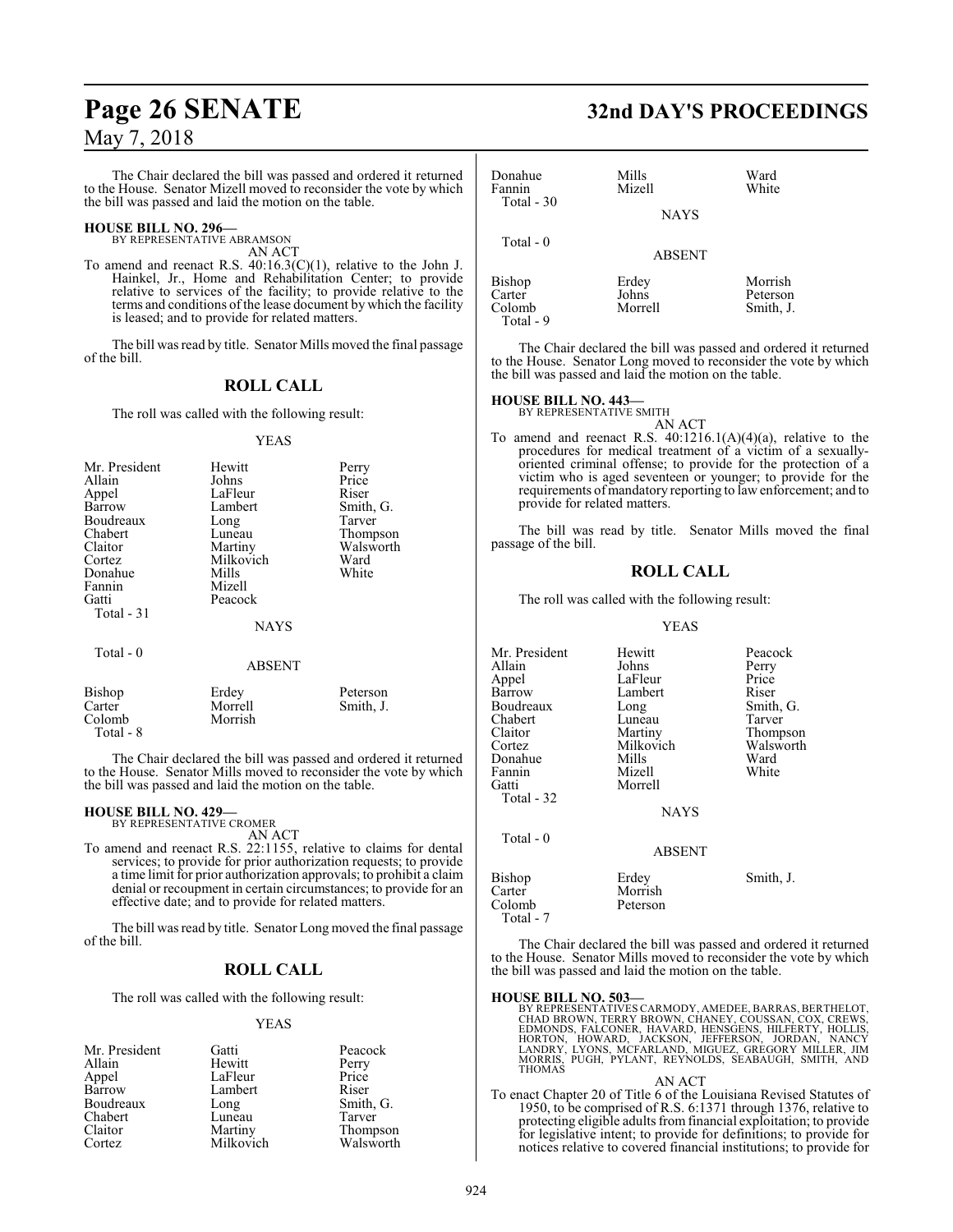## **32nd DAY'S PROCEEDINGS Page 27 SENATE**

the delay of financial transactions in instances of suspicion of financial exploitation; to provide for applicability; to provide for immunity; to provide for effectiveness; and to provide for related matters.

The bill was read by title. Senator Martiny moved the final passage of the bill.

#### **ROLL CALL**

The roll was called with the following result:

#### YEAS

| Mr. President<br>Allain<br>Appel<br>Barrow<br>Boudreaux<br>Chabert<br>Claitor<br>Cortez<br>Donahue<br>Fannin<br>Total - 30 | Gatti<br>Hewitt<br>Johns<br>LaFleur<br>Lambert<br>Long<br>Luneau<br>Martiny<br>Milkovich<br>Mills | Mizell<br>Peacock<br>Perry<br>Price<br>Riser<br>Smith, G.<br>Tarver<br>Thompson<br>Walsworth<br>White |
|----------------------------------------------------------------------------------------------------------------------------|---------------------------------------------------------------------------------------------------|-------------------------------------------------------------------------------------------------------|
|                                                                                                                            | <b>NAYS</b>                                                                                       |                                                                                                       |
| Total - 0                                                                                                                  | <b>ABSENT</b>                                                                                     |                                                                                                       |

| Bishop    | Erdey   | Peterson  |
|-----------|---------|-----------|
| Carter    | Morrell | Smith, J. |
| Colomb    | Morrish | Ward      |
| Total - 9 |         |           |

The Chair declared the bill was passed and ordered it returned to the House. Senator Martiny moved to reconsider the vote by which the bill was passed and laid the motion on the table.

## **HOUSE BILL NO. 546—** BY REPRESENTATIVE LEBAS

AN ACT

To amend and reenact R.S. 40:1135.1(A)(3) and 1135.2(B)(1), relative to emergency medical response vehicles; to provide for qualifications to operate emergency medical response vehicles; to provide for qualifications to operate ambulances; to provide for the duties of the Louisiana Department of Health; to provide for the duties of the Health Standards Subcommittee of the Louisiana Ambulance Alliance; and to provide for related matters.

The bill was read by title. Senator Mills moved the final passage of the bill.

#### **ROLL CALL**

The roll was called with the following result:

#### YEAS

| Mr. President | Hewitt    | Morrell   |
|---------------|-----------|-----------|
| Allain        | Johns     | Peacock   |
| Appel         | LaFleur   | Perry     |
| Barrow        | Lambert   | Price     |
| Boudreaux     | Long      | Riser     |
| Chabert       | Luneau    | Smith, G. |
| Cortez        | Martiny   | Tarver    |
| Donahue       | Milkovich | Thompson  |
| Fannin        | Mills     | Walsworth |
| Gatti         | Mizell    | White     |
| Total - 30    |           |           |
|               | NAYS      |           |

Total - 0

# May 7, 2018

ABSENT

| Bishop    | Colomb  | Peterson  |
|-----------|---------|-----------|
| Carter    | Erdey   | Smith, J. |
| Claitor   | Morrish | Ward      |
| Total - 9 |         |           |

The Chair declared the bill was passed and ordered it returned to the House. Senator Mills moved to reconsider the vote by which the bill was passed and laid the motion on the table.

**HOUSE BILL NO. 634—** BY REPRESENTATIVES HUNTER, CHAD BROWN, CARMODY, COX, GLOVER, HOLLIS, JEFFERSON, LYONS, MORENO, REYNOLDS, AND THOMAS

AN ACT To enact Chapter 2-A of Title 21 of the Louisiana Revised Statutes of 1950, to be comprised of R.S. 21:61, relative to short-term rental structures; to define key terms; to prohibit the use of a camera unless notice is provided; and to provide for related matters.

The bill was read by title. Senator Walsworth moved the final passage of the bill.

#### **ROLL CALL**

The roll was called with the following result:

#### YEAS

| Mr. President<br>Allain<br>Appel<br>Barrow<br>Chabert<br>Claitor | Hewitt<br>Johns<br>LaFleur<br>Lambert<br>Long | Peacock<br>Perry<br>Price<br>Riser<br>Smith, G. |
|------------------------------------------------------------------|-----------------------------------------------|-------------------------------------------------|
| Cortez                                                           | Luneau<br>Martiny                             | Tarver<br>Thompson                              |
| Donahue<br>Fannin<br>Gatti                                       | Milkovich<br>Mills<br>Mizell                  | Walsworth<br>White                              |
| Total - 29                                                       | <b>NAYS</b>                                   |                                                 |
| Total - 0                                                        | <b>ABSENT</b>                                 |                                                 |
| Bishop<br>Boudreaux<br>Carter<br>Colomb<br>Total - 10            | Erdey<br>Morrell<br>Morrish<br>Peterson       | Smith, J.<br>Ward                               |

The Chair declared the bill was passed and ordered it returned to the House. Senator Walsworth moved to reconsider the vote by which the bill was passed and laid the motion on the table.

## **HOUSE BILL NO. 704— (Substitute for House Bill No. 535 by Representative Smith)**<br>BY REPRESENTATIVE SMITH

AN ACT

To amend and reenact R.S. 40:2018.1, to enact R.S. 36:259(M), and to repeal R.S. 36:4(B)(1)(ee), relative to the Louisiana Commission on HIV, AIDS, and Hepatitis C; to revise the name of the commission; to provide relative to the composition of the commission and the means of appointment of certain commission members; to provide relative to meetings of the commission; to provide for placement of the commission within the executive branch of government; to extend the termination date of the commission; and to provide for related matters.

The bill was read by title. Senator Mills moved the final passage of the bill.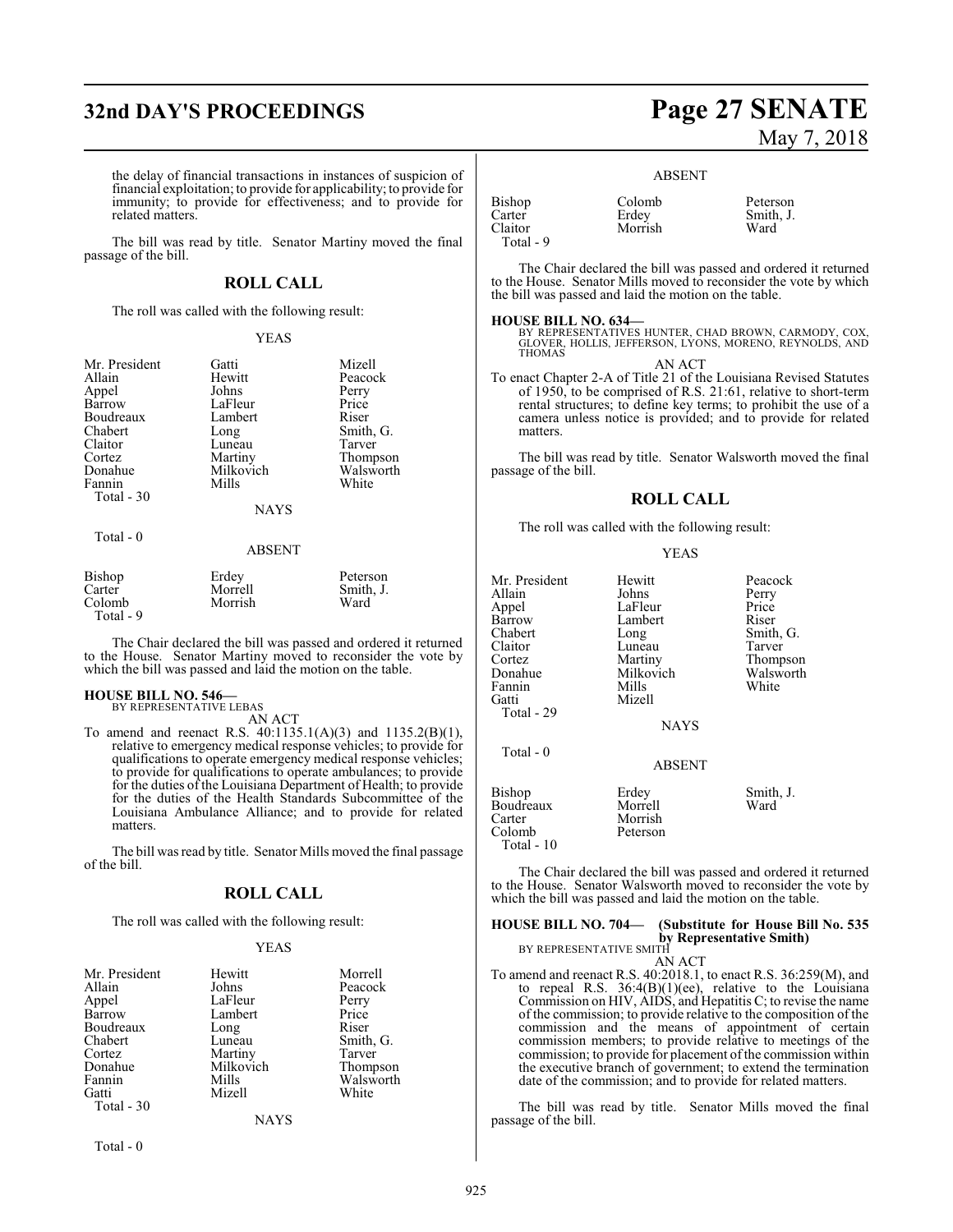### **ROLL CALL**

The roll was called with the following result:

#### YEAS

| Mr. President<br>Allain<br>Appel<br>Barrow<br>Boudreaux<br>Chabert<br>Claitor<br>Cortez<br>Donahue<br>Fannin<br>Gatti<br>Total $-31$<br>Total $-0$ | Hewitt<br>Johns<br>LaFleur<br>Lambert<br>Long<br>Luneau<br>Martiny<br>Milkovich<br>Mills<br>Mizell<br>Morrell<br><b>NAYS</b><br><b>ABSENT</b> | Peacock<br>Perry<br>Price<br>Riser<br>Smith, G.<br>Tarver<br>Thompson<br>Walsworth<br>White |
|----------------------------------------------------------------------------------------------------------------------------------------------------|-----------------------------------------------------------------------------------------------------------------------------------------------|---------------------------------------------------------------------------------------------|
| Bishop                                                                                                                                             | Erdey                                                                                                                                         | Smith, J.                                                                                   |
| Carter                                                                                                                                             | Morrish                                                                                                                                       | Ward                                                                                        |

 Total - 8 The Chair declared the bill was passed and ordered it returned to the House. Senator Mills moved to reconsider the vote by which

the bill was passed and laid the motion on the table.

Colomb Peterson

## **HOUSE BILL NO. 735— (Substitute for House Bill No. 364 by Representative Jackson)** BY REPRESENTATIVES JACKSON AND PIERRE

AN ACT

To enact Part III of Chapter 3 of Title 46 of the Louisiana Revised Statutes of 1950, to be comprised of R.S. 46:351 through 356, relative to public assistance programs; to establish a workforce training pilot initiative to serve public assistance recipients in certain regions; to provide for interagency collaboration in administering the pilot initiative; to provide for duties of the executive director of the Louisiana Workforce Commission, the secretary of the Department of Children and Family Services, the secretary of the Louisiana Department of Health, the state superintendent of education, and the president of the Louisiana Community and Technical College System with respect to the pilot initiative; to provide for administrative rulemaking; and to provide for related matters.

The bill was read by title. Senator Barrow moved the final passage of the bill.

#### **ROLL CALL**

The roll was called with the following result:

#### YEAS

| Mr. President | Hewitt      | Peacock   |
|---------------|-------------|-----------|
| Allain        | Johns       | Perry     |
| Appel         | LaFleur     | Price     |
| Barrow        | Lambert     | Riser     |
| Boudreaux     | Long        | Smith, G. |
| Chabert       | Luneau      | Tarver    |
| Claitor       | Martiny     | Thompson  |
| Cortez        | Milkovich   | Walsworth |
| Donahue       | Mills       | Ward      |
| Fannin        | Mizell      | White     |
| Gatti         | Morrell     |           |
| Total - 32    |             |           |
|               | <b>NAYS</b> |           |

Total - 0

**Page 28 SENATE 32nd DAY'S PROCEEDINGS**

#### ABSENT

Peterson

Bishop Erdey Smith, J. Carter Morrish<br>Colomb Peterson Total - 7

The Chair declared the bill was passed and ordered it returned to the House. Senator Barrow moved to reconsider the vote by which the bill was passed and laid the motion on the table.

#### **HOUSE BILL NO. 55—**

BY REPRESENTATIVE DWIGHT AN ACT

To amend and reenact R.S. 13:964.1(C), relative to court costs in the Fourteenth Judicial District; to increase criminal court costs; to increase the civil filing fee; and to provide for related matters.

The bill was read by title. Senator Johns moved the final passage of the bill.

#### **ROLL CALL**

The roll was called with the following result:

#### YEAS

| Mr. President | Hewitt        | Peacock   |
|---------------|---------------|-----------|
| Allain        | Johns         | Perry     |
| Barrow        | LaFleur       | Price     |
| Boudreaux     | Lambert       | Riser     |
| Chabert       | Long          | Smith, G. |
| Claitor       | Luneau        | Tarver    |
| Cortez        | Martiny       | Thompson  |
| Donahue       | Milkovich     | Walsworth |
| Fannin        | Mills         | Ward      |
| Gatti         | Mizell        | White     |
| Total - 30    |               |           |
|               | <b>NAYS</b>   |           |
| Total - 0     |               |           |
|               | <b>ABSENT</b> |           |
| Appel         | Colomb        | Morrish   |
| Bishop        | Erdey         | Peterson  |
| Carter        | Morrell       | Smith, J. |
| Total - 9     |               |           |

The Chair declared the bill was passed and ordered it returned to the House. Senator Johns moved to reconsider the vote by which the bill was passed and laid the motion on the table.

## **HOUSE BILL NO. 63—** BY REPRESENTATIVE SCHEXNAYDER

AN ACT

To designate a portion of United States Highway 61 as the "Deputy Brandon Nielsen and Deputy Jeremy Triche Memorial Highway"; and to provide for related matters.

The bill was read by title. Senator Price moved the final passage of the bill.

#### **ROLL CALL**

The roll was called with the following result:

#### YEAS

| Mr. President | Hewitt  | Peacock   |
|---------------|---------|-----------|
| Allain        | Johns   | Perry     |
| Appel         | LaFleur | Price     |
| Barrow        | Lambert | Riser     |
| Boudreaux     | Long    | Smith, G. |
| Chabert       | Luneau  | Tarver    |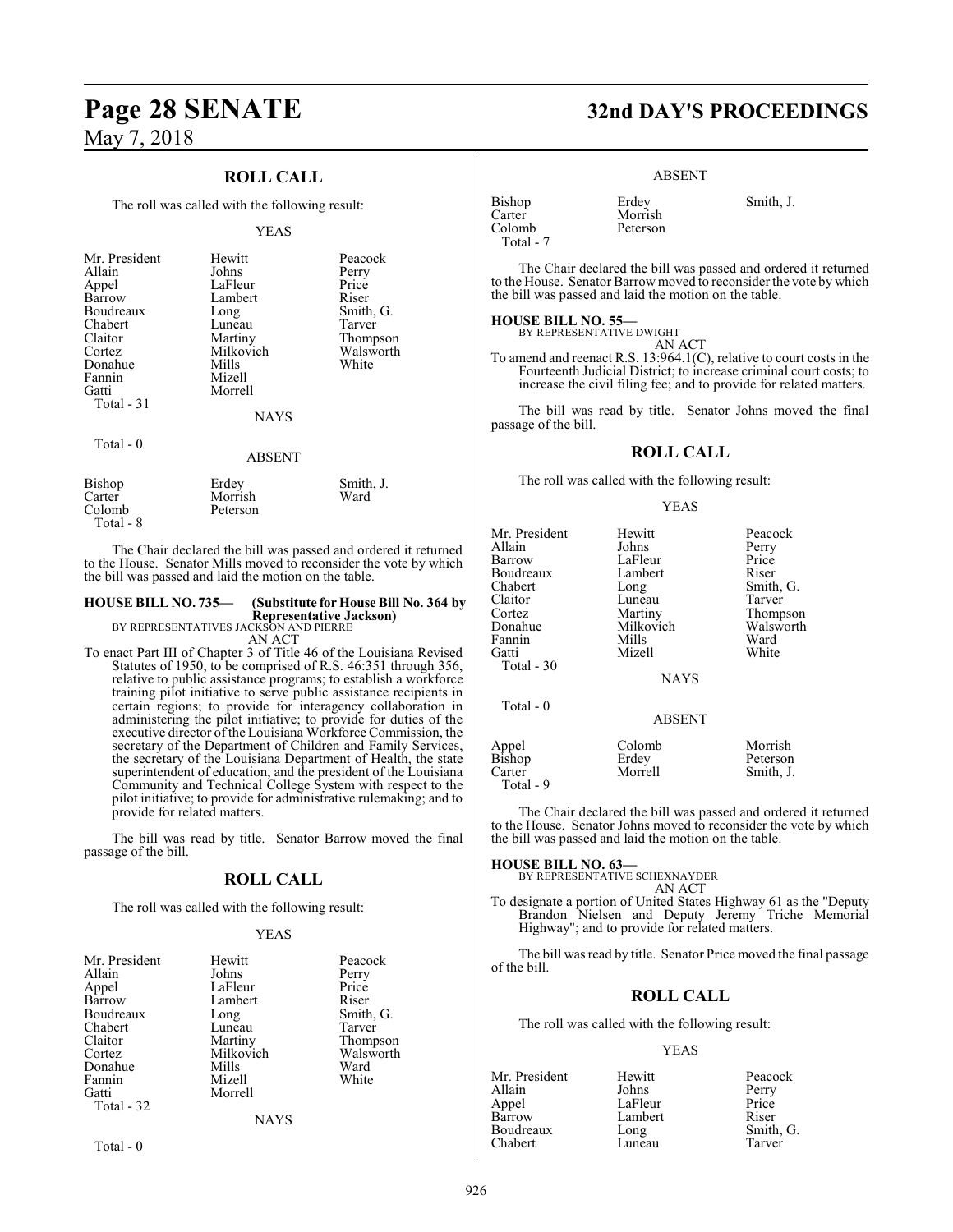| Claitor<br>Cortez<br>Donahue<br>Fannin<br>Gatti<br>Total - 31 | Martiny<br>Milkovich<br>Mills<br>Mizell<br>Morrell<br><b>NAYS</b> | Thompson<br>Walsworth<br>White |
|---------------------------------------------------------------|-------------------------------------------------------------------|--------------------------------|
| Total $-0$                                                    | <b>ABSENT</b>                                                     |                                |
| <b>Bishop</b><br>Carter<br>Colomb                             | Erdey<br>Morrish<br>Peterson                                      | Smith, J.<br>Ward              |

The Chair declared the bill was passed and ordered it returned to the House. Senator Price moved to reconsider the vote by which the bill was passed and laid the motion on the table.

## **HOUSE BILL NO. 64—** BY REPRESENTATIVE THIBAUT

Total - 8

AN ACT

To designate a portion of Louisiana Highway 415 in Port Allen, Louisiana as the "Corporal Donna LeBlanc Memorial Highway"; to designate Louisiana Highway 418 in Lettsworth, Louisiana as "Buddy Guy Way"; and to provide for related matters.

The bill was read by title. Senator Ward moved the final passage of the bill.

#### **ROLL CALL**

The roll was called with the following result:

#### YEAS

| Mr. President<br>Allain<br>Appel | Hewitt<br>Johns<br>LaFleur | Perry<br>Price<br>Riser |
|----------------------------------|----------------------------|-------------------------|
| Barrow                           | Lambert                    | Smith, G.               |
| Boudreaux                        | Long                       | Tarver                  |
| Chabert                          | Luneau                     | Thompson                |
| Claitor                          | Martiny                    | Walsworth               |
| Cortez                           | Milkovich                  | Ward                    |
| Donahue                          | Mills                      | White                   |
| Fannin                           | Mizell                     |                         |
| Gatti                            | Peacock                    |                         |
| Total $-31$                      |                            |                         |
|                                  | <b>NAYS</b>                |                         |
| Total - 0                        | <b>ABSENT</b>              |                         |
|                                  |                            |                         |

| Bishop    | Erdey   | Peterson  |
|-----------|---------|-----------|
| Carter    | Morrell | Smith, J. |
| Colomb    | Morrish |           |
| Total - 8 |         |           |
|           |         |           |

The Chair declared the bill was passed and ordered it returned to the House. Senator Ward moved to reconsider the vote by which the bill was passed and laid the motion on the table.

## **HOUSE BILL NO. 83—** BY REPRESENTATIVE COUSSAN

AN ACT

To amend and reenact R.S. 13:996.25(A) and to enact R.S.  $13:961(F)(1)(v)$ , relative to court costs in the Fifteenth Judicial Court; to require the judges to determine certain fees to be paid to court reporters; to provide for an increase in civil court costs; to provide for an increase in criminal court costs; and to provide for related matters.

# **32nd DAY'S PROCEEDINGS Page 29 SENATE** May 7, 2018

Tarver Thompson Walsworth<br>Ward

The bill was read by title. Senator Cortez moved the final passage of the bill.

#### **ROLL CALL**

The roll was called with the following result:

#### YEAS

| Mr. President | Hewitt        | Peacock   |
|---------------|---------------|-----------|
| Allain        | Johns         | Perry     |
| Appel         | LaFleur       | Price     |
| Barrow        | Lambert       | Riser     |
| Boudreaux     | Long          | Smith, G. |
| Chabert       | Luneau        | Tarver    |
| Claitor       | Martiny       | Thompson  |
| Cortez        | Milkovich     | Walswort  |
| Donahue       | Mills         | Ward      |
| Fannin        | Mizell        | White     |
| Gatti         | Morrell       |           |
| Total - 32    |               |           |
|               | <b>NAYS</b>   |           |
| Total - 0     |               |           |
|               | <b>ABSENT</b> |           |
| Bishop        | Erdey         | Smith, J. |
| Carter        | Morrish       |           |
| Colomb        | Peterson      |           |
| Total - 7     |               |           |

The Chair declared the bill was passed and ordered it returned to the House. Senator Cortez moved to reconsider the vote by which the bill was passed and laid the motion on the table.

## **HOUSE BILL NO. 118—** BY REPRESENTATIVE BILLIOT

AN ACT To amend and reenact R.S. 56:700.2(A)(4) and 700.6, relative to the Fishermen's Gear Compensation Fund; to extend the existence of such fund; to extend payments into the Underwater Obstruction Removal Fund; and to provide for related matters.

The bill was read by title. Senator Chabert moved the final passage of the bill.

#### **ROLL CALL**

The roll was called with the following result:

#### YEAS

| Mr. President | Johns         | Perry     |
|---------------|---------------|-----------|
| Allain        | LaFleur       | Price     |
| Appel         | Lambert       | Riser     |
| Barrow        | Long          | Smith, G. |
| Boudreaux     | Luneau        | Tarver    |
| Chabert       | Martiny       | Thompson  |
| Claitor       | Milkovich     | Walsworth |
| Donahue       | Mills         | Ward      |
| Fannin        | Mizell        | White     |
| Gatti         | Morrell       |           |
| Hewitt        | Peacock       |           |
| Total - 31    |               |           |
|               | <b>NAYS</b>   |           |
| Total $-0$    |               |           |
|               | <b>ABSENT</b> |           |
| Bishop        | Cortez        | Peterson  |
| Carter        | Erdey         | Smith, J. |
| Colomb        | Morrish       |           |

Total - 8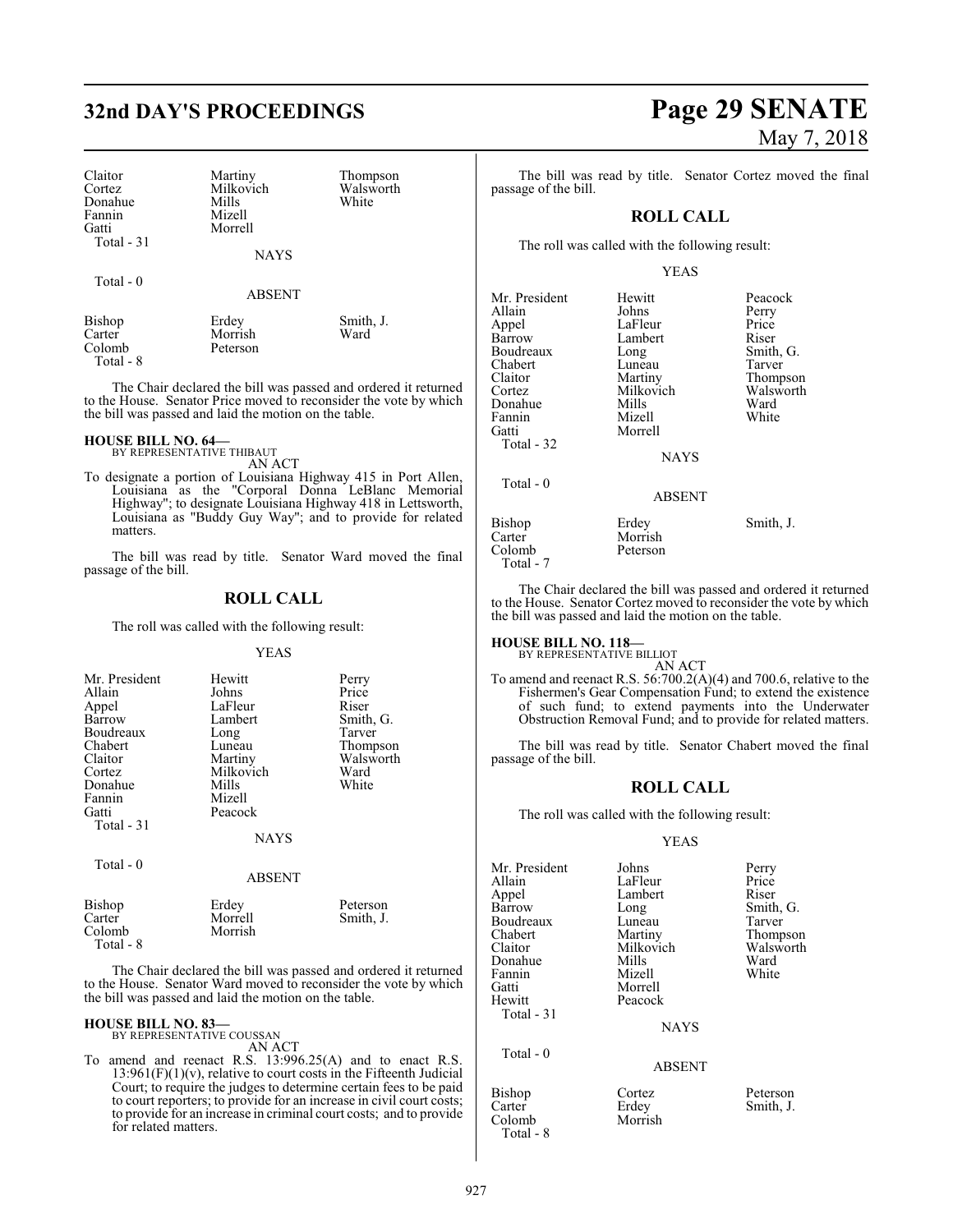The Chair declared the bill was passed and ordered it returned to the House. Senator Chabert moved to reconsider the vote by which the bill was passed and laid the motion on the table.

#### **HOUSE BILL NO. 127—**

BY REPRESENTATIVE MACK AN ACT

To repeal R.S. 32:398.1(C), relative to the issuance of warning citations for violations of motor vehicle laws; to repeal the prohibition on the issuance of warning citations for violations of motor vehicle laws.

The bill was read by title. Senator Hewitt moved the final passage of the bill.

#### **ROLL CALL**

The roll was called with the following result:

#### YEAS

| Mr. President | Johns     | Perry     |
|---------------|-----------|-----------|
| Allain        | LaFleur   | Price     |
| Barrow        | Lambert   | Riser     |
| Boudreaux     | Long      | Smith, G. |
| Chabert       | Luneau    | Tarver    |
| Claitor       | Martiny   | Thompson  |
| Cortez        | Milkovich | Walsworth |
| Donahue       | Mills     | Ward      |
| Fannin        | Mizell    | White     |
| Gatti         | Morrell   |           |
| Hewitt        | Peacock   |           |
| Total $-31$   |           |           |
|               | NAYS      |           |

Appel Total - 1

#### ABSENT

| Bishop    | Erdey    | Smith, J. |
|-----------|----------|-----------|
| Carter    | Morrish  |           |
| Colomb    | Peterson |           |
| Total - 7 |          |           |

The Chair declared the bill was passed and ordered it returned to the House. Senator Hewitt moved to reconsider the vote by which the bill was passed and laid the motion on the table.

#### **HOUSE BILL NO. 148—**

BY REPRESENTATIVES FALCONER, ANDERS, BACALA, BAGLEY,<br>BAGNERIS, BILLIOT, BRASS, TERRY BROWN, CARMODY, GART<br>CARTER, CHANEY, COX, DEVILLIER, EDMONDS, EMERSON, FOIL,<br>GISCLAIR, HENRY, HODGES, HORTON, JACKSON, LEGER, LYONS, MCFARLAND, GREGORY MILLER, POPE, REYNOLDS, RICHARD, SIMON, AND STAGNI

AN ACT

To enact Chapter 12 of Title 28 of the Louisiana Revised Statutes of 1950, to be comprised of R.S. 28:801 through 813, relative to suicide prevention; to create and provide for a program to be known as the zero suicide initiative; to provide for administration of the program by the office of behavioral health of the Louisiana Department of Health; to provide for creation of the Louisiana suicide prevention plan; to provide for legislative findings and intent; to provide for promulgation of administrative rules; and to provide for related matters.

The bill was read by title. Senator Donahue moved the final passage of the bill.

## **Page 30 SENATE 32nd DAY'S PROCEEDINGS**

### **ROLL CALL**

The roll was called with the following result:

#### YEAS

| Mr. President | Hewitt        | Peacock   |
|---------------|---------------|-----------|
| Allain        | Johns         | Perry     |
| Appel         | LaFleur       | Price     |
| Barrow        | Lambert       | Riser     |
| Boudreaux     | Long          | Smith, G. |
| Chabert       | Luneau        | Tarver    |
| Claitor       | Martiny       | Thompson  |
| Cortez        | Milkovich     | Walsworth |
| Donahue       | Mills         | Ward      |
| Fannin        | Mizell        | White     |
| Gatti         | Morrell       |           |
| Total - 32    |               |           |
|               | <b>NAYS</b>   |           |
| Total $-0$    |               |           |
|               | <b>ABSENT</b> |           |
| Bishop        | Erdey         | Smith, J. |
| Carter        | Morrish       |           |
| Colomb        | Peterson      |           |
| Total - 7     |               |           |

The Chair declared the bill was passed and ordered it returned to the House. Senator Donahue moved to reconsider the vote by which the bill was passed and laid the motion on the table.

#### **HOUSE BILL NO. 198—**

BY REPRESENTATIVE SIMON

AN ACT

To amend and reenact R.S. 46:2635(A), relative to the Traumatic Head and Spinal Cord Injury Trust Fund; to provide for the distribution of funding; to ensure that the fund is used as a funding source of last resort; to specify that Medicare and Medicaid sources shall be expended before using monies in the fund; and to provide for related matters.

The bill was read by title. Senator Mills moved the final passage of the bill.

#### **ROLL CALL**

The roll was called with the following result:

#### YEAS

| Mr. President | Hewitt    | Peacock   |
|---------------|-----------|-----------|
| Allain        | Johns     | Perry     |
| Appel         | LaFleur   | Price     |
| Barrow        | Lambert   | Riser     |
| Boudreaux     | Long      | Smith, G. |
| Chabert       | Luneau    | Tarver    |
| Claitor       | Martiny   | Thompson  |
| Cortez        | Milkovich | Walsworth |
| Donahue       | Mills     | Ward      |
| Fannin        | Mizell    | White     |
| Gatti         | Morrell   |           |
| Total - 32    |           |           |

NAYS

Total - 0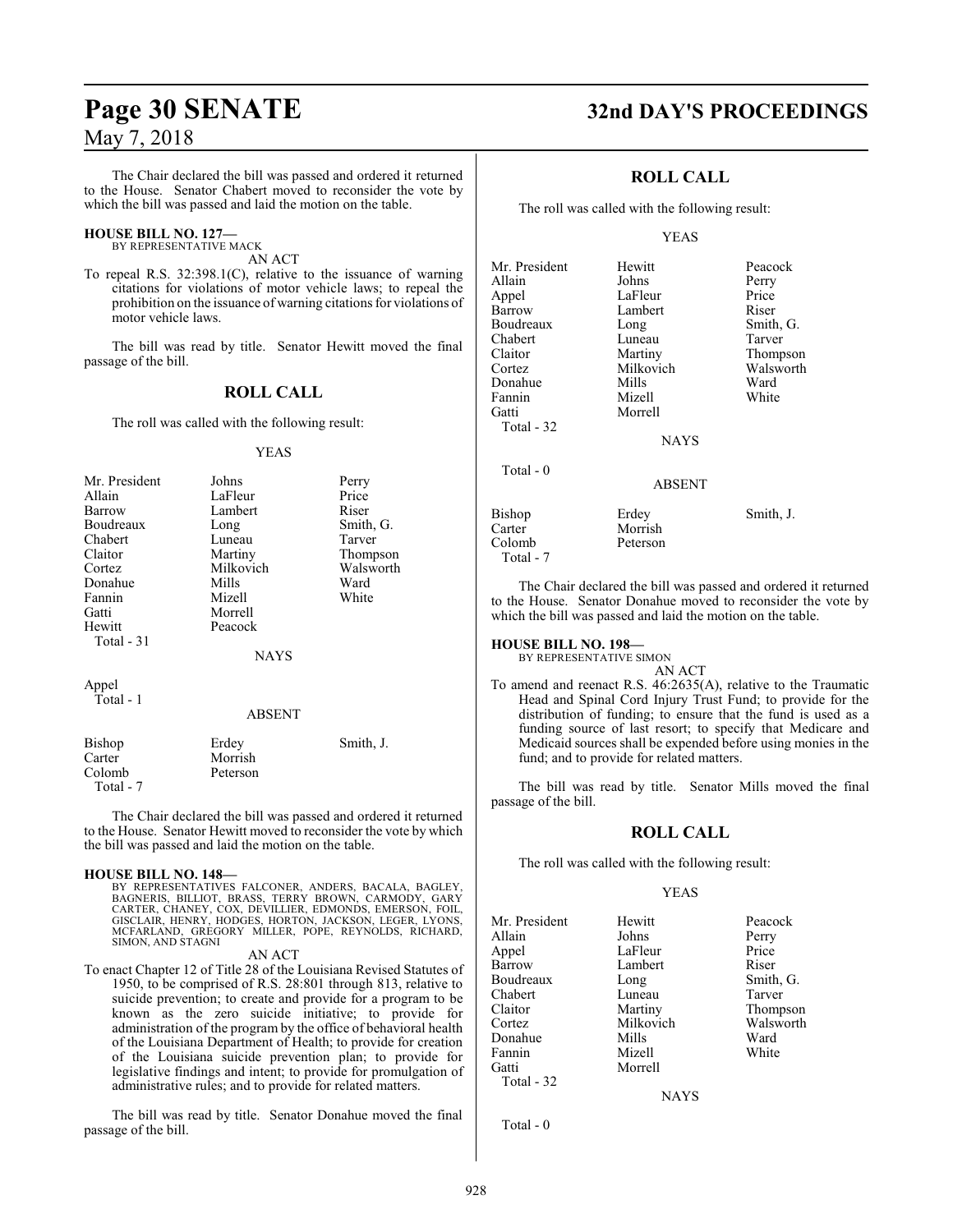## **32nd DAY'S PROCEEDINGS Page 31 SENATE**

#### ABSENT

| Bishop    | Erdey    | Smith, J. |
|-----------|----------|-----------|
| Carter    | Morrish  |           |
| Colomb    | Peterson |           |
| Total - 7 |          |           |

The Chair declared the bill was passed and ordered it returned to the House. Senator Mills moved to reconsider the vote by which the bill was passed and laid the motion on the table.

#### **HOUSE BILL NO. 213—**

BY REPRESENTATIVE JACKSON AN ACT

To enact R.S. 13:3049(B)(1)(e)(vii) and R.S. 15:255(T), relative to costs of court; to provide relative to witness fees for off-duty law enforcement officers; to provide relative to juror compensation; to authorize the transfer of witness fee surplus funds and juror compensation surplus funds within the Fourth Judicial District; to provide for the transfer procedures and use

The bill was read by title. Senator Thompson moved the final passage of the bill.

#### **ROLL CALL**

The roll was called with the following result:

of funds; and to provide for related matters.

#### YEAS

| Mr. President<br>Allain | Hewitt<br>Johns | Peacock<br>Perry |
|-------------------------|-----------------|------------------|
| Appel                   | LaFleur         | Price            |
| Boudreaux               | Lambert         | Riser            |
| Chabert                 | Long            | Smith, G.        |
| Claitor                 | Luneau          | Tarver           |
| Cortez                  | Martiny         | Thompson         |
| Donahue                 | Milkovich       | Walsworth        |
| Fannin                  | Mills           | Ward             |
| Gatti                   | Mizell          | White            |
| Total $-30$             |                 |                  |
|                         | <b>NAYS</b>     |                  |
| Total $-0$              |                 |                  |
|                         | <b>ABSENT</b>   |                  |
| <b>Barrow</b>           | Colomb          | Morrish          |
| Bishop                  | Erdey           | Peterson         |
| Carter                  | Morrell         | Smith, J.        |

Total - 9

The Chair declared the bill was passed and ordered it returned to the House. Senator Thompson moved to reconsider the vote by which the bill was passed and laid the motion on the table.

#### **HOUSE BILL NO. 225—**

BY REPRESENTATIVE STAGNI AN ACT

To enact R.S. 17:270 and 3996(B)(45), relative to required instruction; to require public high schools to provide instruction in the recognition and prevention of shaken baby syndrome; and to provide for related matters.

The bill was read by title. Senator Appel moved the final passage of the bill.

# May 7, 2018

### **ROLL CALL**

The roll was called with the following result:

#### YEAS

| Mr. President | Hewitt        | Peacock   |
|---------------|---------------|-----------|
| Allain        | Johns         | Perry     |
| Appel         | LaFleur       | Price     |
| Boudreaux     | Lambert       | Riser     |
| Chabert       | Long          | Smith, G. |
| Claitor       | Luneau        | Tarver    |
| Cortez        | Martiny       | Thompson  |
| Donahue       | Milkovich     | Walsworth |
| Fannin        | Mills         | Ward      |
| Gatti         | Mizell        | White     |
| Total - 30    |               |           |
|               | <b>NAYS</b>   |           |
|               |               |           |
| Total - 0     |               |           |
|               | <b>ABSENT</b> |           |
| Barrow        | Colomb        | Morrish   |
| Bishop        | Erdey         | Peterson  |
| Carter        | Morrell       | Smith, J. |
|               |               |           |

The Chair declared the bill was passed and ordered it returned to the House. Senator Appel moved to reconsider the vote by which the bill was passed and laid the motion on the table.

#### **HOUSE BILL NO. 303—**

Total - 9

BY REPRESENTATIVE GISCLAIR AN ACT

To amend and reenact R.S.  $32:408(A)(5)(b)(i)$ , relative to certain military personnel obtaining a commercial driver's license; to increase the time period of employment in a specific military position permitted to waive the skills test required for a commercial driver's license; and to provide for related matters.

#### **Floor Amendments**

Senator Gary Smith proposed the following amendments.

#### **SENATE FLOOR AMENDMENTS**

Amendments proposed by Senator Gary Smith to Engrossed House Bill No. 303 by Representative Gisclair

#### AMENDMENT NO. 1

In Senate Committee Amendment No. 1 proposed by the Senate Committee on Transportation, Highways and Public Works and adopted by the Senate on May 1, 2017, on line 5 thereof, after "positions;" insert "to provide with respect to the operation of a commercial motor vehicle or bus during times of emergency by employees of the Department of Transportation and Development;"

#### AMENDMENT NO. 2

On page 1, line 2, after "R.S.  $32:408(A)(5)(b)(i)$ " delete the remainder of line 2 and on line 3, at the beginning of the line, delete "obtaining a commercial driver's license;" and insert the following: "and to enact R.S. 32:402(C)(6), relative to driver's licenses;"

#### AMENDMENT NO. 3

On page 1, line 7, after "reenacted" and before "to read" insert "and R.S.  $32:402(C)(6)$  is hereby enacted"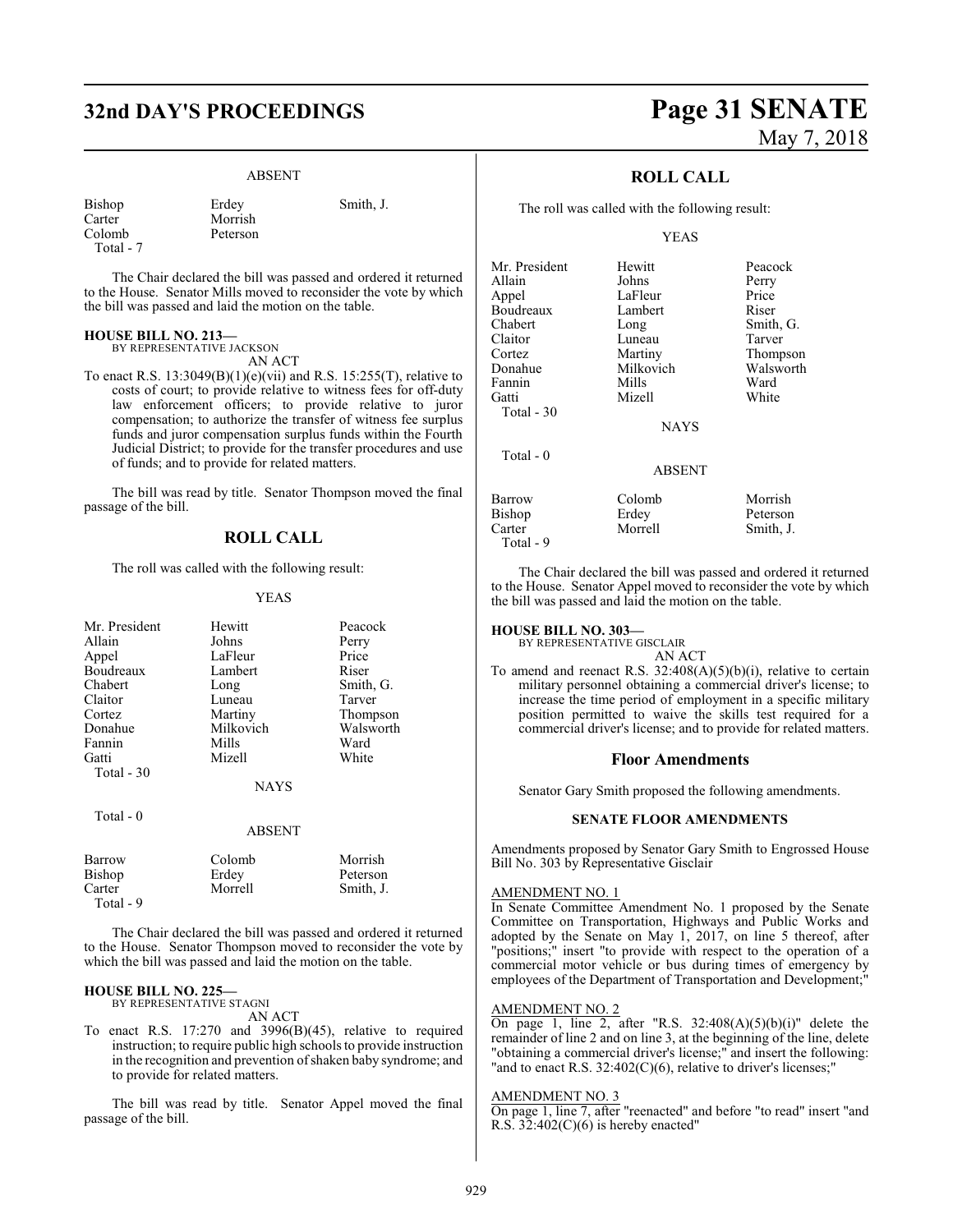AMENDMENT NO. 4 On page 1, between lines 8 and 9, insert the following:

"§402. All drivers must secure license; exception; emergency vehicle exception; military personnel exceptions; emergency command post vehicle exception; law enforcement officer exception; Department of Transportation and Development employee exception; violations \* \* \*

 $C.(1)$  \* \* (6) Notwithstanding any provision of this Section or any other law to the contrary, the only driver's license required of an operator of a commercial motor vehicle or bus who is employed by the Department of Transportation and Development shall be a Class "E" driver's license when operating a commercial vehicle or bus in the course and scope of his employment during a gubernatorially declared state of emergency or disaster. \* \* \*"

On motion of Senator Gary Smith, the amendments were adopted.

The bill was read by title. Senator Gary Smith moved the final passage of the amended bill.

### **ROLL CALL**

The roll was called with the following result:

#### YEAS

| Mr. President | Johns         | Perry     |
|---------------|---------------|-----------|
| Allain        | LaFleur       | Price     |
| Appel         | Lambert       | Riser     |
| Boudreaux     | Long          | Smith, G. |
| Chabert       | Luneau        | Tarver    |
| Claitor       | Martiny       | Thompson  |
| Cortez        | Milkovich     | Walsworth |
| Donahue       | Mills         | Ward      |
| Fannin        | Mizell        | White     |
| Gatti         | Morrell       |           |
| Hewitt        | Peacock       |           |
| Total - 31    |               |           |
|               | <b>NAYS</b>   |           |
| Total - 0     |               |           |
|               | <b>ABSENT</b> |           |
| Barrow        | Colomb        | Peterson  |
| Bishop        | Erdev         | Smith, J. |

Bishop Erdey Smith, J. Carter Morrish Total - 8

The Chair declared the amended bill was passed and ordered it returned to the House. Senator Gary Smith moved to reconsider the vote by which the bill was passed and laid the motion on the table.

#### **HOUSE BILL NO. 308—**

BY REPRESENTATIVE HAVARD AND SENATOR CORTEZ AN ACT

To amend and reenact R.S. 32:81(B) and (C) and to enact R.S.  $32:1(95)$  and  $81(D)$ , (E), and (F), relative to vehicle platooning; to authorize non-lead motor vehicles in a platoon to follow other motor vehicles in a platoon closely; to exempt non-lead motor vehicles in a platoon from operating such vehicle in a manner that allows sufficient space to enable any other vehicle to enter and occupy the space between any motor vehicle in a platoon; to authorize platoon operation upon approval of an operational plan by the Department of Public Safety and Corrections and the Department of Transportation and Development; to provide for rulemaking authority; to provide for a prohibition against platoon operation; to provide for definitions; and to provide for related matters.

## **Page 32 SENATE 32nd DAY'S PROCEEDINGS**

The bill was read by title. Senator Cortez moved the final passage of the bill.

### **ROLL CALL**

The roll was called with the following result:

#### YEAS

| Mr. President | Hewitt        | Peacock   |
|---------------|---------------|-----------|
| Allain        | Johns         | Perry     |
| Appel         | LaFleur       | Price     |
| Barrow        | Lambert       | Riser     |
| Boudreaux     | Long          | Smith, G. |
| Chabert       | Luneau        | Tarver    |
| Claitor       | Martiny       | Thompson  |
| Cortez        | Milkovich     | Walsworth |
| Donahue       | Mills         | Ward      |
| Fannin        | Mizell        | White     |
| Gatti         | Morrell       |           |
| Total - 32    |               |           |
|               | <b>NAYS</b>   |           |
| Total $-0$    |               |           |
|               | <b>ABSENT</b> |           |
| Bishop        | Erdey         | Smith, J. |
| Carter        | Morrish       |           |

The Chair declared the bill was passed and ordered it returned to the House. Senator Cortez moved to reconsider the vote by which the bill was passed and laid the motion on the table.

## **HOUSE BILL NO. 411—** BY REPRESENTATIVE SCHEXNAYDER

Colomb Peterson

Total - 7

AN ACT

To amend and reenact R.S. 56:1855(O), relative to the Louisiana Scenic Rivers Act; to provide an exception for certain uses on the Tickfaw River and Blind River; to provide terms, conditions, and procedures; and to provide for related matters.

#### **Floor Amendments**

Senator Chabert proposed the following amendments.

#### **SENATE FLOOR AMENDMENTS**

Amendments proposed by Senator Chabert to Engrossed House Bill No. 411 by Representative Schexnayder

#### AMENDMENT NO. 1

In Senate Committee Amendment No. 1 proposed by the Senate Committee on Natural Resources and adopted by the Senate on May 1, 2018, on line 2 thereof, between "after" and "River" insert "the second occurrence of""

On motion of Senator Chabert, the amendments were adopted.

The bill was read by title. Senator Lambert moved the final passage of the amended bill.

### **ROLL CALL**

The roll was called with the following result:

#### YEAS

| Mr. President | Hewitt  | Peacock   |
|---------------|---------|-----------|
| Allain        | Johns   | Perry     |
| Appel         | LaFleur | Price     |
| Barrow        | Lambert | Riser     |
| Boudreaux     | Long    | Smith, G. |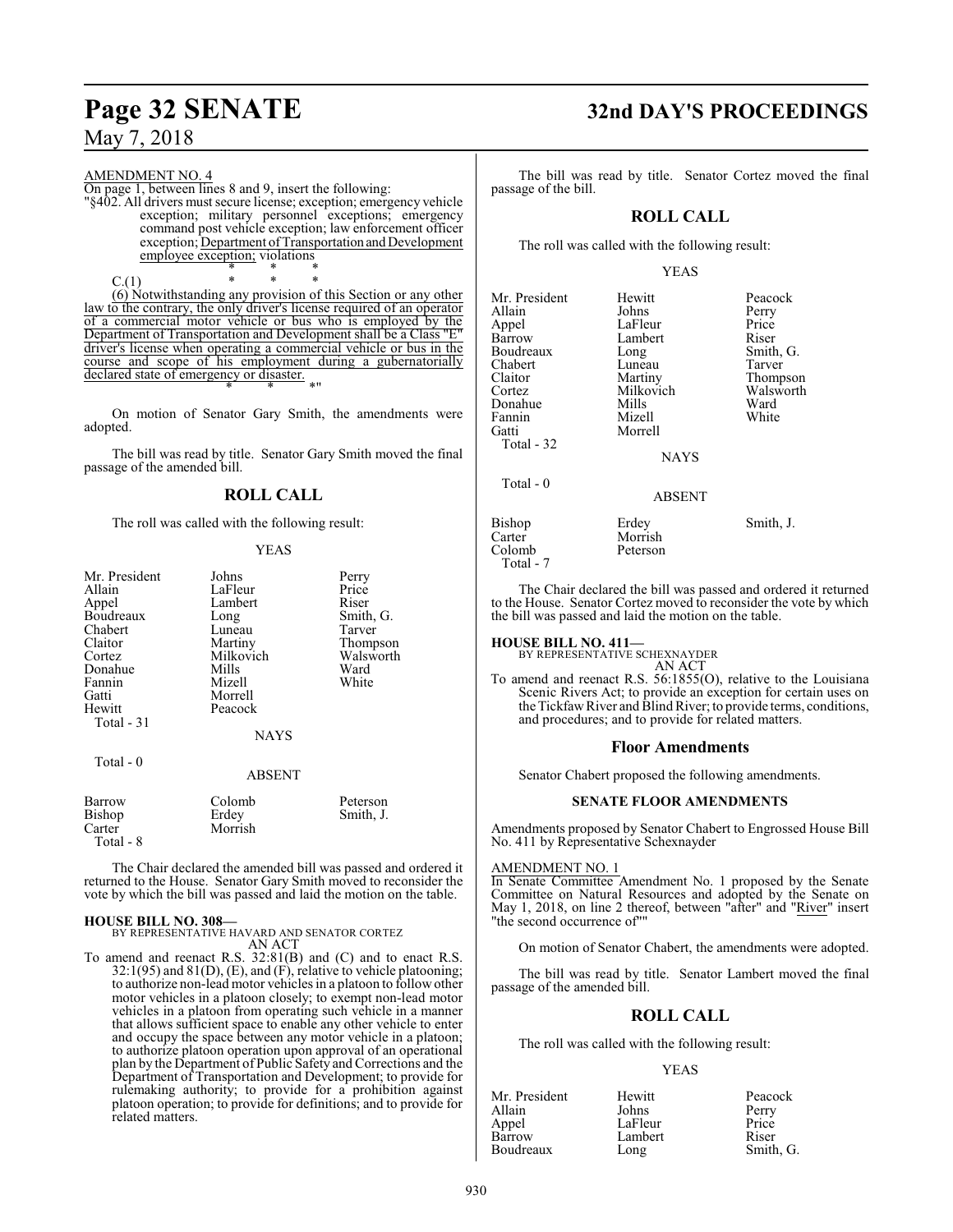# **32nd DAY'S PROCEEDINGS Page 33 SENATE**

| Chabert    | Luneau        | Tarver    |
|------------|---------------|-----------|
| Claitor    | Martiny       | Thompson  |
| Cortez     | Milkovich     | Walsworth |
| Donahue    | Mills         | Ward      |
| Fannin     | Mizell        | White     |
| Gatti      | Morrell       |           |
| Total - 32 |               |           |
|            | <b>NAYS</b>   |           |
| Total - 0  |               |           |
|            | <b>ABSENT</b> |           |
| Bishop     | Erdey         | Smith, J. |

Peterson

The Chair declared the amended bill was passed and ordered it returned to the House. Senator Lambert moved to reconsider the vote by which the bill was passed and laid the motion on the table.

## **HOUSE BILL NO. 425—** BY REPRESENTATIVE ZERINGUE

Carter Morrish<br>Colomb Peterson

Total - 7

AN ACT

To amend and reenact R.S. 56:303(E), relative to charter boat guide fishing; provides for certification of a licensed charter boat captain as earning more than fifty percent of his income from charter fishing activities; and to provide with respect thereto.

The bill was read by title. Senator Allain moved the final passage of the bill.

#### **ROLL CALL**

The roll was called with the following result:

#### YEAS

| Mr. President<br>Allain<br>Appel<br>Barrow<br>Boudreaux<br>Chabert<br>Claitor<br>Cortez<br>Donahue<br>Fannin<br>Gatti | Hewitt<br>Johns<br>LaFleur<br>Lambert<br>Long<br>Luneau<br>Martiny<br>Milkovich<br>Mills<br>Mizell<br>Peacock | Perry<br>Price<br>Riser<br>Smith, G.<br>Tarver<br>Thompson<br>Walsworth<br>Ward<br>White |
|-----------------------------------------------------------------------------------------------------------------------|---------------------------------------------------------------------------------------------------------------|------------------------------------------------------------------------------------------|
| Total - 31<br>Total - 0                                                                                               | <b>NAYS</b><br><b>ABSENT</b>                                                                                  |                                                                                          |

| Bishop<br>Carter<br>Colomb<br>Total - 8 | Erdey<br>Morrell<br>Morrish | Peterson<br>Smith, J. |
|-----------------------------------------|-----------------------------|-----------------------|
|                                         |                             |                       |

The Chair declared the bill was passed and ordered it returned to the House. Senator Allain moved to reconsider the vote by which the bill was passed and laid the motion on the table.

## **HOUSE BILL NO. 441—** BY REPRESENTATIVE STOKES

AN ACT

To enact R.S. 47:463.47.1, relative to motor vehicle special prestige license plates; to provide for the "Military Order of the Purple Heart First Responder Program" special prestige license plate; to provide for the creation, issuance, design, fees, distribution, and rule promulgation applicable to such license plates; and to provide for related matters.

# May 7, 2018

The bill was read by title. Senator Appel moved the final passage of the bill.

#### **ROLL CALL**

The roll was called with the following result:

#### YEAS

| Mr. President<br>Allain<br>Appel<br>Barrow<br>Boudreaux<br>Chabert<br>Claitor<br>Cortez<br>Donahue | Hewitt<br>Johns<br>LaFleur<br>Lambert<br>Long<br>Luneau<br>Martiny<br>Milkovich<br>Mills | Peacock<br>Perry<br>Price<br>Riser<br>Smith, G.<br>Tarver<br>Thompson<br>Walsworth<br>Ward |
|----------------------------------------------------------------------------------------------------|------------------------------------------------------------------------------------------|--------------------------------------------------------------------------------------------|
| Fannin                                                                                             | Mizell                                                                                   | White                                                                                      |
| Gatti<br>Total - 32                                                                                | Morrell<br><b>NAYS</b>                                                                   |                                                                                            |
| Total - 0                                                                                          | <b>ABSENT</b>                                                                            |                                                                                            |
| <b>Bishop</b><br>Carter<br>Colomb<br>Total - 7                                                     | Erdey<br>Morrish<br>Peterson                                                             | Smith, J.                                                                                  |

The Chair declared the bill was passed and ordered it returned to the House. Senator Appel moved to reconsider the vote by which the bill was passed and laid the motion on the table.

## **HOUSE BILL NO. 450—** BY REPRESENTATIVE JAMES

AN ACT To amend and reenact R.S. 32:401(introductory paragraph) and (14) and  $411(F)(1)$  and  $(3)(a)$  and R.S.  $40:1321(F)$ , relative to the possession of driver's licenses and special identification cards; to authorize a digitized format of a driver's license and special identification card that complies with the standards of REAL ID; to provide for the issuance of a digitized special identification card; to establish a fee to install the application to display a digitized driver's license; to provide for definitions; and to provide for related matters.

#### **Floor Amendments**

Senator Cortez proposed the following amendments.

#### **SENATE FLOOR AMENDMENTS**

Amendments proposed by Senator Cortez to Reengrossed House Bill No. 450 by Representative James

#### AMENDMENT NO. 1

In Senate Committee Amendment No. 5 proposed by the Senate Committee on Transportation, Highways and Public Works and adopted by the Senate on May 1, 2018, on page 1, delete lines 30-31, and insert the following:

"(c) The department shall specify in the agreement which licensing requirements may be waived for an applicant for a driver's license in this state.

On motion of Senator Cortez, the amendments were adopted.

On motion of Senator Price, the amended bill was read by title and returned to its regular order on Third Reading and Final Passage.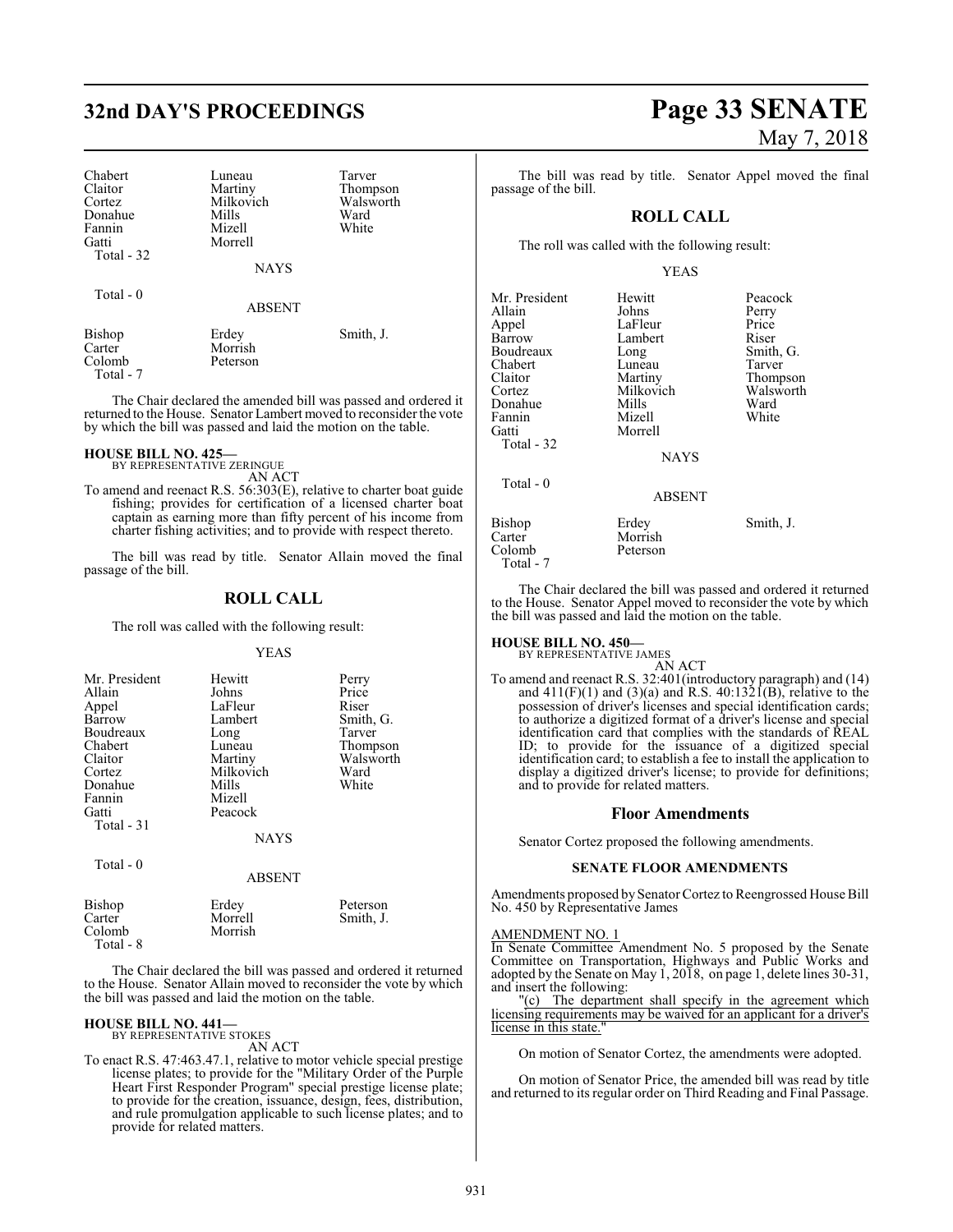#### **HOUSE BILL NO. 496—**

BY REPRESENTATIVES HAZEL, ABRAMSON, AMEDEE, ANDERS,<br>ARMES, BAGLEY, BERTHELOT, BILLIOT, BRASS, TERRY BROWN,<br>CARMODY, CARPENTER, STEVE CARTER, CHANEY, COX, DAVIS,<br>EDMONDS, FOIL, FRANKLIN, GISCLAIR, GLOVER, GUINN, HALL,<br>HILL, AND WRIGHT

AN ACT

To enact R.S. 32:412(A)(8), relative to driver's license fees; to provide for a voluntary donation to the Louisiana Military Family Assistance Fund; and to provide for related matters.

The bill was read by title. Senator Perry moved the final passage of the bill.

### **ROLL CALL**

The roll was called with the following result:

#### YEAS

| Mr. President<br>Allain<br>Appel<br>Barrow<br>Boudreaux<br>Chabert<br>Claitor<br>Cortez<br>Donahue<br>Fannin<br>Gatti<br>Total - 32 | Hewitt<br>Johns<br>LaFleur<br>Lambert<br>Long<br>Luneau<br>Martiny<br>Milkovich<br>Mills<br>Mizell<br>Morrell<br><b>NAYS</b> | Peacock<br>Perry<br>Price<br>Riser<br>Smith, G.<br>Tarver<br>Thompson<br>Walsworth<br>Ward<br>White |
|-------------------------------------------------------------------------------------------------------------------------------------|------------------------------------------------------------------------------------------------------------------------------|-----------------------------------------------------------------------------------------------------|
| Total $-0$                                                                                                                          | <b>ABSENT</b>                                                                                                                |                                                                                                     |
| Bishop<br>Carter<br>Colomb                                                                                                          | Erdey<br>Morrish<br>Peterson                                                                                                 | Smith, J.                                                                                           |

Total - 7

The Chair declared the bill was passed and ordered it returned to the House. Senator Perry moved to reconsider the vote by which the bill was passed and laid the motion on the table.

## **HOUSE BILL NO. 498—** BY REPRESENTATIVE JORDAN

AN ACT

To amend and reenact R.S. 17:416.16(A)(3), relative to school crisis management and response plans; to require plans to provide for parental notification in the event of a shooting or other violent incident or emergency situation; and to provide for related matters.

The bill was read by title. Senator Price moved the final passage of the bill.

#### **ROLL CALL**

The roll was called with the following result:

#### YEAS

| Mr. President | Hewitt    | Peacock   |
|---------------|-----------|-----------|
| Allain        | Johns     | Perry     |
| Appel         | LaFleur   | Price     |
| Barrow        | Lambert   | Riser     |
| Boudreaux     | Long      | Smith, G. |
| Chabert       | Luneau    | Tarver    |
| Claitor       | Martiny   | Thompson  |
| Cortez        | Milkovich | Walsworth |
| Donahue       | Mills     | Ward      |

## **Page 34 SENATE 32nd DAY'S PROCEEDINGS**

| Fannin<br>Gatti<br>Total $-32$          | Mizell<br>Morrell<br><b>NAYS</b> | White     |
|-----------------------------------------|----------------------------------|-----------|
| Total $-0$                              | <b>ABSENT</b>                    |           |
| Bishop<br>Carter<br>Colomb<br>Total - 7 | Erdey<br>Morrish<br>Peterson     | Smith, J. |

The Chair declared the bill was passed and ordered it returned to the House. Senator Price moved to reconsider the vote by which the bill was passed and laid the motion on the table.

## **HOUSE BILL NO. 573—** BY REPRESENTATIVE ZERINGUE

AN ACT To enact Part XI of Chapter 10 of Title 38 of the Louisiana Revised Statutes of 1950, to be comprised of R.S. 38:2320.1, relative to contracting for integrated coastal protection projects; to authorize political subdivisions to use outcome-based performance contracts for integrated coastal protection projects; and to provide for related matters.

The bill was read by title. Senator Chabert moved the final passage of the bill.

#### **ROLL CALL**

The roll was called with the following result:

#### YEAS

| Mr. President<br>Allain<br>Appel<br>Barrow<br>Boudreaux<br>Chabert<br>Claitor<br>Cortez<br>Donahue<br>Fannin | Hewitt<br>Johns<br>LaFleur<br>Lambert<br>Long<br>Luneau<br>Martiny<br>Milkovich<br>Mills<br>Mizell | Peacock<br>Perry<br>Price<br>Riser<br>Smith, G.<br>Tarver<br>Thompson<br>Walsworth<br>Ward<br>White |
|--------------------------------------------------------------------------------------------------------------|----------------------------------------------------------------------------------------------------|-----------------------------------------------------------------------------------------------------|
| Gatti<br>Total - 32                                                                                          | Morrell<br><b>NAYS</b>                                                                             |                                                                                                     |
| Total $-0$                                                                                                   | <b>ABSENT</b>                                                                                      |                                                                                                     |
| Bishop<br>Carter<br>Colomb                                                                                   | Erdey<br>Morrish<br>Peterson                                                                       | Smith, J.                                                                                           |

The Chair declared the bill was passed and ordered it returned to the House. Senator Chabert moved to reconsider the vote by which the bill was passed and laid the motion on the table.

#### **HOUSE BILL NO. 648—**

Total - 7

BY REPRESENTATIVE LEGER

AN ACT To enact Part XI of Chapter 10 of Title 38 of the Louisiana Revised Statutes of 1950, to be comprised of R.S. 38:2320.1, relative to the purchase of port-related specialized cranes and replacement parts; to authorize all port commissions and port, harbor, and terminal districts to purchase specialized cranes and replacement parts through methods of procurement; to establish requirements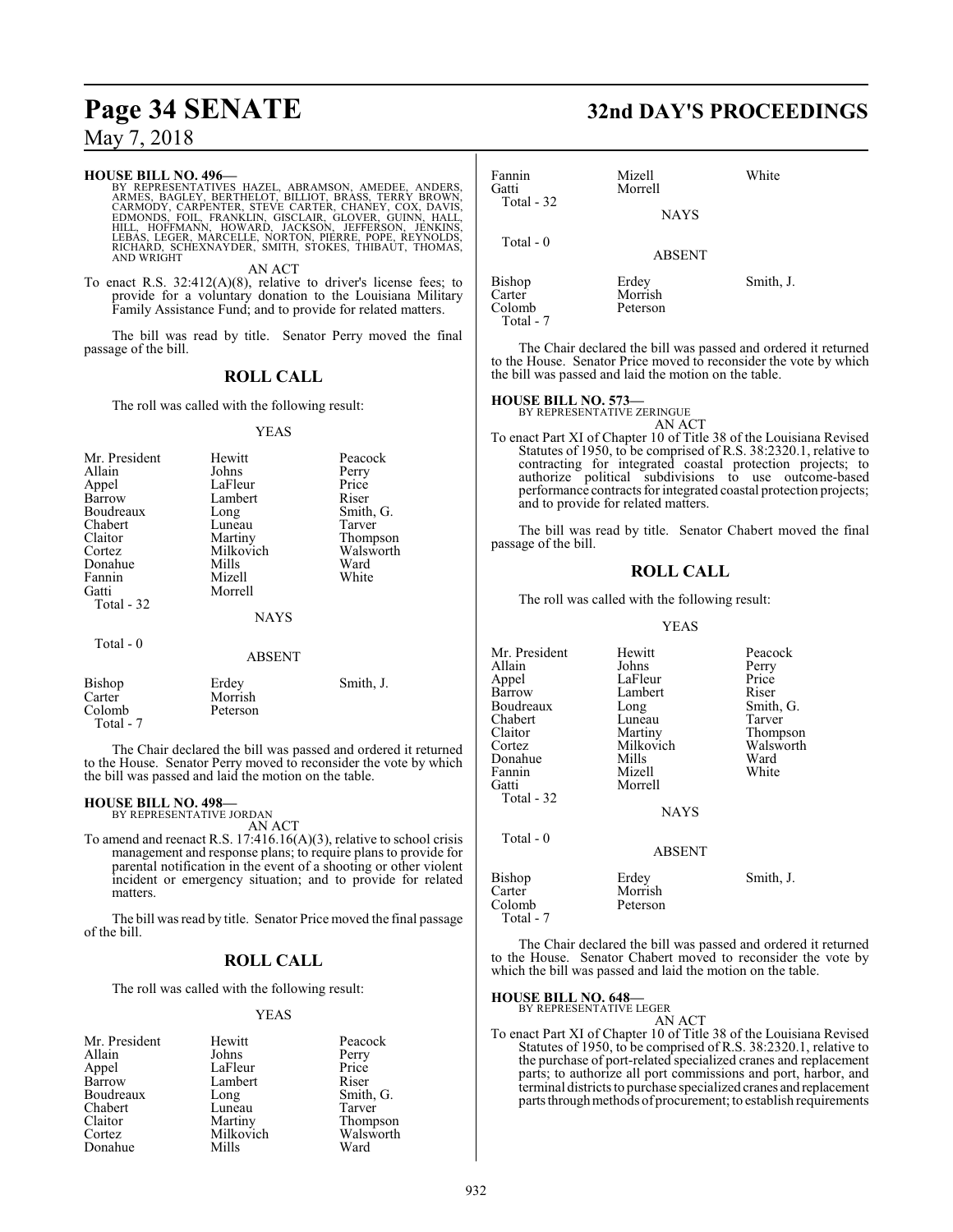## **32nd DAY'S PROCEEDINGS Page 35 SENATE**

# May 7, 2018

for requests for qualifications and requests for proposals; to provide for definitions; to provide for an effective date; and to provide for related matters.

The bill was read by title. Senator Chabert moved the final passage of the bill.

#### **ROLL CALL**

The roll was called with the following result:

#### YEAS

| Mr. President<br>Allain<br>Appel<br>Barrow<br>Boudreaux<br>Chabert<br>Claitor<br>Cortez<br>Donahue<br>Fannin<br>Gatti | Hewitt<br>Johns<br>LaFleur<br>Lambert<br>Long<br>Luneau<br>Martiny<br>Milkovich<br>Mills<br>Mizell<br>Peacock | Perry<br>Price<br>Riser<br>Smith, G.<br>Tarver<br>Thompson<br>Walsworth<br>Ward<br>White |
|-----------------------------------------------------------------------------------------------------------------------|---------------------------------------------------------------------------------------------------------------|------------------------------------------------------------------------------------------|
| Total - 31                                                                                                            | <b>NAYS</b>                                                                                                   |                                                                                          |
| Total $-0$                                                                                                            | <b>ABSENT</b>                                                                                                 |                                                                                          |
| Bishop<br>Carter                                                                                                      | Erdey<br>Morrell                                                                                              | Peterson<br>Smith, J.                                                                    |

The Chair declared the bill was passed and ordered it returned to the House. Senator Chabert moved to reconsider the vote by which the bill was passed and laid the motion on the table.

## **HOUSE BILL NO. 653—** BY REPRESENTATIVE SIMON

Colomb Morrish

Total - 8

AN ACT

To amend and reenact R.S. 40:1646(A) through (C), 1664.3(introductory paragraph), (4), and (37), 1664.5, 1664.9(A), (C)(introductory paragraph), and (D) through (J),  $1664.11(A)$ (introductory paragraph),  $(1)(a)$ , and  $(D)$ , and 1664.12(introductory paragraph) and (3) and to enact R.S. 40:1646(E) and (F), 1664.3(62) through (67), 1664.9(C)(11),  $(K)$ , and  $(L)$ , 1664.10(9), and 1664.17, relative to life safety systems and equipment under the authority of the state fire marshal; to provide for the inclusion of conveyance devices and related regulatory provisions; to add and expand with respect to certain definitions; to provide with respect to certain license endorsements and related fees; to amend relative to a certain board; to require certifications; to provide exemptions relative to local governing authorities; to provide for effectiveness; and to provide for related matters.

#### **Floor Amendments**

Senator Martiny proposed the following amendments.

#### **SENATE FLOOR AMENDMENTS**

Amendments proposed by Senator Martiny to Reengrossed House Bill No. 653 by Representative Simon

#### AMENDMENT NO. 1

On page 1, line 5, change "(67)" to "(68)"

AMENDMENT NO. 2 On page 1, line 6, after "1664.10(9)," insert "1664.16(C),"

#### AMENDMENT NO. 3

On page 1, line 18, change "(67)" to "(68)" and after "1664.10(9)," insert "1664.16(C),"

#### AMENDMENT NO. 4

On page 5, between lines 3 and 4 insert:

"(68) "False alarm" means a security alarm signal eliciting a response by police when a situation requiring such a response does not exist, including but not limited to the activation or transmission of any alarm signal caused by human error, mechanical or electronic malfunction, negligence of the alarm system user or user's agent or employee, whether or not the exact cause of the alarm activation is determined, or any other activation or transmission of any alarm signal where no actual police emergency exists.

#### AMENDMENT NO. 5

On page 7, at the end of line 6 insert: "The provisions of this Paragraph shall not apply to a person or entity selling, installing, servicing, or maintaining wireless security and fire systems.

#### AMENDMENT NO. 6

On page 11, between lines 13 and 14 insert: "§1664.16. Effect on local regulation, effective date

\* \* \* C. This Subpart shall not prevent local governing authorities of any municipality or parish from enacting ordinances governing false alarm activations and responses. However, security firms and its employees and security monitoring firms and its employees shall not be subjected to or liable for civil penalties and fines assessed or imposed by a municipality or parish for false alarms.

#### AMENDMENT NO. 7

On page 12, delete line 5 insert:

"Section 7. R.S. 40:1664.5(12) and R.S. 40:1664.16(C) as enacted by Section 1 of this Act shall become effective upon signature by the governor or, if not signed by the governor, upon expiration of the time for bills to become law without signature by the governor, as provided by Article III, Section 18 of the Constitution of Louisiana. If vetoed by the governor and subsequently approved by the legislature, this Act shall become effective on the day following such approval.

#### AMENDMENT NO. 8

On page 12, after line 5, insert:

"Section 8. The remaining provisions of this Act shall become effective January 1, 2019."

On motion of Senator Martiny, the amendments were adopted.

On motion of Senator Martiny, the amended bill was read by title and returned to its regular order on Third Reading and Final Passage.

**HOUSE BILL NO. 678—** BY REPRESENTATIVE TALBOT AN ACT

To provide relative to the naming of a proposed roadway or ramp; to designate a proposed airport flyover road for the Louis Armstrong International Airport as the "Francis E. 'Hank' Lauricella Memorial Road"; and to provide for related matters.

The bill was read by title. Senator Martiny moved the final passage of the bill.

#### **ROLL CALL**

The roll was called with the following result:

#### YEAS

| Mr. President | Hewitt  | Peacock |
|---------------|---------|---------|
| Allain        | Johns   | Perry   |
| Appel         | LaFleur | Price   |
| Barrow        | Lambert | Riser   |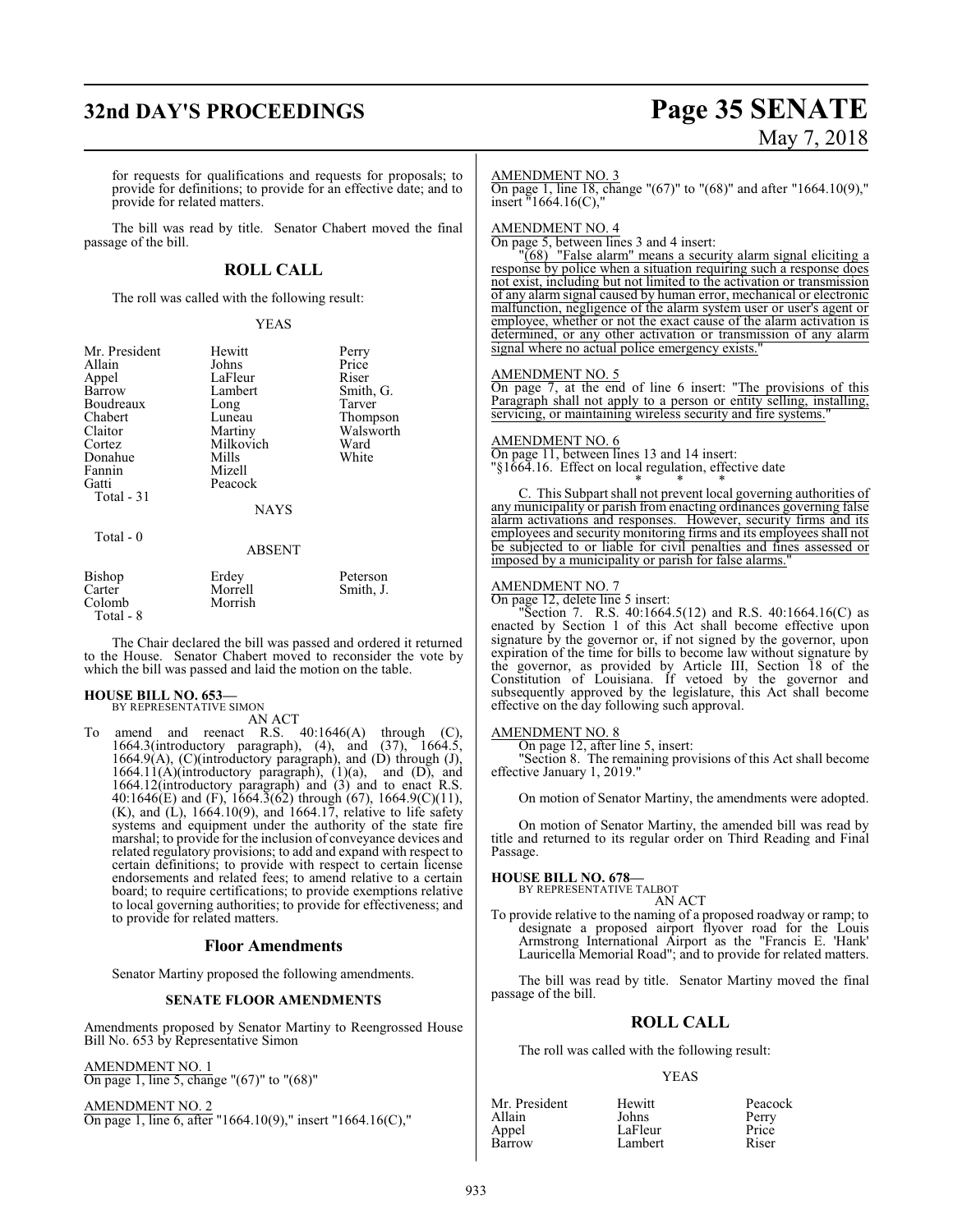| Boudreaux           | Long          | Smith, G. |
|---------------------|---------------|-----------|
| Chabert             | Luneau        | Smith, J. |
| Claitor             | Martiny       | Tarver    |
| Cortez              | Milkovich     | Thompson  |
| Donahue             | Mills         | Walsworth |
| Fannin              | Mizell        | Ward      |
| Gatti               | Morrell       | White     |
| Total - 33          |               |           |
|                     | <b>NAYS</b>   |           |
| Total - 0           |               |           |
|                     | <b>ABSENT</b> |           |
| Bishop              | Colomb        | Morrish   |
| Carter<br>Total - 6 | Erdey         | Peterson  |

The Chair declared the bill was passed and ordered it returned to the House. Senator Martiny moved to reconsider the vote by which the bill was passed and laid the motion on the table.

## **HOUSE BILL NO. 706—** BY REPRESENTATIVE ZERINGUE

AN ACT

To amend and reenact R.S. 56:325.1(A)(3), relative to recreational saltwater finfish; to provide for possession limits of certain filleted saltwater finfish on board a vessel while on the water; and to provide for related matters.

The bill was read by title. Senator Lambert moved the final passage of the bill.

#### **ROLL CALL**

The roll was called with the following result:

#### YEAS

| Mr. President<br>Allain<br>Appel<br>Barrow<br>Boudreaux<br>Chabert<br>Claitor<br>Cortez<br>Donahue<br>Fannin<br>Gatti<br>Total $-33$ | Hewitt<br>Johns<br>LaFleur<br>Lambert<br>Long<br>Luneau<br>Martiny<br>Milkovich<br>Mills<br>Mizell<br>Morrell<br><b>NAYS</b> | Peacock<br>Perry<br>Price<br>Riser<br>Smith, G.<br>Smith, J.<br>Tarver<br>Thompson<br>Walsworth<br>Ward<br>White |
|--------------------------------------------------------------------------------------------------------------------------------------|------------------------------------------------------------------------------------------------------------------------------|------------------------------------------------------------------------------------------------------------------|
| Total - $0$                                                                                                                          | <b>ABSENT</b>                                                                                                                |                                                                                                                  |
| Bishop                                                                                                                               | Colomb                                                                                                                       | Morrish                                                                                                          |

Carter Erdey Peterson

The Chair declared the bill was passed and ordered it returned to the House. Senator Lambert moved to reconsider the vote by which the bill was passed and laid the motion on the table.

#### **HOUSE BILL NO. 764—** BY REPRESENTATIVE BOUIE

Total - 6

AN ACT

To enact R.S.  $32:415.3(A)(5)$ , relative to the issuance of an exoffender provisional driver's license; to provide for a definition; and to provide for related matters.

The bill was read by title. Senator Price moved the final passage of the bill.

## **Page 36 SENATE 32nd DAY'S PROCEEDINGS**

#### **ROLL CALL**

The roll was called with the following result:

#### YEAS

| Mr. President | Hewitt        | Perry     |
|---------------|---------------|-----------|
| Allain        | Johns         | Price     |
| Appel         | LaFleur       | Riser     |
| Barrow        | Lambert       | Smith, G. |
| Boudreaux     | Long          | Smith, J. |
| Chabert       | Luneau        | Tarver    |
| Claitor       | Martiny       | Thompson  |
| Donahue       | Mills         | Walsworth |
| Fannin        | Mizell        | Ward      |
| Gatti         | Peacock       | White     |
| Total - 30    |               |           |
|               | <b>NAYS</b>   |           |
| Total - 0     |               |           |
|               | <b>ABSENT</b> |           |
|               |               |           |

| 1 vui                                   | <b>ABSENT</b>                |                                |
|-----------------------------------------|------------------------------|--------------------------------|
| Bishop<br>Carter<br>Colomb<br>Total - 9 | Cortez<br>Erdey<br>Milkovich | Morrell<br>Morrish<br>Peterson |

The Chair declared the bill was passed and ordered it returned to the House. Senator Price moved to reconsider the vote by which the bill was passed and laid the motion on the table.

#### **HOUSE BILL NO. 777—**

BY REPRESENTATIVE FALCONER

AN ACT

To enact R.S. 47:463.196, relative to motor vehicle special prestige license plates; to establish the "Seymore D'Fair Foundation One Hundred Percent Me Drug Free" special prestige plate; to provide for creation, issuance, design, fees, distribution, and rule promulgation applicable to such license plates; and to provide for related matters.

The bill was read by title. Senator Donahue moved the final passage of the bill.

#### **ROLL CALL**

The roll was called with the following result:

#### YEAS

| Mr. President<br>Allain<br>Appel<br>Barrow<br>Boudreaux<br>Chabert<br>Claitor<br>Cortez<br>Donahue<br>Fannin<br>Gatti<br>Total $-33$ | Hewitt<br>Johns<br>LaFleur<br>Lambert<br>Long<br>Luneau<br>Martiny<br>Milkovich<br>Mills<br>Mizell<br>Morrell<br><b>NAYS</b> | Peacock<br>Perry<br>Price<br>Riser<br>Smith, G.<br>Smith, J.<br>Tarver<br>Thompson<br>Walsworth<br>Ward<br>White |
|--------------------------------------------------------------------------------------------------------------------------------------|------------------------------------------------------------------------------------------------------------------------------|------------------------------------------------------------------------------------------------------------------|
| Total $-0$                                                                                                                           | <b>ABSENT</b>                                                                                                                |                                                                                                                  |
| Bishop<br>Carter                                                                                                                     | Colomb<br>Erdey                                                                                                              | Morrish<br>Peterson                                                                                              |

The Chair declared the bill was passed and ordered it returned to the House. Senator Donahue moved to reconsider the vote by which the bill was passed and laid the motion on the table.

Total - 6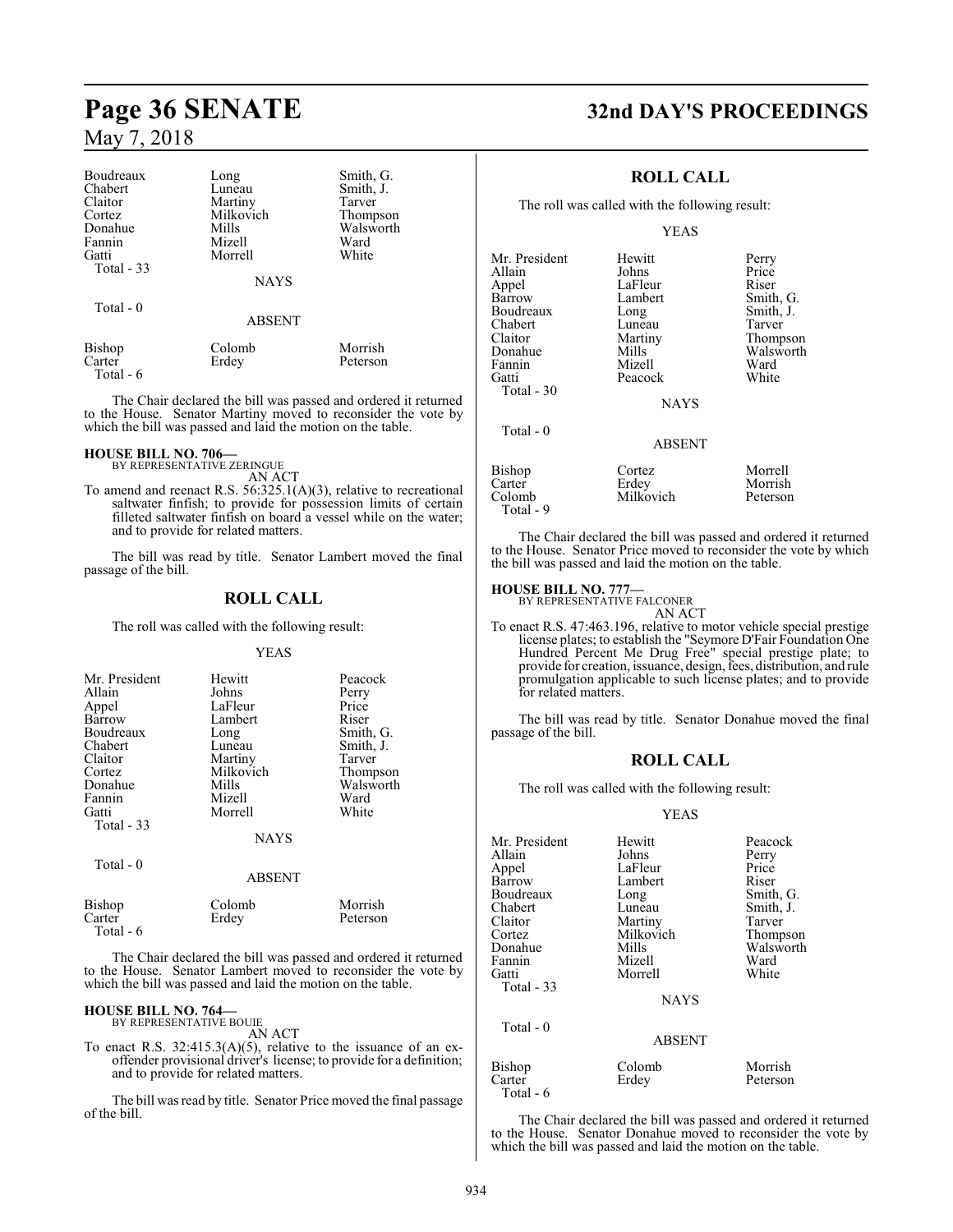## **32nd DAY'S PROCEEDINGS Page 37 SENATE**

#### **HOUSE BILL NO. 794—**

BY REPRESENTATIVE HALL AN ACT

To amend and reenact R.S. 48:221(A)(4)(introductory paragraph) and (b), relative to excess immovable property not purchased at public or private sale; to change the governmental entity to which the Department of Transportation and Development may convey excess land that is not purchased at public or private sale; to provide for an effective date; and to provide for related matters.

The bill was read by title. Senator Price moved the final passage of the bill.

#### **ROLL CALL**

The roll was called with the following result:

#### YEAS

| Mr. President<br>Allain<br>Appel<br>Barrow<br>Boudreaux<br>Chabert<br>Claitor<br>Cortez<br>Donahue<br>Fannin<br>Gatti<br>Total - 32 | Hewitt<br>Johns<br>LaFleur<br>Lambert<br>Long<br>Luneau<br>Martiny<br>Mills<br>Mizell<br>Morrell<br>Peacock<br><b>NAYS</b> | Perry<br>Price<br>Riser<br>Smith, G.<br>Smith, J.<br>Tarver<br>Thompson<br>Walsworth<br>Ward<br>White |
|-------------------------------------------------------------------------------------------------------------------------------------|----------------------------------------------------------------------------------------------------------------------------|-------------------------------------------------------------------------------------------------------|
| Total - 0                                                                                                                           | <b>ABSENT</b>                                                                                                              |                                                                                                       |
| Bishop                                                                                                                              | Erdey                                                                                                                      | Peterson                                                                                              |

Carter Milkovich<br>Colomb Morrish Colomb Total - 7

The Chair declared the bill was passed and ordered it returned to the House. Senator Price moved to reconsider the vote by which the bill was passed and laid the motion on the table.

#### **HOUSE BILL NO. 797—**

BY REPRESENTATIVES ZERINGUE AND JIM MORRIS AN ACT

To amend and reenact R.S. 49:214.41(B), relative to mitigation of coastal wetlands; to require consultation with the Coastal Protection and Restoration Authority in determination of mitigation that is required for projects contained in the coastal master plan; and to provide for related matters.

The bill was read by title. Senator Chabert moved the final passage of the bill.

#### **ROLL CALL**

The roll was called with the following result:

#### YEAS

| Mr. President | Hewitt    | Peaco |
|---------------|-----------|-------|
| Allain        | Johns     | Perry |
| Appel         | LaFleur   | Price |
| <b>Barrow</b> | Lambert   | Riser |
| Boudreaux     | Long      | Smith |
| Chabert       | Luneau    | Smith |
| Claitor       | Martiny   | Tarve |
| Cortez        | Milkovich | Thom  |
| Donahue       | Mills     | Wals  |

Peacock<br>Perry Smith, G. Smith, J. Photo Martin Tarver<br>
Thomas Thompson Walsworth

## May 7, 2018

| Fannin<br>Gatti               | Mizell<br>Morrell | Ward<br>White       |
|-------------------------------|-------------------|---------------------|
| Total $-33$                   | <b>NAYS</b>       |                     |
| Total $-0$                    | <b>ABSENT</b>     |                     |
| Bishop<br>Carter<br>Total - 6 | Colomb<br>Erdey   | Morrish<br>Peterson |

The Chair declared the bill was passed and ordered it returned to the House. Senator Chabert moved to reconsider the vote by which the bill was passed and laid the motion on the table.

## **HOUSE BILL NO. 798—** BY REPRESENTATIVE WRIGHT

AN ACT

To amend and reenact R.S. 47:463.73(G), relative to motor vehicle special prestige license plates; to provide for the "Covington High School" special prestige license plate; to provide for the creation, issuance, design, fees, distribution, and rule promulgation applicable to such license plates; and to provide for related matters.

The bill was read by title. Senator Donahue moved the final passage of the bill.

#### **ROLL CALL**

The roll was called with the following result:

#### YEAS

| Mr. President<br>Allain<br>Appel<br>Barrow<br>Boudreaux<br>Chabert<br>Claitor<br>Cortez<br>Donahue<br>Fannin<br>Gatti<br>Total $-33$ | Hewitt<br>Johns<br>LaFleur<br>Lambert<br>Long<br>Luneau<br>Martiny<br>Milkovich<br>Mills<br>Mizell<br>Morrell<br><b>NAYS</b> | Peacock<br>Perry<br>Price<br>Riser<br>Smith, G.<br>Smith, J.<br>Tarver<br>Thompson<br>Walsworth<br>Ward<br>White |
|--------------------------------------------------------------------------------------------------------------------------------------|------------------------------------------------------------------------------------------------------------------------------|------------------------------------------------------------------------------------------------------------------|
| Total $-0$                                                                                                                           | <b>ABSENT</b>                                                                                                                |                                                                                                                  |
| Bishop<br>Carter<br>Total - 6                                                                                                        | Colomb<br>Erdey                                                                                                              | Morrish<br>Peterson                                                                                              |

The Chair declared the bill was passed and ordered it returned to the House. Senator Donahue moved to reconsider the vote by which the bill was passed and laid the motion on the table.

## **HOUSE BILL NO. 819—** BY REPRESENTATIVE BERTHELOT

AN ACT

To amend and reenact R.S. 38:2212.1(A)(1)(b), relative to bid submission for public contracts for materials and supplies of a certain value; to provide for additional methods of bid submission; to provide for an effective date; and to provide for related matters.

#### **Floor Amendments**

Senator Johns proposed the following amendments.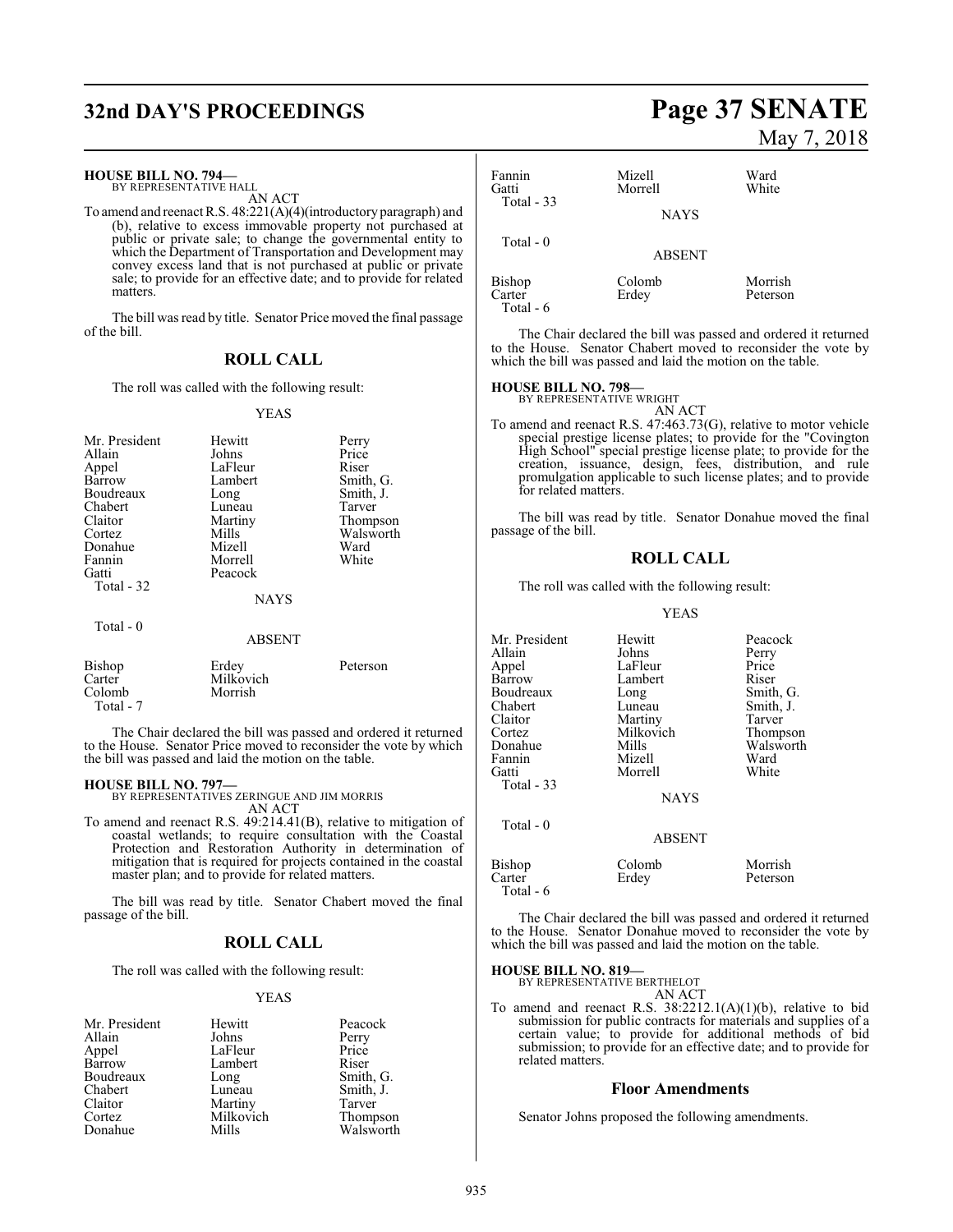#### **SENATE FLOOR AMENDMENTS**

Amendments proposed bySenator Johns to Engrossed House Bill No. 819 by Representative Berthelot

#### AMENDMENT NO. 1

In Senate Committee Amendment No. 4 proposed by the Senate Committee on Transportation, Highways and Public Works and adopted by the Senate on May 1, 2018, on line 13 thereof, delete "working class"

On motion of Senator Johns, the amendments were adopted.

The bill was read by title. Senator Lambert moved the final passage of the amended bill.

#### **ROLL CALL**

The roll was called with the following result:

#### YEAS

| Mr. President | Hewitt        | Peacock   |
|---------------|---------------|-----------|
| Allain        | Johns         | Perry     |
| Appel         | LaFleur       | Price     |
| Barrow        | Lambert       | Riser     |
| Boudreaux     | Long          | Smith, G. |
| Chabert       | Luneau        | Smith, J. |
| Claitor       | Martiny       | Tarver    |
| Cortez        | Milkovich     | Thompson  |
| Donahue       | Mills         | Walsworth |
| Fannin        | Mizell        | Ward      |
| Gatti         | Morrell       | White     |
| Total - 33    | <b>NAYS</b>   |           |
| Total - 0     | <b>ABSENT</b> |           |
| Bishop        | Colomb        | Morrish   |
| Carter        | Erdey         | Peterson  |

The Chair declared the amended bill was passed and ordered it returned to the House. Senator Lambert moved to reconsider the vote by which the bill was passed and laid the motion on the table.

#### **HOUSE BILL NO. 832—** BY REPRESENTATIVE GISCLAIR

Total - 6

AN ACT

To amend and reenact R.S.  $32:387.1(B)(1)$  and  $(2)(b)$ , relative to escort vehicles; to modify requirements for the registration of escort vehicles to require proof of general liability insurance, motor vehicle liability insurance, and workers' compensation coverage; and to provide for related matters.

The bill was read by title. Senator Gary Smith moved the final passage of the bill.

#### **ROLL CALL**

The roll was called with the following result:

#### YEAS

| Mr. President | Hewitt    | Peacock   |
|---------------|-----------|-----------|
| Allain        | Johns     | Perry     |
| Appel         | LaFleur   | Price     |
| Barrow        | Lambert   | Riser     |
| Boudreaux     | Long      | Smith, G. |
| Chabert       | Luneau    | Smith, J. |
| Claitor       | Martiny   | Tarver    |
| Cortez        | Milkovich | Thompson  |
| Donahue       | Mills     | Walsworth |

## **Page 38 SENATE 32nd DAY'S PROCEEDINGS**

| Fannin<br>Gatti<br>Total $-33$       | Mizell<br>Morrell | Ward<br>White       |
|--------------------------------------|-------------------|---------------------|
|                                      | <b>NAYS</b>       |                     |
| Total $-0$                           | <b>ABSENT</b>     |                     |
| <b>Bishop</b><br>Carter<br>Total - 6 | Colomb<br>Erdey   | Morrish<br>Peterson |

The Chair declared the bill was passed and ordered it returned to the House. Senator Gary Smith moved to reconsider the vote by which the bill was passed and laid the motion on the table.

#### **HOUSE BILL NO. 890— (Substitute for House Bill No. 637 by Representative Hunter)**

BY REPRESENTATIVE HUNTER

AN ACT To amend and reenact R.S. 32:667(A)(introductory paragraph) and (2), relative to the seizure of licenses for persons cited for driving while intoxicated; to provide for an extension of the time for which to appeal to the district court; and to provide for related matters.

The bill was read by title. Senator Morrell moved the final passage of the bill.

#### **ROLL CALL**

The roll was called with the following result:

#### YEAS

| Mr. President<br>Allain<br>Appel<br><b>Barrow</b><br>Boudreaux<br>Chabert<br>Cortez<br>Donahue<br>Fannin<br>Gatti<br>Hewitt<br>Total - 32 | Johns<br>LaFleur<br>Lambert<br>Long<br>Luneau<br>Martiny<br>Milkovich<br>Mills<br>Mizell<br>Morrell<br>Peacock<br><b>NAYS</b> | Perry<br>Price<br>Riser<br>Smith, G.<br>Smith, J.<br>Tarver<br>Thompson<br>Walsworth<br>Ward<br>White |
|-------------------------------------------------------------------------------------------------------------------------------------------|-------------------------------------------------------------------------------------------------------------------------------|-------------------------------------------------------------------------------------------------------|
| Claitor<br>Total - 1                                                                                                                      | <b>ABSENT</b>                                                                                                                 |                                                                                                       |
| Bishop<br>Carter<br>Total - 6                                                                                                             | Colomb<br>Erdey                                                                                                               | Morrish<br>Peterson                                                                                   |

The Chair declared the bill was passed and ordered it returned to the House. Senator Morrell moved to reconsider the vote bywhich the bill was passed and laid the motion on the table.

**HOUSE BILL NO. 16—** BY REPRESENTATIVES DANAHAY AND DWIGHT

AN ACT To amend and reenact Code of Civil Procedure Article 1392, relative to proof of statutes; to provide for the taking of judicial notice of statutes; and to provide for related matters.

The bill was read by title. Senator Johns moved the final passage of the bill.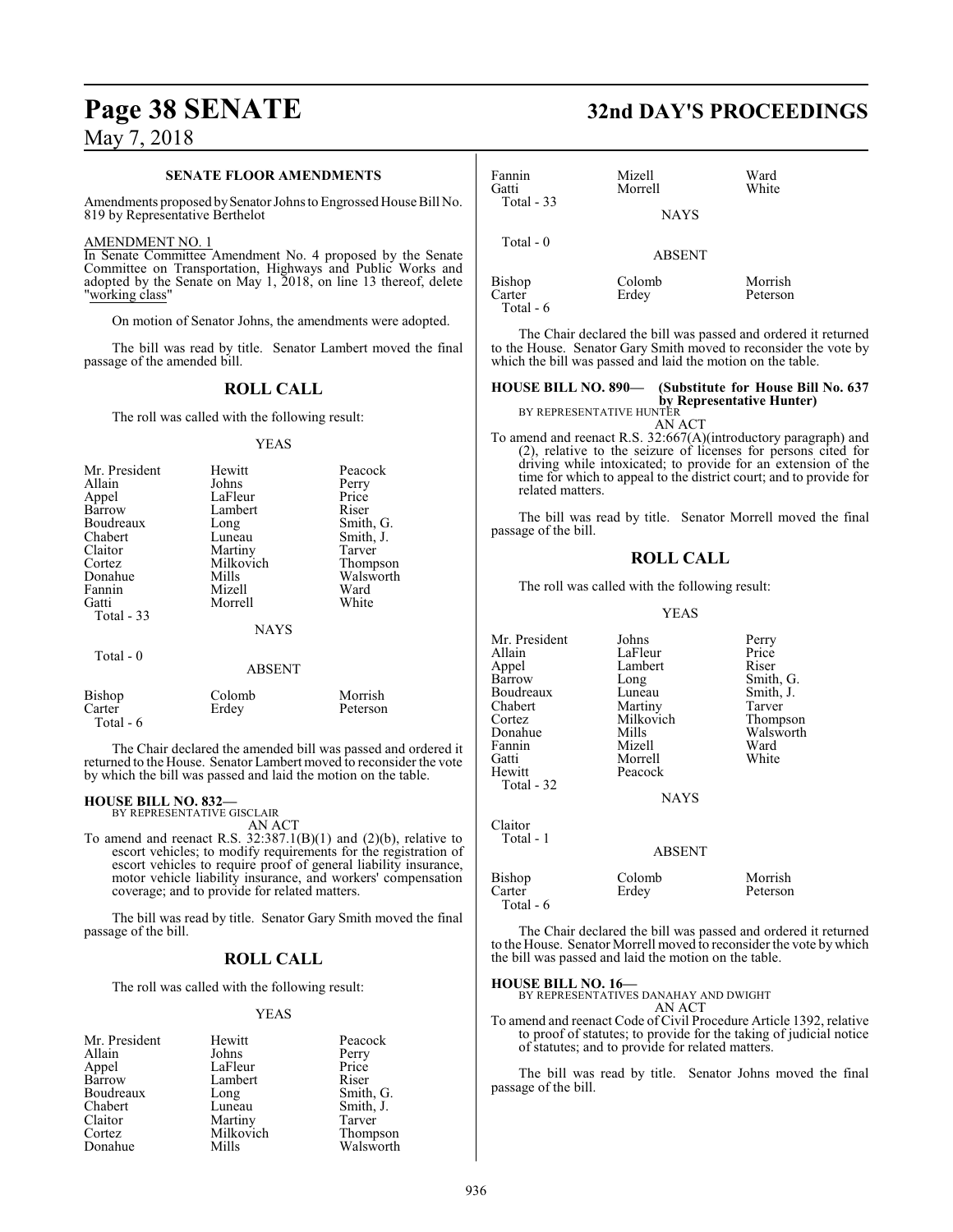### **ROLL CALL**

The roll was called with the following result:

#### YEAS

| Mr. President<br>Allain<br>Appel<br>Barrow<br>Boudreaux<br>Chabert<br>Claitor<br>Cortez<br>Donahue<br>Fannin<br>Gatti<br>Total - 33 | Hewitt<br>Johns<br>LaFleur<br>Lambert<br>Long<br>Luneau<br>Martiny<br>Milkovich<br>Mills<br>Mizell<br>Morrell<br><b>NAYS</b> | Peacock<br>Perry<br>Price<br>Riser<br>Smith, G.<br>Smith, J.<br>Tarver<br>Thompson<br>Walsworth<br>Ward<br>White |
|-------------------------------------------------------------------------------------------------------------------------------------|------------------------------------------------------------------------------------------------------------------------------|------------------------------------------------------------------------------------------------------------------|
| $Total - 0$                                                                                                                         | <b>ABSENT</b>                                                                                                                |                                                                                                                  |

| Bishop    | Colomb | Morrish  |
|-----------|--------|----------|
| Carter    | Erdey  | Peterson |
| Total - 6 |        |          |

The Chair declared the bill was passed and ordered it returned to the House. Senator Johns moved to reconsider the vote by which the bill was passed and laid the motion on the table.

**HOUSE BILL NO. 56—** BY REPRESENTATIVE HOFFMANN AN ACT

To amend and reenact R.S. 14:91.8(C), (D), and  $(G)(1)(c)$ , (d), and (e) and (7), relative to the unlawful sale, purchase, or possession of tobacco, alternative nicotine product, or vapor product; to provide relative to the signs required to be displayed at the point of purchase or on the vending machine of any tobacco product, alternative nicotine product, or vapor product; to require the displayed sign to include information about the Louisiana TobaccoQuitline; tomake technical corrections to citations; and to provide for related matters.

The bill was read by title. Senator Johns moved the final passage of the bill.

#### **ROLL CALL**

The roll was called with the following result:

#### YEAS

| Mr. President<br>Allain<br>Appel<br>Barrow<br>Boudreaux<br>Chabert<br>Claitor<br>Cortez<br>Donahue<br>Fannin<br>Gatti<br>Total $-33$ | Hewitt<br>Johns<br>LaFleur<br>Lambert<br>Long<br>Luneau<br>Martiny<br>Milkovich<br>Mills<br>Mizell<br>Morrell<br><b>NAYS</b> | Peacock<br>Perry<br>Price<br>Riser<br>Smith, G.<br>Smith, J.<br>Tarver<br>Thompson<br>Walsworth<br>Ward<br>White |
|--------------------------------------------------------------------------------------------------------------------------------------|------------------------------------------------------------------------------------------------------------------------------|------------------------------------------------------------------------------------------------------------------|
|                                                                                                                                      |                                                                                                                              |                                                                                                                  |
| Total - 0                                                                                                                            | ABSENT                                                                                                                       |                                                                                                                  |

| Bishop    |  |
|-----------|--|
| Carter    |  |
| Total - 6 |  |

| Colo |
|------|
| Erde |
|      |

external comb Morrish ey Peterson

# **32nd DAY'S PROCEEDINGS Page 39 SENATE** May 7, 2018

The Chair declared the bill was passed and ordered it returned to the House. Senator Johns moved to reconsider the vote by which the bill was passed and laid the motion on the table.

## **HOUSE BILL NO. 100—** BY REPRESENTATIVE WHITE

AN ACT

To amend and reenact Civil Code Articles 2315.8(B) and 2362.1(B), Children's Code Article 1570.1(A), R.S. 9:367, and R.S. 46:2136.1(A), and to enact R.S. 9:314, relative to the award of costs and attorney fees; to provide for the assessment of costs and attorney fees in the Domestic Abuse Assistance Act and the Post-Separation Family Violence Relief Act; and to provide for related matters.

The bill was read by title. Senator Mizell moved the final passage of the bill.

#### **ROLL CALL**

The roll was called with the following result:

#### YEAS

| Mr. President<br>Allain<br>Appel<br>Barrow<br>Boudreaux<br>Chabert<br>Claitor<br>Cortez<br>Donahue<br>Fannin<br>Gatti<br>Total $-33$ | Hewitt<br>Johns<br>LaFleur<br>Lambert<br>Long<br>Luneau<br>Martiny<br>Milkovich<br>Mills<br>Mizell<br>Morrell<br><b>NAYS</b> | Peacock<br>Perry<br>Price<br>Riser<br>Smith, G.<br>Smith, J.<br>Tarver<br>Thompson<br>Walsworth<br>Ward<br>White |
|--------------------------------------------------------------------------------------------------------------------------------------|------------------------------------------------------------------------------------------------------------------------------|------------------------------------------------------------------------------------------------------------------|
| Total $-0$                                                                                                                           | <b>ABSENT</b>                                                                                                                |                                                                                                                  |
| Bishop<br>Carter                                                                                                                     | Colomb<br>Erdey                                                                                                              | Morrish<br>Peterson                                                                                              |

The Chair declared the bill was passed and ordered it returned to the House. Senator Mizell moved to reconsider the vote by which the bill was passed and laid the motion on the table.

#### **HOUSE BILL NO. 125—**

Total - 6

BY REPRESENTATIVE JEFFERSON

#### AN ACT

To amend and reenact Civil Code Articles 103(5), 112, 113, 114, and 115, and to repeal Civil Code Article 118, relative to marriage; to provide for grounds for divorce; to provide for interim spousal support; to provide for final periodic support; to provide for modification of support; to provide for extinguishment of support; and to provide for related matters.

The bill was read by title. Senator Luneau moved the final passage of the bill.

#### **ROLL CALL**

The roll was called with the following result:

#### YEAS

| Mr. President | Hewitt  | Peacock   |
|---------------|---------|-----------|
| Allain        | Johns   | Perry     |
| Appel         | LaFleur | Price     |
| Barrow        | Lambert | Riser     |
| Boudreaux     | Long    | Smith, G. |
| Chabert       | Luneau  | Smith, J. |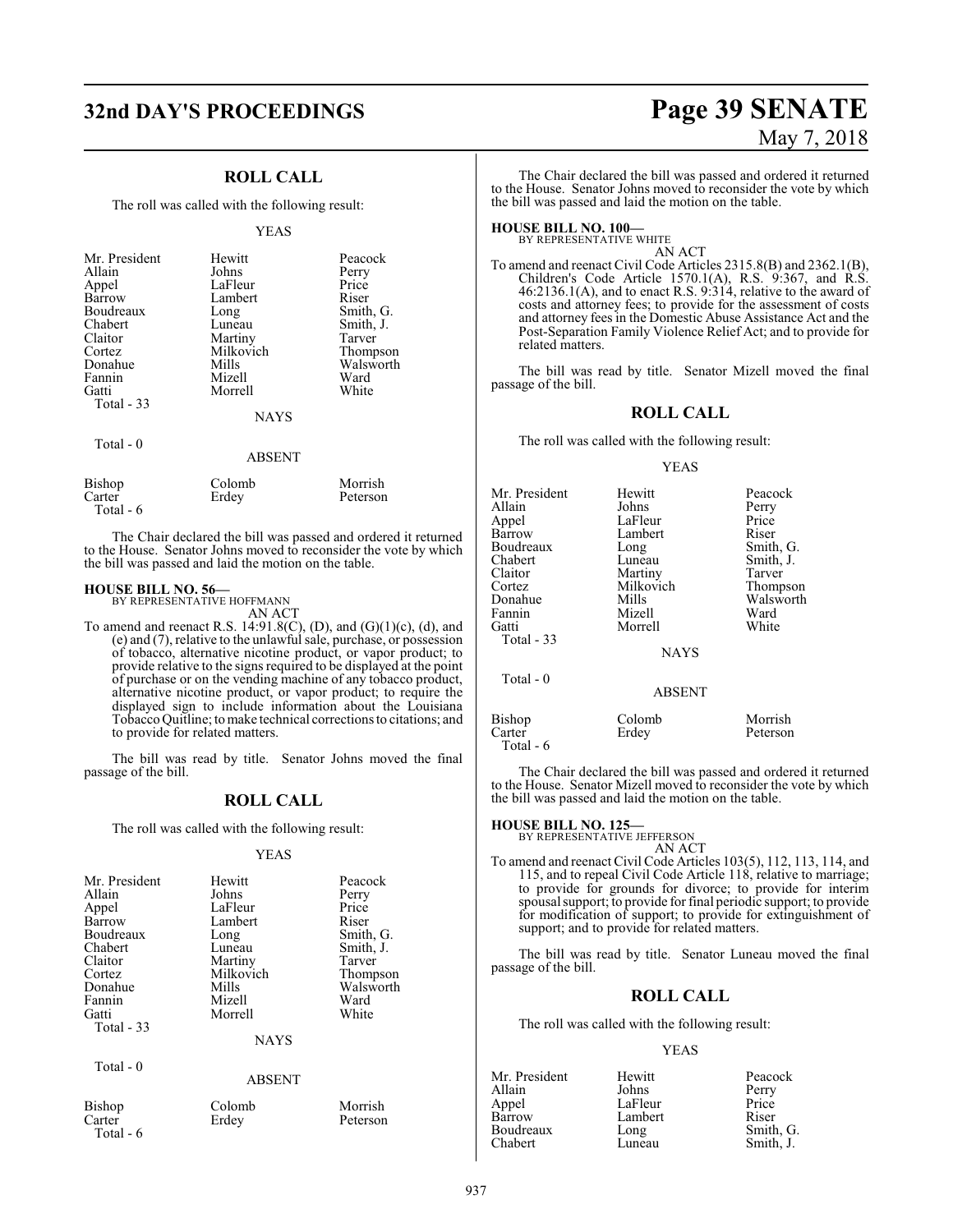| Claitor<br>Cortez<br>Donahue<br>Fannin<br>Gatti<br>Total - 33 | Martiny<br>Milkovich<br>Mills<br>Mizell<br>Morrell<br><b>NAYS</b> | Tarver<br>Thompson<br>Walsworth<br>Ward<br>White |
|---------------------------------------------------------------|-------------------------------------------------------------------|--------------------------------------------------|
| Total $-0$                                                    | <b>ABSENT</b>                                                     |                                                  |
| Bishop<br>Carter                                              | Colomb<br>Erdey                                                   | Morrish<br>Peterson                              |

Total - 6

The Chair declared the bill was passed and ordered it returned to the House. Senator Luneau moved to reconsider the vote by which the bill was passed and laid the motion on the table.

#### **HOUSE BILL NO. 152—**

BY REPRESENTATIVE LEGER AN ACT

To amend and reenact R.S. 27:27.2(A) and 27.4(A), relative to gaming; to provide for the exclusion or ejection of certain persons from gaming establishments; to prohibit the exclusion or ejection of persons based upon certain factors; and to provide for related matters.

The bill was read by title. Senator Morrell moved the final passage of the bill.

#### **ROLL CALL**

The roll was called with the following result:

#### YEAS

| Mr. President | LaFleur       | Price     |
|---------------|---------------|-----------|
| Allain        | Lambert       | Riser     |
| Appel         | Long          | Smith, G. |
| Boudreaux     | Luneau        | Smith, J. |
| Chabert       | Martiny       | Tarver    |
| Claitor       | Mills         | Thompson  |
| Cortez        | Mizell        | Walsworth |
| Gatti         | Morrell       | Ward      |
| Hewitt        | Peacock       | White     |
| Johns         | Perry         |           |
| Total - 29    |               |           |
|               | <b>NAYS</b>   |           |
|               |               |           |
| Total - 0     |               |           |
|               | <b>ABSENT</b> |           |
| Barrow        | Donahue       | Morrish   |
| <b>Bishop</b> | Erdey         | Peterson  |
| Carter        | Fannin        |           |
| Colomb        | Milkovich     |           |

The Chair declared the bill was passed and ordered it returned to the House. Senator Morrell moved to reconsider the vote by which the bill was passed and laid the motion on the table.

Total - 10

**HOUSE BILL NO. 186—** BY REPRESENTATIVES MARINO AND BACALA AN ACT

To amend and reenact R.S. 40:979, relative to the attempt or conspiracy to commit violations of the Uniform Controlled Dangerous Substances Law; to provide relative to the penalties imposed for the attempt or conspiracy to distribute or possess with intent to distribute certain Schedule I controlled dangerous substances; and to provide for related matters.

The bill was read by title. Senator Claitor moved the final passage of the bill.

## **Page 40 SENATE 32nd DAY'S PROCEEDINGS**

#### **ROLL CALL**

The roll was called with the following result:

YEAS

| Mr. President | Hewitt        | Peacock   |
|---------------|---------------|-----------|
|               |               |           |
| Allain        | Johns         | Perry     |
| Appel         | LaFleur       | Price     |
| <b>Barrow</b> | Lambert       | Riser     |
| Boudreaux     | Long          | Smith, G. |
| Chabert       | Luneau        | Smith, J. |
| Claitor       | Martiny       | Tarver    |
| Cortez        | Milkovich     | Thompson  |
| Donahue       | Mills         | Walsworth |
| Fannin        | Mizell        | Ward      |
| Gatti         | Morrell       | White     |
| Total - 33    |               |           |
|               | <b>NAYS</b>   |           |
| Total $-0$    |               |           |
|               | <b>ABSENT</b> |           |
| Bishop        | Colomb        | Morrish   |
| Carter        | Erdey         | Peterson  |
|               |               |           |

Total - 6

The Chair declared the bill was passed and ordered it returned to the House. Senator Claitor moved to reconsider the vote by which the bill was passed and laid the motion on the table.

#### **HOUSE BILL NO. 187—**

BY REPRESENTATIVE MARINO AN ACT

To amend and reenact Children's Code Article 408, relative to juvenile court proceedings; to provide for the use of restraints upon a determination of necessity; to provide the procedure for such a determination; to provide notice; and to provide for related matters.

The bill was read by title. Senator Martiny moved the final passage of the bill.

#### **ROLL CALL**

The roll was called with the following result:

#### YEAS

| Mr. President | Hewitt        | Perry     |
|---------------|---------------|-----------|
| Allain        | Johns         | Price     |
| Appel         | LaFleur       | Riser     |
| Barrow        | Long          | Smith, G. |
| Boudreaux     | Luneau        | Smith, J. |
| Chabert       | Martiny       | Tarver    |
| Claitor       | Mills         | Thompson  |
| Cortez        | Mizell        | Walsworth |
| Donahue       | Morrell       | Ward      |
| Fannin        | Peacock       |           |
| Total - 29    |               |           |
|               | <b>NAYS</b>   |           |
| Lambert       | Milkovich     |           |
| Total - 2     | <b>ABSENT</b> |           |
|               |               |           |
| Bishop        | Erdey         | Peterson  |
| Carter        | Gatti         | White     |
| Colomb        | Morrish       |           |

The Chair declared the bill was passed and ordered it returned to the House. Senator Martiny moved to reconsider the vote by which the bill was passed and laid the motion on the table.

Total - 8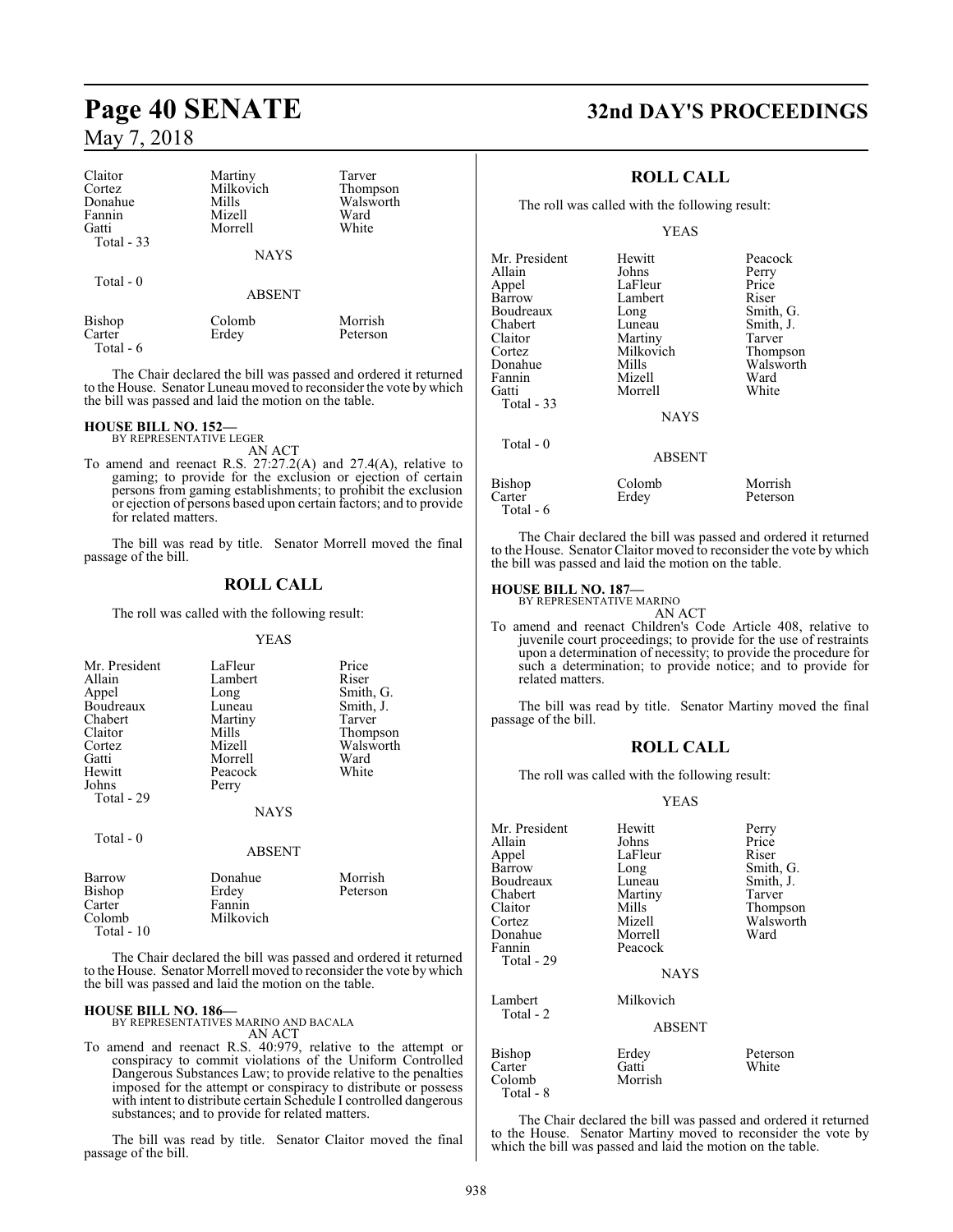## **32nd DAY'S PROCEEDINGS Page 41 SENATE**

#### **HOUSE BILL NO. 210—**

BY REPRESENTATIVE JACKSON AN ACT

To amend and reenact R.S. 40:2405(J)(3), relative to revocation of P.O.S.T. certification; to require hearing notices to be provided to peace officers; and to provide for related matters.

The bill was read by title. Senator Barrow moved the final passage of the bill.

#### **ROLL CALL**

The roll was called with the following result:

#### YEAS

| Mr. President     | Hewitt      | Peacock   |
|-------------------|-------------|-----------|
| Allain            | Johns       | Perry     |
| Appel             | LaFleur     | Price     |
| Barrow            | Lambert     | Riser     |
| Boudreaux         | Long        | Smith, G. |
| Chabert           | Luneau      | Smith, J. |
| Claitor           | Martiny     | Tarver    |
| Cortez            | Milkovich   | Thompson  |
| Donahue           | Mills       | Walsworth |
| Fannin            | Mizell      | Ward      |
| Gatti             | Morrell     | White     |
| <b>Total - 33</b> |             |           |
|                   | <b>NAYS</b> |           |
| Total $-0$        |             |           |
|                   | ABSENT      |           |
| Bishop            | Colomb      | Morrish   |
| Carter            | Erdey       | Peterson  |
| Total - 6         |             |           |

The Chair declared the bill was passed and ordered it returned to the House. Senator Barrow moved to reconsider the vote by which the bill was passed and laid the motion on the table.

#### **HOUSE BILL NO. 219—**

BY REPRESENTATIVE JACKSON

AN ACT

To amend and reenact R.S. 13:754(C), relative to clerks of court; to provide relative to the Louisiana Clerks' Remote Access Authority membership; to require a report to the legislature; to provide for the contents of the report; and to provide for related matters.

The bill was read by title. Senator Johns moved the final passage of the bill.

#### **ROLL CALL**

The roll was called with the following result:

#### YEAS

| Mr. President | Hewitt  | Perry |
|---------------|---------|-------|
| Allain        | Johns   | Price |
| Appel         | LaFleur | Riser |
| Barrow        | Lambert | Smith |
| Boudreaux     | Long    | Smith |
| Chabert       | Luneau  | Tarve |
| Claitor       | Martiny | Thom  |
| Cortez        | Mills   | Walsy |
| Donahue       | Mizell  | Ward  |
|               |         |       |

ambert Smith, G. bought Smith, J. uneau Tarver<br>Charles Thomp Experiment School of Thompson<br>Contains Martin Walsworth Walsworth

# May 7, 2018

| Fannin<br>Gatti<br>Total - 32 | Morrell<br>Peacock<br><b>NAYS</b> | White    |
|-------------------------------|-----------------------------------|----------|
| Total $-0$                    | <b>ABSENT</b>                     |          |
| Bishop<br>Carter<br>Colomb    | Erdey<br>Milkovich<br>Morrish     | Peterson |

The Chair declared the bill was passed and ordered it returned to the House. Senator Johns moved to reconsider the vote by which the bill was passed and laid the motion on the table.

#### **HOUSE BILL NO. 223—**

Total - 7

BY REPRESENTATIVE MARINO AN ACT

To amend and reenact Code of Criminal Procedure Article 814(A) and (B), relative to responsive verdicts; to provide relative to responsive verdicts with regard to the crimes of theft, criminal damage to property, and the attempt to commit these offenses; to amend responsive verdicts to reflect existing penalty grades for the crimes of theft, simple criminal damage to property, and unauthorized use of a movable; to provide relative to responsive verdicts for violations of the Uniform Controlled Dangerous Substances Law; to provide relative to responsive verdicts for violations of the Uniform Controlled Dangerous Substances Law that are based upon the weight of the substance; and to provide for related matters.

#### **Floor Amendments**

Senator Claitor proposed the following amendments.

#### **SENATE FLOOR AMENDMENTS**

Amendments proposed bySenator Claitor to Reengrossed House Bill No. 223 by Representative Marino

#### AMENDMENT NO. 1

On page 2, between lines 6 and 7, insert "Guilty of aggravated assault with a firearm."

#### AMENDMENT NO. 2

On page 2, between lines 16 and 17, insert "Guilty of aggravated assault with a firearm."

On motion of Senator Claitor, the amendments were adopted.

The bill was read by title. Senator Claitor moved the final passage of the amended bill.

#### **ROLL CALL**

The roll was called with the following result:

#### YEAS

Mr. President Hewitt Peacock Allain Johns Perry<br>
Appel LaFleur Price Appel LaFleur<br>Barrow Lambert Lambert Riser<br>
Long Smith, G. Boudreaux Chabert Luneau Smith, J.<br>Claitor Martiny Tarver Martiny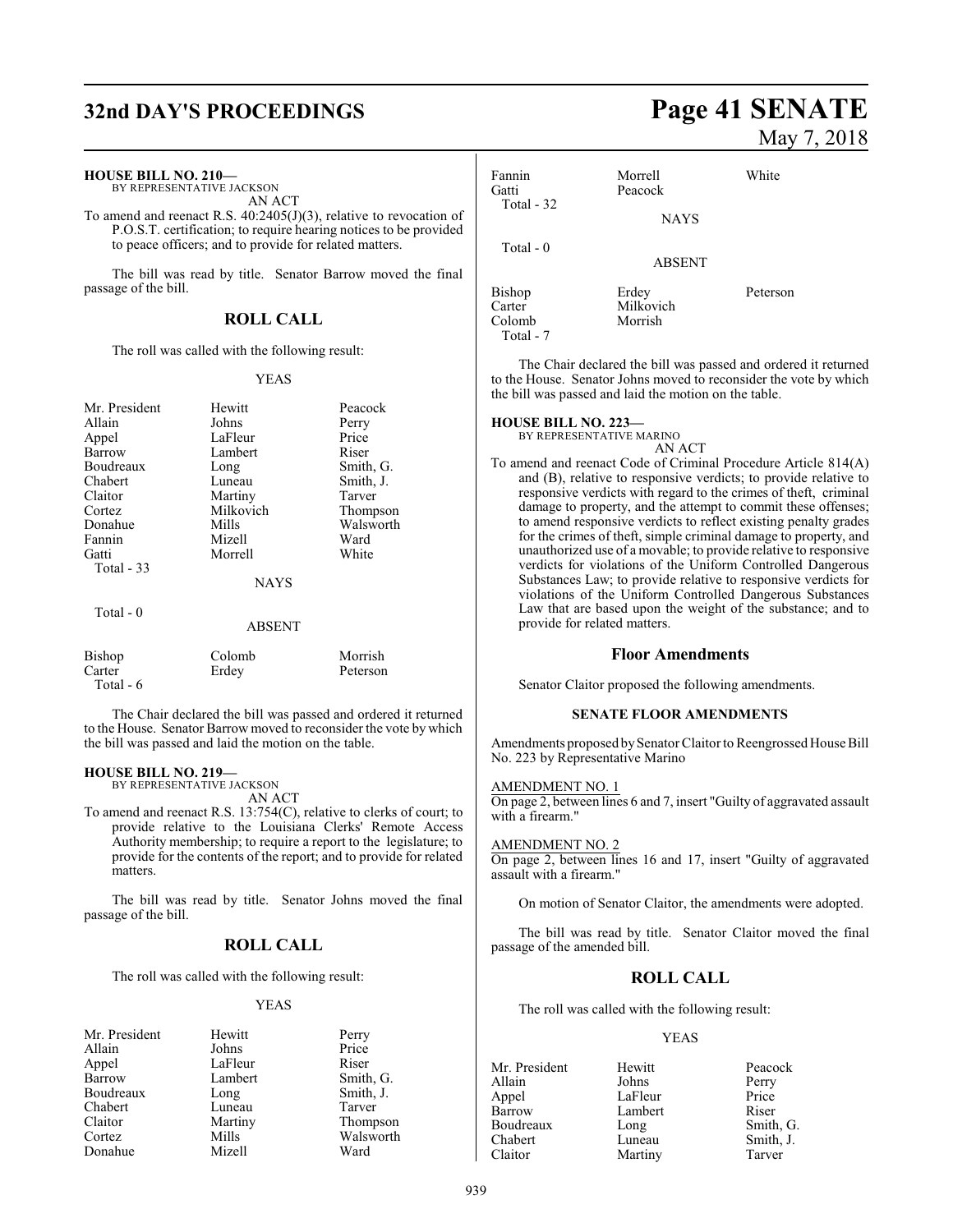| Cortez<br>Donahue<br>Fannin<br>Gatti<br>Total $-33$ | Milkovich<br>Mills<br>Mizell<br>Morrell | Thompson<br>Walsworth<br>Ward<br>White |
|-----------------------------------------------------|-----------------------------------------|----------------------------------------|
|                                                     | <b>NAYS</b>                             |                                        |
| Total $-0$                                          | <b>ABSENT</b>                           |                                        |
| <b>Bishop</b><br>Carter<br>Total $-6$               | Colomb<br>Erdey                         | Morrish<br>Peterson                    |

The Chair declared the amended bill was passed and ordered it returned to the House. Senator Claitor moved to reconsider the vote by which the bill was passed and laid the motion on the table.

#### **HOUSE BILL NO. 224—**

Total - 6

BY REPRESENTATIVE MARINO AN ACT

To amend and reenact R.S. 40:1060.13 and 1060.15(B), relative to criminal offenses involving legend drugs; to reduce criminal penalties for certain offenses involving legend drugs; and to provide for related matters.

The bill was read by title. Senator Claitor moved the final passage of the bill.

#### **ROLL CALL**

The roll was called with the following result:

#### YEAS

| Mr. President<br>Allain<br>Boudreaux<br>Chabert<br>Claitor<br>Cortez<br>Hewitt<br>Johns<br>Total - 22 | LaFleur<br>Lambert<br>Luneau<br>Martiny<br>Mills<br>Mizell<br>Morrell<br>Perry<br><b>NAYS</b> | Price<br>Smith, G.<br>Smith, J.<br>Tarver<br>Ward<br>White |
|-------------------------------------------------------------------------------------------------------|-----------------------------------------------------------------------------------------------|------------------------------------------------------------|
| Appel<br>Barrow<br>Donahue<br>Fannin<br>Total - 11                                                    | Gatti<br>Long<br>Milkovich<br>Peacock<br><b>ABSENT</b>                                        | Riser<br>Thompson<br>Walsworth                             |
| Bishop<br>Carter                                                                                      | Colomb<br>Erdey                                                                               | Morrish<br>Peterson                                        |

The Chair declared the bill was passed and ordered it returned to the House. Senator Claitor moved to reconsider the vote by which the bill was passed and laid the motion on the table.

## **Page 42 SENATE 32nd DAY'S PROCEEDINGS**

#### **HOUSE BILL NO. 676—**

- BY REPRESENTATIVES HILFERTY, ANDERS, BACALA, BAGNERIS,<br>BERTHELOT, BILLIOT, BOUIE, BRASS, CHAD BROWN, TERRY<br>BROWN,GARY CARTER,ROBBY CARTER,STEVE CARTER,CONNICK,<br>COX, DAVIS, EDMONDS, FALCONER, FOIL, GAROFALO, GISCLAIR,<br>GLOVE PIERRE, POPE,REYNOLDS, SCHEXNAYDER, SMITH, STAGNI, STOKES, THOMAS, WHITE, WRIGHT, AND ZERINGUE AND SENATORS APPEL, LAFLEUR, MIZELL, MORRELL, MORRISH, AND PRICE AN ACT
- To amend and reenact R.S. 17:407.51(H), to enact R.S.  $17:407.23(B)(6)$  and (D) and Part X-F of Chapter 1 of Title 17 of the Louisiana Revised Statutes of 1950, to be comprised of R.S. 17:407.101, and R.S. 36:651(G)(6), and to repeal R.S. 17:407.23(D)(3) and Part X-F of Chapter 1 of Title 17 of the Louisiana Revised Statutes of 1950, comprised of R.S. 17:407.101, and R.S. 36:651(G)(6), relative to the development of early childhood care and education; to establish the Early Childhood Care and EducationCommission; to provide relative to the purpose, membership, and meetings of the commission; to require the commission to study and make recommendations relative to specific matters; to require the commission report to the legislature; to provide for termination of the commission; to provide for an early childhood care and education pilot program within the Department of Education; to provide for program funding; to provide for the authority and responsibilities of the State Board of Elementary and Secondary Education; to provide for participation in pilot programs; to provide for the powers and duties of the Advisory Council on Early Childhood Care and Education; and to provide for related matters.

#### **Floor Amendments**

Senator Mizell submitted the following amendments on behalf of Senator Morrish.

#### **SENATE FLOOR AMENDMENTS**

Amendments proposed by Senator Morrish to Reengrossed House Bill No. 676 by Representative Hilferty

#### AMENDMENT NO. 1

On page 7, line 19, between "informing" and "the" insert "and fostering"

On motion of Senator Mizell, the amendments were adopted.

The bill was read by title. Senator Mizell moved the final passage of the amended bill.

#### **ROLL CALL**

The roll was called with the following result:

#### YEAS

| Mr. President | Hewitt  | Perry     |
|---------------|---------|-----------|
| Allain        | Johns   | Price     |
|               |         |           |
| Appel         | LaFleur | Riser     |
| Barrow        | Lambert | Smith, G. |
| Boudreaux     | Long    | Smith, J. |
| Chabert       | Luneau  | Tarver    |
| Claitor       | Martiny | Thompson  |
| Cortez        | Mills   | Walsworth |
| Donahue       | Mizell  | Ward      |
| Fannin        | Morrell | White     |
| Gatti         | Peacock |           |
| $Total - 32$  |         |           |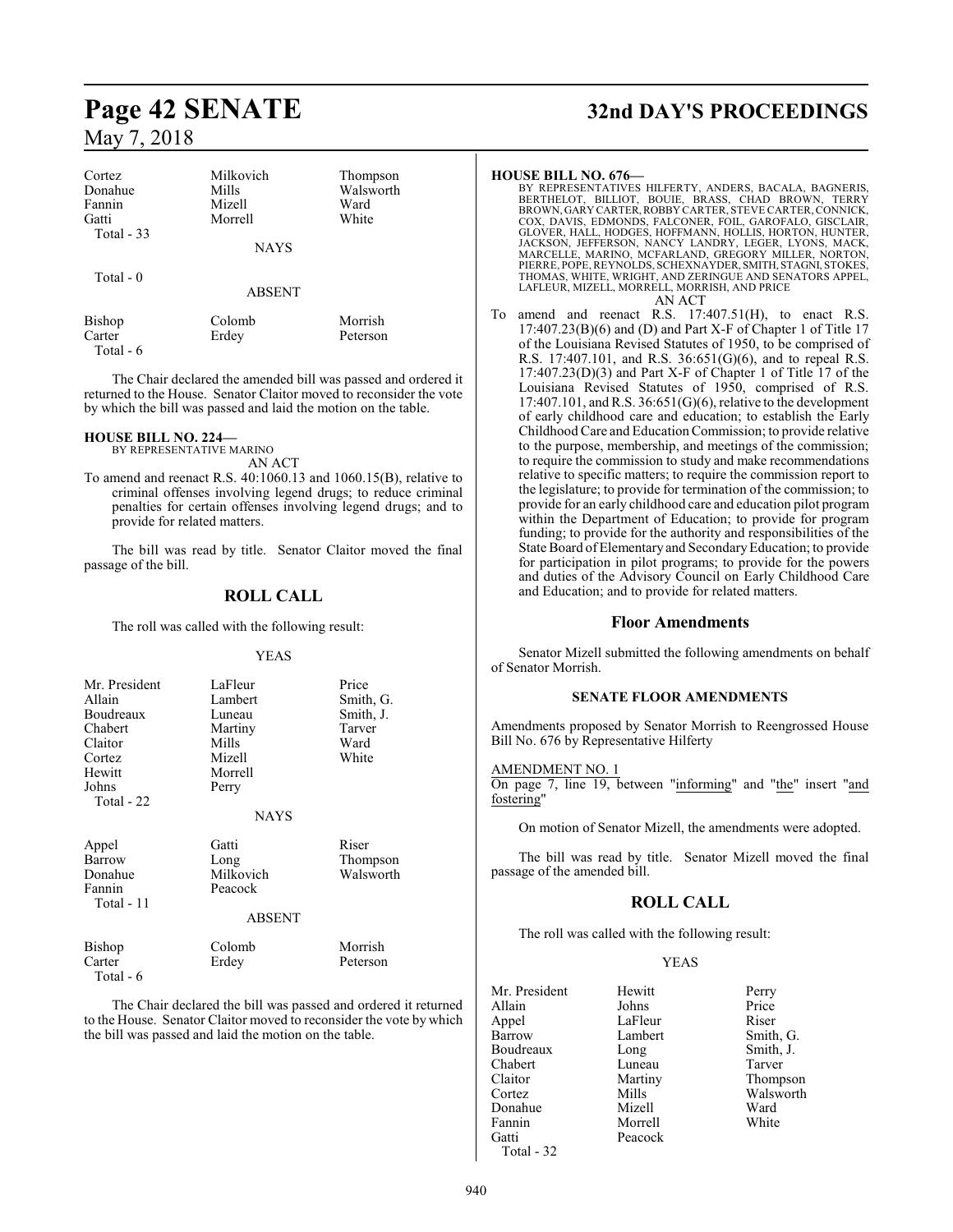#### NAYS

Milkovich Total - 1

#### ABSENT

| Bishop    | Colomb |
|-----------|--------|
| Carter    | Erdey  |
| Total - 6 |        |

b Morrish

Peterson

The Chair declared the amended bill was passed and ordered it returned to the House. Senator Mizell moved to reconsider the vote by which the bill was passed and laid the motion on the table.

#### **HOUSE BILL NO. 234—**

BY REPRESENTATIVE EDMONDS AN ACT

To amend and reenact R.S. 9:1513, relative to deposited funds payable to a surviving spouse without court proceedings; to provide for an increase in the amount of funds released; to modify with respect to the description of financial institutions; to remove a reporting requirement with respect to funds released by a payor institution; and to provide for related matters.

The bill was read by title. Senator Luneau moved the final passage of the bill.

#### **ROLL CALL**

The roll was called with the following result:

#### YEAS

| Mr. President | Hewitt        | Peacock   |
|---------------|---------------|-----------|
| Allain        | Johns         | Perry     |
| Appel         | LaFleur       | Price     |
| Barrow        | Lambert       | Riser     |
| Boudreaux     | Long          | Smith, G. |
| Chabert       | Luneau        | Smith, J. |
| Claitor       | Martiny       | Tarver    |
| Cortez        | Milkovich     | Thompson  |
| Donahue       | Mills         | Walsworth |
| Fannin        | Mizell        | Ward      |
| Gatti         | Morrell       | White     |
| Total $-33$   |               |           |
|               | <b>NAYS</b>   |           |
| Total $-0$    |               |           |
|               | <b>ABSENT</b> |           |
| Bishop        | Colomb        | Morrish   |

| The Chair declared the bill was passed and ordered it returned     |
|--------------------------------------------------------------------|
| to the House. Senator Luneau moved to reconsider the vote by which |
| the bill was passed and laid the motion on the table.              |

#### **HOUSE BILL NO. 261—**

Total - 6

BY REPRESENTATIVE MARINO AN ACT

Carter Erdey Peterson

To amend and reenact R.S. 14:285(A)(1), (2), (4), and (5) and (B) and to enact R.S. 14:285(E), relative to unlawful telephone and telecommunications device communications; to prohibit the use of any telecommunications device to send certain types of communications; to provide for definitions; and to provide for related matters.

The bill was read by title. Senator Claitor moved the final passage of the bill.

#### **ROLL CALL**

The roll was called with the following result:

#### YEAS

| Mr. President | Hewitt        | Peacock   |
|---------------|---------------|-----------|
| Allain        | Johns         | Perry     |
| Appel         | LaFleur       | Price     |
| Barrow        | Lambert       | Riser     |
| Boudreaux     | Long          | Smith, G. |
| Chabert       | Luneau        | Smith, J. |
| Claitor       | Martiny       | Tarver    |
| Cortez        | Milkovich     | Thompson  |
| Donahue       | Mills         | Walsworth |
| Fannin        | Mizell        | Ward      |
| Gatti         | Morrell       | White     |
| Total - 33    |               |           |
|               | <b>NAYS</b>   |           |
| Total $-0$    |               |           |
|               | <b>ABSENT</b> |           |
| Bishop        | Colomb        | Morrish   |
| Carter        | Erdey         | Peterson  |
| Total - 6     |               |           |

The Chair declared the bill was passed and ordered it returned to the House. Senator Claitor moved to reconsider the vote by which the bill was passed and laid the motion on the table.

#### **HOUSE BILL NO. 268—**

BY REPRESENTATIVE FALCONER

AN ACT To amend and reenact R.S. 15:440.2(C)(introductory paragraph) and to enact R.S. 15:440.2(C)(3), relative to videotaping statements of protected persons; to amend the definition of a protected person; and to provide for related matters.

The bill was read by title. Senator Donahue moved the final passage of the bill.

#### **ROLL CALL**

The roll was called with the following result:

#### YEAS

Mr. President Hewitt Peacock<br>Allain Johns Perry Allain Johns Perry Appel LaFleur Price<br>
Barrow Lambert Riser Boudreaux Long<br>
Chabert Luneau Chabert Luneau Smith, J.<br>
Claitor Martiny Tarver Claitor Martiny<br>Cortez Milkovich Cortez Milkovich Thompson Fannin Mizell Ward<br>Gatti Morrell White Morrell Total - 33

Lambert Riser<br>
Long Smith, G. Mills Walsworth<br>
Nizell Ward

NAYS

Total - 0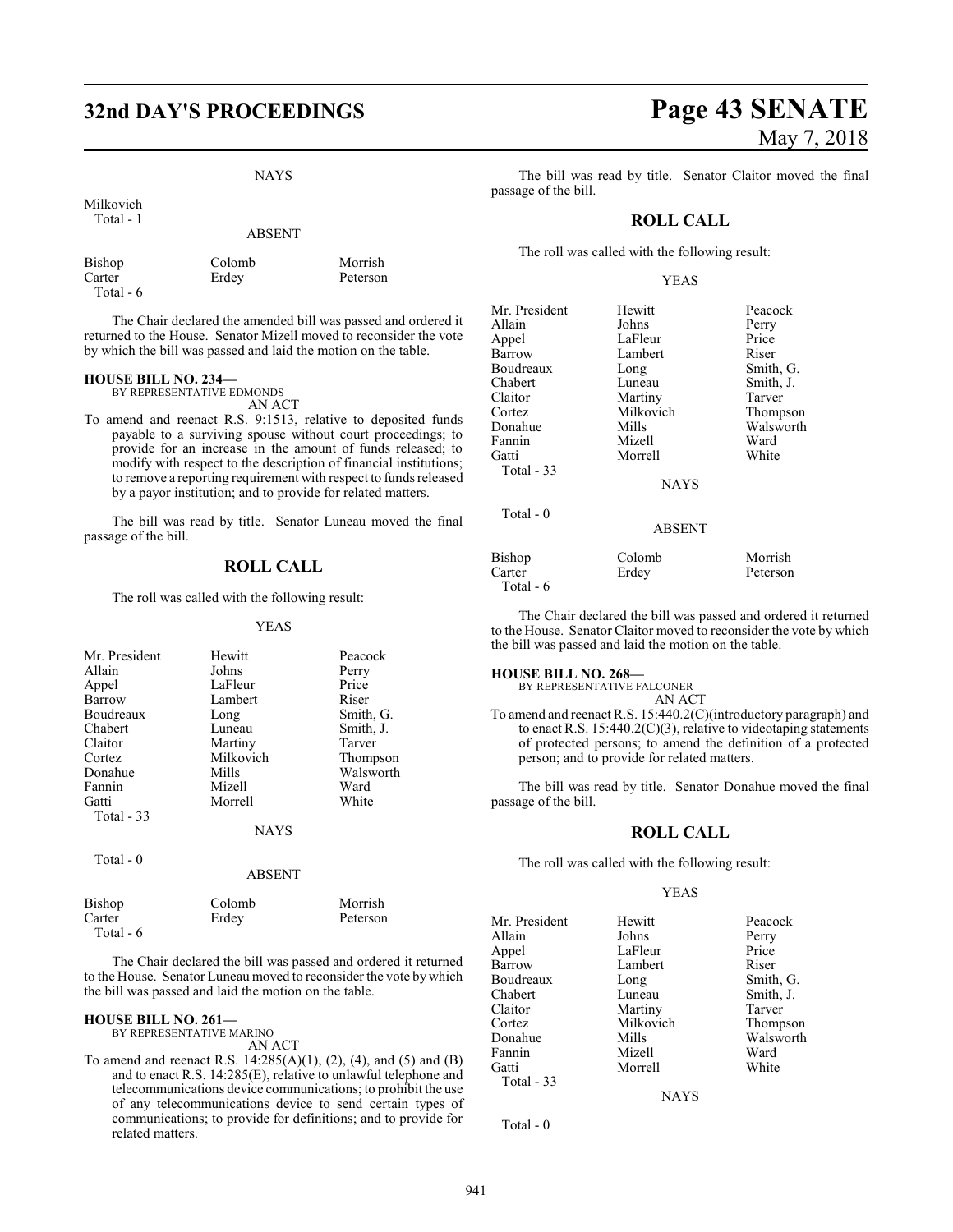#### ABSENT

| Bishop    | Colomb | Morrish  |
|-----------|--------|----------|
| Carter    | Erdey  | Peterson |
| Total - 6 |        |          |

The Chair declared the bill was passed and ordered it returned to the House. Senator Donahue moved to reconsider the vote by which the bill was passed and laid the motion on the table.

#### **HOUSE BILL NO. 275—** BY REPRESENTATIVE JORDAN

AN ACT

To amend and reenact R.S. 14:43.5, relative to the crime of intentional exposure to the human immunodeficiency virus; to provide for the elements of the offense; to provide for definitions; to provide for affirmative defenses; and to provide for related matters.

The bill was read by title. Senator Barrow moved the final passage of the bill.

#### **ROLL CALL**

The roll was called with the following result:

#### YEAS

| Mr. President       | Hewitt        | Peacock   |
|---------------------|---------------|-----------|
| Allain              | Johns         | Perry     |
| Appel               | LaFleur       | Price     |
| Barrow              | Lambert       | Riser     |
| Boudreaux           | Long          | Smith, G. |
| Chabert             | Luneau        | Smith, J. |
| Claitor             | Martiny       | Tarver    |
| Cortez              | Milkovich     | Thompson  |
| Donahue             | Mills         | Walsworth |
| Fannin              | Mizell        | Ward      |
| Gatti               | Morrell       | White     |
| Total $-33$         |               |           |
|                     | <b>NAYS</b>   |           |
| Total - 0           |               |           |
|                     | <b>ABSENT</b> |           |
| Bishop              | Colomb        | Morrish   |
| Carter<br>Total - 6 | Erdey         | Peterson  |

The Chair declared the bill was passed and ordered it returned to the House. Senator Barrow moved to reconsider the vote by which the bill was passed and laid the motion on the table.

#### **HOUSE BILL NO. 307—** BY REPRESENTATIVE THOMAS

AN ACT

To amend and reenact R.S.  $46:1844(W)(1)(a)$  and (b) and (3), to enact R.S. 44:3(J) and R.S. 46:1844( $\dot{W}$ )(5), and to repeal R.S.  $44:3(A)(4)(d)$ , relative to privacy of crime victims; to prohibit the disclosure of contact information; to provide relative to the duties of certain public officials; to provide for definitions; and to provide for related matters.

The bill was read by title. Senator Appel moved the final passage of the bill.

#### **ROLL CALL**

The roll was called with the following result:

#### **YEAS**

Peacock Perry

| Mr. President | Hewitt |
|---------------|--------|
| Allain        | Johns  |

## **Page 44 SENATE 32nd DAY'S PROCEEDINGS**

| Appel<br>Barrow<br>Boudreaux<br>Chabert<br>Claitor<br>Cortez<br>Donahue<br>Fannin<br>Gatti<br>Total $-33$<br>Total $-0$ | LaFleur<br>Lambert<br>Long<br>Luneau<br>Martiny<br>Milkovich<br>Mills<br>Mizell<br>Morrell<br><b>NAYS</b> | Price<br>Riser<br>Smith, G.<br>Smith, J.<br>Tarver<br>Thompson<br>Walsworth<br>Ward<br>White |
|-------------------------------------------------------------------------------------------------------------------------|-----------------------------------------------------------------------------------------------------------|----------------------------------------------------------------------------------------------|
|                                                                                                                         | <b>ABSENT</b>                                                                                             |                                                                                              |
| Bishop<br>Carter<br>Total - 6                                                                                           | Colomb<br>Erdey                                                                                           | Morrish<br>Peterson                                                                          |

The Chair declared the bill was passed and ordered it returned to the House. Senator Appel moved to reconsider the vote by which the bill was passed and laid the motion on the table.

#### **HOUSE BILL NO. 348—**

BY REPRESENTATIVE HODGES AN ACT

To enact R.S. 15:827(A)(8), relative to the Department of Public Safety and Corrections; to provide for the collection of inmate data; to provide relative to veterans committed to the custody of the department; and to provide for related matters.

The bill was read by title. Senator White moved the final passage of the bill.

#### **ROLL CALL**

The roll was called with the following result:

#### YEAS

| Mr. President<br>Allain<br>Appel<br>Barrow<br>Boudreaux<br>Chabert<br>Claitor<br>Cortez<br>Donahue<br>Fannin | Hewitt<br>Johns<br>LaFleur<br>Lambert<br>Long<br>Luneau<br>Martiny<br>Milkovich<br>Mills<br>Mizell | Peacock<br>Perry<br>Price<br>Riser<br>Smith, G.<br>Smith, J.<br>Tarver<br>Thompson<br>Walsworth<br>Ward |
|--------------------------------------------------------------------------------------------------------------|----------------------------------------------------------------------------------------------------|---------------------------------------------------------------------------------------------------------|
|                                                                                                              |                                                                                                    |                                                                                                         |
| Gatti                                                                                                        | Morrell                                                                                            | White                                                                                                   |
| <b>Total - 33</b>                                                                                            |                                                                                                    |                                                                                                         |
|                                                                                                              | <b>NAYS</b>                                                                                        |                                                                                                         |
| Total $-0$                                                                                                   | <b>ARSENT</b>                                                                                      |                                                                                                         |

Bishop Colomb Morrish<br>Carter Erdey Petersor Peterson Total - 6

The Chair declared the bill was passed and ordered it returned to the House. Senator White moved to reconsider the vote by which the bill was passed and laid the motion on the table.

**HOUSE BILL NO. 371—** BY REPRESENTATIVE CHANEY

AN ACT To amend and reenact Children's Code Article 610(A) and (D), relative to reports of child abuse and neglect; to provide for the reporting procedure for permitted and mandatory reporters; and to provide for related matters.

The bill was read by title. Senator Mills moved the final passage of the bill.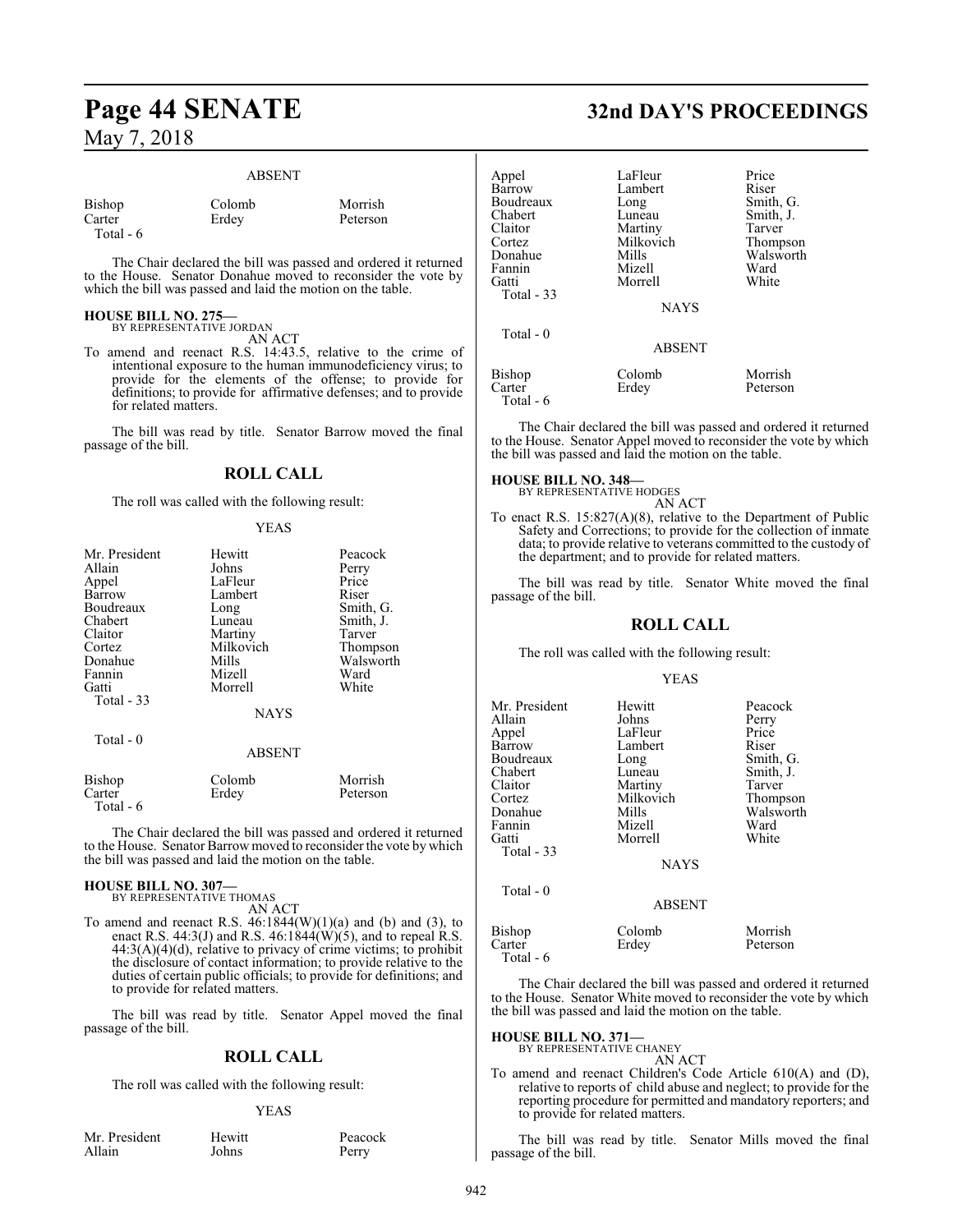## **32nd DAY'S PROCEEDINGS Page 45 SENATE**

#### **ROLL CALL**

The roll was called with the following result:

#### YEAS

| Mr. President<br>Allain<br>Appel<br>Barrow<br>Boudreaux<br>Chabert<br>Claitor<br>Cortez<br>Donahue<br>Fannin<br>Gatti | Hewitt<br>Johns<br>LaFleur<br>Lambert<br>Long<br>Luneau<br>Martiny<br>Milkovich<br>Mills<br>Mizell<br>Peacock | Perry<br>Price<br>Riser<br>Smith, G.<br>Smith, J.<br>Tarver<br>Thompson<br>Walsworth<br>Ward<br>White |
|-----------------------------------------------------------------------------------------------------------------------|---------------------------------------------------------------------------------------------------------------|-------------------------------------------------------------------------------------------------------|
| Total - 32                                                                                                            |                                                                                                               |                                                                                                       |
|                                                                                                                       | <b>NAYS</b>                                                                                                   |                                                                                                       |
| Total - 0                                                                                                             | <b>ABSENT</b>                                                                                                 |                                                                                                       |
| Bishop<br>Carter                                                                                                      | Erdey<br>Morrell                                                                                              | Peterson                                                                                              |

The Chair declared the bill was passed and ordered it returned to the House. Senator Mills moved to reconsider the vote by which the bill was passed and laid the motion on the table.

#### **HOUSE BILL NO. 393—**

Colomb Morrish

Total - 7

BY REPRESENTATIVE TERRY BROWN AN ACT

To amend and reenact R.S. 3:563, 564, 734(A) and (B)(1), 735, 747, 748(A), 2092(B), and 2093(5) through (11) and to enact R.S. 3:561(6) and 2093(12) and (13), relative to market agency and livestock dealer permits; to provide for permits; to provide for the authority of the Louisiana Board of Animal Health; to provide for criteria to deny, revoke, or suspend permits; to provide for records; to provide for inspectors; to provide for prohibited activities; to provide for violations and penalties; to provide for the authority of the commissioner of agriculture; and to provide for related matters.

The bill was read by title. Senator Thompson moved the final passage of the bill.

### **ROLL CALL**

The roll was called with the following result:

#### YEAS

| Mr. President | Hewitt    | Peacock   |
|---------------|-----------|-----------|
| Allain        | Johns     | Perry     |
| Appel         | LaFleur   | Price     |
| Barrow        | Lambert   | Riser     |
| Boudreaux     | Long      | Smith, G. |
| Chabert       | Luneau    | Smith, J. |
| Claitor       | Martiny   | Tarver    |
| Cortez        | Milkovich | Thompson  |
| Donahue       | Mills     | Walsworth |
| Fannin        | Mizell    | Ward      |
| Gatti         | Morrell   | White     |
| Total - 33    |           |           |

# May 7, 2018

#### **NAYS**

| Total $-0$          | <b>ABSENT</b> |          |
|---------------------|---------------|----------|
| <b>Bishop</b>       | Colomb        | Morrish  |
| Carter<br>Total - 6 | Erdey         | Peterson |

The Chair declared the bill was passed and ordered it returned to the House. Senator Thompson moved to reconsider the vote by which the bill was passed and laid the motion on the table.

#### **HOUSE BILL NO. 395—** BY REPRESENTATIVE FOIL

AN ACT

To amend and reenact Civil Code Articles 355, 359 and 361, relative to continuing tutorship; to provide for restrictions on legal capacity; to provide for modification or termination of decrees restricting legal capacity; to provide for prospective and retroactive application; and to provide for related matters.

The bill was read by title. Senator Claitor moved the final passage of the bill.

#### **ROLL CALL**

The roll was called with the following result:

#### YEAS

| Mr. President                 | Hewitt          | Peacock             |
|-------------------------------|-----------------|---------------------|
| Allain                        | Johns           | Perry               |
| Appel                         | LaFleur         | Price               |
| Barrow                        | Lambert         | Riser               |
| Boudreaux                     | Long            | Smith, G.           |
| Chabert                       | Luneau          | Smith, J.           |
| Claitor                       | Martiny         | Tarver              |
| Cortez                        | Milkovich       | Thompson            |
| Donahue                       | Mills           | Walsworth           |
| Fannin                        | Mizell          | Ward                |
| Gatti                         | Morrell         | White               |
| Total $-33$                   |                 |                     |
|                               | <b>NAYS</b>     |                     |
| Total - 0                     |                 |                     |
|                               | <b>ABSENT</b>   |                     |
| Bishop<br>Carter<br>Total - 6 | Colomb<br>Erdey | Morrish<br>Peterson |
|                               |                 |                     |

The Chair declared the bill was passed and ordered it returned to the House. Senator Claitor moved to reconsider the vote by which the bill was passed and laid the motion on the table.

#### **HOUSE BILL NO. 440—**

BY REPRESENTATIVE HODGES AN ACT

To amend and reenact Code of Criminal Procedure Articles 903(B) and  $(C)$  and  $903.2(A)(1)$  and  $(B)(1)$ , relative to the substance abuse probation program; to provide for counseling and treatment for defendants with substance abuse disorders and mental illness; and to provide for related matters.

The bill was read by title. Senator White moved the final passage of the bill.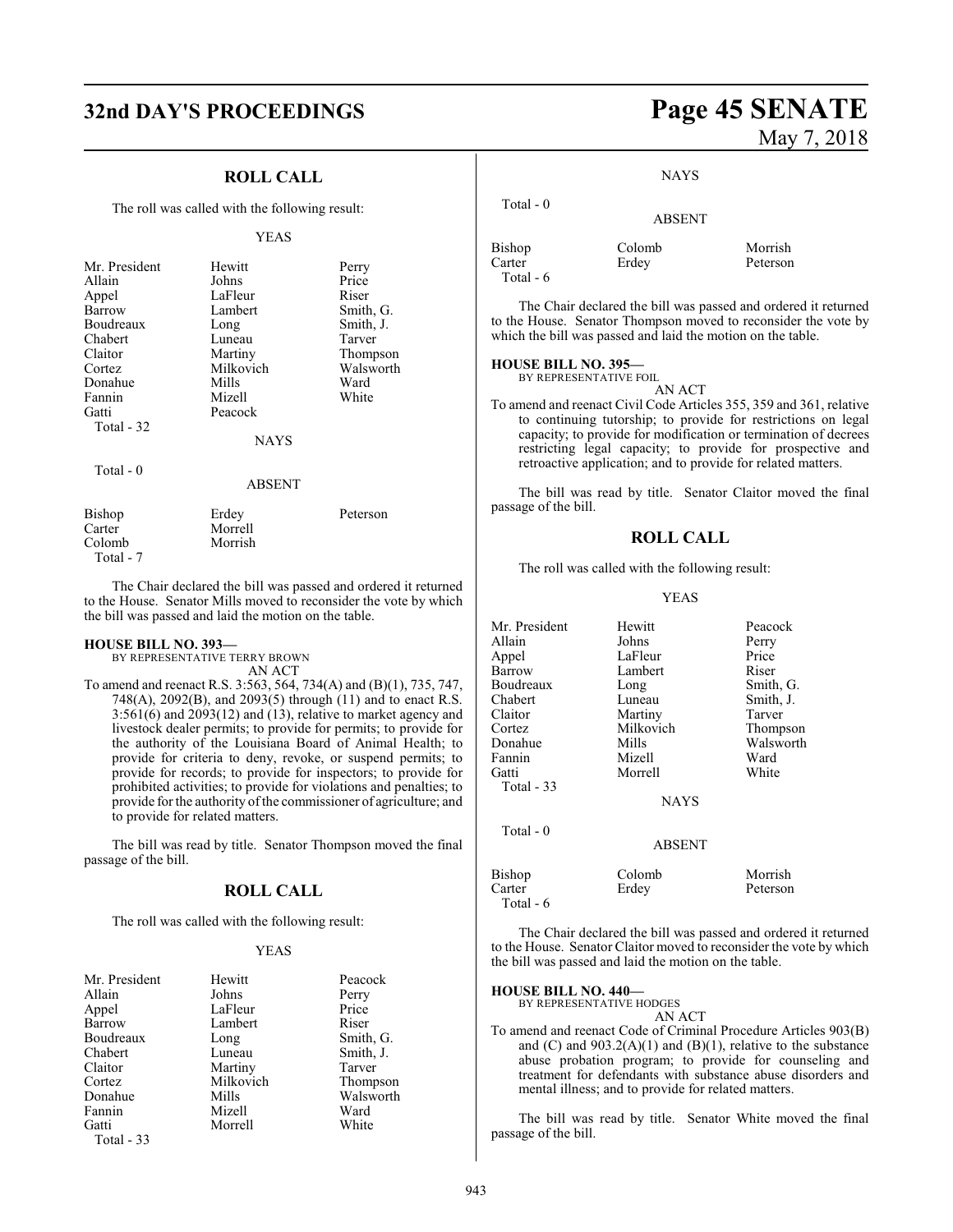### **ROLL CALL**

The roll was called with the following result:

#### YEAS

| Mr. President<br>Allain<br>Appel<br>Barrow<br>Boudreaux<br>Chabert<br>Claitor<br>Cortez<br>Donahue<br>Fannin | Hewitt<br>Johns<br>LaFleur<br>Lambert<br>Long<br>Luneau<br>Martiny<br>Milkovich<br>Mills<br>Mizell | Peacock<br>Perry<br>Price<br>Riser<br>Smith, G.<br>Smith, J.<br>Tarver<br>Thompson<br>Walsworth<br>Ward |
|--------------------------------------------------------------------------------------------------------------|----------------------------------------------------------------------------------------------------|---------------------------------------------------------------------------------------------------------|
| Gatti<br>Total $-33$                                                                                         | Morrell<br><b>NAYS</b>                                                                             | White                                                                                                   |
| Total $-0$                                                                                                   | <b>ABSENT</b>                                                                                      |                                                                                                         |
| $\mathbf{D}^*$ 1                                                                                             | $\sim$ 1 1                                                                                         | $\mathbf{M}$ $\mathbf{I}$                                                                               |

| Bishop    | Colomb | Morrish  |
|-----------|--------|----------|
| Carter    | Erdey  | Peterson |
| Total - 6 |        |          |

The Chair declared the bill was passed and ordered it returned to the House. Senator White moved to reconsider the vote by which the bill was passed and laid the motion on the table.

#### **HOUSE BILL NO. 488—**

BY REPRESENTATIVES AMEDEE, CARPENTER, JACKSON, NANCY LANDRY, AND SMITH AN ACT

To amend and reenact R.S. 14:403(A)(4)(b) and to enact Children's Code Articles  $502(1)(d)$  and  $4(r)$ ,  $603(2)(e)$ , and  $(12)(t)$ , and 606(A)(8), relative to mandatory reporting of crimes; to provide relative to the mandatory reporting of certain crimes of sexual abuse of a minor; to provide for definitions; and to provide for related matters.

#### **Floor Amendments**

Senator Barrow proposed the following amendments.

#### **SENATE FLOOR AMENDMENTS**

Amendments proposed by Senator Barrow to Engrossed House Bill No. 488 by Representative Amedee

#### AMENDMENT NO. 1

On page 1, line 15, delete "78, 78.1,"

On motion of Senator Barrow, the amendments were adopted.

The bill was read by title. Senator Mizell moved the final passage of the amended bill.

### **ROLL CALL**

The roll was called with the following result:

#### YEAS

| Mr. President | Hewitt    | Peacock               |
|---------------|-----------|-----------------------|
| Allain        | Johns     | Perry                 |
| Appel         | LaFleur   | Price                 |
| Barrow        | Lambert   | Riser                 |
| Boudreaux     | Long      | Smith, G.             |
| Chabert       | Luneau    | Smith, J.             |
| Claitor       | Martiny   | Tarver                |
| Cortez        | Milkovich |                       |
| Donahue       | Mills     | Thompson<br>Walsworth |

## **Page 46 SENATE 32nd DAY'S PROCEEDINGS**

| Fannin<br>Gatti<br>Total $-33$         | Mizell<br>Morrell<br><b>NAYS</b> | Ward<br>White       |  |
|----------------------------------------|----------------------------------|---------------------|--|
| Total $-0$                             | <b>ABSENT</b>                    |                     |  |
| <b>Bishop</b><br>Carter<br>$Total - 6$ | Colomb<br>Erdey                  | Morrish<br>Peterson |  |

The Chair declared the amended bill was passed and ordered it returned to the House. Senator Mizell moved to reconsider the vote by which the bill was passed and laid the motion on the table.

**HOUSE BILL NO. 490—** BY REPRESENTATIVE GREGORY MILLER

AN ACT To amend and reenact R.S. 46:236.1.1(9), (10), (11), (12), (13), and  $(14)$  and 236.1.2(L) and to enact R.S.  $46:236.1.1(15)$  and  $(16)$ , relative to support; to provide definitions; to provide relative to health insurance; to provide for medical support; and to provide for related matters.

The bill was read by title. Senator Gatti moved the final passage of the bill.

#### **ROLL CALL**

The roll was called with the following result:

#### YEAS

| Mr. President | Hewitt        | Peacock   |
|---------------|---------------|-----------|
| Allain        | Johns         | Perry     |
| Appel         | LaFleur       | Price     |
| <b>Barrow</b> | Lambert       | Riser     |
| Boudreaux     | Long          | Smith, G. |
| Chabert       | Luneau        | Smith, J. |
| Claitor       | Martiny       | Tarver    |
| Cortez        | Milkovich     | Thompson  |
| Donahue       | Mills         | Walsworth |
| Fannin        | Mizell        | Ward      |
| Gatti         | Morrell       | White     |
| Total - 33    |               |           |
|               | <b>NAYS</b>   |           |
| Total - 0     |               |           |
|               | <b>ABSENT</b> |           |
| Bishop        | Colomb        | Morrish   |
| Carter        | Erdey         | Peterson  |
|               |               |           |

The Chair declared the bill was passed and ordered it returned to the House. Senator Gatti moved to reconsider the vote by which the bill was passed and laid the motion on the table.

#### **Rules Suspended**

Senator Hewitt asked for and obtained a suspension of the rules to revert to the Morning Hour.

#### **Message from the House**

#### **PASSED SENATE BILLS AND JOINT RESOLUTIONS**

#### May 7, 2018

To the Honorable President and Members of the Senate:

Total - 6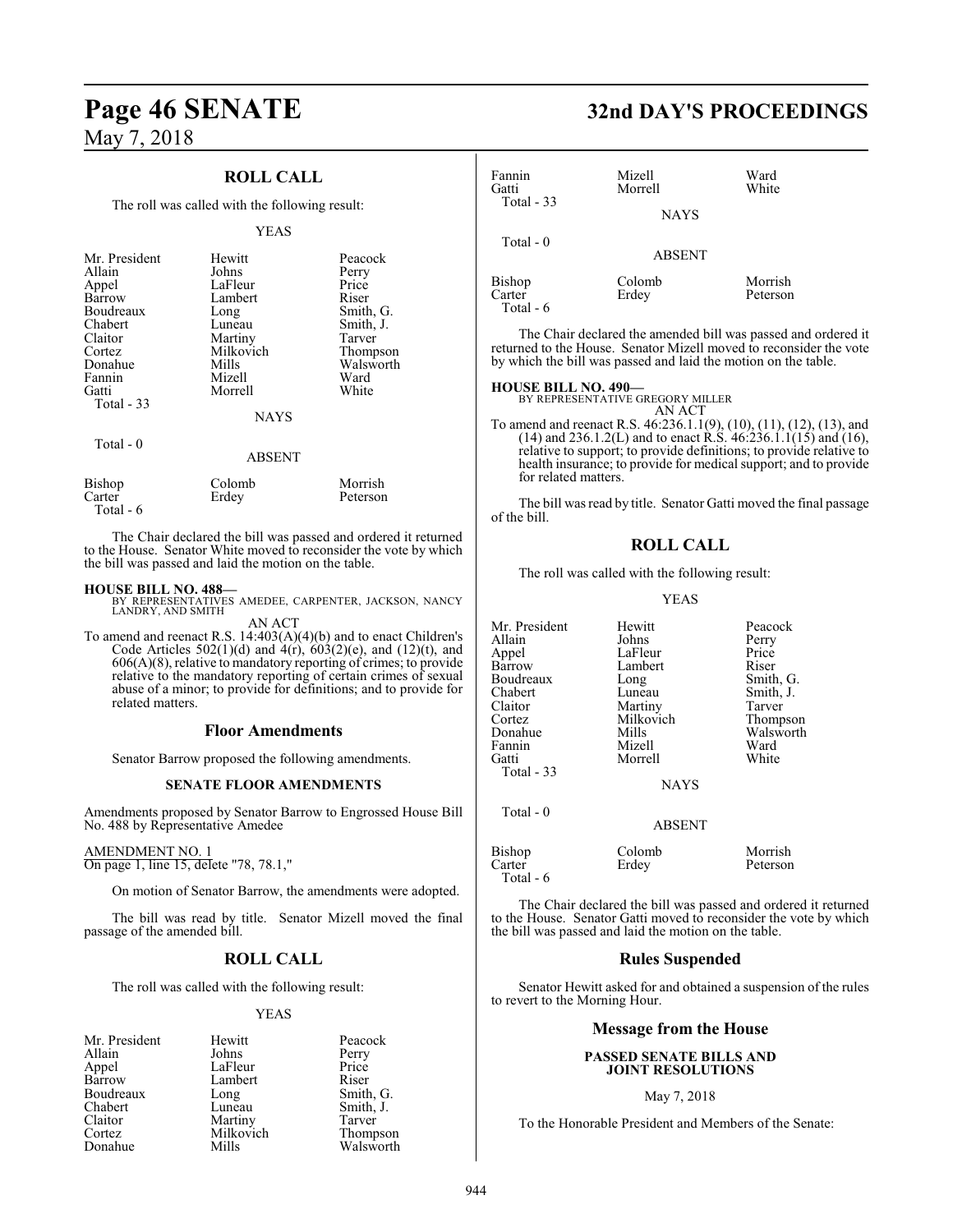## **32nd DAY'S PROCEEDINGS Page 47 SENATE**

# May 7, 2018

I am directed to inform your honorable body that the House of Representatives has finally passed the following Senate Bills and Joint Resolutions:

#### **SENATE BILL NO. 80—** BY SENATOR CLAITOR

AN ACT

To amend and reenact R.S. 13:5715(A)(2), relative to coroners; to provide relative to the disposition of paupers; to provide for disposition expenses; and to provide for related matters.

Reported with amendments.

#### **SENATE BILL NO. 464—** BY SENATOR RISER

AN ACT

To enact R.S. 40:34(C), relative to death certificates; to provide for electronic registration of death certificate data; to provide for enrollment; and to provide for related matters.

Reported with amendments.

**SENATE BILL NO. 548—** BY SENATORS BOUDREAUX AND BARROW AN ACT

To enact R.S. 15:244, relative to criminal procedure; to provide for a pretrial diversion program for current members and veterans of the military; to provide for an effective date; and to provide for related matters.

Reported with amendments.

Respectfully submitted, ALFRED W. SPEER Clerk of the House of Representatives

#### **Message from the House**

#### **PASSED SENATE BILLS AND JOINT RESOLUTIONS**

#### May 7, 2018

To the Honorable President and Members of the Senate:

I am directed to inform your honorable body that the House of Representatives has finally passed the following Senate Bills and Joint Resolutions:

#### **SENATE BILL NO. 81—** BY SENATOR CLAITOR

AN ACT

To enact R.S. 13:3734(H), relative to coroners; to provide relative to coroners' investigations; to provide relative to certain biological fluids or samples; to provide relative to the release of biological fluids or samples to coroners; to provide relative to custodians of records; to provide relative to liability; to provide for exceptions; and to provide for related matters.

Reported without amendments.

#### **SENATE BILL NO. 137—** BY SENATOR PEACOCK

AN ACT

To enact R.S. 1:58.9, relative to diffuse intrinsic pontine glioma awareness; to designate "Diffuse Intrinsic Pontine Glioma Awareness Day" in Louisiana; to promote public awareness about the cancer and recognize those individuals who have been diagnosed with diffuse intrinsic pontine glioma; and to provide for related matters.

Reported without amendments.

#### **SENATE BILL NO. 160—**

BY SENATOR CARTER AND REPRESENTATIVE TERRY BROWN AN ACT

To amend and reenact R.S. 3:2361 and 2362, relative to cruelty to animals; to prohibit tying or tethering a dog or cat in extreme weather conditions; to provide for penalties; to provide for technical corrections; and to provide for related matters.

Reported without amendments.

## **SENATE BILL NO. 170—**<br>BY SENATOR THOMPSON

AN ACT

To amend and reenact the introductory paragraph of R.S. 3:1382(A) and to enact R.S.  $3:1382(A)(8)$  and  $(9)$ , relative to the Agricultural Chemistry and Seed Commission; to increase the commission membership; and to provide for related matters.

Reported without amendments.

## **SENATE BILL NO. 337—**

BY SENATOR RISER

AN ACT To enact R.S. 3:4623(C), relative to the Louisiana Weights and Measures Law; to provide relative to the sale of shelled field corn; to exempt the sale of shelled field corn from the Louisiana Weights and Measures Law under certain conditions; and to provide for related matters.

Reported without amendments.

#### **SENATE BILL NO. 446—**

BY SENATOR WHITE

AN ACT To enact R.S. 49:191(10)(c) and to repeal R.S. 49:191(8)(n), relative to the Governor's Office of Homeland Security and Emergency Preparedness, including provisions to provide for the re-creation of the Governor's Office of Homeland Security and Emergency Preparedness and the statutory entities made a part of the department by law; to provide for the effective termination date for all statutory authority for the existence of such statutory entities; and to provide for related matters.

Reported without amendments.

### **SENATE BILL NO. 5—**

- BY SENATOR PEACOCK AN ACT
- To amend and reenact R.S. 11:1322(B), to provide relative to benefits of State Police Retirement System retirees' surviving spouses; to provide for qualifications for payment of survivor benefits; to provide for an effective date; and to provide for related matters.

Reported without amendments.

Respectfully submitted, ALFRED W. SPEER Clerk of the House of Representatives

#### **Message from the House**

#### **CONCURRING IN SENATE CONCURRENT RESOLUTIONS**

#### May 7, 2018

To the Honorable President and Members of the Senate:

I am directed to inform your honorable body that the House of Representatives has finally concurred in the following Senate Concurrent Resolutions: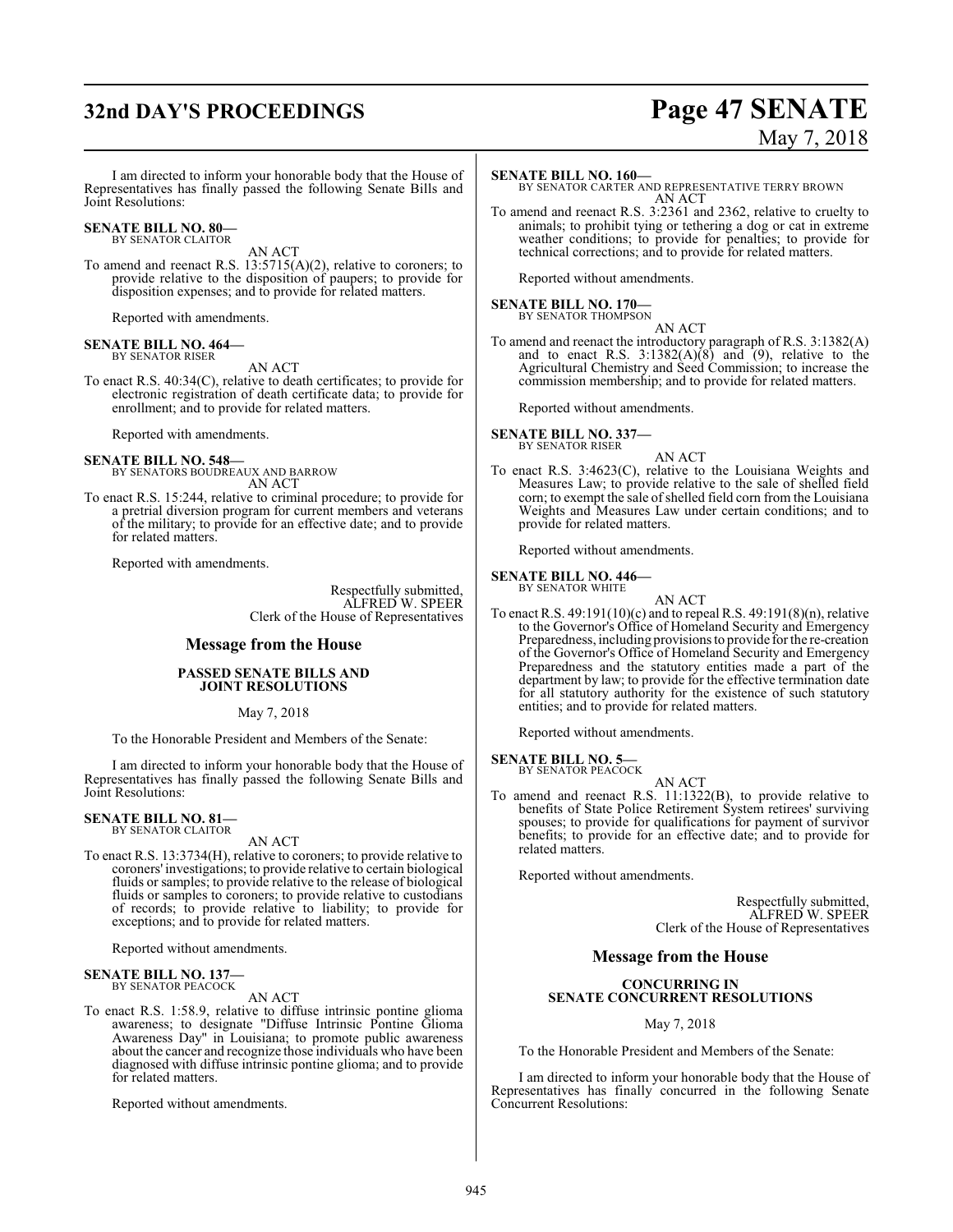#### **SENATE CONCURRENT RESOLUTION NO. 103—**

BY SENATORS CARTER, BARROW, BISHOP, BOUDREAUX, COLOMB,<br>MORRELL, PRICE AND TARVER AND REPRESENTATIVES BOUIE,<br>BRASS, CARPENTER, GARY CARTER, COX, DUPLESSIS, GLOVER,<br>HALL, JIMMY HARRIS, HUNTER, JACKSON, JEFFERSON, JENKINS,<br>MA A CONCURRENT RESOLUTION

To commend Erika McConduit for her accomplishments and dedicated service as president and CEO of the Urban League of Louisiana.

Reported without amendments.

## **SENATE CONCURRENT RESOLUTION NO. 104—** BY SENATORS MORRELL, BARROW, BISHOP, BOUDREAUX, CARTER,<br>COLOMB, PRICE AND TARVER AND REPRESENTATIVES BOUIE,<br>BRASS, CARPENTER, GARY CARTER, COX, DUPLESSIS, GLOVER,<br>HALL, JIMMY HARRIS, HUNTER, JACKSON, JEFFERSON, JENKINS,<br>JO A CONCURRENT RESOLUTION

To commend Erika McConduit for her service as president and chief executive officer of the Urban League of Louisiana.

Reported without amendments.

Respectfully submitted, ALFRED W. SPEER Clerk of the House of Representatives

#### **Introduction of Senate Resolutions**

#### **SENATE RESOLUTION NO. 190—** BY SENATOR BARROW

A RESOLUTION

To commend and congratulate The Life of a Single Mom(TLSM) for its many accomplishments and positive effects on the lives of single mothers and on the occasion of its first TLSM Day at the capitol.

The resolution was read by title and placed on the Calendar for a second reading.

#### **SENATE RESOLUTION NO. 191—** BY SENATOR BARROW

A RESOLUTION

To commend the Zachary High School Broncos football team on winning the Louisiana High School Athletic Association Class 5A state football championship for the second time in three years.

The resolution was read by title and placed on the Calendar for a second reading.

## **SENATE RESOLUTION NO. 192—** BY SENATOR BARROW

A RESOLUTION

To designate May 15, 2018, as "Teacher of the Year Day" in Senate District 15 and to commend the Teacher of the Year from each school in Senate District 15 for his or her exemplary and dedicated service.

The resolution was read by title and placed on the Calendar for a second reading.

#### **Introduction of Senate Concurrent Resolutions**

#### **SENATE CONCURRENT RESOLUTION NO. 108—** BY SENATOR CLAITOR AND REPRESENTATIVE STEVE CARTER A CONCURRENT RESOLUTION

To designate March 2018 as Amyloidosis Awareness Month in Louisiana.

The resolution was read by title and placed on the Calendar for a second reading.

## **Page 48 SENATE 32nd DAY'S PROCEEDINGS**

### **Message from the House**

#### **ASKING CONCURRENCE IN HOUSE CONCURRENT RESOLUTIONS**

May 7, 2018

To the Honorable President and Members of the Senate:

I am directed to inform your honorable body that the House of Representatives has finally passed and asks your concurrence in the following House Concurrent Resolutions:

| HCR No. 90 | <b>HCR No. 91</b> | <b>HCR No. 92</b> |
|------------|-------------------|-------------------|
| HCR No. 93 | <b>HCR No. 94</b> | <b>HCR No. 96</b> |

Respectfully submitted, ALFRED W. SPEER Clerk of the House of Representatives

#### **House Concurrent Resolutions on First Reading**

#### **HOUSE CONCURRENT RESOLUTION NO. 90—**

BY REPRESENTATIVE FALCONER A CONCURRENT RESOLUTION

To recognize Tuesday, December 4, 2018, as Helping Parents Heal Dayin Louisiana and to honor grieving parents and siblingswho have experienced the loss of a child.

The resolution was read by title and placed on the Calendar for a second reading.

## **HOUSE CONCURRENT RESOLUTION NO. 91—** BY REPRESENTATIVE STOKES

A CONCURRENT RESOLUTION

To commend Susan G. Komen Louisiana Affiliates and to recognize Thursday, May 24, 2018, as Susan G. Komen Day at the state capitol.

The resolution was read by title and placed on the Calendar for a second reading.

#### **HOUSE CONCURRENT RESOLUTION NO. 92—**

BY REPRESENTATIVE GUINN AND SENATOR MORRISH A CONCURRENT RESOLUTION

To express condolences of the Legislature of Louisiana upon the death of Reverend Melton Alfred.

The resolution was read by title and placed on the Calendar for a second reading.

#### **HOUSE CONCURRENT RESOLUTION NO. 93—**

BY REPRESENTATIVES MACK, POPE, HODGES, AND SCHEXNAYDER AND SENATOR ERDEY A CONCURRENT RESOLUTION

To commend the Doyle High School girls' softball team upon winning the 2018 Louisiana High School Athletic Association Class 2A state championship.

The resolution was read by title and placed on the Calendar for a second reading.

#### **HOUSE CONCURRENT RESOLUTION NO. 94—**

BY REPRESENTATIVES MACK, POPE, HODGES, AND SCHEXNAYDER AND SENATOR ERDEY A CONCURRENT RESOLUTION

To commend the Holden High School girls' softball team upon winning the 2018 Louisiana High School Athletic Association Class  $\overrightarrow{B}$  state championship.

The resolution was read by title and placed on the Calendar for a second reading.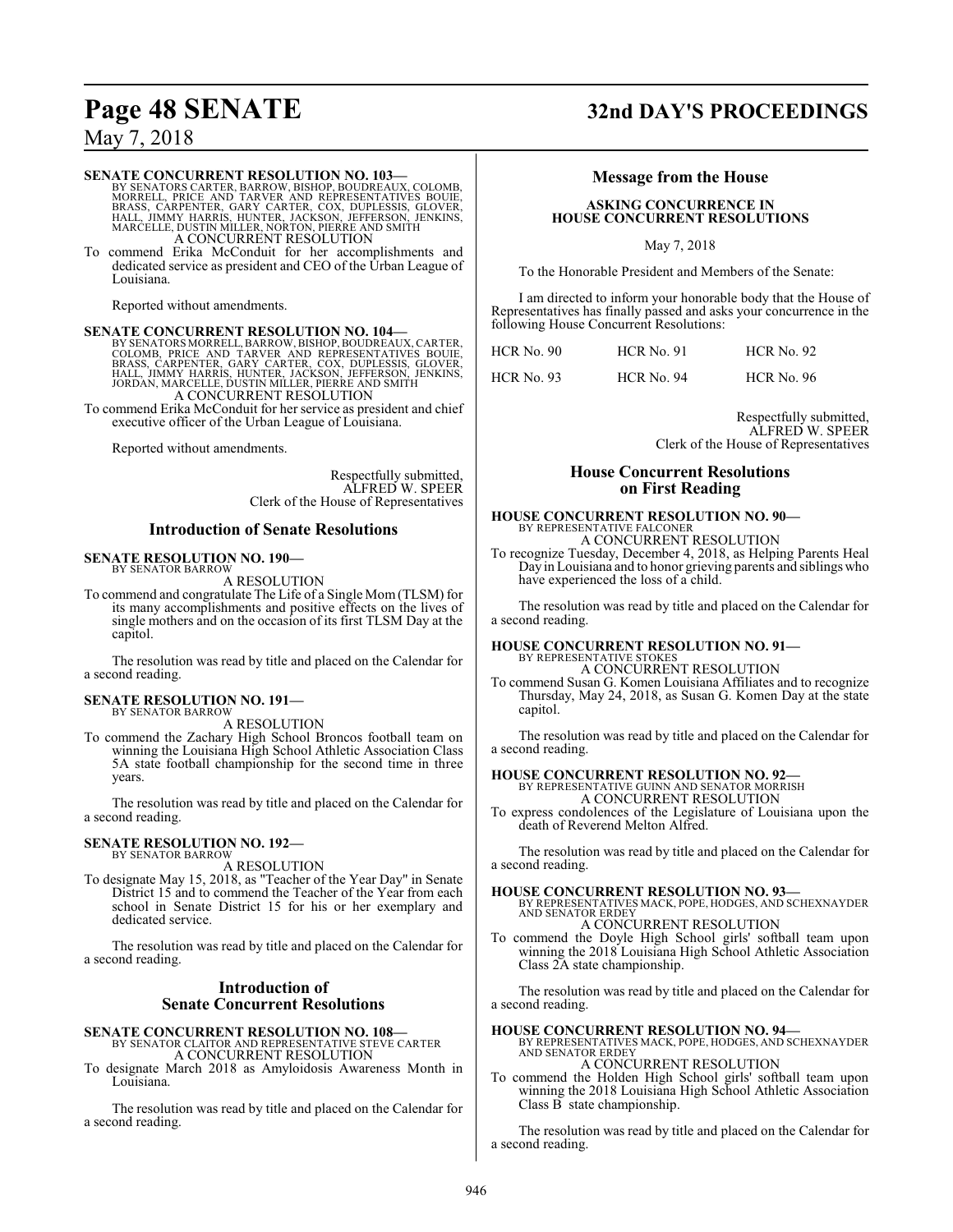# **32nd DAY'S PROCEEDINGS Page 49 SENATE**

# May 7, 2018

#### **HOUSE CONCURRENT RESOLUTION NO. 96—**

BY REPRESENTATIVE ARMES A CONCURRENT RESOLUTION

To memorialize the United States Congress to take such actions as are necessary to ensure that Tricare adequately covers behavioral therapies for military dependents.

The resolution was read by title and placed on the Calendar for a second reading.

#### **Privileged Report of the Committee on Senate and Governmental Affairs**

### **ENROLLMENTS**

Senator Peterson, Chairman on behalf of the Committee on Senate and Governmental Affairs, submitted the following report:

#### May 7, 2018

To the President and Members of the Senate:

I am directed by your Committee on Senate and Governmental Affairs to submit the following report:

The following Senate Concurrent Resolution has been properly enrolled:

#### **SENATE CONCURRENT RESOLUTION NO. 100—**

BY SENATORS WARD, ALARIO, ALLAIN, APPEL, BARROW, BISHOP, BOUDREAUX, CARTER, CHABERT, CLAITOR, COLOMB, CORTEZ,<br>DONAHUE, ERDEY, FANNIN, GATTI, HEWITT, JOHNS, LAFLEUR,<br>LAMBERT,LONG,LUNEAU,MARTINY,MILKOVICH,MILLS,MIZELL,<br>MORRELL,MORRISH,PEACOCK,PERRY,PETERSON,PRICE,RISER,<br>GARY SMITH AND WHITE AND REPRESENTATIVES ABRAHAM, ABRAMSON,<br>AMEDEE,ANDERS,ARMES,BACALA,BAGLEY,BAGNERIS,BARAS,<br>BERTHELOT, BILLIOT, BISHOP, BOUIE, BRASS, CHAD BROWN,<br>TERRY BROWN, CARMODY, CARPENTER, GARY CARTER, ROBBY<br>CARTER, STEVE CAR HILFERTY, HILL, HODGES, HOFFMANN, HOLLIS, HORTON, HOWARD, HUNTER, HUVAL, IVEY, JACKSON, JAMES, JEFFERSON, JENKINS,<br>JOHNSON, JONES, JORDAN, NANCY LANDRY, TERRY LANDRY,<br>LEBAS, LEGER, LEOPOLD, LYONS, MACK, MAGEE, MARCELLE,<br>MARINO, MCFARLAND, MIGUEZ, DUSTIN MILLER, GREGORY<br>MILLER, MO WRIGHT AND ZERINGUE

#### A CONCURRENT RESOLUTION

To express the heartfelt condolences of the Legislature of Louisiana upon the untimely death of Christopher Michael "Chris" Lawton, Zachary Fire Department Deputy Chief and Zachary Police Department Reserve Officer and to commend the legacy of public service he leaves to his community and state.

> Respectfully submitted, KAREN CARTER PETERSON Chairman

The foregoing Senate Concurrent Resolution was signed by the President of the Senate.

#### **Message to the Secretary of State**

## **SIGNED SENATE CONCURRENT RESOLUTIONS**

May 7, 2018

To the Honorable Secretary of State:

The President of the Senate and the Speaker of the House of Representatives have signed the following Senate Concurrent Resolutions:

#### **SENATE CONCURRENT RESOLUTION NO. 9—** BY SENATOR CORTEZ

A CONCURRENT RESOLUTION

To extend the creation, members, and charge ofthe Louisiana Supply Chain and Transportation Council as provided in Senate Concurrent Resolution No. 99 of the 2017 Regular Session of the Legislature to study and make recommendations regarding increasing resilience in various modes of transportation through increased communication, collaboration, development of geographic information technologies, and new innovations in transportation resilience.

#### **SENATE CONCURRENT RESOLUTION NO. 14—** BY SENATOR WARD

A CONCURRENT RESOLUTION

To approve the Atchafalaya Basin Annual Plan for Fiscal Year 2018- 2019, as adopted by the Atchafalaya Basin Research and Promotion Board and the Coastal Protection and Restoration Authority.

#### **SENATE CONCURRENT RESOLUTION NO. 41—**

BY SENATORS GARY SMITH, ALLAIN, CHABERT AND PRICE A CONCURRENT RESOLUTION

To memorialize the Congress of the United States to allow variances on certain projects regulated by the Clean Water Act and the Rivers and Harbors Act.

#### **SENATE CONCURRENT RESOLUTION NO. 55—** BY SENATOR BISHOP

A CONCURRENT RESOLUTION

To urge and request the Louisiana Department of Insurance to assemble a task force to address the high automobile insurance rates in the state.

#### **SENATE CONCURRENT RESOLUTION NO. 91—**

BY SENATOR PEACOCK AND REPRESENTATIVES SEABAUGH AND CARMODY

### A CONCURRENT RESOLUTION

To commend and congratulate Ashini Ashish Modi of Shreveport upon being selected as the 2018 Middle School Student of the Year by the Louisiana Department of Education and to recognize her extraordinary accomplishments.

#### **SENATE CONCURRENT RESOLUTION NO. 93—** BY SENATOR LONG

#### A CONCURRENT RESOLUTION

To commend, posthumously, Dr. Alton Ochsner Sr. upon his induction into the Louisiana Political Museum and Hall of Fame.

#### **SENATE CONCURRENT RESOLUTION NO. 94—**

BY SENATOR PEACOCK AND REPRESENTATIVES CARMODY AND SEABAUGH

#### A CONCURRENT RESOLUTION

To commend and congratulate Caddo Magnet High School senior, SunjayLetchuman of Shreveport, upon his selection as the 2018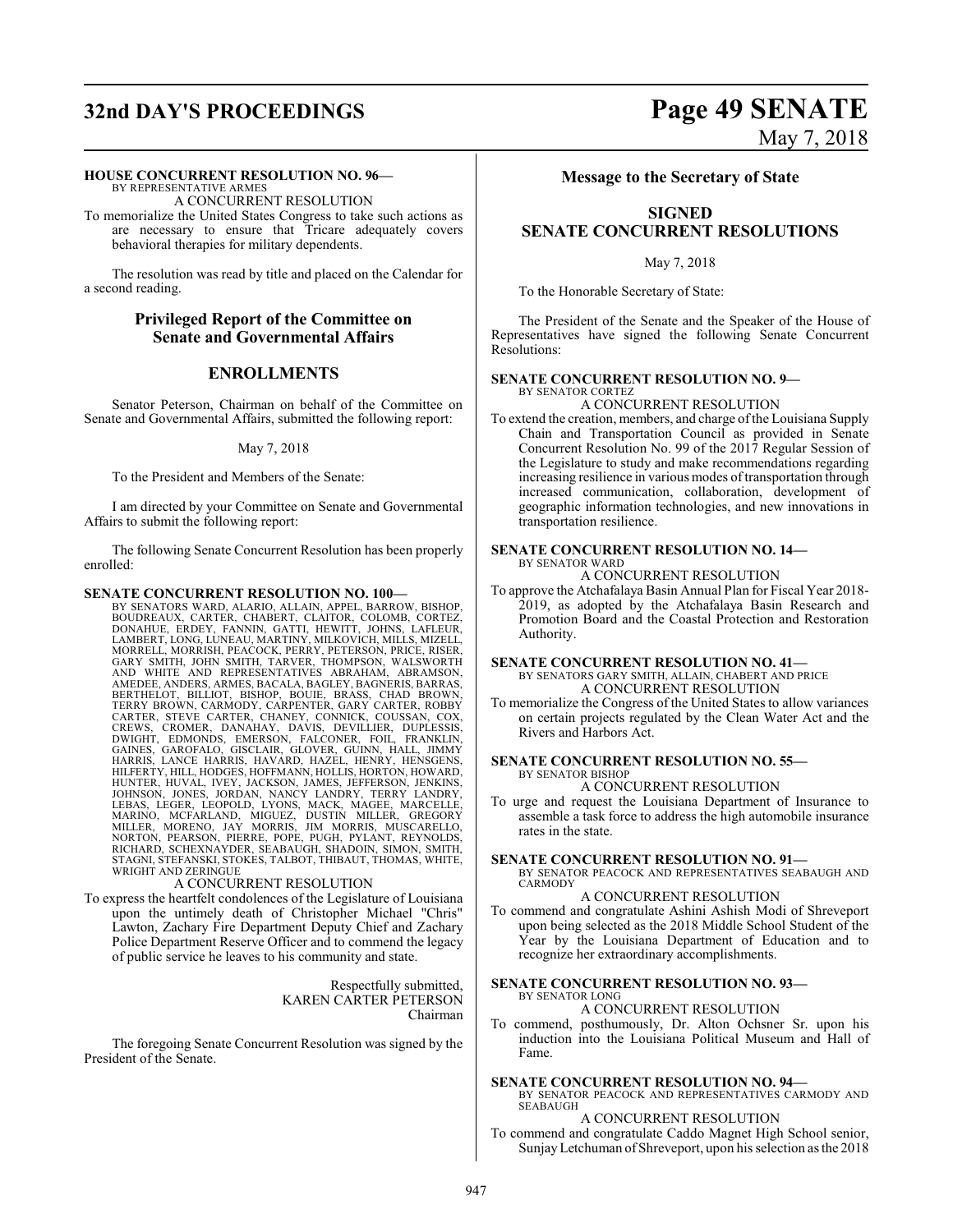## **Page 50 SENATE 32nd DAY'S PROCEEDINGS**

## May 7, 2018

High School Student of the Year by the Louisiana Department of Education and to note his extraordinary accomplishments.

#### **SENATE CONCURRENT RESOLUTION NO. 10—** BY SENATORS BARROW AND WALSWORTH

A CONCURRENT RESOLUTION

To urge and request the Department of Children and Family Services to study the feasibility of extending the age of foster care to twenty-one and to submit a report of its recommendations to the legislature no later than February 1, 2019.

#### **SENATE CONCURRENT RESOLUTION NO. 97—**

BY SENATOR LONG AND REPRESENTATIVES ABRAHAM, BAGNERIS, BOUIE, GARY CARTER, GAROFALO, JIMMY HARRIS, HILFERTY AND LEGER

A CONCURRENT RESOLUTION To commend and congratulate the Braden family upon earning the Political Family of Officeholders Award.

> Respectfully submitted, GLENN A. KOEPP Secretary of the Senate

#### **Privileged Report of the Committee on Senate and Governmental Affairs**

### **ENROLLMENTS**

Senator Peterson, Chairman on behalf of the Committee on Senate and Governmental Affairs, submitted the following report:

May 7, 2018

To the President and Members of the Senate:

I am directed by your Committee on Senate and Governmental Affairs to submit the following report:

The following Senate Resolutions have been properly enrolled:

#### **SENATE RESOLUTION NO. 169—** BY SENATOR BISHOP

A RESOLUTION

To recognize the lives and legacies of Denver Smith and Leonard Brown and to honor them, posthumously, as casualties of the civil rights movement.

#### **SENATE RESOLUTION NO. 171—** BY SENATOR BARROW

A RESOLUTION

To commend the Madison Preparatory Academy boys basketball team on winning the 2018 Louisiana High School Athletic Association Class 3A championship.

#### **SENATE RESOLUTION NO. 172—** BY SENATOR CORTEZ

#### A RESOLUTION

To commend the Louisiana Motor Transport Association and to welcome trucking industry professionals to the 2018 Truck Day at the capitol.

#### **SENATE RESOLUTION NO. 177—** BY SENATOR BARROW

#### A RESOLUTION

To recognize May as "Grandparents Raising Grandchildren" month in Louisiana.

#### **SENATE RESOLUTION NO. 179—**

BY SENATOR MORRELL A RESOLUTION

To commend the Honorable Ernest Nathan "Dutch" Morial for being the first African American to be elected to the Louisiana State Legislature since Reconstruction.

#### **SENATE RESOLUTION NO. 180—** BY SENATOR LONG

A RESOLUTION To commend James K. Elrod upon being honored as a Louisiana Public Broadcasting Louisiana Legend.

#### **SENATE RESOLUTION NO. 181—**

BY SENATOR CARTER A RESOLUTION

To express the sincere condolences of the Senate of the Legislature of Louisiana upon the passing of Wilfred Dennis Jr. of New Orleans, Louisiana.

**SENATE RESOLUTION NO. 157—** BY SENATOR BARROW

A RESOLUTION

To commend Donna Britt for her accomplishments and service to the Grandparents Raising Grandchildren Information Center of Louisiana.

#### **SENATE RESOLUTION NO. 158—** BY SENATOR MILLS

#### A RESOLUTION

To express the sincere condolences of the Senate of the Legislature of Louisiana upon the death of Wade Joseph Watkins.

#### **SENATE RESOLUTION NO. 159—** BY SENATOR TARVER

#### A RESOLUTION

To commend the Reverend Lonnie Hamilton Jr. for thirty-eight years of faithful Christian service as pastor of New Boggy Baptist Church in Bethany, Louisiana.

#### **SENATE RESOLUTION NO. 160—**

BY SENATOR THOMPSON A RESOLUTION

To express the sincere condolences of the Senate of the Legislature of Louisiana upon the death of Leslie B. Lampton of Jackson, Mississippi.

## **SENATE RESOLUTION NO. 162—**

BY SENATORS JOHN SMITH, JOHNS AND MORRISH A RESOLUTION

To express the sincere condolences of the Senate of the Legislature of Louisiana upon the death of Farid Bogani, chief engineering and construction officer for Cameron LNG, charged with leading the execution of that company's construction of their liquefaction project in Hackberry, Louisiana.

#### **SENATE RESOLUTION NO. 163—**

BY SENATOR JOHN SMITH A RESOLUTION

To commend Mayor Freddie Boswell of New Llano, Louisiana, upon his retirement, having served as mayor for twenty years.

#### **SENATE RESOLUTION NO. 165—** BY SENATOR HEWITT

A RESOLUTION

To designate Thursday, May 3, 2018, as "NASA Day" at the state capitol and to commend NASA and the Michoud Assembly Facility on their significant accomplishments which have positively impacted the United States and the state of Louisiana.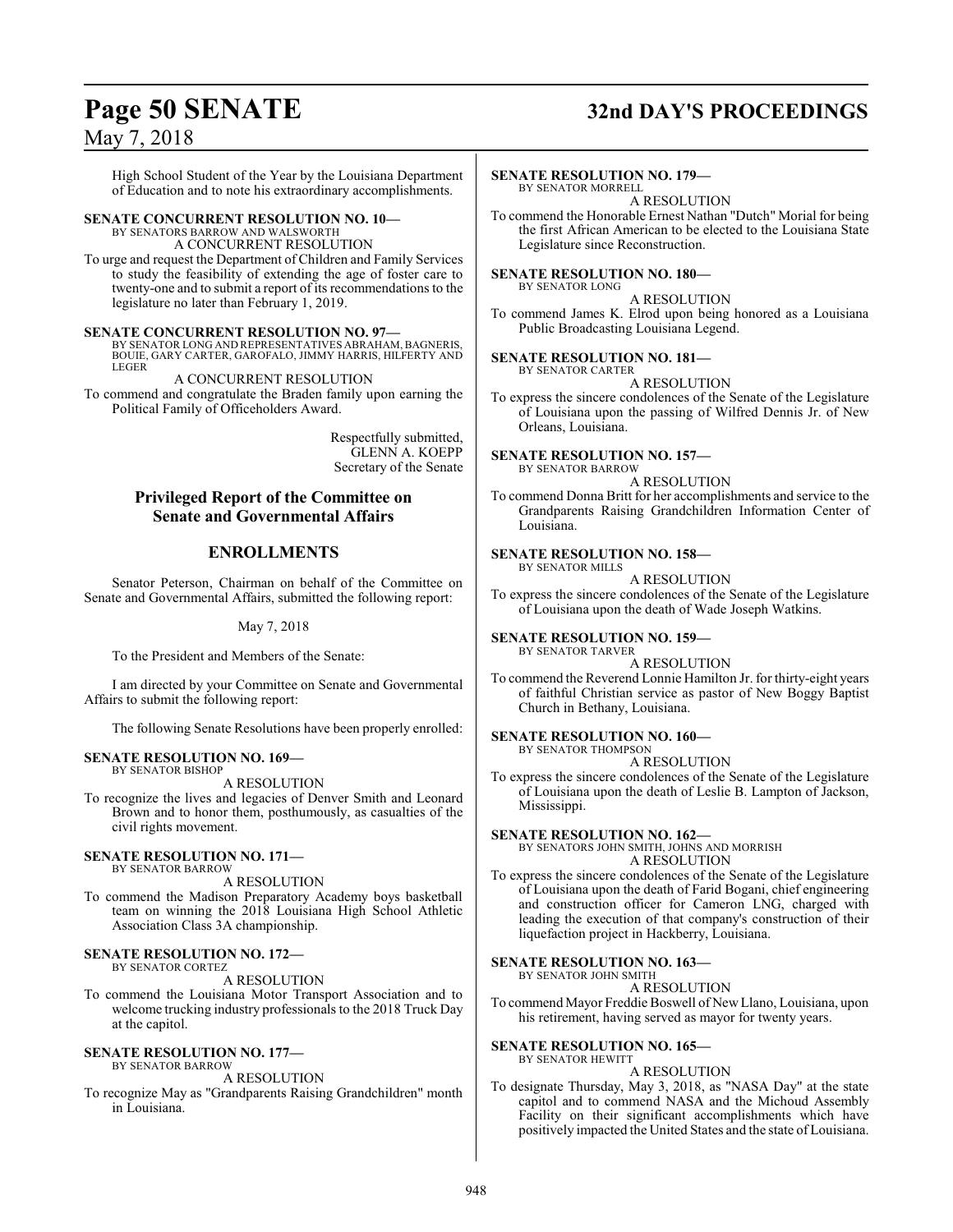## **32nd DAY'S PROCEEDINGS Page 51 SENATE**

# May 7, 2018

## **SENATE RESOLUTION NO. 166—**

BY SENATOR LUNEAU A RESOLUTION

To commend the Peabody Magnet High School girls powerlifting team for winning its first state championship with an LHSAA Division III title.

**SENATE RESOLUTION NO. 167—**

BY SENATOR ALARIO A RESOLUTION

To commend and congratulate the coaches, gymnasts, and staff of the LSU Women's Gymnastics team for a record-setting season.

# **SENATE RESOLUTION NO. 168—** BY SENATORS COLOMB AND BARROW

A RESOLUTION

To designate Wednesday, May 2, 2018, as LMA Municipal Day at the state capitol.

#### **SENATE RESOLUTION NO. 170—** BY SENATOR BARROW

A RESOLUTION To commend the Baton Rouge District Nurses Association (BRDNA) on celebrating their one hundredth anniversary.

# **SENATE RESOLUTION NO. 173—** BY SENATORS CLAITOR, ERDEY AND WARD

A RESOLUTION

To commend the many accomplishments of Pennington Biomedical Research Center during its thirty years of service and to express profound thanks and gratitude, posthumously, to Claude B. and Irene Pennington for their generous philanthropy that established Pennington Biomedical Research Center and continues to support it.

#### **SENATE RESOLUTION NO. 103—**

BY SENATOR WALSWORTH A RESOLUTION

To urge and request the Board of Regents to report information to the Senate Committee on Education by February 15, 2019, regarding students admitted to public postsecondary four-year institutions who did not meet the board's minimum admission standards policy.

#### **SENATE RESOLUTION NO. 112—** BY SENATOR BISHOP

A RESOLUTION

To urge and request the office of motor vehicles to continue to improve its efficiency in delivering services to the citizens of Louisiana.

#### **SENATE RESOLUTION NO. 114—** BY SENATOR MORRISH

A RESOLUTION

To urge and request the Board of Regents, in consultation with the postsecondary education management boards, to update the comprehensive state student financial aid plan in order to better meet the needs of all prospective Louisiana postsecondary education students, both traditional and non-traditional, and better link students with careers demanded by Louisiana's economy.

#### **SENATE RESOLUTION NO. 133—** BY SENATOR BOUDREAUX

A RESOLUTION

To urge and request the state Department of Education to consider the Community Schools Model as a school reform strategy for schools identified as needing comprehensive support and improvement.

# **SENATE RESOLUTION NO. 174—**<br>BY SENATORS CLAITOR, ERDEY AND WARD<br>A RESOLUTION

To recognize Wednesday, May 2, 2018, as Get Fit Don't Sit Day at the state capitol and the American Diabetes Association for its leadership in developing National Get Fit Don't Sit Day and encouraging everyone to be more active throughout the day.

#### **SENATE RESOLUTION NO. 175—**

BY SENATOR MIZELL A RESOLUTION

To urge and request the Board of Regents and each public postsecondary education management board to install internet filters on all computers in use in board and system offices and on the campuses of each public postsecondary institution to block content which is obscene, pornographic, or sexually harassing and which would create a hostile workplace and learning environment.

#### **SENATE RESOLUTION NO. 176—** BY SENATOR MIZELL

A RESOLUTION

To urge and request the state Department of Education to resume publication of the Annual Financial and Statistical Report which, at a minimum, includes the data points historically provided in the report and to ensure the data provided in the report is in an easily understood format.

## **SENATE RESOLUTION NO. 156—** BY SENATORS HEWITT AND BARROW

A RESOLUTION

To commend and recognize Alyssa Carson on her many accomplishments.

> Respectfully submitted, KAREN CARTER PETERSON Chairman

The foregoing Senate Resolutions were signed by the President ofthe Senate and presented to the Secretary of State by the Secretary.

#### **Message from the House**

#### **SIGNED HOUSE BILLS AND JOINT RESOLUTIONS**

May 7, 2018

To the Honorable President and Members of the Senate:

I am directed to inform your honorable body that the Speaker of the House of Representatives has signed the following House Bills and Joint Resolutions:

**HOUSE BILL NO. 147—** BY REPRESENTATIVE DWIGHT

AN ACT

To amend and reenact R.S. 40:34.2(2)(a)(introductory paragraph),  $34.5(A)$ , and  $46.4(A)$ , to enact Civil Code Article 190.1 and R.S. 40:34.5.1 and 34.5.2, and to repeal R.S. 40:46.9, relative to filiation; to provide for presumptions of paternity; to provide for the acknowledgment of a child; to provide relative to the birth certificate of the child; to provide for a three-party acknowledgment of paternity; to provide for DNA testing; to provide for the creation of a form; and to provide for related matters.

#### **HOUSE BILL NO. 4—**

BY REPRESENTATIVE BISHOP AN ACT

To amend and reenact R.S.  $56:10(B)(1)(g)$ and  $(16)(a)$  and  $302.1(C)(1)(c)$  and to enact R.S.  $56:10(B)(16)(d)$  and  $639.8(E)(4)$ , relative to saltwater fishing licenses; to extend the applicability of an additional fee for purchase of a saltwater fishing license; to allow for the increase of an additional fee for purchase of a saltwater fishing license; to provide for the sources of revenue for a saltwater fish stock estimate; to require an annual report to certain legislative committees; to provide for an effective date; and to provide for related matters.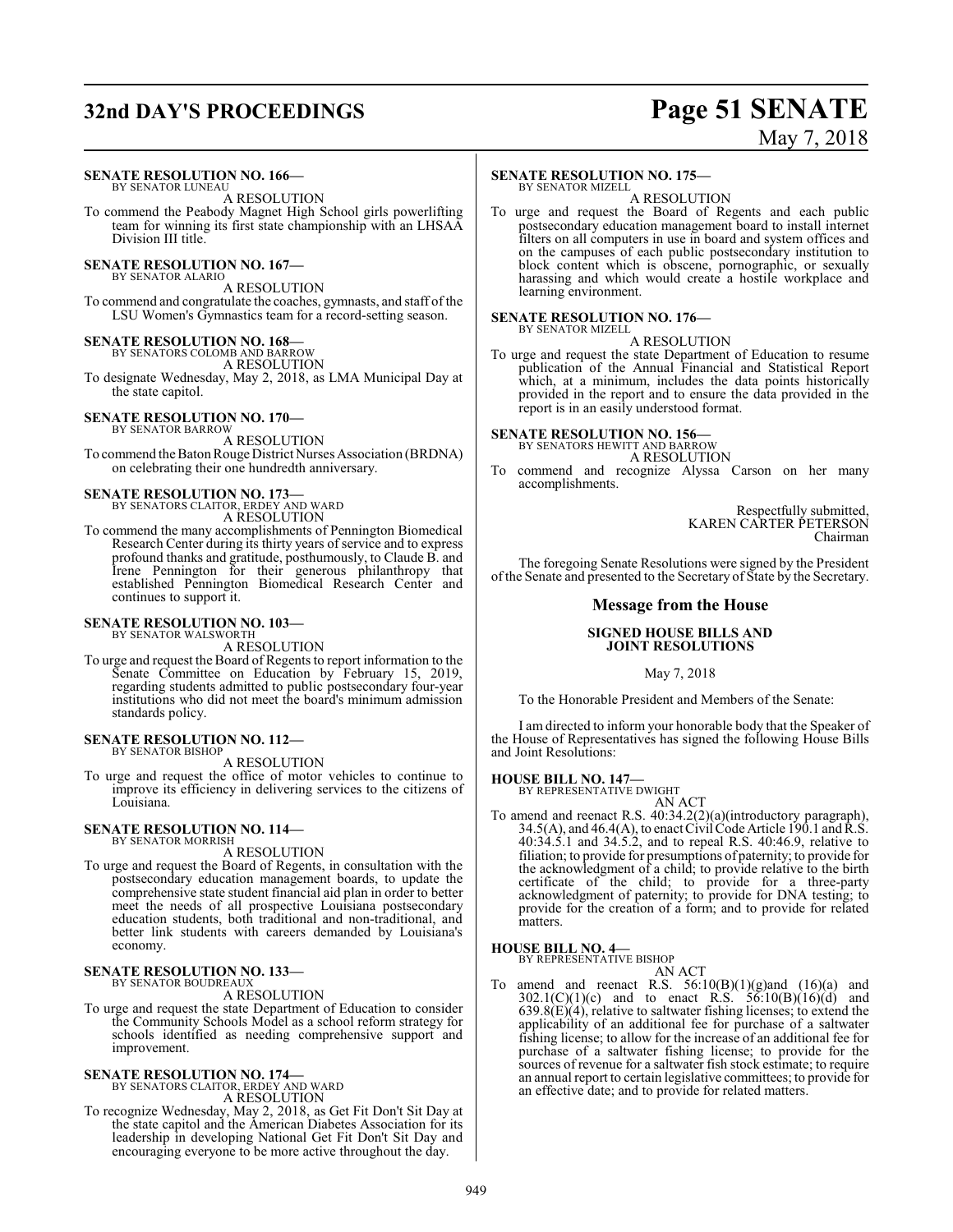#### **HOUSE BILL NO. 34—**

BY REPRESENTATIVE PEARSON AN ACT

To amend and reenact R.S. 11:316, relative to investments by the state and statewide retirement systems; to provide for investment in terror-free funds or accounts; and to provide for related matters.

HOUSE BILL NO. 48—<br>BY REPRESENTATIVES CARPENTER, MARCELLE, AMEDEE, BACALA,<br>BAGLEY, BAGNERIS, BARRAS, BERTHELOT, BILLIOT, BOUIE, BRASS,<br>CHAD BROWN, TERRY BROWN, GARY CARTER, ROBBY CARTER,<br>STEVE CARTER, CONNICK, COUSSAN, COX

To enact R.S. 17:1601.8, relative to naming of state buildings after living persons; to provide that the baseball operational center at Southern University at Baton Rouge be named the Cador Baseball Operational Center; and to provide for related matters.

#### **HOUSE BILL NO. 68—**

BY REPRESENTATIVE TERRY BROWN AN ACT

To amend and reenact R.S. 33:130.202, relative to the LaSalle Economic Development District; to provide relative to the board of commissioners; to provide relative to the appointment of board members; to provide relative to residency requirements for board members; to provide relative to meetings of the board; and to provide for related matters.

## **HOUSE BILL NO. 131—** BY REPRESENTATIVE STEFANSKI

AN ACT

To amend and reenact Code of Criminal Procedure Article 215(C) and R.S. 14:66(A)(2) and to enact Code of Criminal Procedure Article  $215(A)(3)$ , relative to theft of goods; to provide relative to theft prevention programs; to prohibit the exclusion of participants based upon certain factors; to provide relative to a fee; to provide relative to certain requirements of the program; to provide definitions; and to provide for related matters.

## **HOUSE BILL NO. 134—** BY REPRESENTATIVE ANDERS

AN ACT

To amend and reenact R.S. 22:984(C), relative to the identification of a health benefit plan insurer and sponsor; to require information regarding the type of insurance be listed on the face of the identification or coverage documentation; to provide for an effective date; and to provide for related matters.

#### **HOUSE BILL NO. 194—**

BY REPRESENTATIVE HOWARD AN ACT

To amend and reenact R.S. 22:1838(F) and to enact R.S. 22:1838(G), relative to recoupment of health insurance claims payments; to prohibit recoupments after the expiration of eighteen months from the date the initial claim was paid; to provide for applicability; and to provide for related matters.

#### **HOUSE BILL NO. 250—** BY REPRESENTATIVE BISHOP

AN ACT

To amend and reenact R.S.  $47:1705(B)(2)(c)(ii)(aa)$  and to repeal R.S.  $47:1705(B)(2)(c)(ii)(bb)$ , relative to ad valorem tax; to provide with respect to the newspaper advertisement for a public hearing notice concerning certain ad valorem property tax increases; and to provide for related matters.

## **Page 52 SENATE 32nd DAY'S PROCEEDINGS**

#### **HOUSE BILL NO. 255—**

BY REPRESENTATIVE FALCONER AN ACT

To enact R.S. 44:4(55), relative to information regarding the fitness of a person to receive or continue to hold a license or certificate of registration issued by the State Board of Architectural Examiners; to exempt from the Public Records Law certain records ofthe board concerning the fitness of a person to receive or continue to hold a license or certificate of registration; and to provide for related matters.

#### **HOUSE BILL NO. 287—**

BY REPRESENTATIVES EDMONDS, CHANEY, COX, HENSGENS, HOFFMANN, JACKSON, JOHNSON, LEBAS, POPE, STAGNI, AND **STOKES** 

AN ACT

To enact R.S. 40:1061.1.2(C)(3), relative to the prohibition on abortion based on genetic abnormality; to provide relative to information to be conveyed to a woman prior to an abortion; to provide relative to violations of law pertaining to the furnishing of such information; to limit the assessment of penalties in connection with such law; and to provide for related matters.

**HOUSE BILL NO. 300—** BY REPRESENTATIVE CHAD BROWN

### AN ACT

To enact R.S. 47:463.196, relative to motor vehicle special prestige plates; to provide for the establishment of the "Louisiana Aviator" special prestige license plate; to provide for creation, issuance, and design of such license plate; to provide for the fees for such plates; to authorize the promulgation of rules and regulations relative to the creation and implementation of a special prestige license plate; and to provide for related matters.

#### **HOUSE BILL NO. 335—**

BY REPRESENTATIVE GARY CARTER AND SENATOR CARTER AN ACT

To amend and reenact R.S. 36:744(D) and to enact Chapter 6 of Title 44 of the Louisiana Revised Statutes of 1950, to be comprised of R.S. 44:501 through 503, relative to the Louisiana Historical Records Advisory Board; to provide for the membership of the board; to provide for the duties of the board; to provide relative to the state historical records coordinator and the deputy state historical records coordinator; and to provide for relatedmatters.

#### **HOUSE BILL NO. 342—**

BY REPRESENTATIVE ABRAMSON

- AN ACT
- To amend and reenact R.S. 47:1517.1(A), (B)(introductory paragraph),  $(B)(1)$ , and  $(G)$  and to enact R.S.  $47:1517.1(B)(4)$ and (5), relative to tax incentive reports; to provide for the deadline in which certain tax incentive reports are due to the legislature; to provide for an effective date; and to provide for related matters.

#### **HOUSE BILL NO. 360—**

BY REPRESENTATIVE GAROFALO

AN ACT To amend and reenact R.S. 6:708(G) and 710(A) and (B) and to enact R.S. 6:272(D)(5), 283(B)(4), 1183(C), and 1188(F), relative to delivery notices of meetings and other communications; to provide authorization for electronic notification within articles of incorporation or bylaws; and to provide for related matters.

**HOUSE BILL NO. 373—** BY REPRESENTATIVE JOHNSON

- AN ACT
- To amend and reenact R.S.  $49:964(A)(2)$  and  $992(B)(3)$ , relative to administrative procedure; to provide relative to judicial review of administrative decisions; to authorize the Department of Children and Family Services to seek judicial review of certain decisions by the division of administrative law; and to provide for related matters.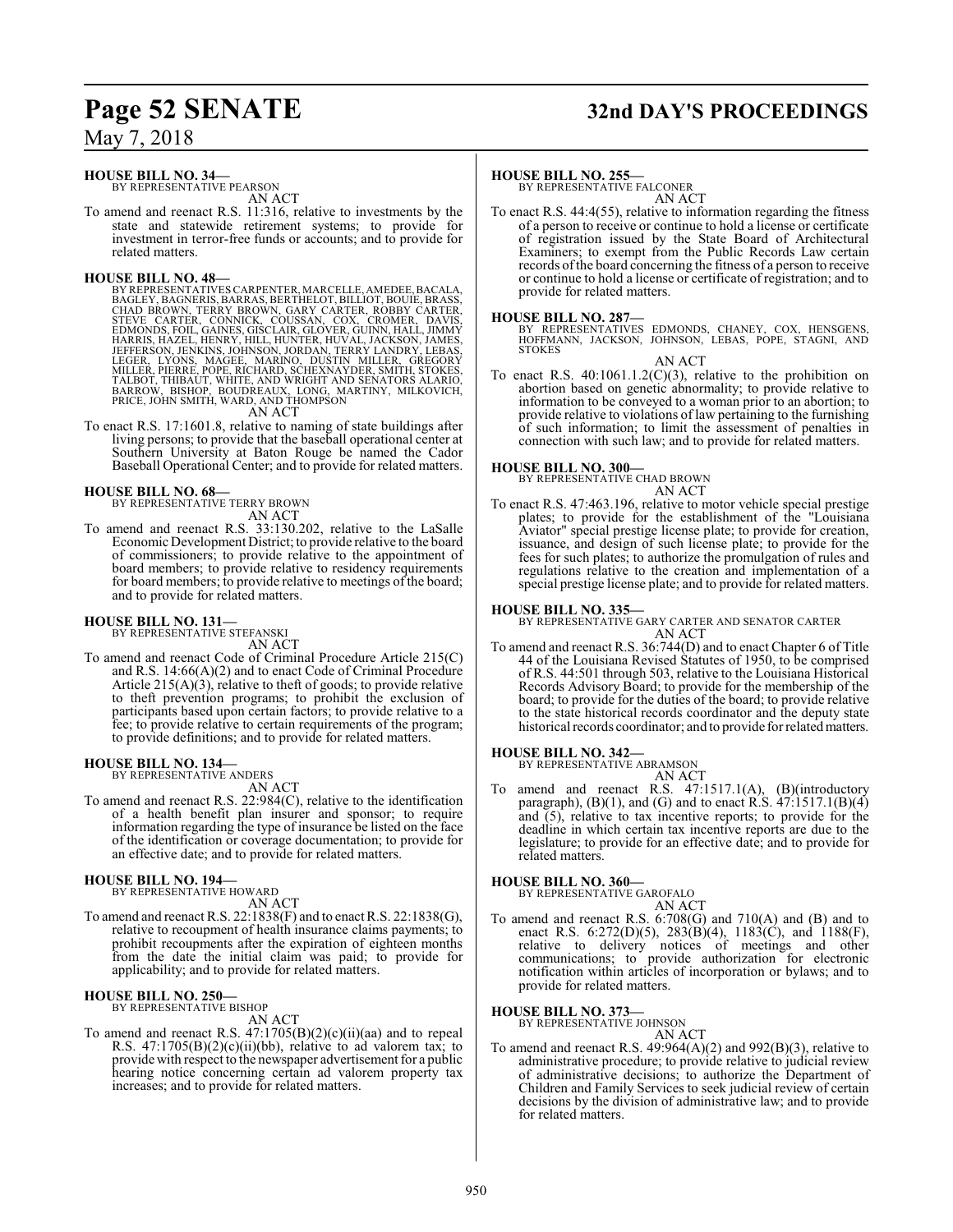# **32nd DAY'S PROCEEDINGS Page 53 SENATE**

# May 7, 2018

**HOUSE BILL NO. 459—**

BY REPRESENTATIVE GREGORY MILLER AN ACT

To amend and reenact R.S. 6:315.1(A) through (C), relative to the transfer of small deposits to the surviving spouse or heirs upon the death of an intestate depositor; to provide an increase in the amount of small deposit transfers; and to provide for related matters.

#### **HOUSE BILL NO. 551—** BY REPRESENTATIVE HUVAL

AN ACT

To amend and reenact R.S. 22:2082, 2083(A)(1), (2)(introductory paragraph) and (b), and  $(5)$ ,  $(B)(1)$  and  $(2)$ (introductory paragraph), (a), (h)(introductory paragraph), (ii), and (iii), and (i), and  $(C)(1)$ , 2084(5), (6), (7), (8)(introductory paragraph),  $(11.1)$ , and  $(12)$ , 2085(A)(introductory paragraph) and (4) and  $(B)$ , 2086 $(A)$ (introductory paragraph),  $(1)$ , and  $(7)$ , 2087(A)(introductory paragraph) and (1), (B)(introductory paragraph) and  $(1)$ ,  $(C)$ ,  $(F)$ ,  $(L)$ ,  $(M)(1)$ ,  $(4)$ , and  $(5)$ ,  $(N)$ , and  $(Q)$ (introductory paragraph), 2088 $(C)$ ,  $(E)(1)(a)$  and  $(b)$ ,  $(F)$ through (H), and  $(I)(5)$ , 2090(A)(introductory paragraph) and  $(2)$ ,  $(B)$ ,  $(C)$ , and  $(D)$ ,  $2091(A)$ (introductory paragraph),  $(1)(a)$ (iii) and (b), and (3), (B), and (C), 2093(C), (D), and (E)(1) through (3), 2098(A), (B), and (C)(introductory paragraph) and (2), and 2099, to enact R.S. 22:254(H), 2083(B)(3) and (F), and 2085(C)(3)(h), and to repeal R.S. 22:2084(8)(a) and 2091(E) and (G), relative to the Louisiana Life and Health Insurance Guaranty Association; to provide for purpose, scope, and applicability; to define key terms; to add health maintenance organizations as member insurers; to provide for the assessment of member insurers relative to long-term care policies and contracts; to provide for the reissuance of policies or contracts by the association; and to provide for related matters.

HOUSE BILL NO. 620—<br>BY REPRESENTATIVES GARY CARTER, AMEDEE, BACALA, BAGLEY, BAGNERIS, BARRAS, BERTHELOT, BILLIOT, BOUIE, BRASS, TERRY<br>BROWN, CARMODY, STEVE CARTER, CHANEY, COX, CREWS,<br>CROMER, DAVIS, GAROFALO, GISCLAIR, GLO

AN ACT

To enact R.S. 40:41(L), relative to vital records disclosure; to provide for the disclosure of certain vital records to the United States Department of Veterans Affairs; to provide for the duties of the state registrar in disclosure of records; and to provide for related matters.

## **HOUSE BILL NO. 644—** BY REPRESENTATIVE PIERRE

AN ACT

To amend and reenact R.S. 22:1654(A)(introductory paragraph) and (1) and (B)(introductory paragraph) and to enact R.S.  $22:1654(B)(8)$ , relative to third party administrator licenses; to authorize the denial of an application for licensure; to authorize the revocation of a license or denial of an application for licensure for providing false information; to make technical changes; and to provide for related matters.

#### **HOUSE BILL NO. 660—**

BY REPRESENTATIVE MAGEE AND SENATOR BARROW AN ACT

To enact R.S. 46:2305, relative to the Governor's Office of Indian Affairs; to provide for the creation of the Native American Commission within the Governor's Office of Indian Affairs; to provide for the membership, duties, governance, compensation, and powers of the commission; and to provide for related matters.

#### **HOUSE BILL NO. 711—**

BY REPRESENTATIVE JAMES AND SENATOR BISHOP AN ACT

To amend and reenact R.S. 36:4(X), the title of Chapter 18 of Title 49 of the Louisiana Revised Statutes of 1950, and R.S. 49:1211(E), 1212(A), (B), (C), (D), (E), and (K) and 1213(B), relative to the Louisiana Council on the Social Status of Black Men and Boys; to change the name of the council; to move the council from the office of the lieutenant governor to the office of the governor; to provide relative to the membership and meetings of the council; to provide relative to the council's annual report; and to provide for related matters.

#### **HOUSE BILL NO. 768—**

BY REPRESENTATIVES HOFFMANN, BAGLEY, CHANEY, COX, HENSGENS, HORTON, JACKSON, LEBAS, POPE, RICHARD, STAGNI, AND STOKES

AN ACT

To amend and reenact Children's Code Article 610(A), relative to child abuse and neglect reporting; to provide for reporting of child abuse and neglect in military families; to provide for the duties of the Louisiana Department of Children and Family Services in reporting child abuse and neglect to the United States Department of Defense Family Advocacy Program; and to provide for related matters.

and asked that the President of the Senate affix his signature to the same.

> Respectfully submitted, ALFRED W. SPEER Clerk of the House of Representatives

The House Bills and Joint Resolutions contained herein were signed by the President of the Senate.

#### **Message from the House**

#### **SIGNED HOUSE CONCURRENT RESOLUTIONS**

May 7, 2018

To the Honorable President and Members of the Senate:

I am directed to inform your honorable body that the Speaker of the House of Representatives has signed the following House Concurrent Resolutions:

**HOUSE CONCURRENT RESOLUTION NO. 19—**<br>
BY REPRESENTATIVES FOIL, BAGLEY, CHANEY, COX, HENSGENS,<br>
HOFFMANN, HORTON, JACKSON, JOHNSON, LEBAS, POPE, AND<br>
STAGNI AND SENATORS BARROW AND PRICE A CONCURRENT RESOLUTION

To urge and request the Louisiana Department of Health to take such actions as are necessary to add Severe Combined Immunodeficiency to the newborn screening panel of this state.

## **HOUSE CONCURRENT RESOLUTION NO. 21—** BY REPRESENTATIVE GAROFALO A CONCURRENT RESOLUTION

To urge and request the Department of Children and Family Services to study the assessment, collection, and use of the expedited process fee provided for in R.S. 46:236.5 and to submit a report of its findings and recommendations to the legislature no later than February 1, 2019.

and asked that the President of the Senate affix his signature to the same.

> Respectfully submitted, ALFRED W. SPEER Clerk of the House of Representatives

The House Concurrent Resolutions contained herein were signed by the President of the Senate.